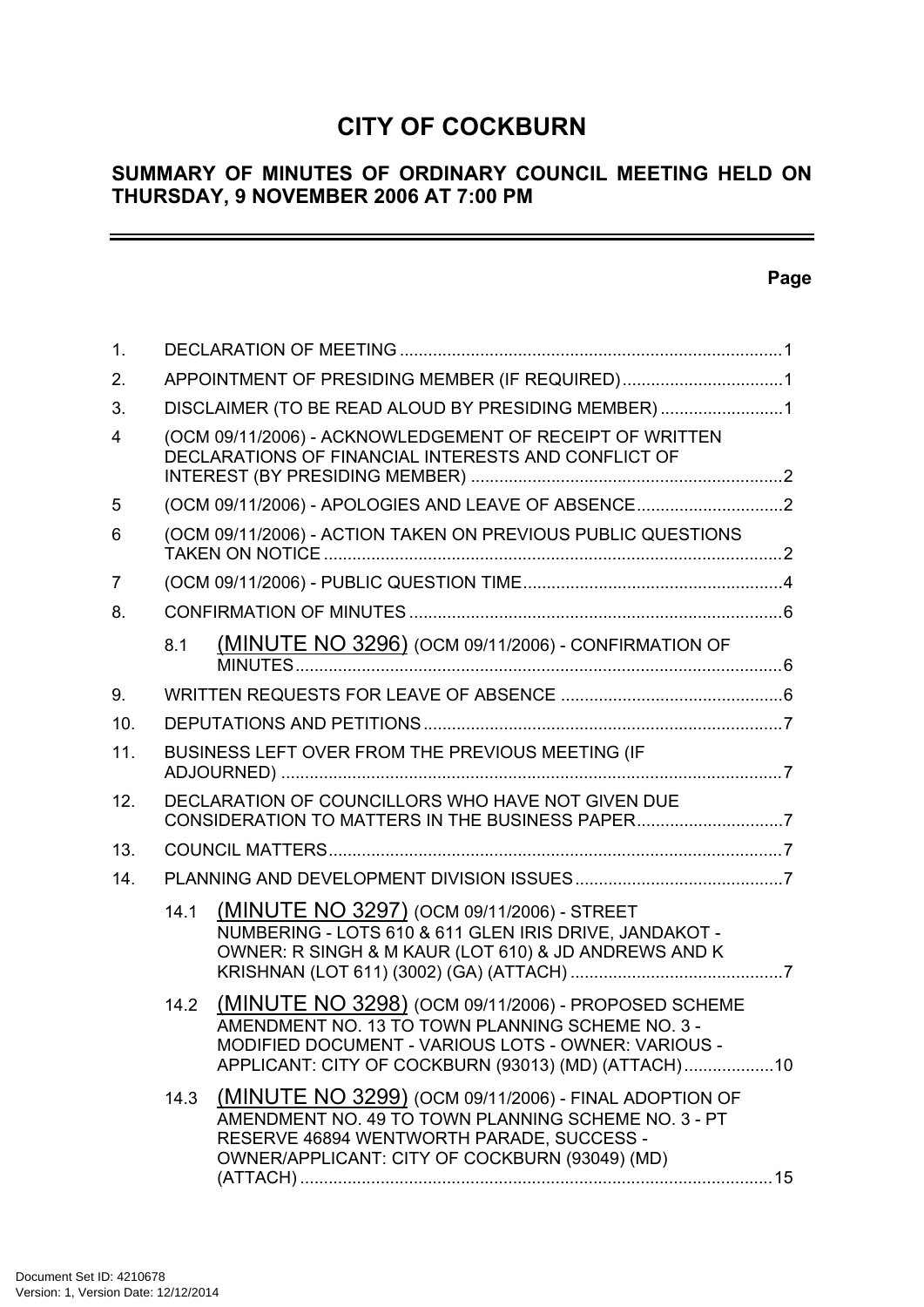|     | 14.4 | (MINUTE NO 3300) (OCM 09/11/2006) - SINGLE HOUSE<br>CODES APPROVAL - LOT 410 (NO. 11) PLATYPUS PARKWAY,<br>BEELIAR - OWNER: C RUSSELL - APPLICANT: DON RUSSELL                                                                                                         |  |
|-----|------|------------------------------------------------------------------------------------------------------------------------------------------------------------------------------------------------------------------------------------------------------------------------|--|
|     | 14.5 | (MINUTE NO 3301) (OCM 09/11/2006) - DEVELOPMENT<br>APPLICATION FOR ANCILLARY ACCOMMODATION - LOT 10 (NO.<br>18) LAKES WAY, JANDAKOT - OWNER: E & E BEATTIE -<br>APPLICANT: PERTH HOME IMPROVEMENT CENTRE (5513041)                                                     |  |
|     | 14.6 | (MINUTE NO 3302) (OCM 09/11/2006) - PROPOSED<br>CLOSURE OF 8 PEDESTRIAN ACCESSWAYS - SOUTHWELL,<br>HAMILTON HILL - OWNER: STATE OF WESTERN AUSTRALIA -<br>APPLICANT: CITY OF COCKBURN (9512) (MD) (ATTACH)                                                             |  |
|     | 14.7 | (MINUTE NO 3303) (OCM 09/11/2006) - PROPOSED CHILD<br>CARE CENTRE - STRATA LOT 2 (NO. 80) COOLBELLUP AVENUE,<br>COOLBELLUP - OWNER: PIEROS PTY LTD - APPLICANT: CINI                                                                                                   |  |
|     | 14.8 | (MINUTE NO 3304) (OCM 09/11/2006) - VARIATION OF<br>POLICY SPD7 TO ALLOW SUBDIVISIONAL BULK EARTHWORKS<br>ON LOTS 9003, 24 AND 448 LYON ROAD, AUBIN GROVE                                                                                                              |  |
|     | 14.9 | (MINUTE NO 3305) (OCM 09/11/2006) - PROPOSED SCHEME<br>AMENDMENT - MODIFICATION TO ADDITIONAL USE AREA NO. 1<br>MASONRY PRODUCTION - URBAN STONE - LOT 77 JANDAKOT<br>ROAD, JANDAKOT - OWNER: URBANSTONE PTY LTD -<br>APPLICANT: KOLTASZ SMITH DEVELOPMENT CONSULTANTS |  |
| 15. |      |                                                                                                                                                                                                                                                                        |  |
|     | 15.1 | (MINUTE NO 3306) (OCM 09/11/2006) - LIST OF CREDITORS<br>PAID - SEPTEMBER 2006 (5605) (KL) (ATTACH) 58                                                                                                                                                                 |  |
|     |      | 15.2 (MINUTE NO 3307) (OCM 09/11/2006) - STATEMENT OF<br>FINANCIAL ACTIVITY - SEPTEMBER 2006 (5505) (NM)                                                                                                                                                               |  |
| 16. |      |                                                                                                                                                                                                                                                                        |  |
|     | 16.1 | (MINUTE NO 3308) (OCM 09/11/2006) - CLOSURE OF<br>KIESEY STREET, COOGEE AT COCKBURN ROAD TO THE<br>PASSAGE OF VEHICLES - SECTION 3.50 OF THE LOCAL<br>GOVERNMENT ACT (1995) (450121) (129005) (JR) (ATTACH) 61                                                         |  |
|     |      | 16.2 (MINUTE NO 3309) (OCM 09/11/2006) - SPEARWOOD                                                                                                                                                                                                                     |  |
| 17. |      |                                                                                                                                                                                                                                                                        |  |
|     | 17.1 | (MINUTE NO 3310) (OCM 09/11/2006) - JOE COOPER<br>RECREATION CENTRE - FUTURE MANAGEMENT (8140) (RA) 66                                                                                                                                                                 |  |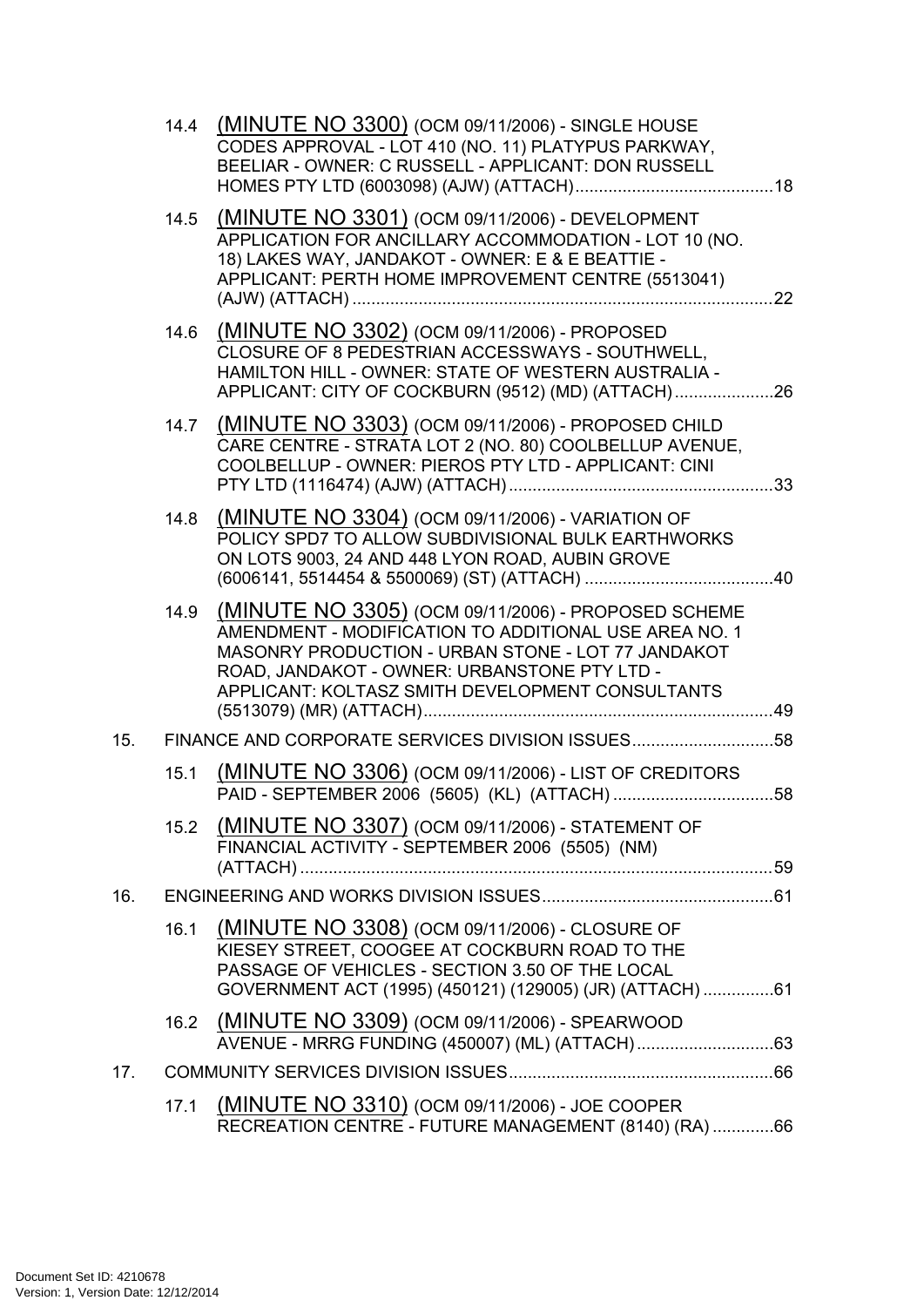|     | 17.2 | (MINUTE NO 3311) (OCM 09/11/2006) - HOPE ROAD, BIBRA<br>LAKE - COCKBURN WETLANDS EDUCATION CENTRE<br>PROPOSED EXTENSIONS, BIBRA LAKE SCOUTS PROPOSED<br>REPLACEMENT SHED AND NATIVE ARC (INC) (4617) (RA) |  |
|-----|------|-----------------------------------------------------------------------------------------------------------------------------------------------------------------------------------------------------------|--|
| 18. |      |                                                                                                                                                                                                           |  |
|     | 18.1 | (MINUTE NO 3312) (OCM 09/11/2006) - FINAL ADOPTION OF<br>THE PLAN FOR THE DISTRICT 2006-2016 (1029) (SC) (ATTACH) 73                                                                                      |  |
| 19. |      |                                                                                                                                                                                                           |  |
| 20. |      | NOTICES OF MOTION GIVEN AT THE MEETING FOR CONSIDERATION                                                                                                                                                  |  |
| 21. |      | NEW BUSINESS OF AN URGENT NATURE INTRODUCED BY                                                                                                                                                            |  |
|     |      | 21.1 (MINUTE NO 3313) (OCM 09/11/2006) - ADMINISTRATION                                                                                                                                                   |  |
|     |      | 21.2 (MINUTE NO 3314) (OCM 09/11/2006) - TENDER NO. RFT<br>28/2006 - CONSTRUCTION OF CELL NO. 6 HENDERSON                                                                                                 |  |
| 22. |      | MATTERS TO BE NOTED FOR INVESTIGATION, WITHOUT DEBATE86                                                                                                                                                   |  |
| 23  |      |                                                                                                                                                                                                           |  |
|     | 24   | (MINUTE NO 3315) (OCM 09/11/2006) - RESOLUTION OF<br>COMPLIANCE (SECTION 3.18(3), LOCAL GOVERNMENT ACT                                                                                                    |  |
| 25  |      |                                                                                                                                                                                                           |  |
|     |      |                                                                                                                                                                                                           |  |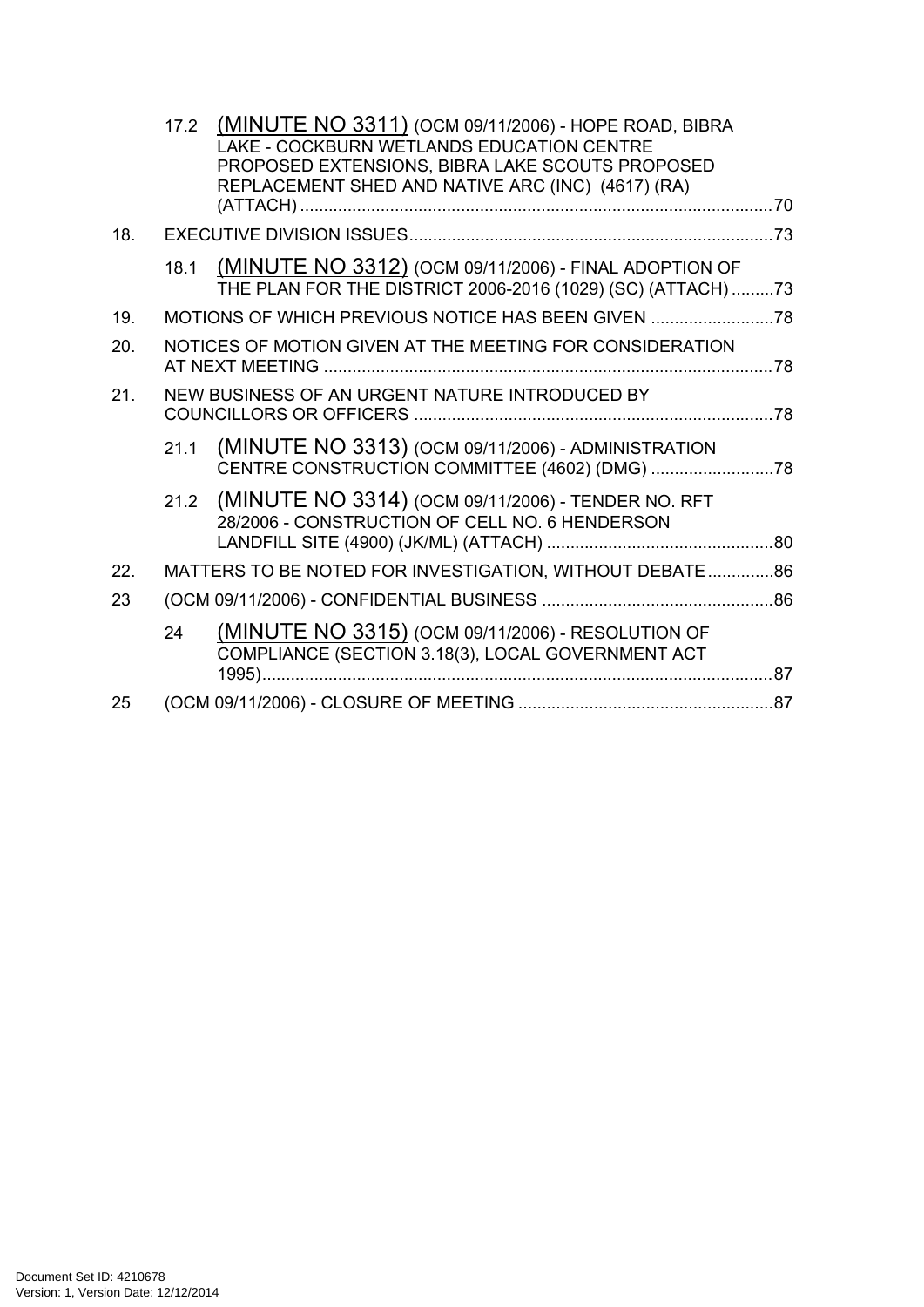Document Set ID: 4210678<br>Version: 1, Version Date: 12/12/2014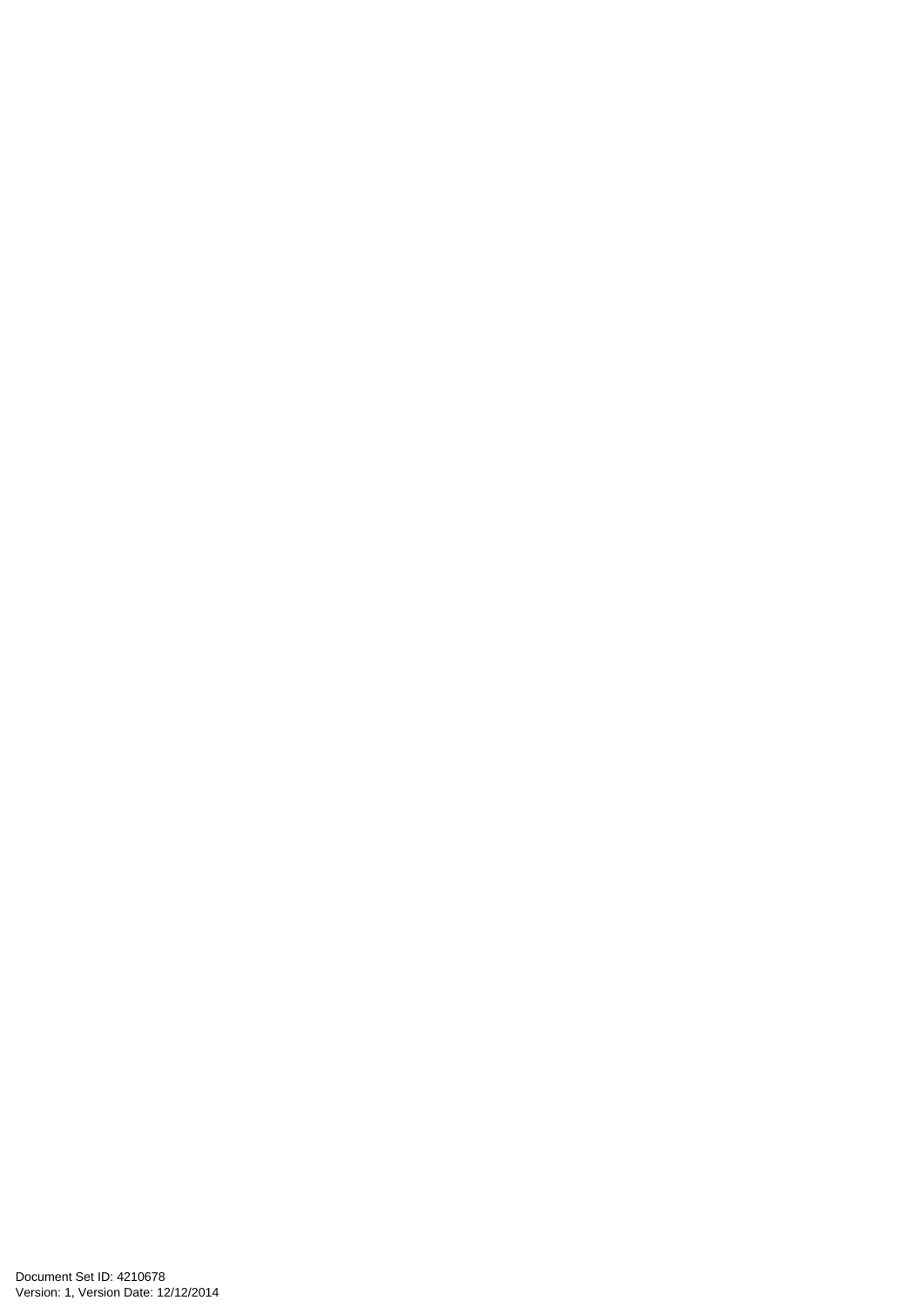# **CITY OF COCKBURN**

# **MINUTES OF ORDINARY COUNCIL MEETING HELD ON THURSDAY, 9 NOVEMBER 2006 AT 7:00 PM**

#### **PRESENT:**

### **ELECTED MEMBERS**

| Mr S Lee       | Mayor        |
|----------------|--------------|
| Mr R Graham    | Deputy Mayor |
| Mr I Whitfield | Councillor   |
| Mr K Allen     | Councillor   |
| Mr T Romano    | Councillor   |
| Mrs J Baker    | Councillor   |
| Mrs S Limbert  | Councillor   |
| Mrs V Oliver   | Councillor   |

### **IN ATTENDANCE**

| Mr S. Cain      | $\sim 100$         | <b>Chief Executive Officer</b>                |
|-----------------|--------------------|-----------------------------------------------|
| Mr D. Green     | $\sim 100$         | Director, Administration & Community Services |
| Mr K. Lapham    | $\sim 100$         | Acting Director, Finance & Corporate Services |
| Mr M. Littleton | $\sim 10^{-10}$    | Director, Engineering & Works                 |
| Mr D. Arndt     |                    | Director, Planning & Development              |
| Mr N. Evans     | $\sim 100$         | <b>Communications Manager</b>                 |
| Mrs V. Edman    | $\Delta \sim 10^4$ | <b>Executive Assistant</b>                    |
| Ms V. Viljoen   | $\Delta \sim 100$  | PA to Chief Executive Officer                 |

# <span id="page-4-0"></span>**1. DECLARATION OF MEETING**

The Presiding Member declared the meeting open at 7.03pm.

### <span id="page-4-1"></span>**2. APPOINTMENT OF PRESIDING MEMBER (If required)**

N/A

### <span id="page-4-2"></span>**3. DISCLAIMER (To be read aloud by Presiding Member)**

Members of the public, who attend Council Meetings, should not act immediately on anything they hear at the Meetings, without first seeking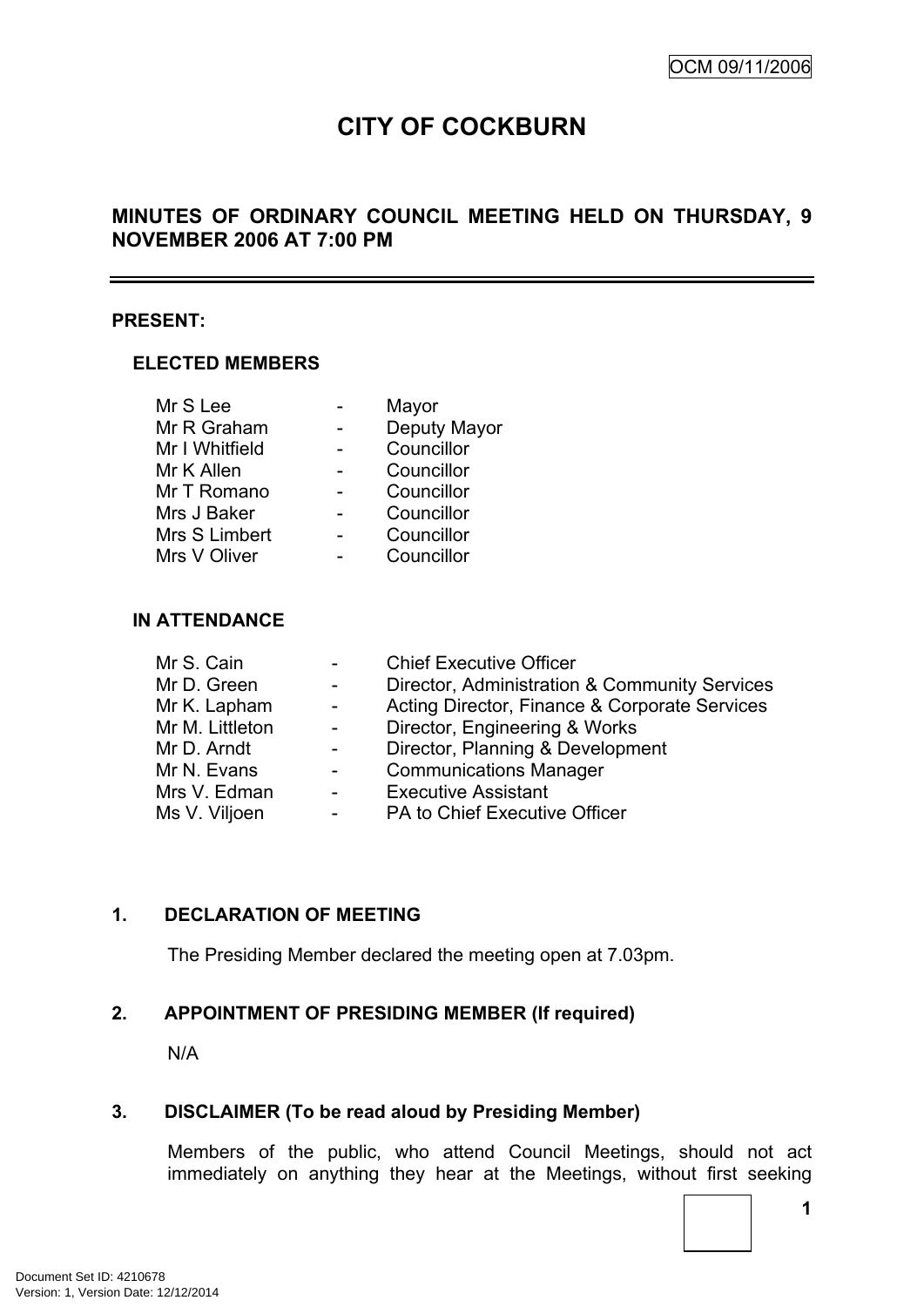# OCM 09/11/2006

clarification of Council's position. Persons are advised to wait for written advice from the Council prior to taking action on any matter that they may have before Council.

### <span id="page-5-0"></span>**4 (OCM 09/11/2006) - ACKNOWLEDGEMENT OF RECEIPT OF WRITTEN DECLARATIONS OF FINANCIAL INTERESTS AND CONFLICT OF INTEREST (BY PRESIDING MEMBER)**

The Presiding Member advised the meeting that he had received a declaration of financial interest from Clr Allen and conflict of interest from Clr Romano, which would be read at the appropriate time.

### <span id="page-5-1"></span>**5 (OCM 09/11/2006) - APOLOGIES AND LEAVE OF ABSENCE**

| CIr Amanda Tilbury  | - | Leave of Absence |
|---------------------|---|------------------|
| CIr Linda Goncalves | - | Leave of Absence |

### <span id="page-5-2"></span>**6 (OCM 09/11/2006) - ACTION TAKEN ON PREVIOUS PUBLIC QUESTIONS TAKEN ON NOTICE**

Nil.

NOTE: At this point of the meeting, Mayor Lee highlighted current achievements under the Plan for the District:

**Memorial Hall –** tenders have closed and an item will be presented to the December 2006 Ordinary Meeting of Council to appoint a builder. Construction work will commence in January 2007.

**Youth Centre –** this development is now in the final design stage and the City of Cockburn will be going to tender early in 2007. The City has received a letter from the Lotteries Commission confirming a grant of from Lotterywest.

**Seniors Centre –** the Regional Senior Group wrote to City of Cockburn and meetings have taken place on a number of occasions to help finalise the design brief to engage an architect for this project. Tenders for this service will be issued in December 2006. The consultant's brief was advertised last weekend for the development of a concept plan to include a new Seniors Centre. Mayor Lee read an extract of a letter received from the Regional Seniors Group: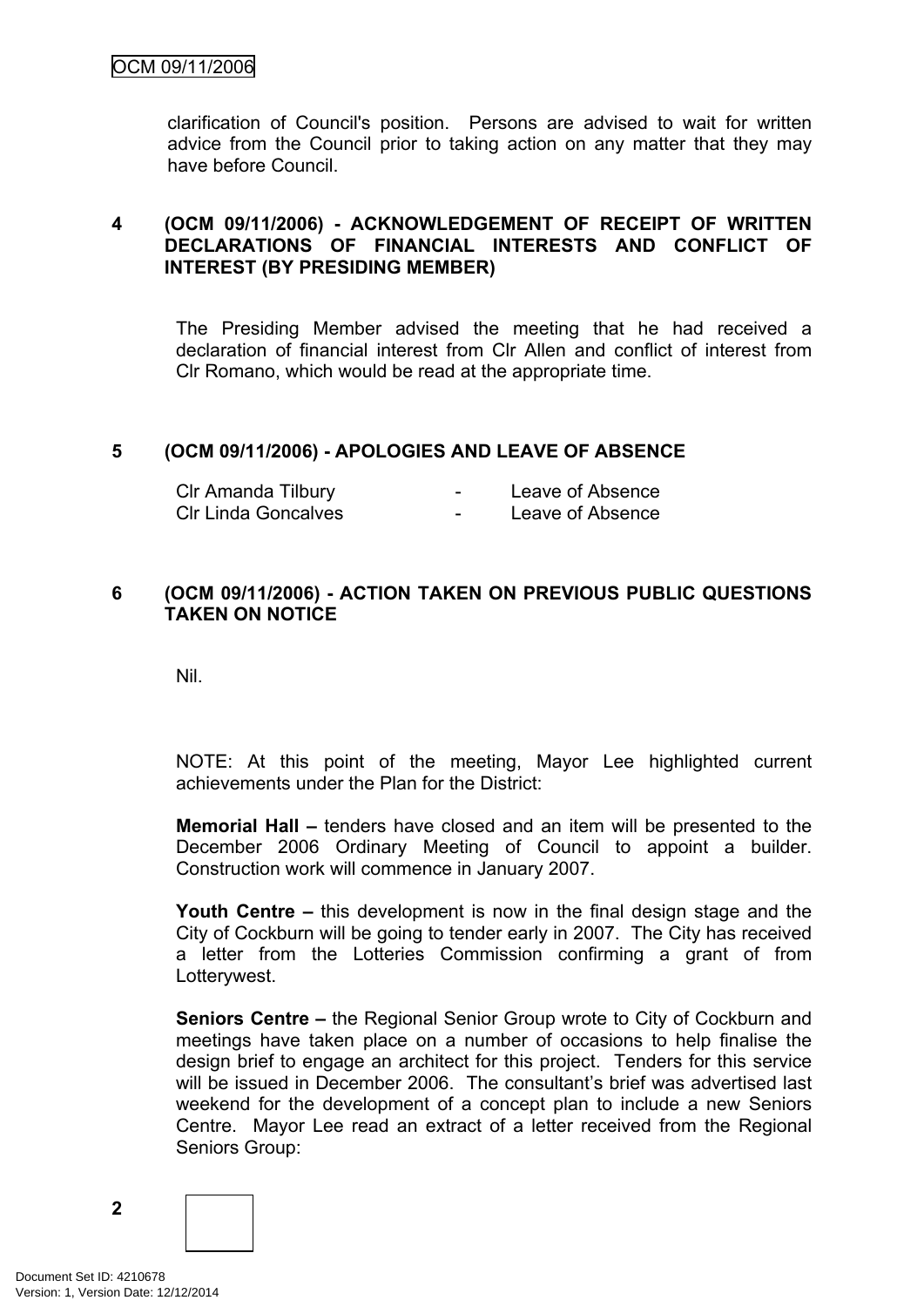*"The Regional Seniors Group along with the seniors of Cockburn would like to thank you for the consideration shown to the new Senior Centre facility. It demonstrates to seniors that our council does recognise and value their lifetime economic and social contribution.*

*The current generation of senior has challenged that tired old myth that you reach a certain age and then stop living life. On the contrary, this generation has shown that retirement can be just the start of a fulfilling life embracing recreation, education, volunteering and much more.*

*Activities arranged through the Regional Seniors Group together with the Council has received great response and enjoyment.*

*Having a seniors centre within the City of Cockburn will be an enormous positive for our community. Apart from economic benefits, the senior centre will benefit individuals increasing their feelings of self worth, belonging and fulfilment through increased social cohesiveness and the strengthening of community spirit.*

*The Regional Seniors Group is willing and eager to assist in any way…."*

**Cockburn Central Library –** a joint venture partner has been identified and the City of Cockburn will be advertising its business plan later this month. The City has finalised purchase of the land and title will be gained early in 2007.

Also received this week is news from the DPI – Geographic Naming Committee that Cockburn Central will officially become the suburb of Cockburn Central.

**Regional Sports Complex –** an architect has been selected for completion of the final design stage of this project. Stage one earthworks will commence in 2007.

**Spearwood Avenue –** land acquisition is underway for the Bibra Industrial Park link and design work about to commence for the Cockburn coastal link.

**Depot Upgrade –** the new Ranger accommodation is almost complete and 50% of the optic fibre link from the Administration Building to the Depot has been completed. The Rangers will move into their new home in late December 2006.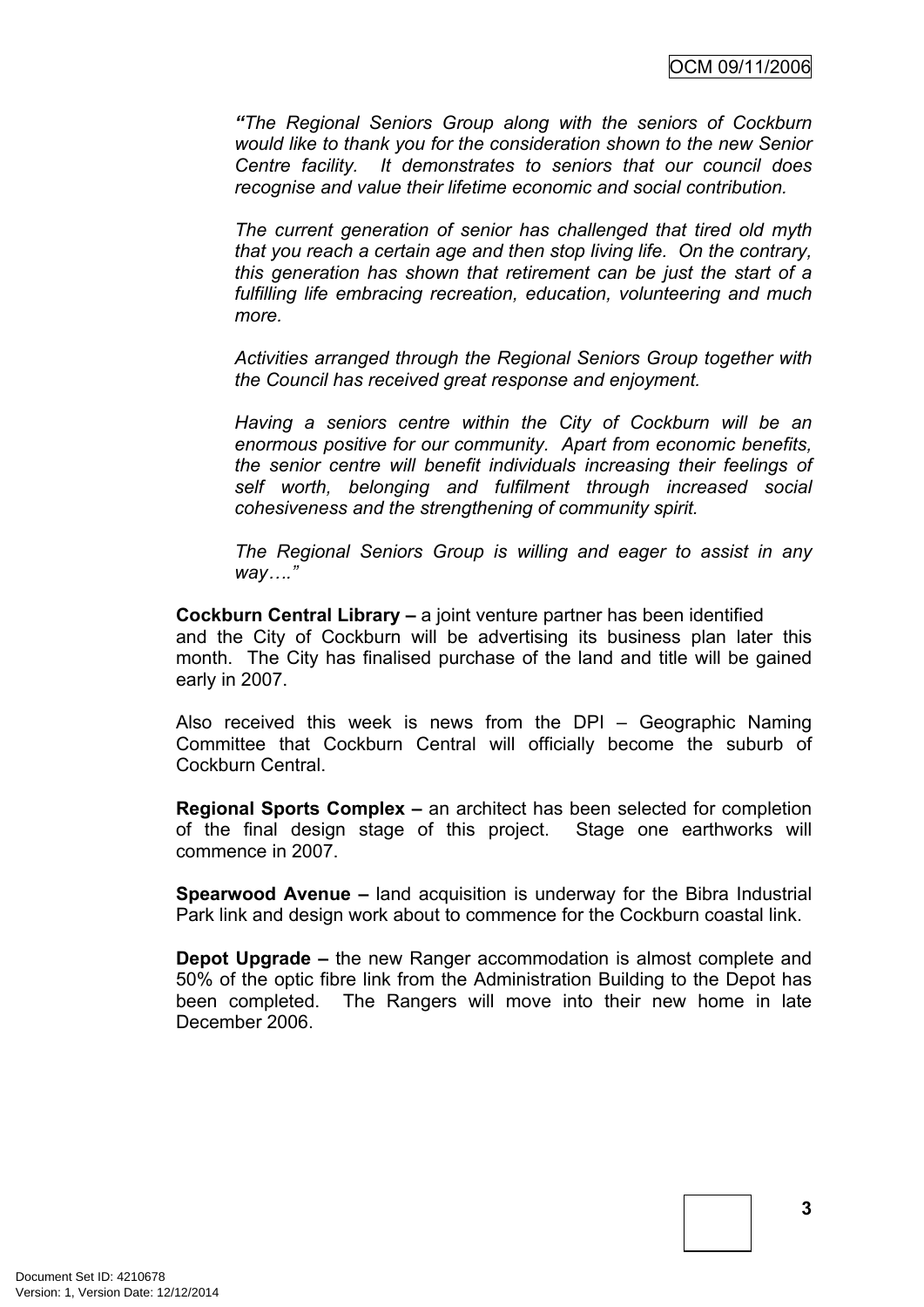# <span id="page-7-0"></span>**7 (OCM 09/11/2006) - PUBLIC QUESTION TIME**

### **Robyn Scherr – Amity Boulevard, Coogee**

- 1. Agenda Item 18.1 Final Adoption of the Plan for the District 2006-2016
- Q1. In the agenda attachments under Advertising and Submission, it is stated that only three submissions were received, namely those from Mavis Glewis, Joe Ferreira and Greg Patterson. I, too, made a submission, emailed on the 19th of October, which is not included in your report. Why is this? Is the location of the proposed Coogee Beach Surf Club edifice such a done deal that no correspondence on this secret subject will be publicly acknowledged. How many other submissions did you choose to discount?
- A1. Mayor Lee requested the CEO to respond. The CEO confirmed he did respond to Mrs Scherr this afternoon, and advised that he had previously answered an earlier communication.

The earlier submission from Mrs Scherr was directed towards the City's Strategic Plan 2006/2016 and that is what specifically headed up the submission. The City's Plan for the District was the one that was out for public consultation. Council had already adopted the City's Strategic Plan 2006/2016 and was therefore not subject to formal submission. In both previous e-mails to Mrs Scherr on 20<sup>th</sup> October 2006 and today, the CEO provided substantive information on the status of Poore Grove site. There is no confirmation of selection of the Poore Grove site. It has always been subject to a full, triple-bottom-line assessment, which has been conducted by an independent party, and the results of which have not been formally adopted by DPI. There is nothing secret in regard to what the City is trying to do.

The City received no other submissions on the Plan for the District. Council received three other letters, which were photocopies of the letter submitted by Mrs Glewis in regard to the Cockburn Senior Citizen Centre. Those three letters merely said that they have supported Mrs Glewis' letters. They were also received after the closing period for submissions.

# **Robyn O'Brien – Fawcett Road, Munster**

Question not related to Agenda Item.

Q1. Is Council being given written reports by John Hardy on the Community Reference Group meetings held at the Woodman Point Wastewater Treatment Plant?

**4**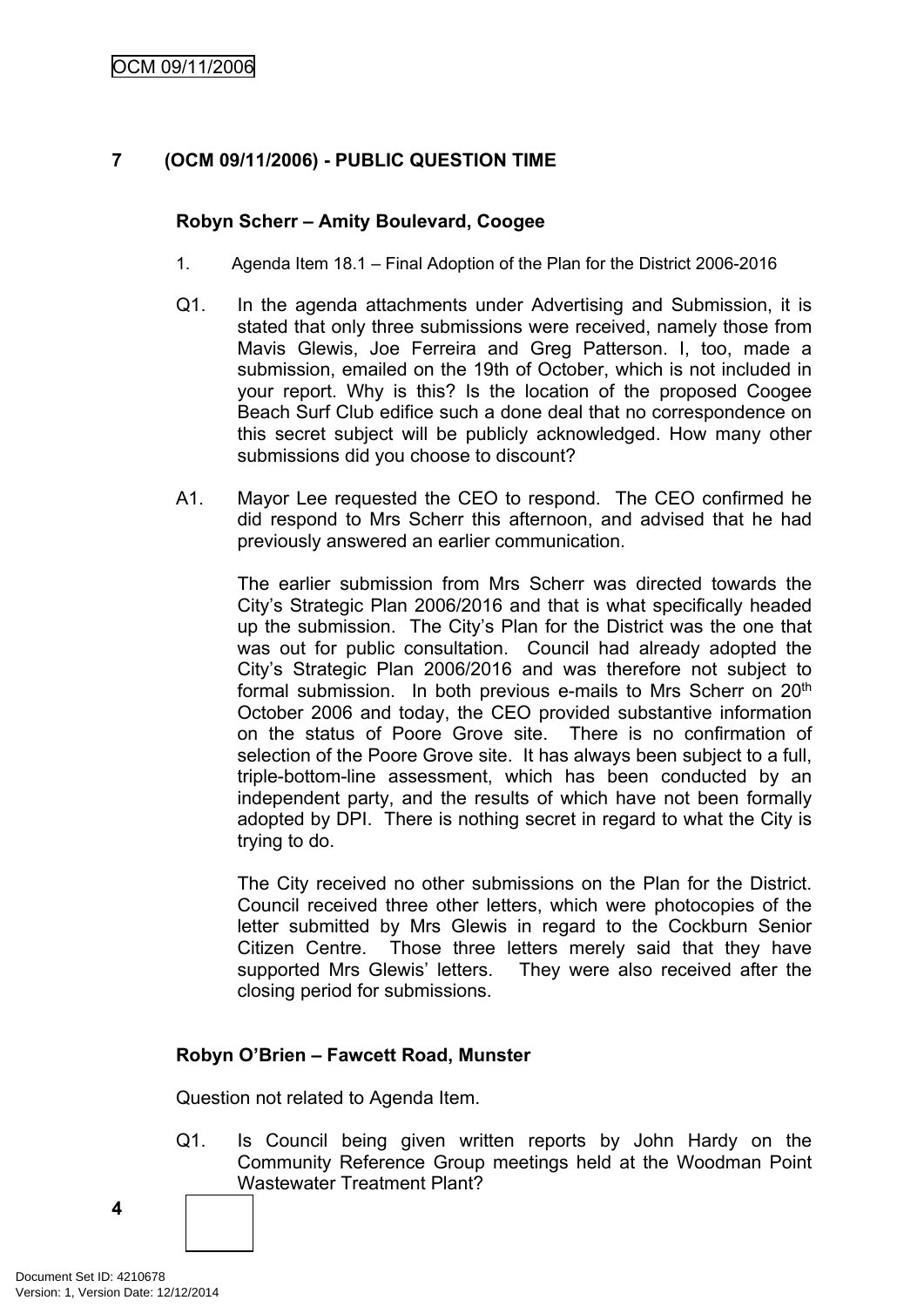- A1. It is not Council's current practice to circulate copies of the agendas and minutes of working groups and reference groups to the Elected Members, particularly where a Councillor is a member of that working or reference group. Council's Principal Health Surveyor is the City of Cockburn's officer representative and provides input and advice in respect to the Community Reference Group on technical matters where they relate to the City. The City of Cockburn is also represented by an Elected Member, whose role is to represent Council on the group. The Elected Member effectively liaises with the other Elected Members in respect to any issues relating to the Community Reference Group.
- Q2a. Is Council aware that Water Corp has a copy of the Air Assessment Review completed by Owen Pitt for the EPA, which says there is no scientific basis for an odour buffer at Woodman Point? Is Council also aware that this assessment agrees with the Katestone Review last December?
- Q2b. Have Council planning officers or any other officers read these two independent reviews or been made aware of the content?
- A2. The City has not formally received a copy of the independent review undertaken by Owen Pitt of the Air Assessment Review. It should be noted that at the Community Reference Group meeting on the 26 July 2006 a representative of the Department of Environment & Conservation (DEC) Special Services Unit provided an update on the status of EPA Advice to the Minister on the Woodman Point Waste Water Treatment Plant Strategic Environmental Review (SER), at which time he confirmed that the EPA would not be publicly releasing the independent review and as a result the Water Corporation did not have the authority to release it.

The other review, the 'Katestone Review', was commissioned independently by nearby landowners, according to Water Corporation, and as such they are not in a position to provide copies and they have indicated that they are not certain whether the review has ever been formally submitted to them. At this stage the City is also unable to confirm as to whether a copy of that review has ever been provided to the City.

As the City has not received copies of these independent reviews its Officers are not aware of their specific contents apart from that information provided at the Community Reference Group meeting in July 2006. The Water Corporation has not provided the Council with a briefing on this matter, since April 2006.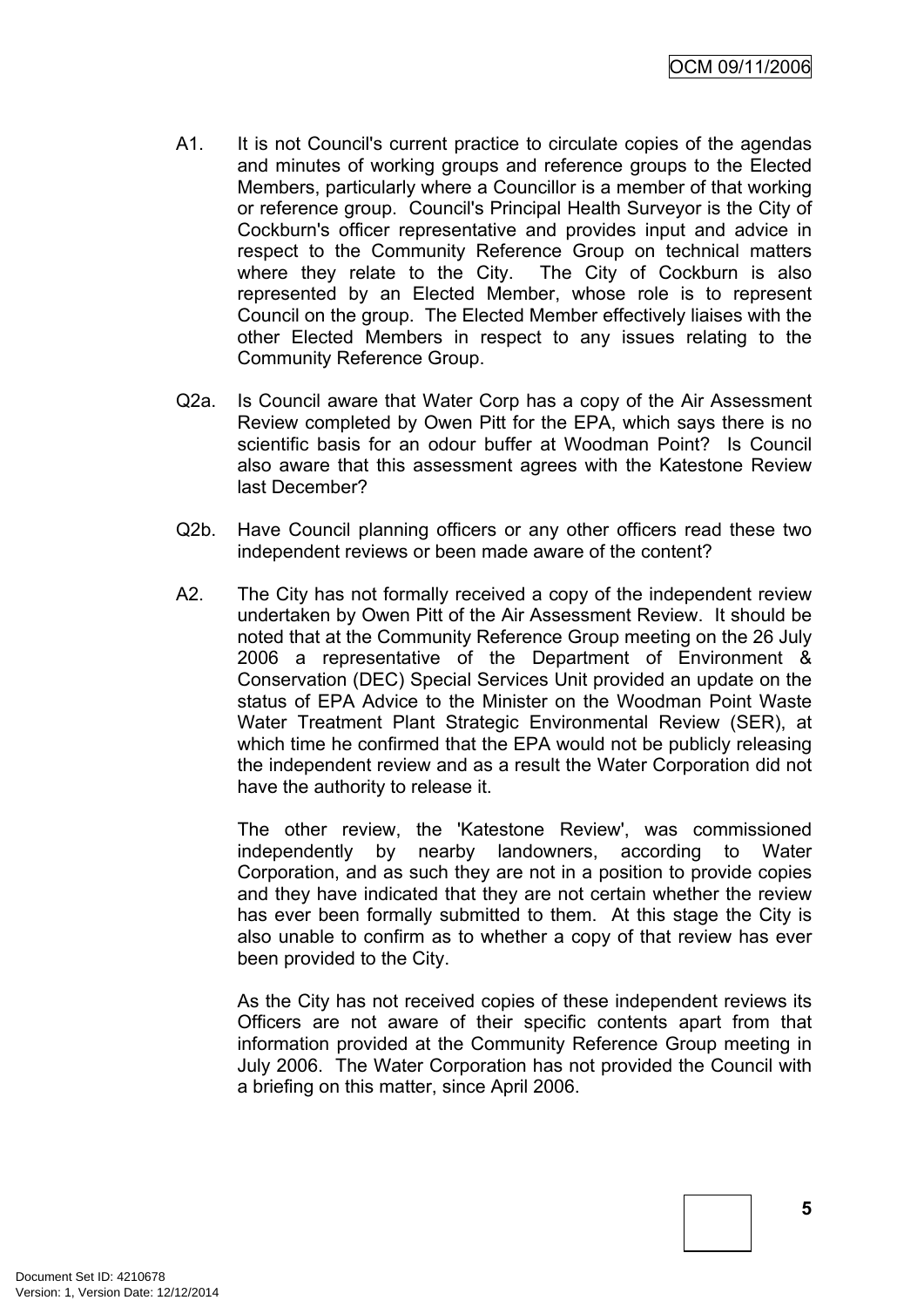### **Mavis Glewis – Young Place, Hamilton Hill**

Question related to Agenda Item 18.1.

Q1. Mrs Glewis advised the meeting that her submission was not a personal submission, rather a submission on behalf of all the members who are very upset that they may lose their Centre. Mrs Glewis asked Council to look upon it kindly.

### **Dan Scherr – Amity Boulevard, Coogee**

Question not related to Agenda Item.

- Q1. What was the triple-bottom-line assessment regarding the Surf Club site at Poore Grove, who were the consultants and when will the community be consulted?
- A1. Mayor Lee advised that Council did not have sufficient information to answer the question at the meeting and this question will be taken on notice and a written response will be provided.

### <span id="page-9-0"></span>**8. CONFIRMATION OF MINUTES**

# <span id="page-9-1"></span>**8.1 (MINUTE NO 3296) (OCM 09/11/2006) - CONFIRMATION OF MINUTES**

#### **RECOMMENDATION**

That the Minutes of the Ordinary Council Meeting held on Thursday, 12 October 2006 be adopted as a true and accurate record.

#### **COUNCIL DECISION**

MOVED Clr V Oliver SECONDED Clr I Whitfield that the recommendation be adopted.

**CARRIED 8/0**

### <span id="page-9-2"></span>**9. WRITTEN REQUESTS FOR LEAVE OF ABSENCE**

Nil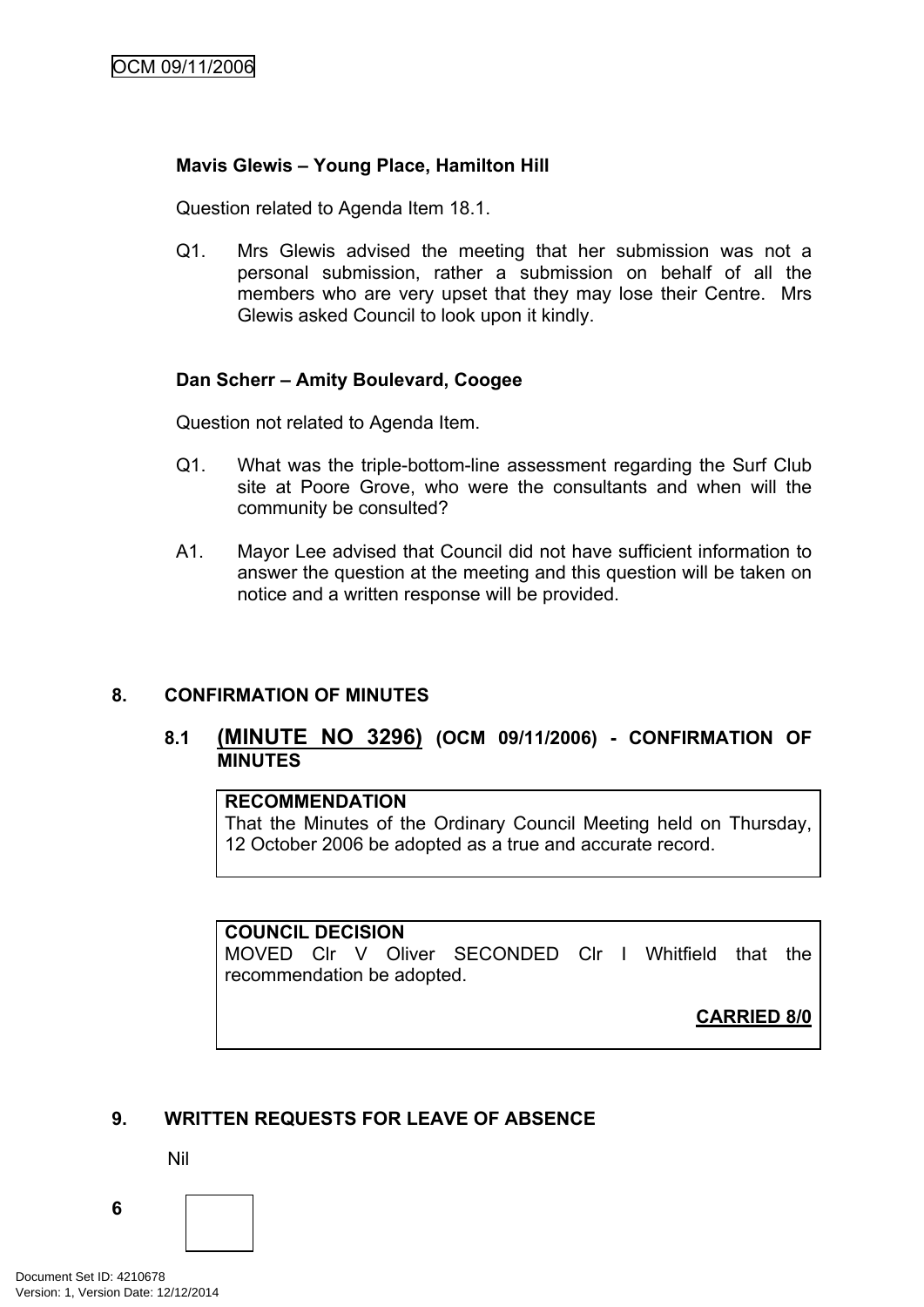### <span id="page-10-0"></span>**10. DEPUTATIONS AND PETITIONS**

Nil

### <span id="page-10-1"></span>**11. BUSINESS LEFT OVER FROM THE PREVIOUS MEETING (If adjourned)**

Nil

# <span id="page-10-2"></span>**12. DECLARATION OF COUNCILLORS WHO HAVE NOT GIVEN DUE CONSIDERATION TO MATTERS IN THE BUSINESS PAPER**

Nil

<span id="page-10-3"></span>**13. COUNCIL MATTERS**

Nil

### <span id="page-10-4"></span>**14. PLANNING AND DEVELOPMENT DIVISION ISSUES**

<span id="page-10-5"></span>**14.1 (MINUTE NO 3297) (OCM 09/11/2006) - STREET NUMBERING - LOTS 610 & 611 GLEN IRIS DRIVE, JANDAKOT - OWNER: R SINGH & M KAUR (LOT 610) & JD ANDREWS AND K KRISHNAN (LOT 611) (3002) (GA) (ATTACH)**

**RECOMMENDATION** That Council:

- (1) allocate No. 6 to Lot 611 Glen Iris Drive and No. 6A to Lot 610 Glen Iris Drive; and
- (2) advise the owners of the two lots of Council's decision accordingly.

**COUNCIL DECISION** MOVED Clr S Limbert SECONDED Clr T Romano that the recommendation be adopted.

**CARRIED 8/0**

# **Background**

A subdivision on Glen Iris Drive, Jandakot occurred in June 2000 whereby three lots were subdivided into four smaller lots, resulting in the need for one of those 4 lots being allocated a suffix on their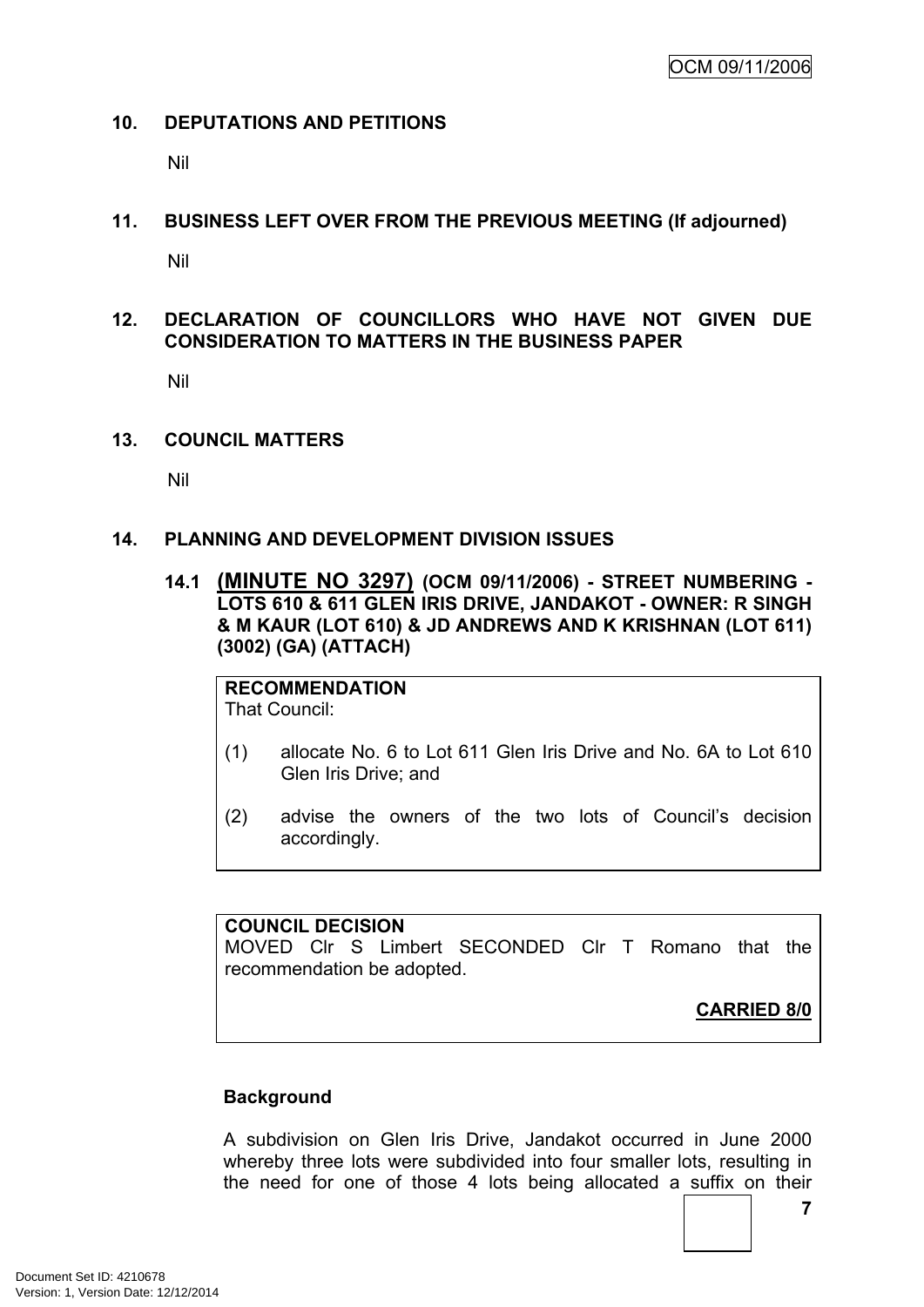number. All lots were vacant at the time. The street numbers initially allocated were 2A (Lot 613), 2 (Lot 612), 4 (Lot 611) and 6 (Lot 610).

In October 2001 the City had a request from the owners of Lot 611 to change the street number from No.4 due to their superstitious beliefs. The number was subsequently changed to No.6A. Subsequently the City received another request from the owners of Lot 611 to exchange numbers with Lot 610, and as a result a letter was sent to the owners of Lot 610 advising them of the proposed change to the street number and requesting an objection be lodged if they did not agree. There is no record of a written response, but numbers were not changed at this time.

In May 2004 the street address for Lot 611 however was changed to No.6 and Lot 610 to No.6A as a result of a telephone request from the owners of Lot 611. The owner's recollection is that the City agreed to write to the adjoining landowner to see if they had any objections to them becoming No.6A, and that a short time later they were called to say no objections were received. There is no written record of this, however if the adjoining landowner was not notified it was most likely because the City's then adopted process was to only notify *improved* properties of a change of address. Numbers were generally obtained at Building Licence stage or noted on the Rates notices. Lot 610 was still vacant at the time.

#### **Submission**

In September 2006 the City was contacted by the owner of Lot 610 regarding the use of No.6. He claims that he was not notified of the change and that they have been using No.6 since the time they bought the property in 2001, including all correspondence and listing directories. It should be noted that a Building Licence approval was issued only recently for the property on 16<sup>th</sup> June 2006.

A letter was sent to the owners of Lot 611 regarding this problem, and his claim to No.6 was that they had gone through the process of changing address in a proper manner and followed the advice of the City. The City had advised them over the telephone that they could change to No.6. They have been using No.6 since May 2004 (about 6 months after their house was completed), and that all the services and other correspondence recognise their property as No.6, and that all their stationery is printed accordingly.

Both owners claim that the number 6A would give the impression that their house was a unit or duplex and would detract from the value of their property and have a negative effect when selling.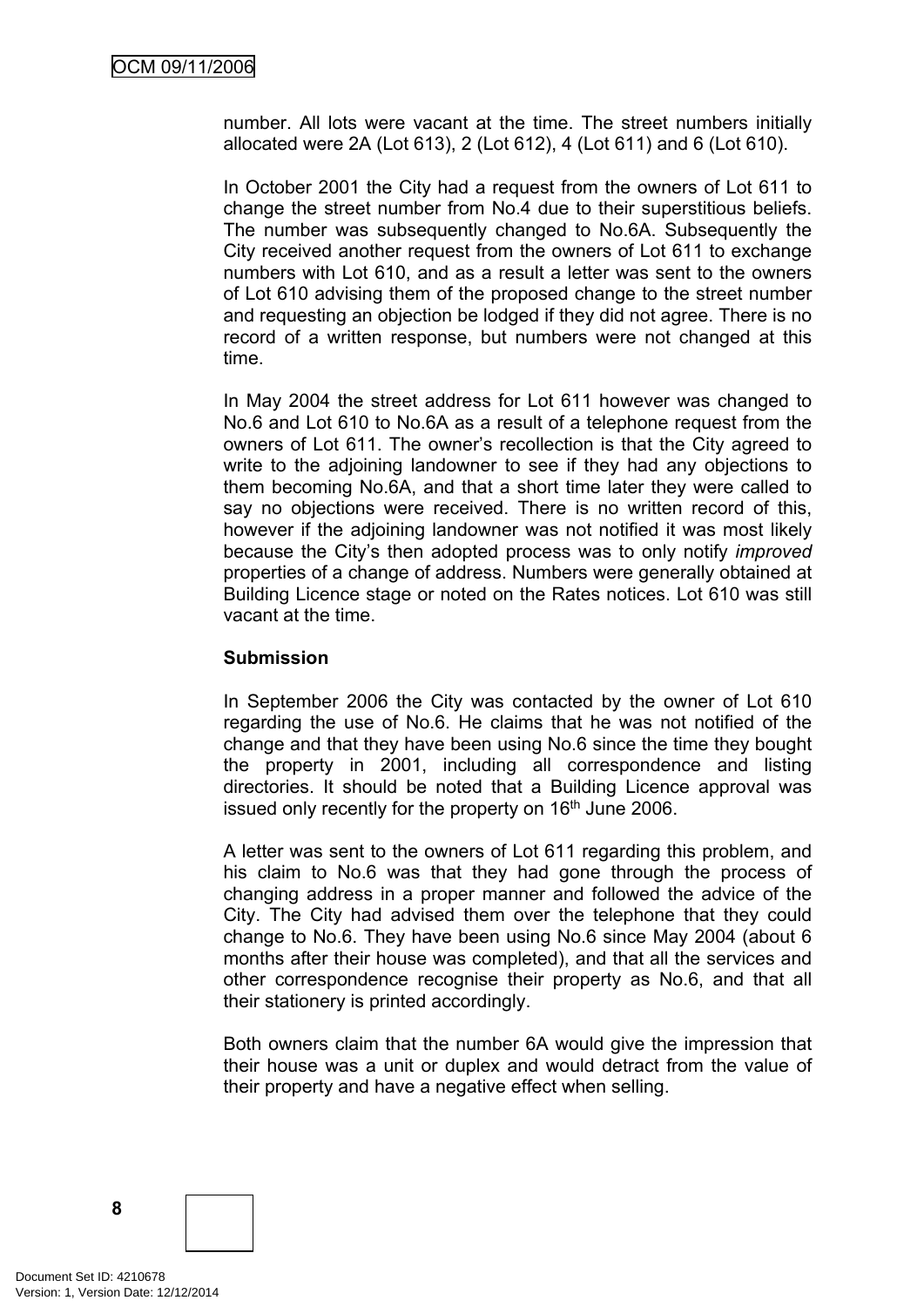# **Report**

Both owners of the two properties have legitimate claims. It is recommended that the status quo option of Lot 611 staying No.6 and Lot 610 as No.6A as Lot 611 has been actively using and is recognised as No.6. Lot 611 has only just been issued with a Building Licence and their house is not yet complete, therefore they do not have to physically change anything nor advise anyone. It is also logical for the numbering to be sequential (ie 6 followed by 6A) which is currently the case.

# **Strategic Plan/Policy Implications**

# *Demographic Planning*

*• To ensure the planning of the City is based on an approach that has the potential to achieve high levels of convenience and prosperity for its citizens.*

### *Governance Excellence*

*• To conduct Council business in open public forums and to manage Council affairs by employing publicly accountable practices.*

### **Budget/Financial Implications**

Nil.

### **Legal Implications**

Clause 9.12(2) of the City of Cockburn (Local Government Act) Local Laws 2000 states:

*"The Council or an authorised person may assign a number to land in a street, thoroughfare or way in the district and may from time to time assign another number instead of that which was previously assigned."*

### **Community Consultation**

Both affected landowners have been consulted with.

### **Attachment(s)**

- (1) Letter from R. Singh 7 September 2006
- (2) Letter from R. Singh 3 October 2006
- (3) Letter from J & M Andrews 7 October 2006

### **Advice to Proponent(s)/Submissioners**

The Proponent(s) and those who lodged a submission on the proposal have been advised that this matter is to be considered at the 9 November 2006 Council Meeting.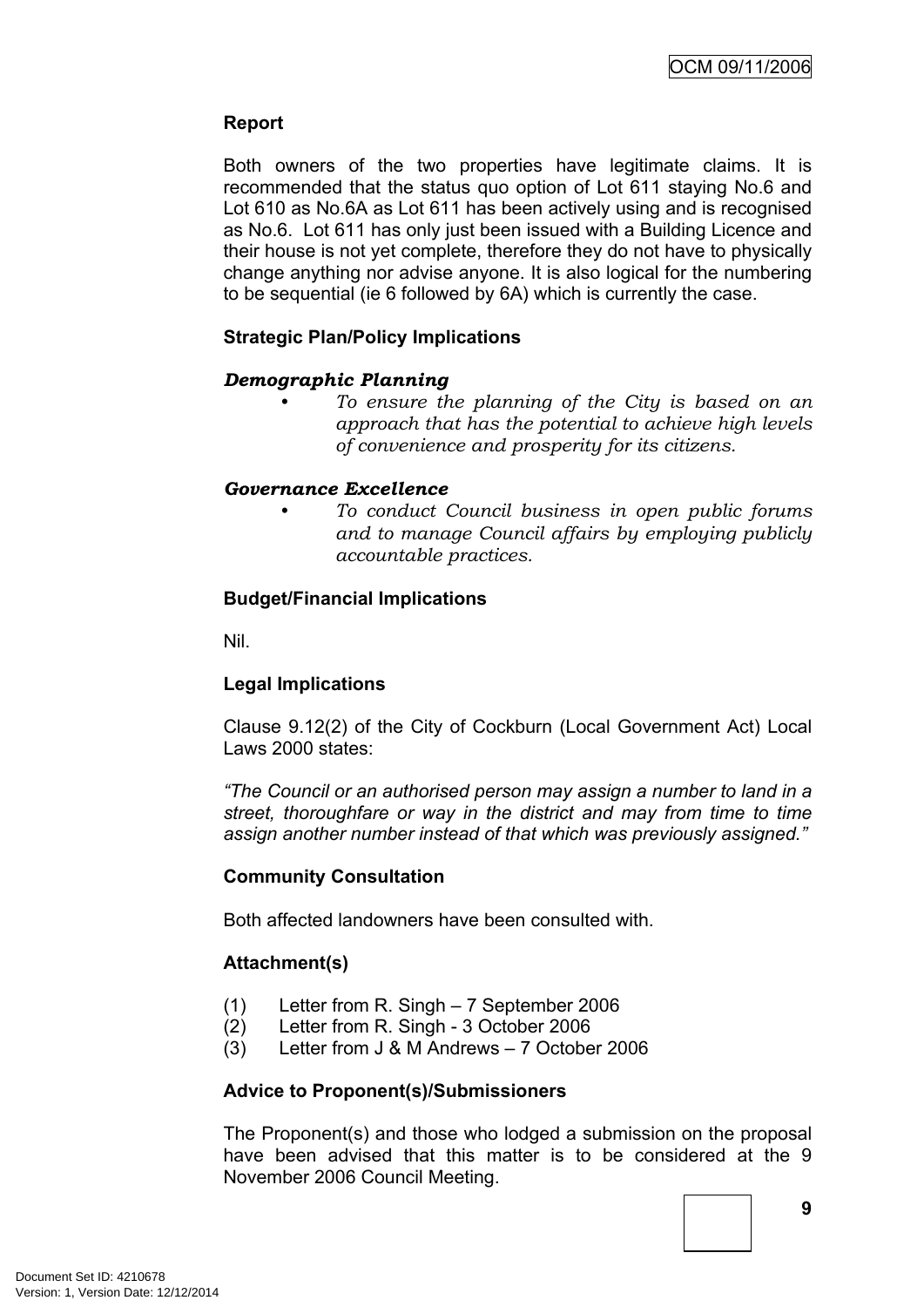# **Implications of Section 3.18(3) Local Government Act, 1995**

Nil.

<span id="page-13-0"></span>**14.2 (MINUTE NO 3298) (OCM 09/11/2006) - PROPOSED SCHEME AMENDMENT NO. 13 TO TOWN PLANNING SCHEME NO. 3 - MODIFIED DOCUMENT - VARIOUS LOTS - OWNER: VARIOUS - APPLICANT: CITY OF COCKBURN (93013) (MD) (ATTACH)**

RECOMMENDATION That Council:

(1) adopt the following modification(s) to Amendment No. 13 to Town Planning Scheme No. 3 for the purpose of advertising:-

PLANNING AND DEVELOPMENT ACT 2005 (AS AMENDED) RESOLUTION DECIDING TO AMEND CITY OF COCKBURN TOWN PLANNING SCHEME – DISTRICT ZONING SCHEME  $NO.3$ 

AMENDMENT NO. 13

Resolved that Council, in pursuance of Section 7 of the Planning and Development Act 2005, amend the above Town Planning Scheme by:

- 1. Amending the Scheme Text by:-
	- (1) Deleting from Schedule 3 Restricted Use 8 applying to CSL 4254 and Portion of Reserve 44544 (Loc. 4253) Murdoch Drive, North Lake from the Scheme Text.
	- (2) Inserting into Schedule 4, Special Use Zones, "Special Use No 3" with the reference "SU 3" in the No. column, with the Description of Land, "Lot 4065 on Plan 191259 and Lot 4066 on Plan 191260 and Lot 4557 on Plan 191259", and the Special Use of "Educational Establishment and Convention Centre", subject to conditions – "Planning Approval".
	- (3) Inserting into Schedule 11, Development Areas, "Development Area 30" with the reference "DA 30" in the No. column, with the Description of Land, "Lot 5 on Diagram 66412 and Lot 1 on Diagram 63519 and Pt Lot 50 on Diagram 78591 (Loc 630) Farrington Road" and inserting in the "Provisions" column, the following: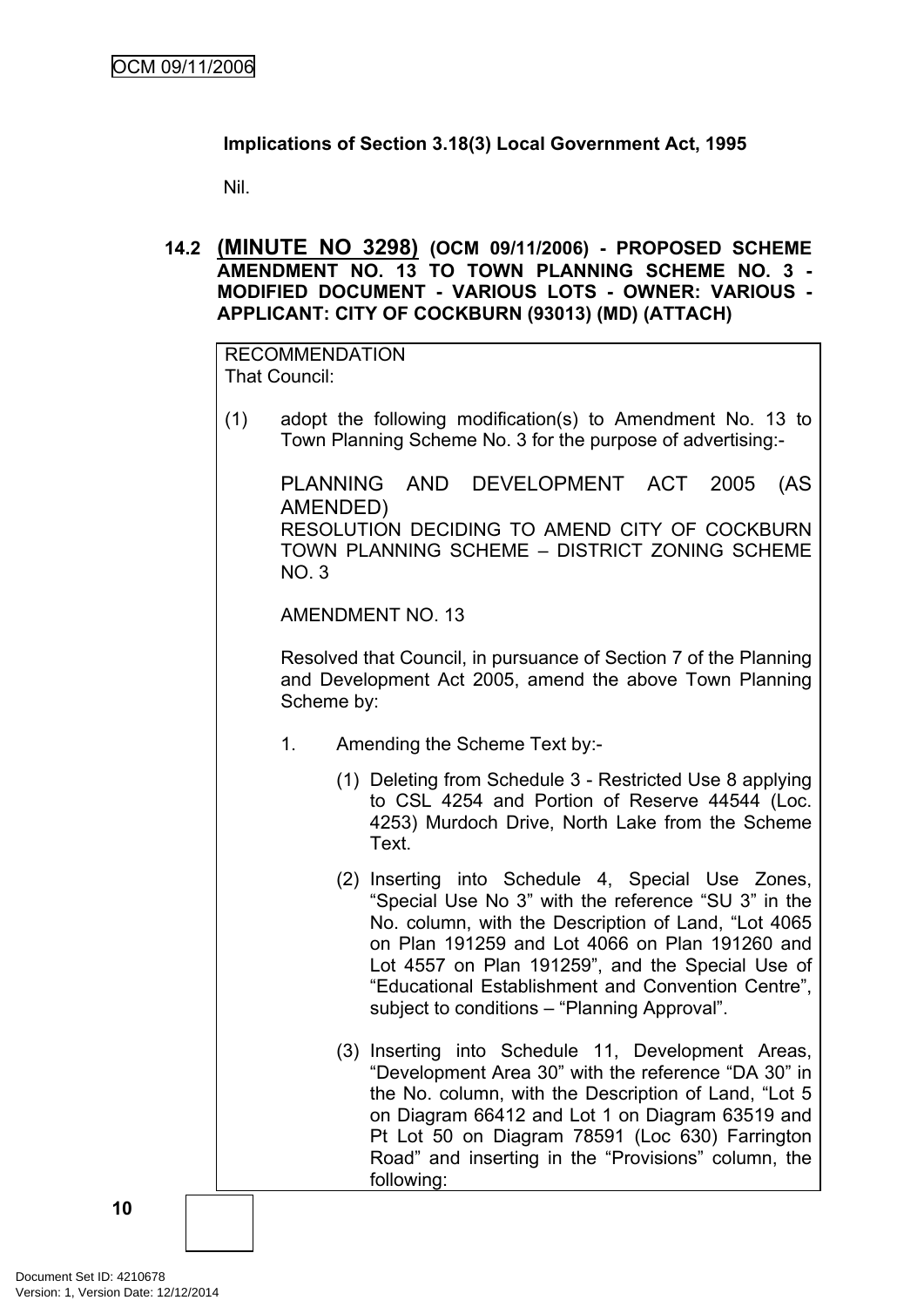|     |     | 1. An approved Structure Plan together with all<br>approved amendments shall apply to the land in<br>order to guide subdivision and development.                                                                                                                                                                                          |
|-----|-----|-------------------------------------------------------------------------------------------------------------------------------------------------------------------------------------------------------------------------------------------------------------------------------------------------------------------------------------------|
|     |     | 2. Land Uses classified on the structure plan apply in<br>accordance with clause 6.2.6.3.                                                                                                                                                                                                                                                 |
|     | 2.  | Amending the Scheme Maps as depicted on the<br>Amendment Map by:-                                                                                                                                                                                                                                                                         |
|     |     | (1) Amending the Scheme Boundary in accordance with<br>the Districts of Melville and Cockburn (Change of<br>District Boundaries) Order 2003 (LG405) published in<br>the Government Gazette WA, gazetted on 27 June<br>2003.                                                                                                               |
|     |     | (2) Deleting the zones and reserves and Restricted Use 8<br>notation from that portion of the Scheme Maps<br>occurring outside of the new district boundary<br>described in (1) above falling within the City of Melville<br>as set out in the Government Gazette, WA (LG405),<br>Schedule 1 and Schedule 2, gazetted on 27 June<br>2003. |
|     |     | (3) Adding the Primary Regional Road over a portion of<br>Lot 50 on P13682 and D78591 (north of Leeming Rd),<br>and portion of R39704 CSL2849 west of the centre<br>line of the Kwinana Freeway and south of the centre<br>line of Farrington Road.                                                                                       |
|     |     | (4) Adding a Local Road Reserve south of the centre line<br>of Farrington Road from R46840 to Lot 4065.                                                                                                                                                                                                                                   |
|     |     | (5) Adding Lot 4065 on Plan 191259 and Lot 4066 on<br>Plan 191260 and Lot 4557 on Plan 191259 within a<br>Special Use Zone ("SU3").                                                                                                                                                                                                       |
|     |     | (6)<br>Adding Lot 5 on Diagram 66412 and Lot 1 on<br>Diagram 63519 and Pt Lot 50 on Diagram 78591<br>(Loc 630) and R46840 Farrington Road within the<br>Development Zone and within Development Area<br>30 ("DA 30").                                                                                                                     |
| (2) |     | sign the amending documents, and advise the WAPC of<br>Council's decision;                                                                                                                                                                                                                                                                |
| (3) | is. | forward a copy of the modified amendment documents to the<br>Environmental Protection Authority in accordance with Section<br>81 of the Planning and Development Act to seek confirmation<br>that the previous advice from the EPA dated 10 November 2003<br>applicable<br>to<br>the<br>modified<br>scheme<br>amendment<br>documentation; |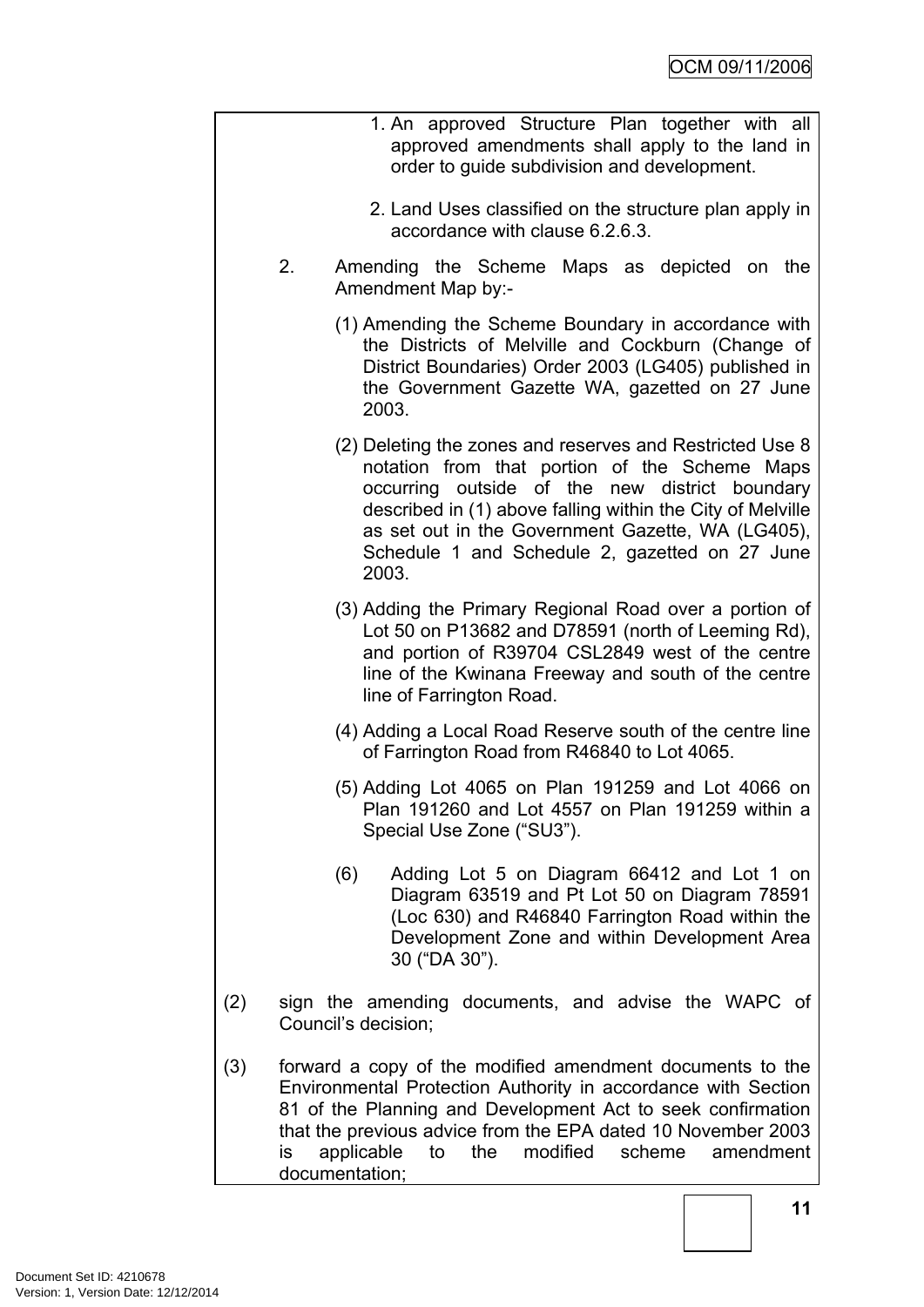(4) should formal advice be received from the Environmental Protection Authority that the Scheme Amendment should be assessed or is incapable of being environmentally acceptable under Section 48(A) of the Environmental Protection Act, the Amendment be referred to the Council for its determination as to whether to proceed or not proceed with the Amendment.

# **COUNCIL DECISION**

MOVED Clr S Limbert SECONDED Clr T Romano that the recommendation be adopted.

**CARRIED 8/0**

# **Background**

Council at its meeting held 19 August 2003 resolved to initiate Scheme Amendment No. 13 for the purpose of advertising.

Council at its meeting held 20 April 2004 considered the submissions received and resolved to adopt proposed Scheme Amendment No. 13 and the amendment documentation was subsequently forwarded to the WA Planning Commission (WAPC) for final consideration.

The WAPC recently provided written advice to the City requesting that the land owned by WAPC and Main Roads be zoned 'Development' rather than being included within the 'Special Use' zone associated with the IFAP site. The WAPC also requested that the modified documentation be readvertised to landowners and relevant government agencies for a reduced period of 21-days.

An amendment to Town Planning Scheme No. 3 (TPS3) is also required due to the district boundary change between the City of Cockburn and City of Melville. Clause 1.3 of TPS3 describes the Scheme Area as that reflected on the Scheme Map. The Scheme boundary is inconsistent with the new district boundary gazetted on 27 June 2003 and hence the need for a scheme amendment. The new lots transferred to the district also need to be zoned or reserved on the Scheme Map.

### **Submission**

The scheme amendment documentation has been revised in accordance with the WAPC requirements and proposes the following changes to the Scheme: -

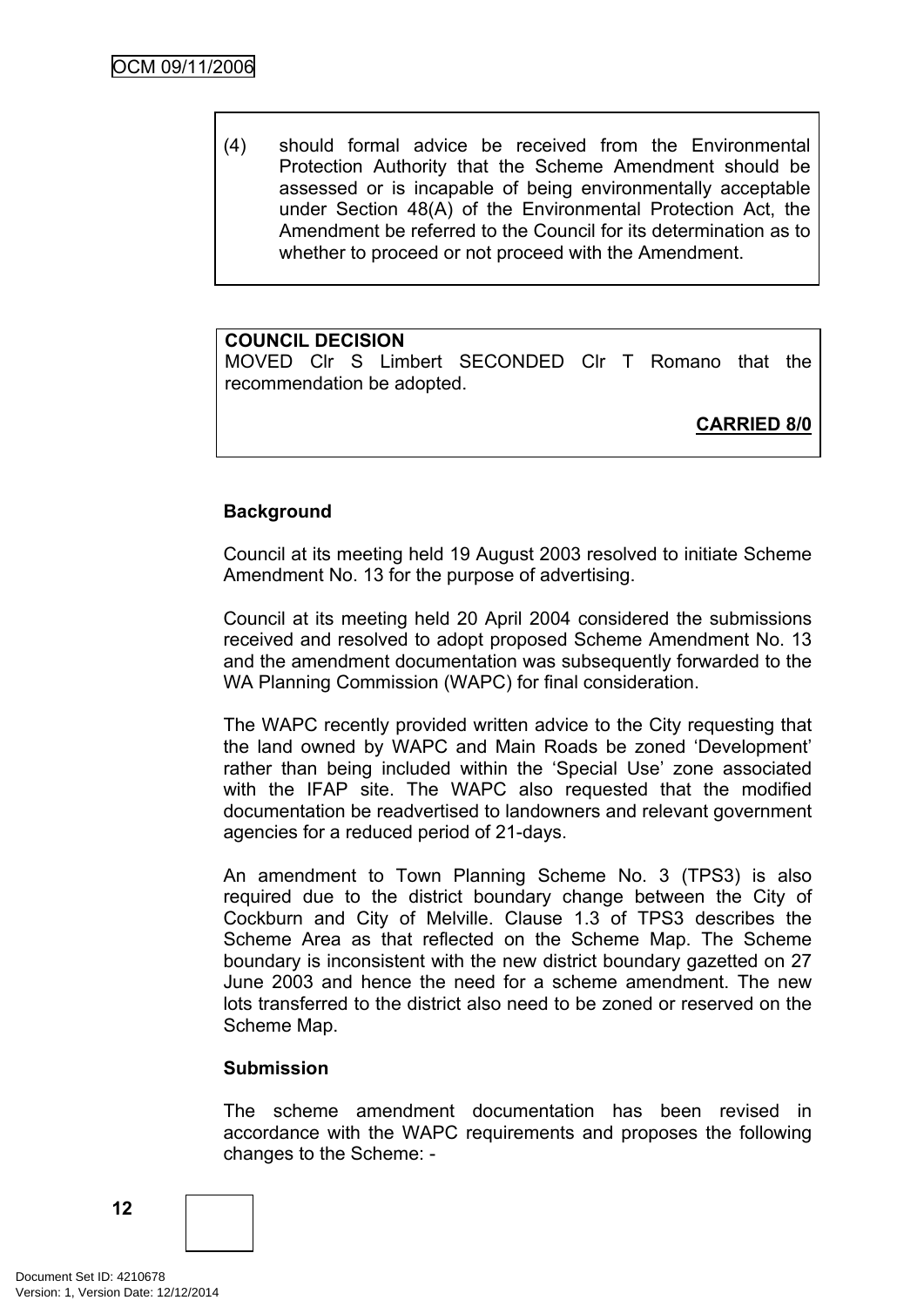- 1. Amend the Scheme boundary to reflect the new District boundary (refer to attached legal description).
- 2. Include a Special Use Zone ("SU3") over Lot 4065 on Plan 191259 and Lot 4066 on Plan 191260 and Lot 4557 on Plan 191259.
- 3. Include Lot 5 on Diagram 66412 and Lot 1 on Diagram 63519 and Pt Lot 50 on Diagram 78591 (Loc 630) Farrington Road within the Development Zone and within Development Area 30 ("DA 30").
- 4. Add a new portion of Farrington Road as a Local Road Reserve.
- 5. Include the Kwinana Freeway within a Primary Regional Road reserve.

### **Report**

### Metropolitan Region Scheme (MRS)

The subject land is zoned 'Urban' under the MRS. The proposed rezoning of the subject land to 'Development' and 'Special Use' is in accordance with the MRS zoning.

### Proposal

The proposed scheme amendment is generally consistent with the City of Melville Community Planning Scheme No. 5, except that Lots 1 and 5 and Portion of Pt Lot 50 Farrington Road & Allendale Entrance are included in an M2 Living Area Precinct in Appendix 1. The City of Melville Scheme omits a purpose or intent for this land, that was to be the subject of a subsequent scheme amendment. It is recommended that the IFAP site (Lots 4065 & 4066 & 4557) be included within a Special Use Zone ("SU3"), which facilitates the land being used for training purposes in accordance with IFAP's current operation and Pt Lot 50 and Lots 1 and 5 Farrington Road be included within a Development Zone to facilitate future residential development.

### Community Consultation

In accordance with the advice received from the WAPC, it is proposed to refer the revised scheme amendment documentation to the community and government agencies for a reduced period of 21 days.

It is also proposed to forward a copy of the amendment to the Environmental Protection Authority (EPA) to seek confirmation that the previous advice from the EPA dated 10 November 2003 on Amendment No. 13 is applicable to the modified scheme amendment documentation.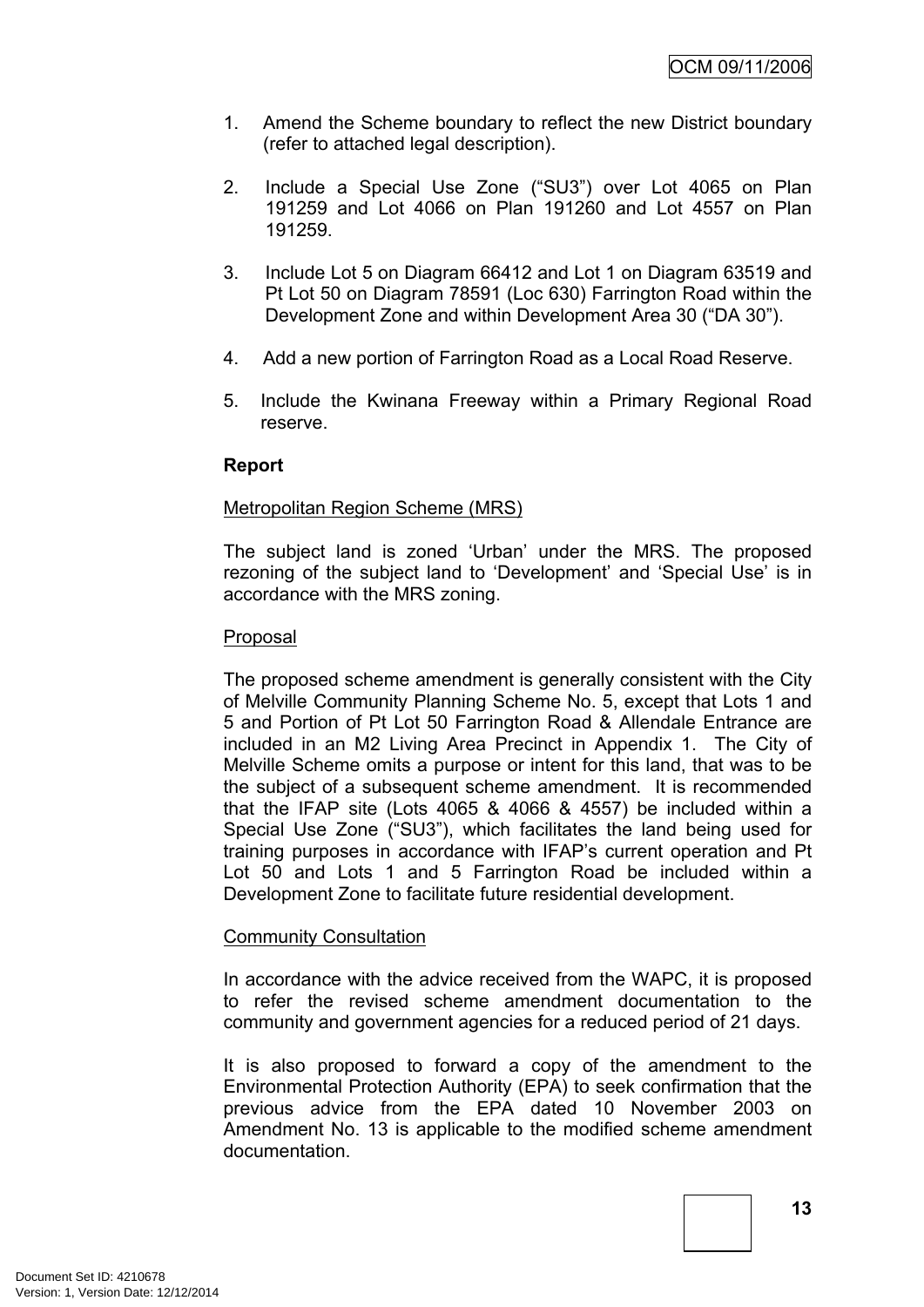### **Conclusion**

It is recommended that Council readvertised the modified documentation for proposed Scheme Amendment No. 13 for a reduced period of 21-days prior to considering the amendment for final adoption.

### **Strategic Plan/Policy Implications**

### *Demographic Planning*

- *• To ensure the planning of the City is based on an approach that has the potential to achieve high levels of convenience and prosperity for its citizens.*
- *• To ensure development will enhance the levels of amenity currently enjoyed by the community.*

### *Governance Excellence*

*• To conduct Council business in open public forums and to manage Council affairs by employing publicly accountable practices.*

### *Employment and Economic Development*

*• To encourage development of educational institutions that provides a range of learning opportunities for the community.*

### **Budget/Financial Implications**

The Scheme Amendment documents are being prepared in-house where costs incurred relate to the administration, advertising of the documents and reporting to Council.

### **Legal Implications**

Planning and Development Act 2005 Town Planning Regulations Town Planning Scheme No. 3

#### **Community Consultation**

It is proposed to readvertise the modified Scheme Amendment documentation for a 21-day period.

### **Attachment(s)**

- (1) Site Plan
- (2) Scheme Amendment Map

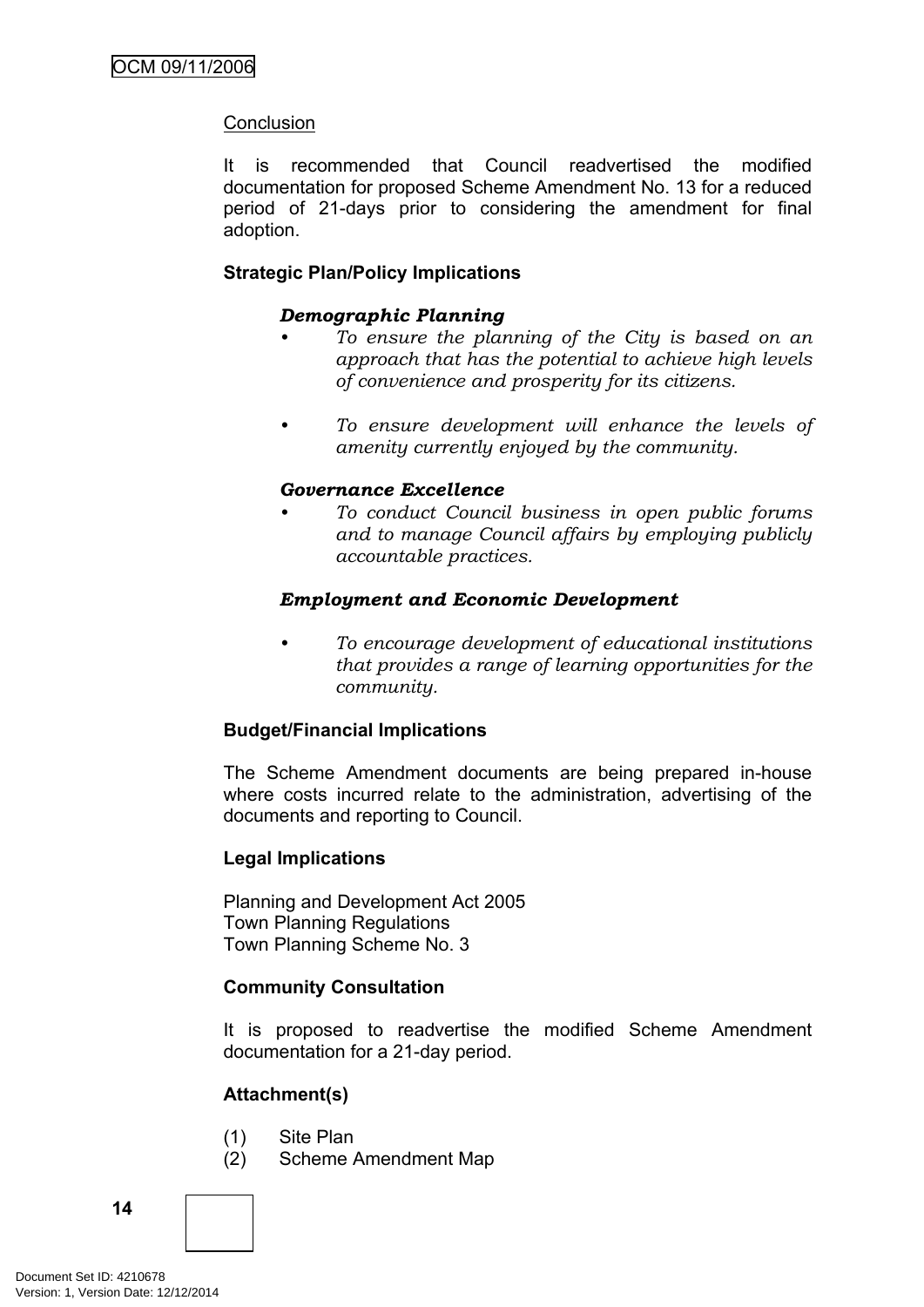# **Advice to Proponent(s)/Submissioners**

N/A

**Implications of Section 3.18(3) Local Government Act, 1995**

Nil.

<span id="page-18-0"></span>**14.3 (MINUTE NO 3299) (OCM 09/11/2006) - FINAL ADOPTION OF AMENDMENT NO. 49 TO TOWN PLANNING SCHEME NO. 3 - PT RESERVE 46894 WENTWORTH PARADE, SUCCESS - OWNER/APPLICANT: CITY OF COCKBURN (93049) (MD) (ATTACH)**

**RECOMMENDATION** That Council:

- (1) adopt the Amendment No. 49 to Town Planning Scheme No. 3 without modifications and in anticipation of the Hon. Minister's advice that final approval will be granted, the documents be signed, sealed and forwarded to the Western Australian Planning Commission; and
- (2) advise the submissioners of Council's decision accordingly.

# **COUNCIL DECISION**

MOVED Clr S Limbert SECONDED Clr T Romano that the recommendation be adopted.

**CARRIED 8/0**

# **Background**

| ZONING:   | $MRS:$ Urban |                                                 |
|-----------|--------------|-------------------------------------------------|
|           |              | Pt Region Reserve - Other Regional Roads        |
|           |              | TPS3:   Local Reserve - Public Purposes - Civic |
| LAND USE: | Vacant       |                                                 |
| LOT SIZE: | 2.0004ha     |                                                 |

Council at its meeting held 13 July 2006 resolved to initiate scheme amendment No. 49 to Town Planning Scheme No. 3 for the purpose of advertising.

It is proposed to amend Town Planning Scheme No.3 by rezoning a 1 hectare portion of Reserve No. 46894 situated on the corner of Beeliar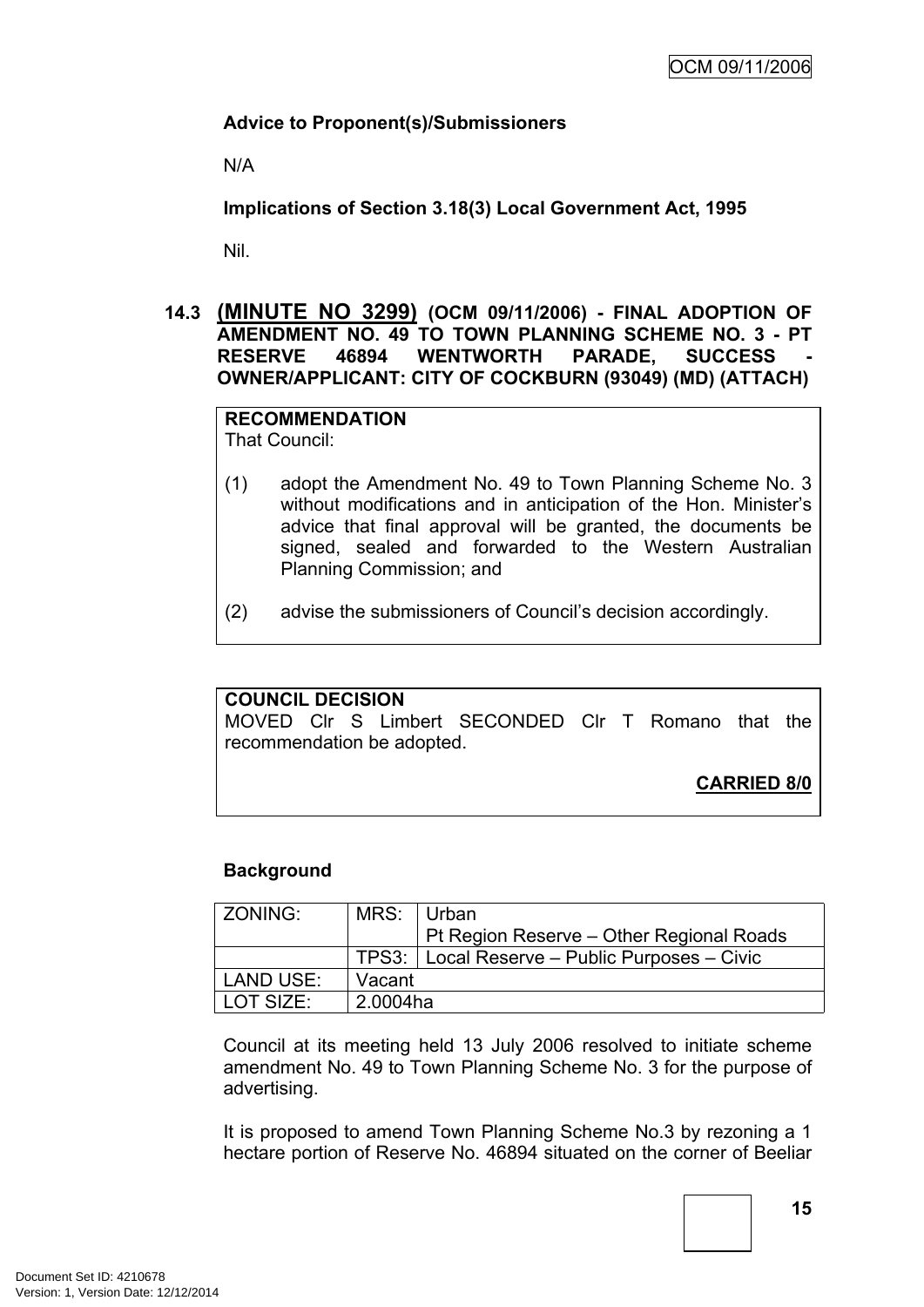Drive and Wentworth Parade, Success (the subject land) to "Regional Centre" zone and Restricted Use ("RU12").

The reserve is currently gazetted for 'Community and Auxiliary Facilities' and is 2 hectares in area. Approximately 1 hectare is proposed to be used as a youth facility, future development and associated car parking. The remaining portion is surplus to requirements due to the availability of public open space within the surrounding area.

Funds generated from the sale of the land would assist the development of a Regional Sporting facility on Reserve 7756, Hammond Road, Success.

A copy of the proposed amendment map is included in the Agenda attachments.

### **Submission**

The application has been advertised to the community and referred to relevant government agencies for a period of 42 days. This report seeks Council support to final adoption of Amendment 49.

### **Report**

The Scheme Amendment was referred to the Environmental Protection Authority ("EPA") in accordance with Section 7A(1) of the Act.

The EPA advised that the overall environmental impact of the amendment would not be severe enough to warrant formal assessment under the *Environmental Protection Act*.

The amendment was subsequently advertised seeking public comment in accordance with the Regulations for not less than 42 days.

#### Community Consultation

The City received 4 submissions in respect to Amendment No. 49, with submissions from Water Corporation, Western Power, Alinta Gas and a resident of the City.

The submission from the resident raised concern(s) regarding increased noise, traffic and potential for the proposal to attract 'unsavoury' characters to the area. The use of the land will be subject to the Environmental Protection (Noise) Regulations 1997 with respect to noise and operating hours and the rezoning will allow for a range of commercial uses, contributing to a diversity of uses in the area, which will improve surveillance in the area, The submission does not require explanation over and above that outlined in the Schedule of **Submissions.**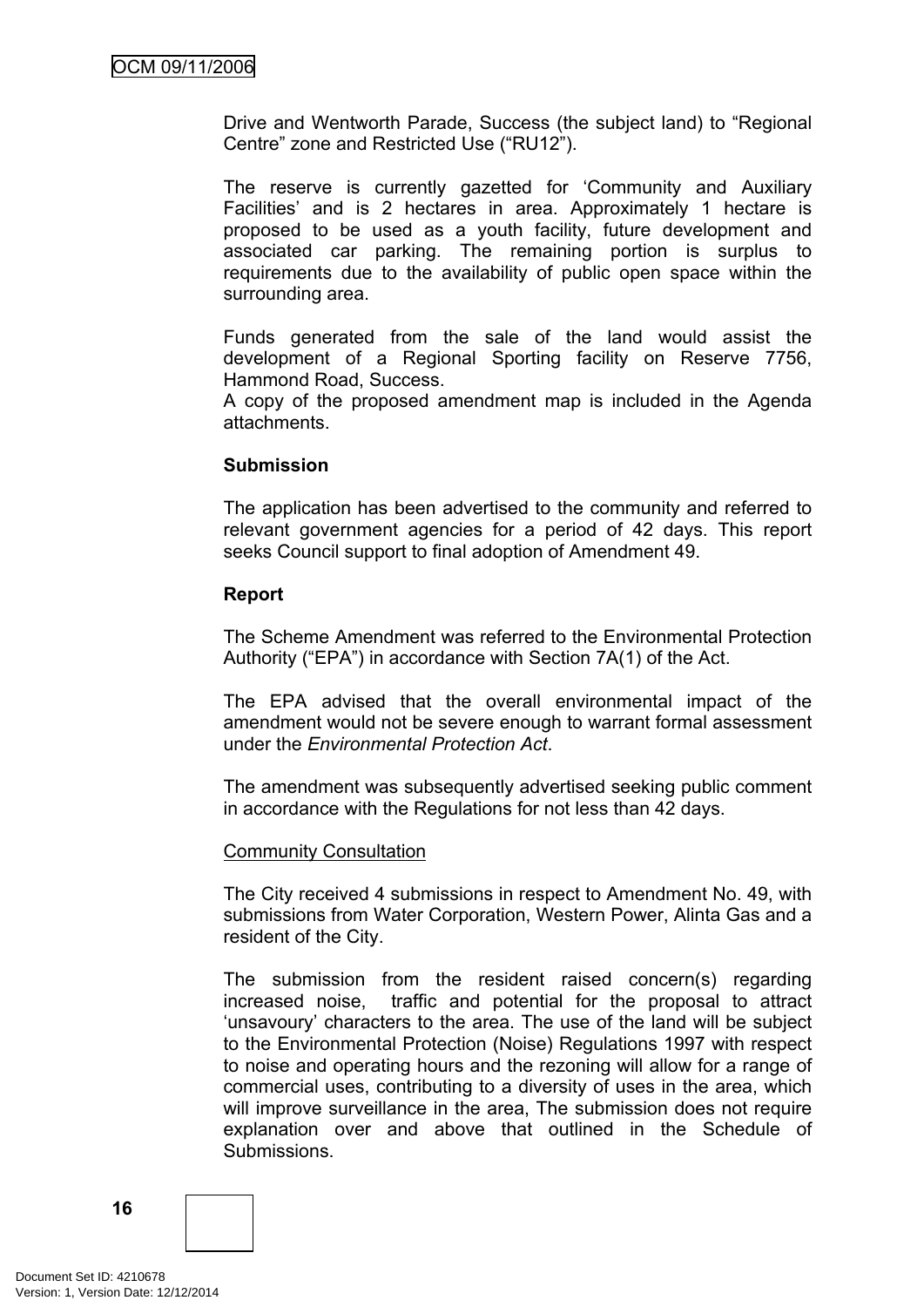Refer to schedule of submissions contained with the Agenda attachments.

### **Conclusion**

It is recommended that the Council proceed to adopt Amendment No. 49 and refer it to the Western Australian Planning Commission for final consideration.

### **Strategic Plan/Policy Implications**

### *Infrastructure Development*

- *• To construct and maintain community facilities that meet community needs.*
- *• To provide an appropriate range of recreation areas that meets the needs of all age groups within the community.*

### *Lifestyle and Aspiration Achievement*

*• To facilitate and provide an optimum range of community services and events.*

### **Budget/Financial Implications**

The management of land sale proceeds in accordance with requirements of the Town Planning and Development Act 2005.

The Council will need approval of State Land Service (DPI) to revest the Crown Reserve to freehold land and subsequent transfer to the City. The proceeds of any sale of the land will have to be expended on the balance of Reserve 46894.

### **Legal Implications**

Planning and Development Act 2005 Town Planning Regulations Town Planning Scheme No. 3

### **Community Consultation**

Following receipt of advice from the EPA, the amendment was advertised for a 42 day period. The 42 day public consultation period for Amendment 49 concluded on 20 October 2006. At the close of advertising, 4 submissions were received.

Refer Schedule of submissions contained in the Agenda attachments.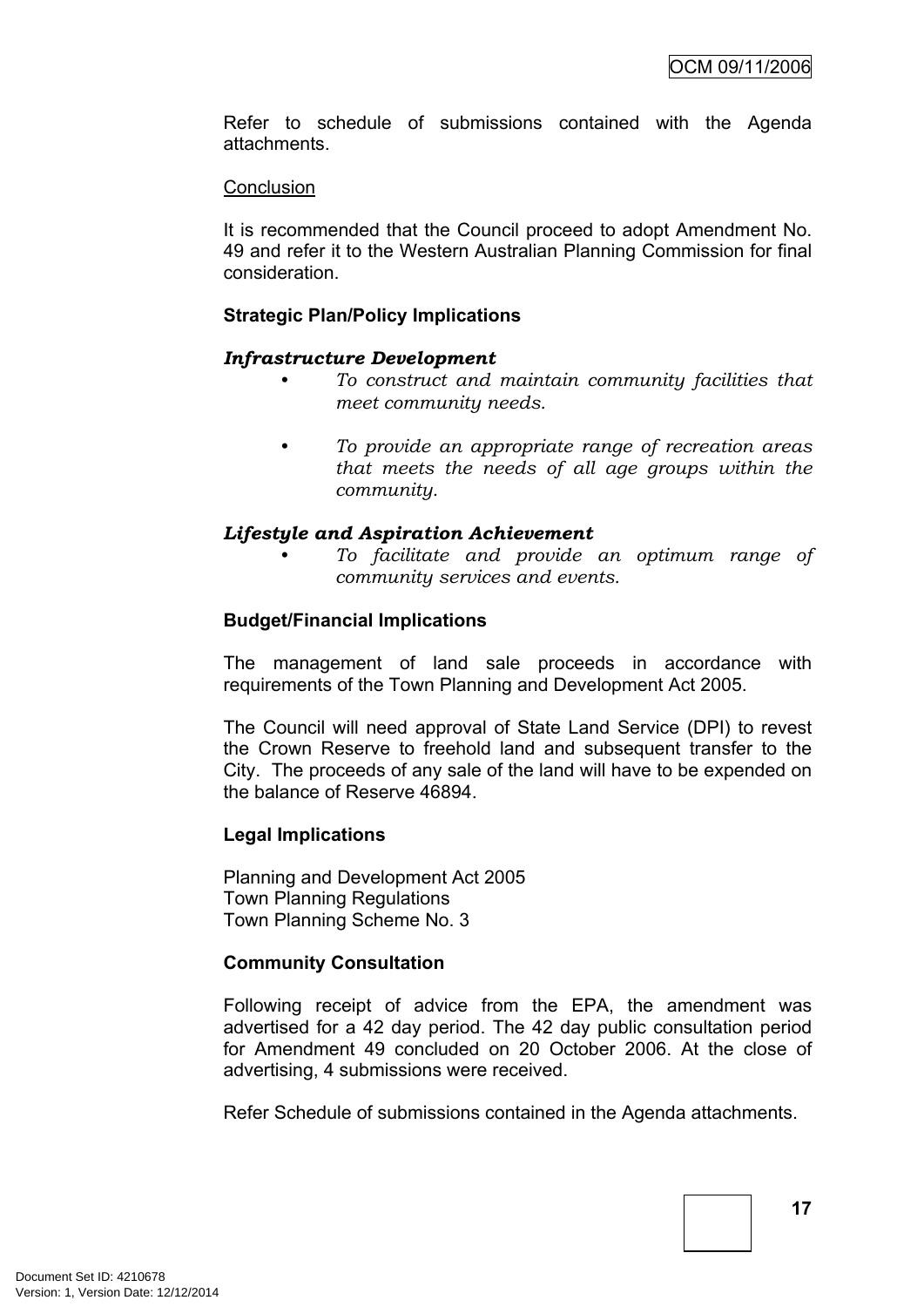# **Attachment(s)**

- (1) Site Plan
- (2) Schedule of submissions
- (3) Amendment Map
- (4) Scheme Amendment Document

# **Advice to Proponent(s)/Submissioners**

Those who lodged a submission on the proposal have been advised that this matter is to be considered at the 9 November 2006 Council Meeting.

# **Implications of Section 3.18(3) Local Government Act, 1995**

Nil.

# <span id="page-21-0"></span>**14.4 (MINUTE NO 3300) (OCM 09/11/2006) - SINGLE HOUSE CODES APPROVAL - LOT 410 (NO. 11) PLATYPUS PARKWAY, BEELIAR - OWNER: C RUSSELL - APPLICANT: DON RUSSELL HOMES PTY LTD (6003098) (AJW) (ATTACH)**

# **RECOMMENDATION**

That Council:

- (1) grant its approval for a two (2) storey single dwelling on Lot 410 (No. 11) Platypus Parkway, Beeliar, in accordance with the approved plan subject to the following conditions:
	- 1. Development can only be undertaken in accordance with the details of the application as approved herein and any approved plans.
	- 2. Nothing in the approval or these conditions shall excuse compliance with all other relevant written laws in the commencement and carrying out of the development.
	- 3. Walls, fences and landscape areas are to be truncated within 1.5 metres of where they adjoin vehicle access points where a driveway and/or parking bay meets a public street or limited in height to 0.75 metres.
	- 4. All stormwater is to be contained and disposed of on-site.
	- 5. No activities causing noise and/or inconvenience to neighbours being carried out after 7.00pm or before 7.00am, Monday to Saturday, and not at all on Sunday or Public Holidays.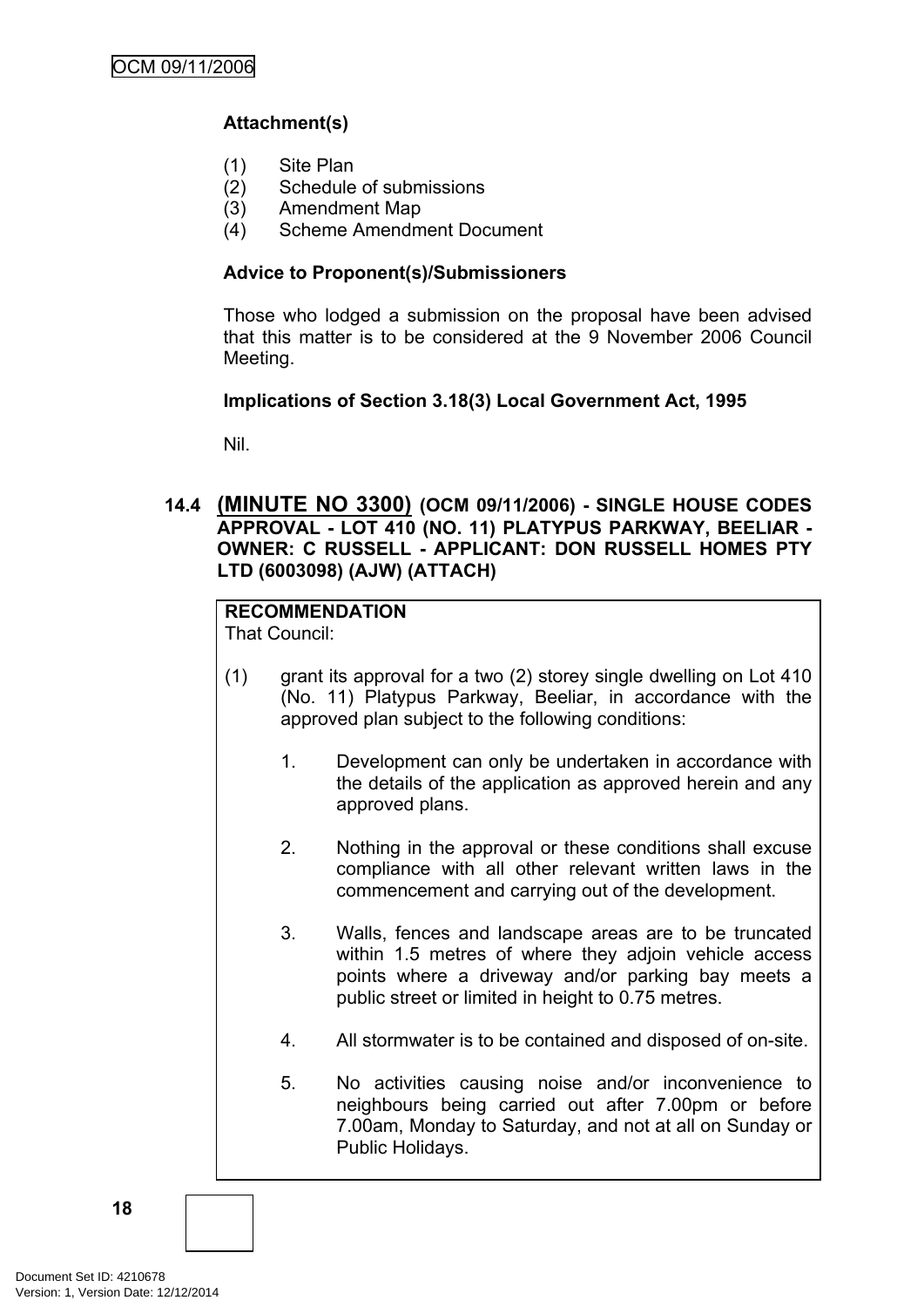- 6. Any retaining wall(s) are to be constructed in accordance with a qualified Structural Engineer's design.
- 7. The surface finish of the boundary wall abutting the adjoining lot is to be either face brick or rendered the same colour as the external appearance of the dwelling unless otherwise agreed with the adjoining property owner. In all instances, the standard of work is to be of a high standard.

# **FOOTNOTES**

- 1. The development is to comply with the requirements of the Building Code of Australia.
- 2. In regard to Condition 7, the details of the proposed surface finish are to be provided to Council's satisfaction at Building Licence stage (prior to the issue of a Building Licence).
- (2) issue a Schedule 9 Notice of Determination on Application for Planning Approval (inclusive of MRS Form 2 Notice of Approval);
- (3) advise the applicant and submissioner of Council's decision accordingly.

# **COUNCIL DECISION**

MOVED Clr S Limbert SECONDED Clr T Romano that the recommendation be adopted.

**CARRIED 8/0**

# **Background**

| ZONING:    | MRS:        | Urban                                   |
|------------|-------------|-----------------------------------------|
|            |             | TPS3:   Residential R40                 |
| LAND USE:  | Residential |                                         |
| LOT SIZE:  | $382m^2$    |                                         |
| USE CLASS: |             | House – Single (R-Code) 'P' (Permitted) |

# **Submission**

Application has been made to erect a two (2) storey single dwelling on the subject land. The proposal generally complies with the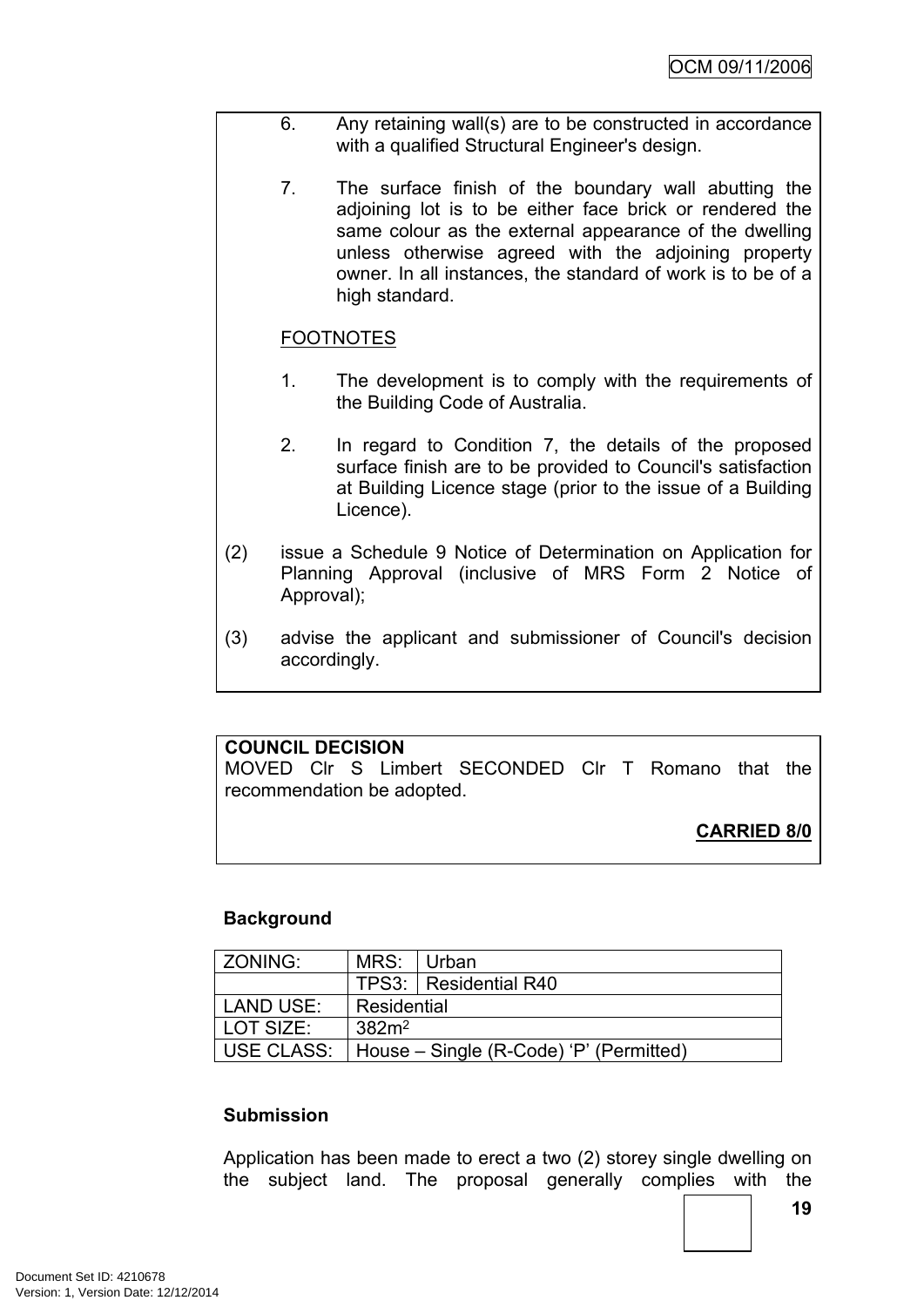requirements of the Detailed Area Plan (DAP) applicable to the land and the requirements of the R-Codes with the exception of the following matters:

- Garage location;
- Front setback part of dwelling setback approximately 5.85m (maximum 4.5 m permitted);
- North side lower level setback (required 1.5m, proposed 1.45m);
- North side upper level setback (required 2.0m, proposed 1.92m);
- Privacy 'Cone of Vision' projection across north side boundary (from upper level bedroom 3);
- Privacy -'Cone of Vision' projection across south side boundary (from upper level, front balcony);
- Driveway width (permitted 40%, 41.66% proposed).

### **Report**

The variations detailed above are considered minor and are supported. With respect to the garage, it is noted that whilst the proposed location is different to the "preferred" location identified in the DAP, the same document provides scope for an alternate garage location. The proposed location is in accordance with the alternate location.

### **Consultation**

Adjoining property owners were consulted about the proposal, primarily in respect of the Cone of Vision projections. No response was received from the owners to the north regarding the minor projection across the northern side boundary. The owner adjoining to the south, however, has presented a Submission Response objecting to the proposal. As stated in the submission, *The window located in the stair well on the south wall of the proposed dwelling affords a greater cone of vision than I would be comfortable with in terms of visual access of my future dwelling.*

In response to the above concern, it is noted that the window referred to sits above the stair well providing access to the upper level - and is well above the stair landing in the stair well. There is no scope, therefore, for a future occupant of the proposed dwelling to stand and look directly into the adjoining property. Any vision afforded by the opening (from the sitting area adjoining the stairwell) will be more horizontal in nature, not downward, and in any event, will generally be across the side setback area of the adjoining property.

Bearing the above points in mind, the concern raised is dismissed, and the opening above the stairwell supported as presented. Additionally, the Cone of Vision projection across the side boundary at the front of the southern side of the property is supported. The Cone extends from a small balcony in the front elevation. The balcony will provide a south westerly aspect across the front of the subject land and Platypus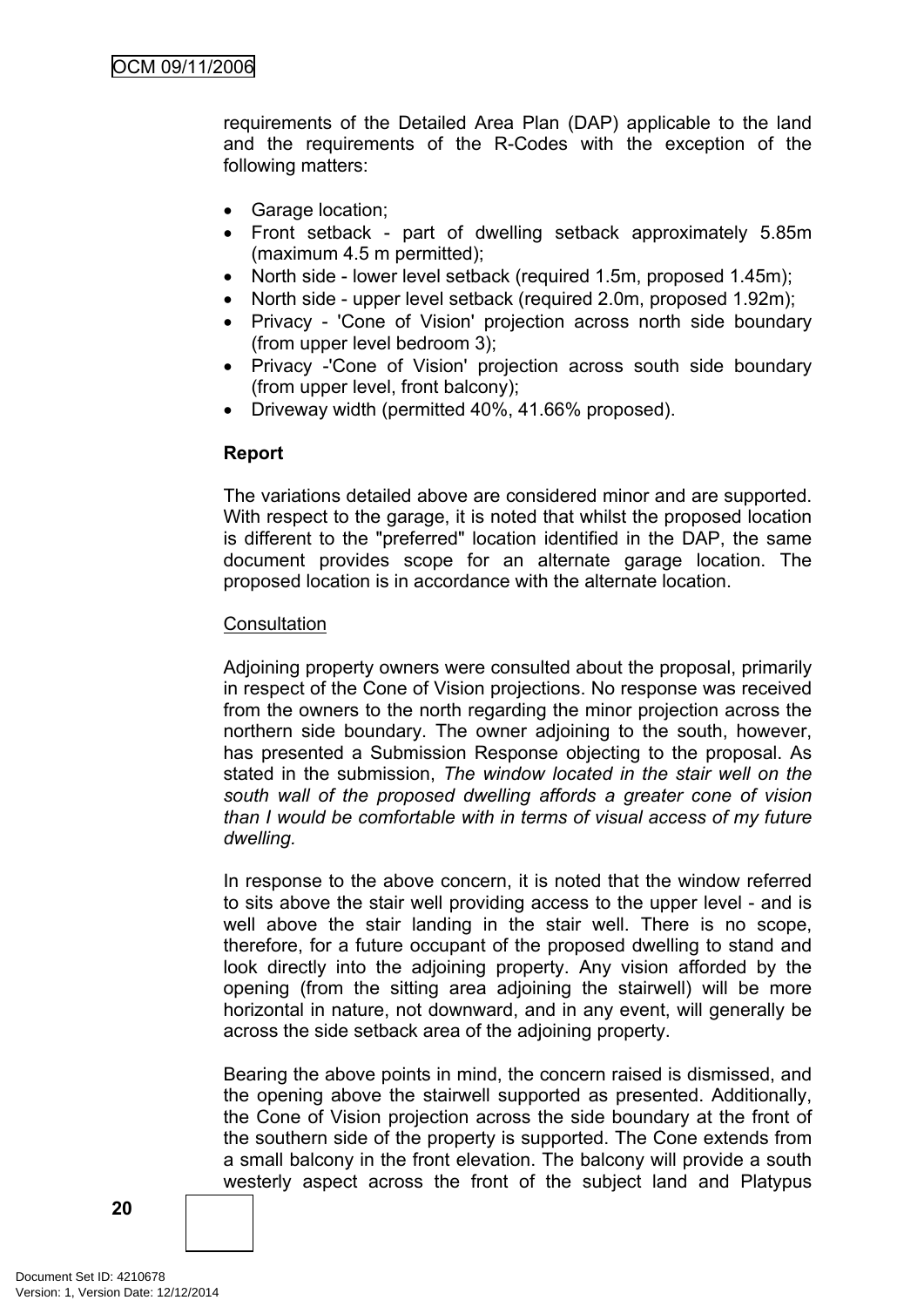Parkway to the adjacent area of public open space. The same set of circumstances will apply generally to all properties fronting the open space, providing for front setback areas that are highly visible from the public domain, and therein, less private.

### Recommendation

That Council conditionally approve the application for a two (2) storey single dwelling on Lot 410 (No. 11) Platypus Parkway, Beeliar.

# **Strategic Plan/Policy Implications**

### *Demographic Planning*

*• To ensure development will enhance the levels of amenity currently enjoyed by the community.*

# **Budget/Financial Implications**

In the event an application for review to the State Administrative Tribunal arises in respect of any of the conditions proposed to be imposed on approval, there may be a cost to be borne by Council.

### **Legal Implications**

Town Planning Scheme No.3 Residential Design Codes 2002 Planning and Development Act 2005

### **Community Consultation**

Adjoining owners were consulted regarding the proposal.

### **Attachment(s)**

- (1) Site plan, floor plans and elevations
- (2) Objector submission.

### **Advice to Proponent(s)/Submissioners**

The Proponent(s) and those who lodged a submission on the proposal have been advised that this matter is to be considered at the 9 November 2006 Council Meeting.

### **Implications of Section 3.18(3) Local Government Act, 1995**

Nil.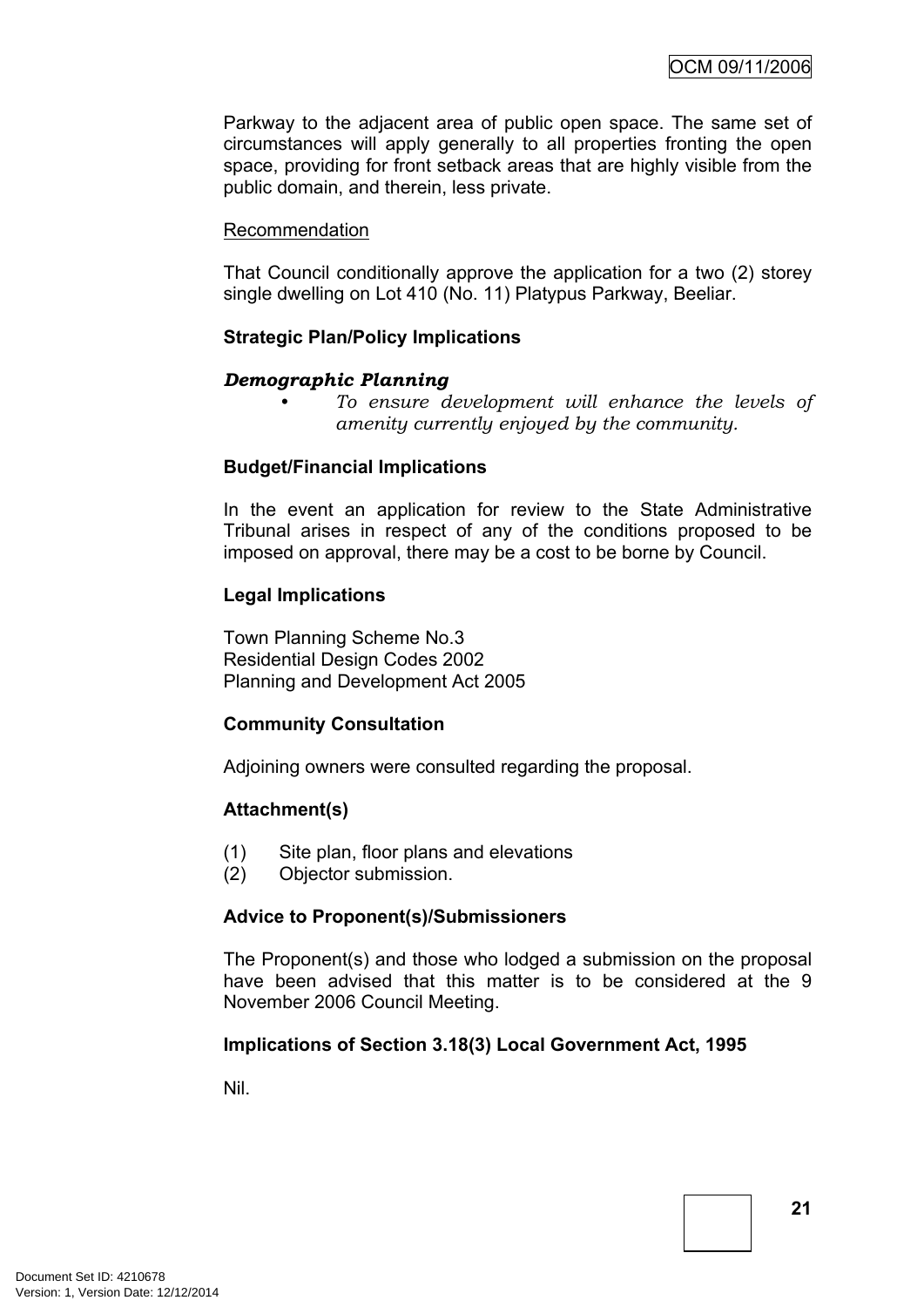<span id="page-25-0"></span>**14.5 (MINUTE NO 3301) (OCM 09/11/2006) - DEVELOPMENT APPLICATION FOR ANCILLARY ACCOMMODATION - LOT 10 (NO. 18) LAKES WAY, JANDAKOT - OWNER: E & E BEATTIE - APPLICANT: PERTH HOME IMPROVEMENT CENTRE (5513041) (AJW) (ATTACH)**

# **RECOMMENDATION**

That Council:

- (1) grant its approval to the application for ancillary accommodation on Lot 10 (No.18) Lakes Way, Jandakot, in accordance with the approved plan subject to the following conditions:-
	- 1. Development can only be carried out in accordance with the details of the application as approved herein and any approved plan.
	- 2. Nothing in the approval or these conditions shall excuse compliance with all other relevant written laws in the commencement and carrying out of the development.
	- 3. The ancillary accommodation must only be occupied by a member(s) of the same family as the occupiers of the main dwelling.
	- 4. A notification under Section 70A of the Transfer of Land Act is to be prepared in a form acceptable to the Council and lodged with the Registrar of Titles for endorsement on the Certificate of Title for the subject lot, prior to the commencement of development works. The purpose of the notification is to alert prospective purchasers of the use and restrictions of the ancillary accommodation as stipulated under Condition 3 of this approval. The notification should (at the full cost of the applicant) be prepared by the Council's Solicitor McLeod & Co and be executed by both the landowner and the Council.
	- 5. All natural vegetation currently in existence on the subject land is to be retained and protected from all on-site works associated with the erection of the ancillary accommodation to the satisfaction of the Council.
	- 6. Any retaining wall/s are to be constructed in accordance with a qualified Structural Engineer's design.

# FOOTNOTES

1. The development is to comply with the requirements of the Building Code of Australia.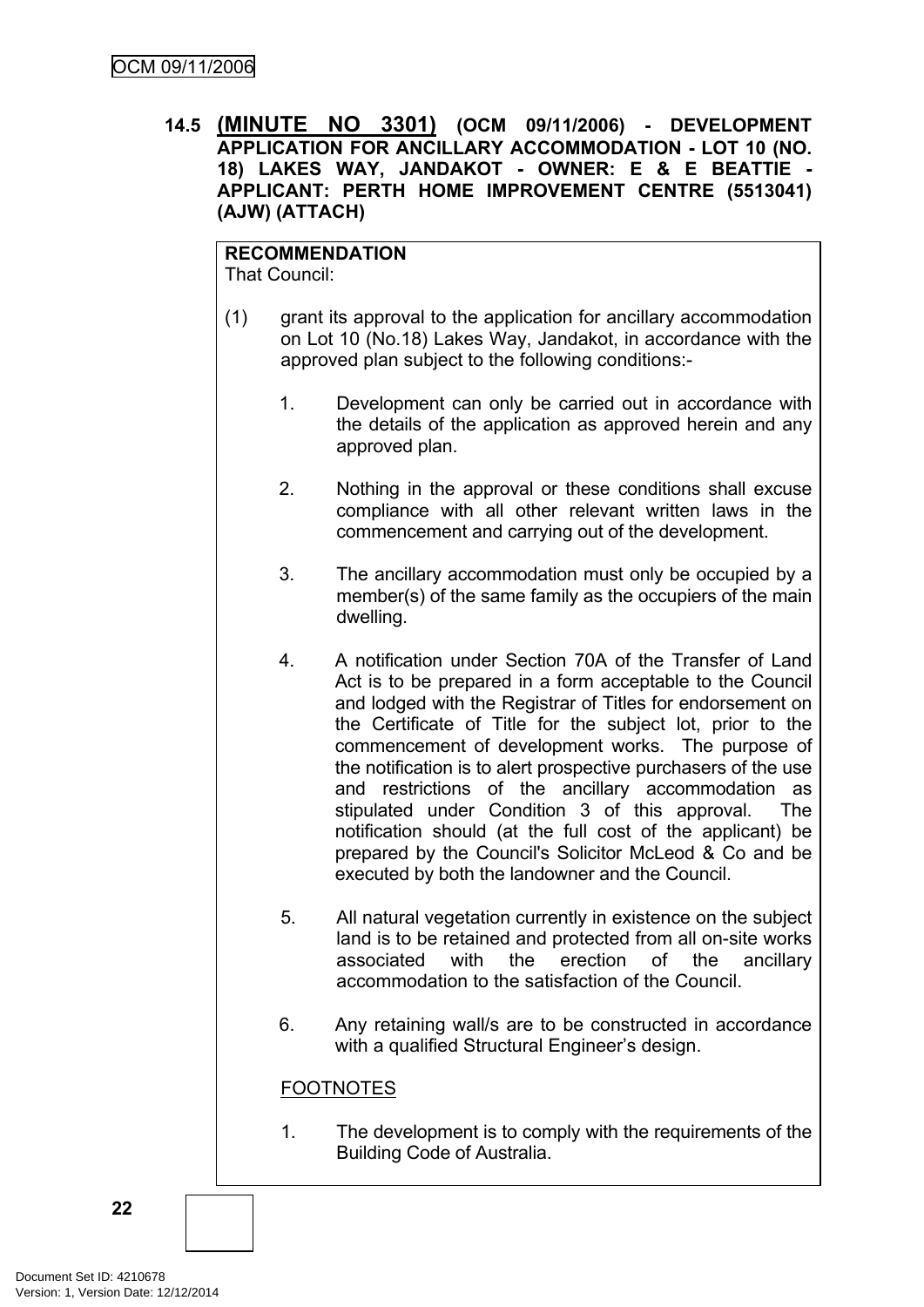- 2. Given the number of outbuildings currently in existence on the subject land, it is unlikely Council will approve any further outbuildings.
- (2) issue a Schedule 9 Notice of Determination on Application for Planning Approval – Approval (inclusive of MRS Form 2 Notice of Approval);
- (3) advise the applicant of Council's decision accordingly.

# **COUNCIL DECISION**

MOVED Clr S Limbert SECONDED Clr T Romano that the recommendation be adopted.

**CARRIED 8/0**

# **Background**

| ZONING:                     | MRS:                                                | <b>Rural – Water Protection</b> |  |
|-----------------------------|-----------------------------------------------------|---------------------------------|--|
|                             | TPS3                                                | Resource                        |  |
| LAND USE:<br>Residential    |                                                     |                                 |  |
| LOT SIZE:<br>1.341 hectares |                                                     |                                 |  |
| USE CLASS:                  | Residential – Ancillary Accommodation 'P' Permitted |                                 |  |

The subject land is situated on the eastern of side of Lakes Way, adjacent to the north eastern part of Glen Iris residential estate. A single residence and several outbuildings currently occupy the land. The lots adjoining the eastern (rear) and northern sides of the land are occupied by similar improvements, whilst that adjoining to the south is occupied by a number of outbuildings (no residence).

It is noted that in anticipation of making application and receiving approval for ancillary accommodation, the owner of the land has obtained approval for an on-site effluent disposal system for the structure.

### **Submission**

Application has been made to erect an ancillary accommodation building on the land. The applicant proposes to erect the building between the existing residence on-site and two large sheds located toward the eastern corner of the property. The floor plan presented with the application depicts a small kitchen, living area, bedroom and store. A two (2.0) metre wide verandah is also proposed across the front of the building. The materials and finishes proposed to be used in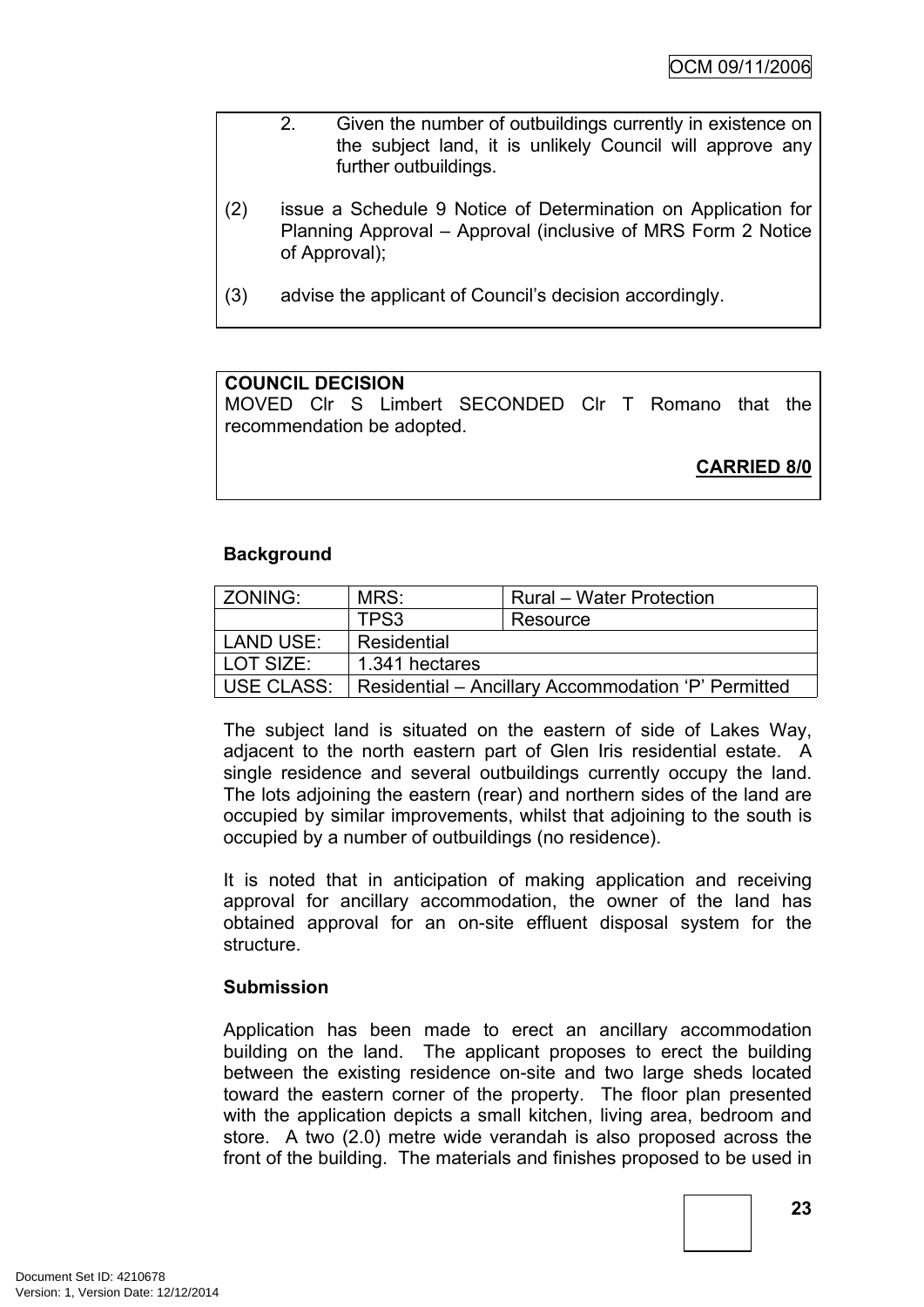the construction of the accommodation include: 'Colourtex' cream walls and 'Pale Eucalypt' High Rib roof sheeting.

# **Report**

### Use

The use of the land for the purpose intended is subject to the requirements of Statement of Planning Policy No.2.3 – Jandakot Groundwater Protection Policy. In accordance with the requirements of the Policy, the application has been referred to the Department of Water (State Government) for comment. In response to Council's referral, the Department has advised that the use of the land for ancillary accommodation is supported.

### Town Planning Scheme No.3

Clause 5.10.2 of the Scheme states that ancillary accommodation is allowable within a Resource Zone where a single house already exists on a lot, the accommodation proposed is no greater than 60 square metres in size, and the land in question is greater than 2 hectares in size. In the subject instance, whilst there is an existing residence on the land and the proposed accommodation is 60 square metres in size, the lot on which the accommodation is proposed is less than 2 hectares in size. Accordingly, the exercise of discretion by the Council in respect of the prescribed lot size is sought.

In support of the variation to the Scheme standard, the applicant states the following:

- *The construction of the ancillary accommodation will not affect or be seen by neighbours;*
- *The land of 1.3 hectares is 700m2 (sic) below town planning requirements but the location of the proposed accommodation is not going to affect in our opinion the landscape from the view nor to neighbours residences;*
- *The accommodation will be single storey with a maximum height to roof ridge 3.6m, lower than existing residence roof;*
- *The proposal will therefore have minimal impact on the surrounding area.*

The above comments are considered to accurately reflect the situation on-site. An inspection of the property reveals the accommodation proposed will be appropriately situated amongst the existing buildings on the land, well removed from dwellings on adjoining properties. In this regard, a significant buffer of native bush exists between the proposed ancillary accommodation and the closest adjoining dwelling approximately 70 metres away. Additionally, the structure will not be visible from Lakes Way. Bearing these points in mind the structure will not detract from the visual amenity of the location.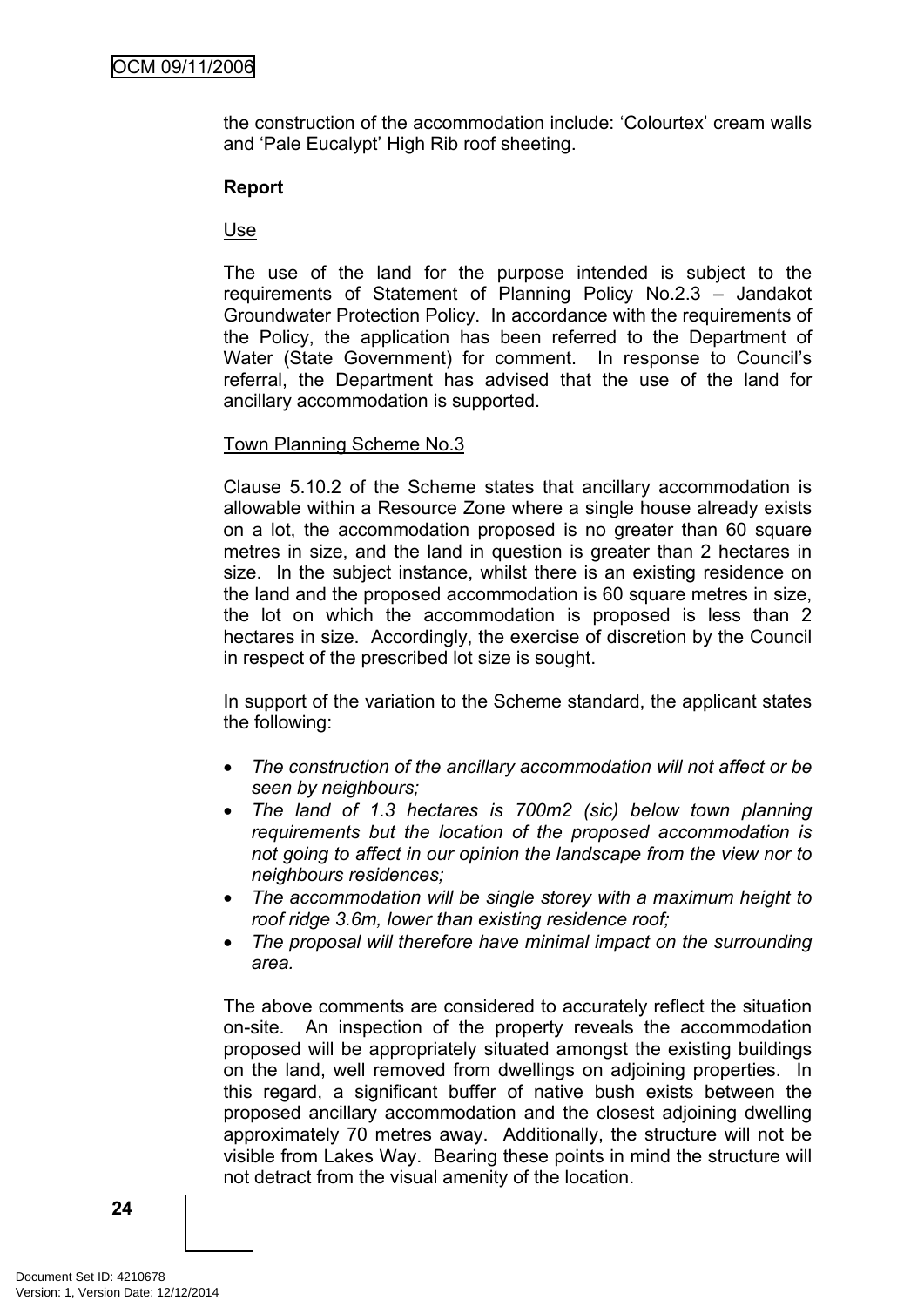### Recommendation

That Council conditionally approve the application for ancillary accommodation on Lot 10 (No.18) Lakes Way, Jandakot.

### **Strategic Plan/Policy Implications**

### *Demographic Planning*

*• To ensure development will enhance the levels of amenity currently enjoyed by the community.*

#### **Budget/Financial Implications**

In the event an application for review to the State Administrative Tribunal arises in respect of any of the conditions proposed to be imposed on approval, there may be a cost to be borne by Council.

### **Legal Implications**

Town Planning Scheme No 3 Residential Design Codes 2002 Planning and Development Act 2005

#### **Community Consultation**

The application was referred to the Department of Water (State Government) for comment.

#### **Attachment(s)**

- (1) Site plan
- (2) Floor plan and elevations.

#### **Advice to Proponent(s)/Submissioners**

The Proponent(s) and those who lodged a submission on the proposal have been advised that this matter is to be considered at the 9 November 2006 Council Meeting.

#### **Implications of Section 3.18(3) Local Government Act, 1995**

Nil.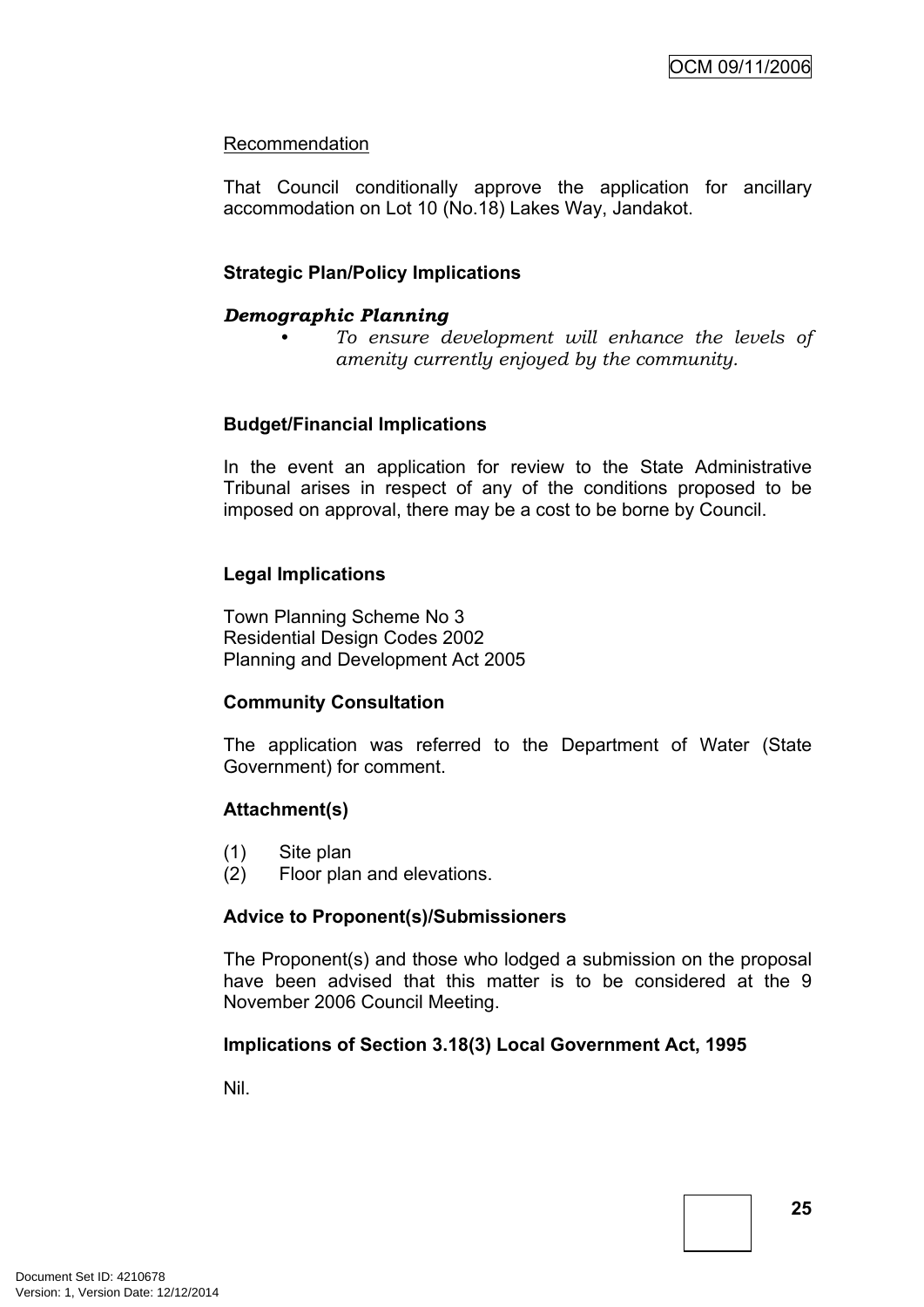# **DECLARATION OF INTEREST**

Clr Allen declared a financial interest in the following item; the nature of the interest being that he is a landowner of property within the affected area.

Clr Romano declared a conflict of interest in the following item; the nature of the interest being that his mother is a landowner of property within the redevelopment area.

CLRS ALLEN AND ROMANO LEFT THE MEETING AT THIS POINT THE TIME BEING 7.25PM.

# <span id="page-29-0"></span>**14.6 (MINUTE NO 3302) (OCM 09/11/2006) - PROPOSED CLOSURE OF 8 PEDESTRIAN ACCESSWAYS - SOUTHWELL, HAMILTON HILL - OWNER: STATE OF WESTERN AUSTRALIA - APPLICANT: CITY OF COCKBURN (9512) (MD) (ATTACH)**

#### **RECOMMENDATION** That Council:

- (1) request the Western Australian Planning Commission give consent to the closure of the 8 pedestrian accessways as shown on the 'Proposed Closure of Pedestrian Access Way' Plan contained in the Agenda attachments;
- (2) request upon receipt of consent from the Western Australian Planning Commission to the closure of the Pedestrian Access Ways that the Department for Planning and Infrastructure - Land Asset Management Services close the pedestrian accessways;
- (3) agree to purchase the pedestrian accessways adjacent to the proposed Council development sites for integration with Council's development sites with funding being sourced from Council's Land Development Reserve Fund; and
- (4) following receipt of detailed valuations for these PAWs identified in (3), consider allocating funds for their purchase in the February 2007 budget review.

#### **COUNCIL DECISION**

MOVED Clr I Whitfield SECONDED Clr V Oliver that the recommendation be adopted.

**CARRIED 6/0**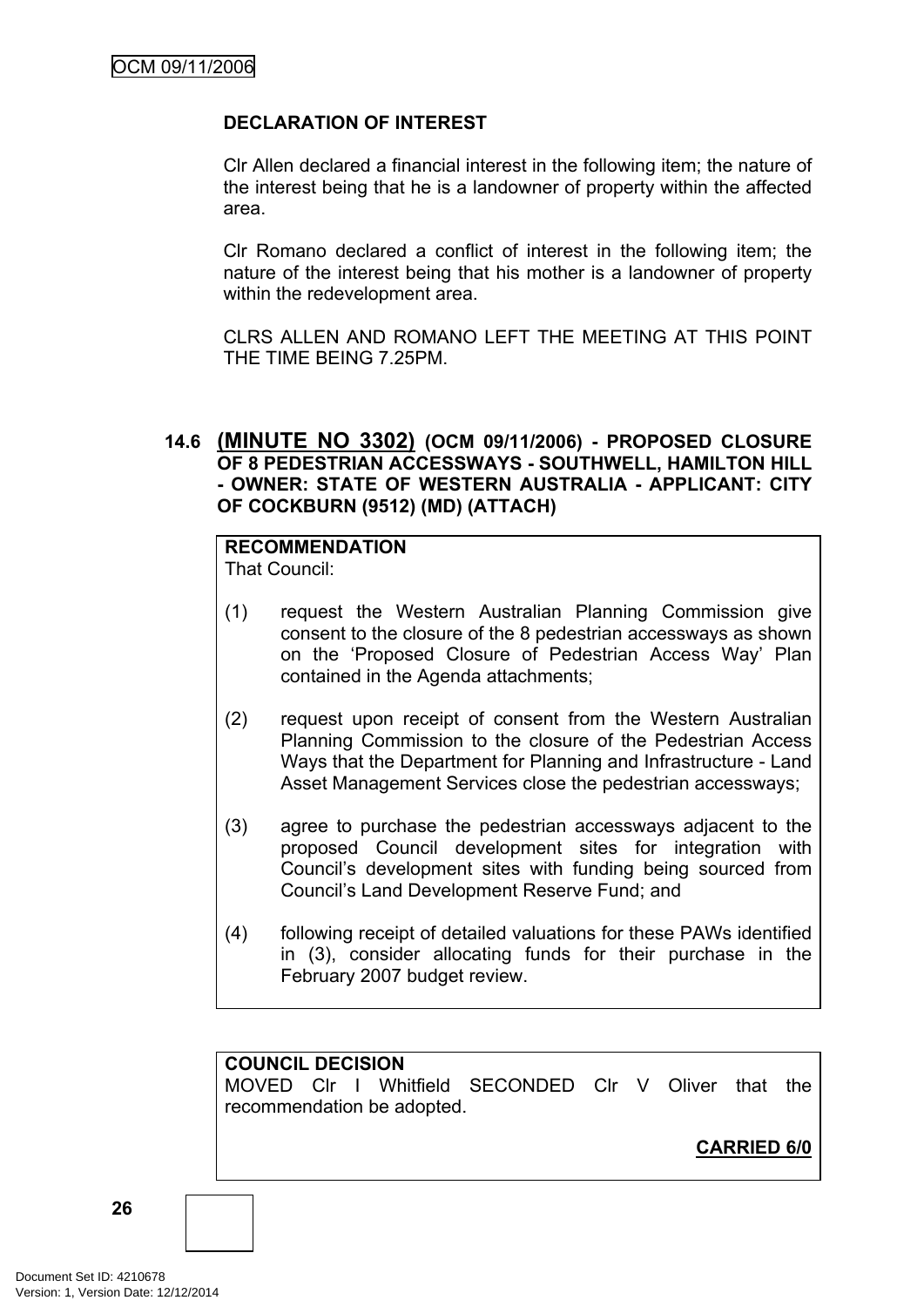### **Background**

Southwell is a small area within Hamilton Hill in the north-west corner of the City of Cockburn. The Southwell area has been in decline over the years, with crime, anti-social behaviour and some major infrastructure issues contributing to the problem.

The Department of Housing and Works (DHW) has selected Southwell as an area to be redeveloped as part of the New Living Project. An objective of the project is to improve safety and surveillance within the locality. Southwell has a number of unnecessary Pedestrian Access Ways (PAWs) contributing to anti-social behaviour within the locality. The City proposes to close a number of the PAWs in order to achieve the objectives of the New Living Project.

Council at its meeting held 10 November 2005 resolved to adopt a Master Plan for Phoenix Rise, Southwell (subject to modifications). An objective of the Master Plan is to close a majority of PAWs within Southwell to improve safety and security within the suburb.

The Southwell Master Plan is contained in the Agenda attachments.

### **Submission**

The City proposes to close a number of Pedestrian Access Ways (PAWs) as an action associated with the objectives of the Southwell Master Plan. The location of the PAWs are as follows:-

- 1. Between Southwell Crescent and Fenton Way;
- 2. Between Bourbon Street and Casio Place;
- 3. Between Erpingham Road and the BP Oil Pipeline south of Eliza Court;
- 4. Between Southwell Crescent and the BP Oil Pipeline through Lot 183 Southwell Crescent (Park);
- 5. PAW adjacent to the North West boundary of Lot 183 Southwell Crescent (Park);
- 6. Between Phoenix Road and runs adjacent to the western boundary of Rodd Place park;
- 7. Between Rodd Place and Bickford Place; and
- 8. Between Rodd Place and Stanyford Place.

Refer 'Proposed Closure of Pedestrian Access Ways' plan contained with the Agenda attachments.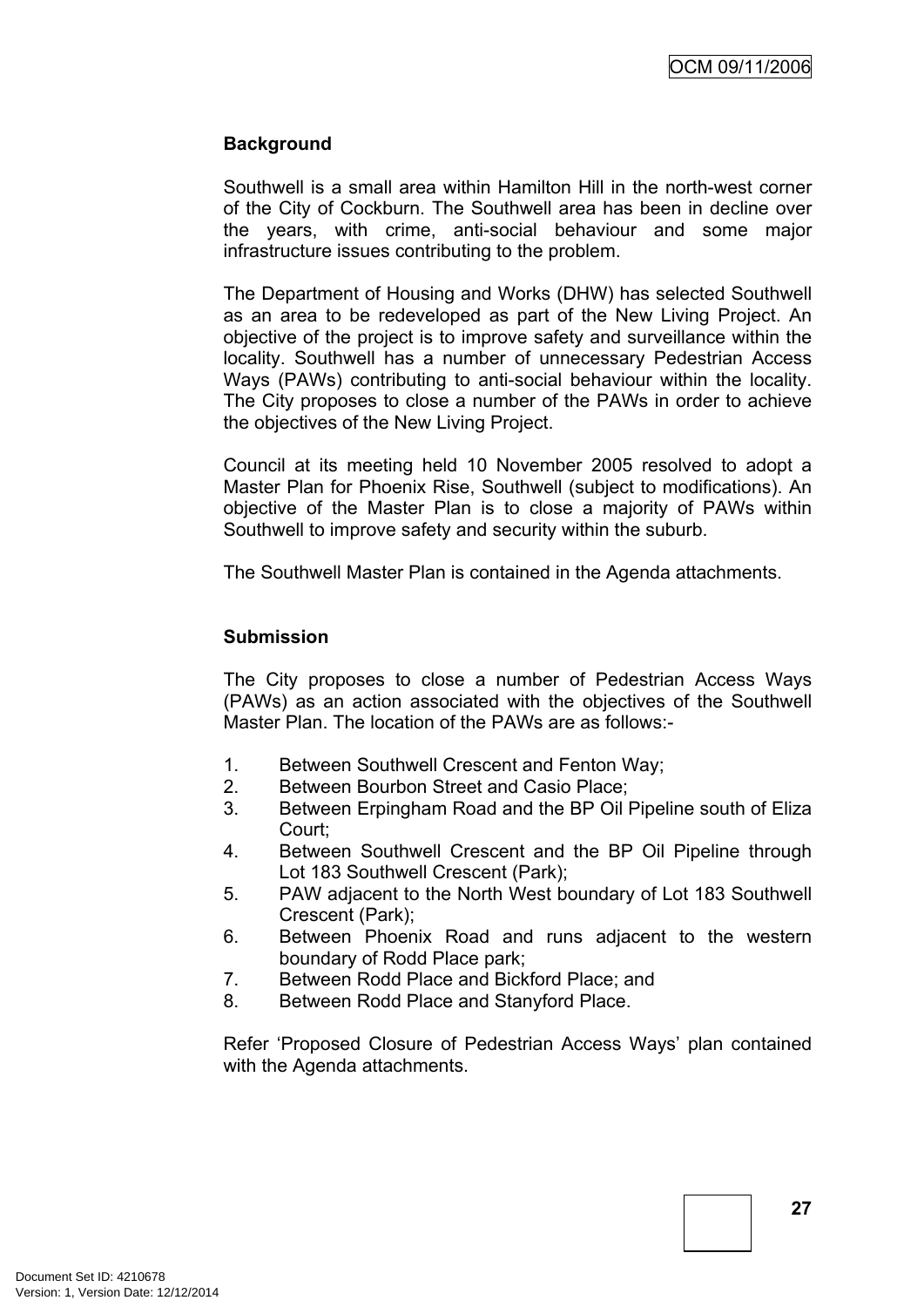### **Report**

#### Impact on Walking Distance

The Southwell Master Plan proposes a number of additional street connections and dual use paths to improve pedestrian/cyclist and vehicular permeability throughout the suburb of Southwell with a particular focus on improving accessibility to the primary school and local shops (located on Southwell Crescent).

A new dual use path and associated lighting is proposed to be constructed for the length of the BP Oil pipeline reserve and will provide a secure path for pedestrians and cyclists that will provide access to a number of parks, including Goodchild and Southwell Park and will also improve access to public transport on Southwell Crescent.

The following analysis of additional walking distance from one end of the PAWs to the other is provided below:

| No.            | <b>Pedestrian Access Way</b>                                                                                  | <b>Impact on Walking Distance</b>                                                                                                                                                                                                                                                                       |
|----------------|---------------------------------------------------------------------------------------------------------------|---------------------------------------------------------------------------------------------------------------------------------------------------------------------------------------------------------------------------------------------------------------------------------------------------------|
| 1 <sub>1</sub> | <b>Between Southwell Crescent</b><br>and Fenton Way.                                                          | 94m additional walking distance from eastern<br>end of PAW to Rodd Place Park. An east-west<br>connection will still be maintained through Rodd<br>Place Park and Rodd Place to public transport<br>(Southwell Crescent) and the shops and<br>through Erpingham Road to access the primary<br>school.   |
| 2.             | Bourbon<br><b>Street</b><br>Between<br>and Casio Place.                                                       | 236m additional walking distance from eastern<br>end of PAW to Bourbon Street Park. This<br>connection only benefits a limited number of<br>landowners at the ends of the Cassio and<br>Watterton Place cul-de-sacs and does not serve<br>to improve accessibility to the wider Southwell<br>community. |
| 3.             | Between Erpingham Road<br>and the BP Oil Pipeline<br>south of Eliza Court.                                    | 312m additional walking distance from southern<br>end of PAW to the northern end of PAW.<br>Proposed Bellier/Caffery Place connection and<br>DUP through oil pipeline will compensate the<br>removal of this PAW.                                                                                       |
| 4.             | <b>Between Southwell Crescent</b><br>and the BP Oil Pipeline<br>through Lot 183 Southwell<br>Crescent (Park). | 65m additional walking distance from eastern<br>end of PAW to the western end of PAW. This<br>PAW does not physically exist (no footpath<br>constructed).                                                                                                                                               |
| 5.             | PAW adjacent to the North<br>West boundary of Lot 183<br>Southwell Crescent (Park).                           | Additional walking distance not applicable as<br>PAW is closed at northern end.                                                                                                                                                                                                                         |
| 6.             | Between Phoenix Road and<br>runs adjacent to the western<br>boundary of "Rodd Place"<br>park.                 | Additional walking distance not applicable as<br>PAW is proposed to be widened to create a<br>laneway to service future lots.                                                                                                                                                                           |
| 7 <sub>1</sub> | Between Rodd Place and<br>Bickford Place.                                                                     | Additional distance to walk from eastern end of<br>PAW to the start of Bickford Place (likely<br>destination to primary school) is 20 metres<br>shorter by traveling up Stanyford Place to the<br>end of Bickford Place instead.                                                                        |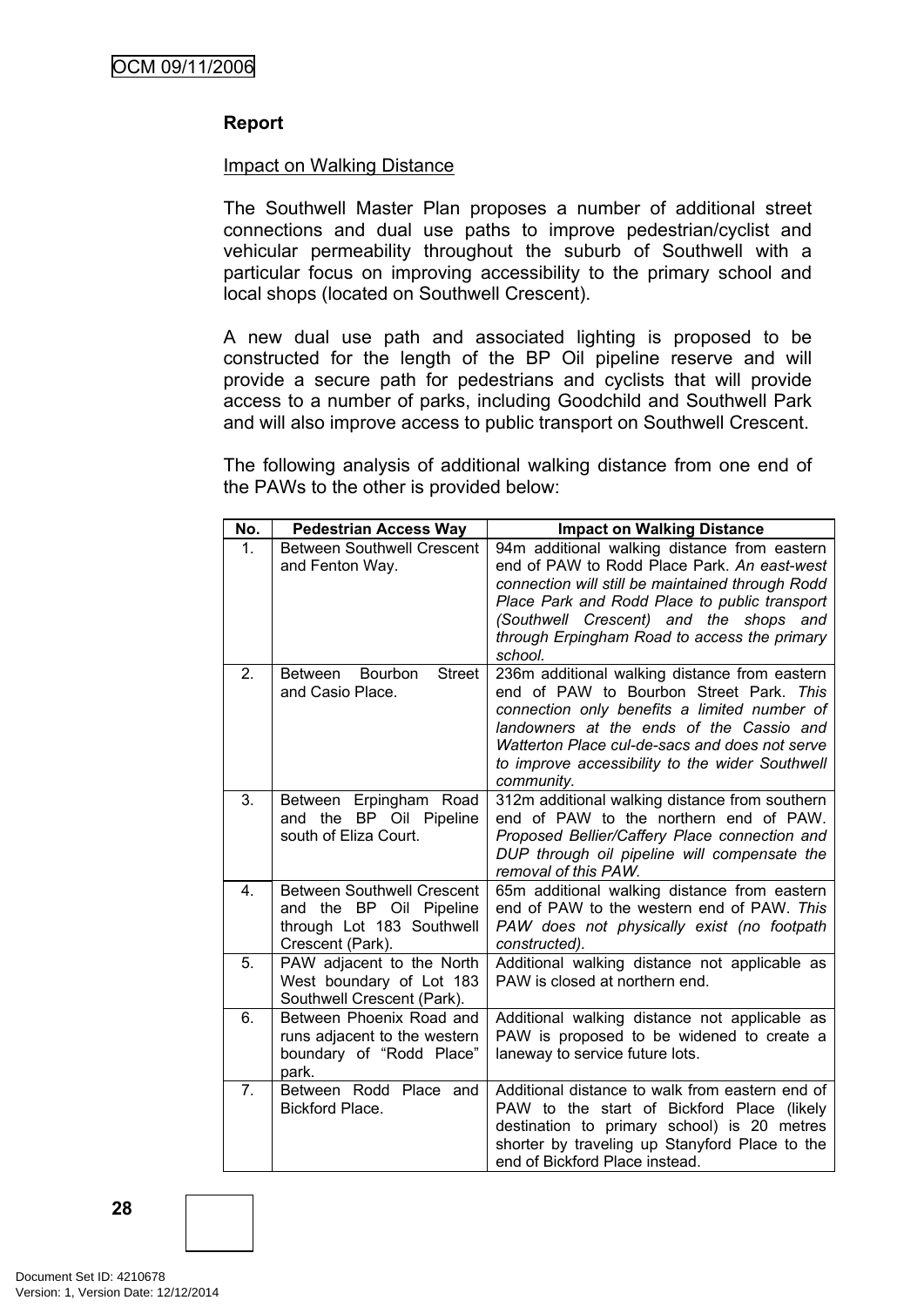|                  |  | Between Rodd Place and Additional walking distance is not applicable as |
|------------------|--|-------------------------------------------------------------------------|
| Stanyford Place. |  | pedestrians will still be able to have direct                           |
|                  |  | access through "Rodd Place" Park from Rodd                              |
|                  |  | Place to Stanvford Place.                                               |

#### Connectivity to Neighbourhood Facilities

The following is an assessment on the impact of the proposed closure of the PAWs on access to the following facilities within Southwell:

### 1. Southwell Primary School

The Southwell Master Plan proposes a number of road connections around the primary school site. The proposed road connections will improve the connectivity to the Southwell Primary School and will also improve vehicular circulation around the school site.

There are also dual use paths that run adjacent to the northern and eastern boundaries of the school site. The northern dual use path will connect with the proposed dual use path to run down the length of the BP oil pipeline.

### 2. Local Centre

The Southwell Master Plan proposes an east-west connection between Bellier and Caffery Place, an east-west connection between Grandpre Crescent, Bourbon Street and Helena Place and a north-south connection between Helena Place and Cade Street. These new connections will greatly improve access to the local centre located on Southwell Crescent, particularly for residents living west of Southwell Crescent.

3. Public Transport

The Southwell Master Plan proposes an east-west connection between Bellier and Caffery Place, an east-west connection between Grandpre Crescent, Bourbon Street and Helena Place and a north-south connection between Helena Place and Cade Street. These new connections will greatly improve access to the bus route that travels down Southwell Crescent, particularly for residents living west of Southwell Crescent.

Access to the bus stop located on Phoenix Road will not be compromised by the proposed PAW closures as none of the PAWs to be closed provided direct access to the bus stop. The PAW that runs from Phoenix Road along the western boundary of the "Rodd Place" Park is proposed to be widened to create a laneway and will still be able to be used by pedestrians and cyclists travelling to the Phoenix Road bus stop**.**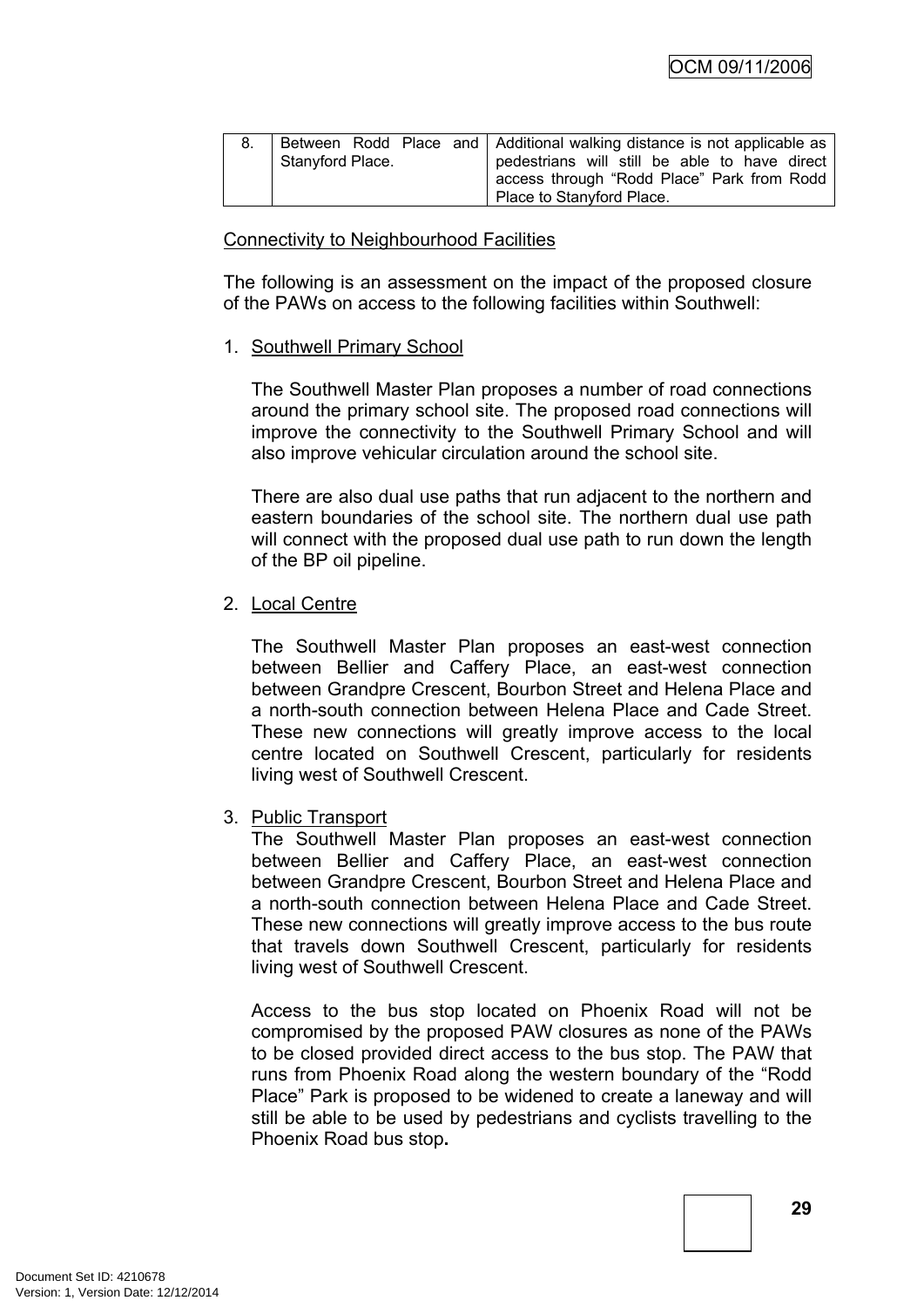It is considered that the new road connections and dual use paths proposed under the Southwell Master Plan will offset those connections lost as a result of the PAW closures.

The proposed closure of the PAWs is also required to undertake the following Council projects associated with the Southwell Master Plan:

| No.            | <b>Pedestrian Access Way</b>                                                                                    | Proposal                                                                                                                                                       |
|----------------|-----------------------------------------------------------------------------------------------------------------|----------------------------------------------------------------------------------------------------------------------------------------------------------------|
| 1.             | Southwell<br><b>Between</b><br>Fenton<br>Crescent<br>and<br>Way.                                                | Proposed to amalgamate portion that abuts<br>POS into POS which will be rezoned under<br>Amendment 38 to residential to facilitate<br>residential subdivision. |
| 2.             | Between Bourbon Street<br>and Casio Place.                                                                      | Proposed to amalgamate portion that abuts<br>POS into POS which will be rezoned under<br>Amendment 38 to residential to facilitate<br>residential subdivision. |
| 3.             | Erpingham $ $<br>Between<br>Road and the BP Oil<br>Pipeline south of Eliza<br>Court.                            | Proposed to amalgamate portion that abuts<br>POS into POS which will be rezoned under<br>Amendment 38 to residential to facilitate<br>residential subdivision. |
| 4 <sup>1</sup> | Southwell<br>Between<br>Crescent and the BP Oil<br>Pipeline through Lot 183<br>Southwell<br>Crescent<br>(Park). | Proposed to amalgamate into POS which will<br>be rezoned under Amendment 38 to residential<br>to facilitate residential development.                           |
| 5.             | PAW adjacent to the<br>North West boundary of<br>183<br>Southwell<br>Lot<br>Crescent (Park).                    | Proposed to amalgamate into POS which will<br>be rezoned under Amendment 38 to residential<br>to facilitate residential development.                           |
| 6.             | Between Phoenix Road<br>and runs adjacent to the<br>western<br>boundary<br>of<br>"Rodd Place" park.             | Proposed to widen PAW to 6m to create a<br>to to<br>service<br>future<br>laneway<br>residential<br>development to the West of the POS to<br>overlook the park. |

### Community Consultation

The proposal has been referred to landowners of property adjacent to the PAWs, signs were placed at each end of the PAWs proposed to be closed and an advert was placed in a community newspaper notifying landowners of the proposal. The advertising period was open for 21 days, commencing on Tuesday, 26<sup>th</sup> September 2006 and closing on Tuesday, 17<sup>th</sup> October 2006.

At the close of advertising, 15 submissions were received, including submissions from Water Corporation, Department of Housing and Works and the Department of Education and Training.

Refer to Schedule of Submissions contained with the Agenda attachments.

It is considered that the submissions received satisfactorily demonstrate that there is general community support to the proposed closure of the laneways. It should be noted that none of the submissions received raised any concerns regarding walkability or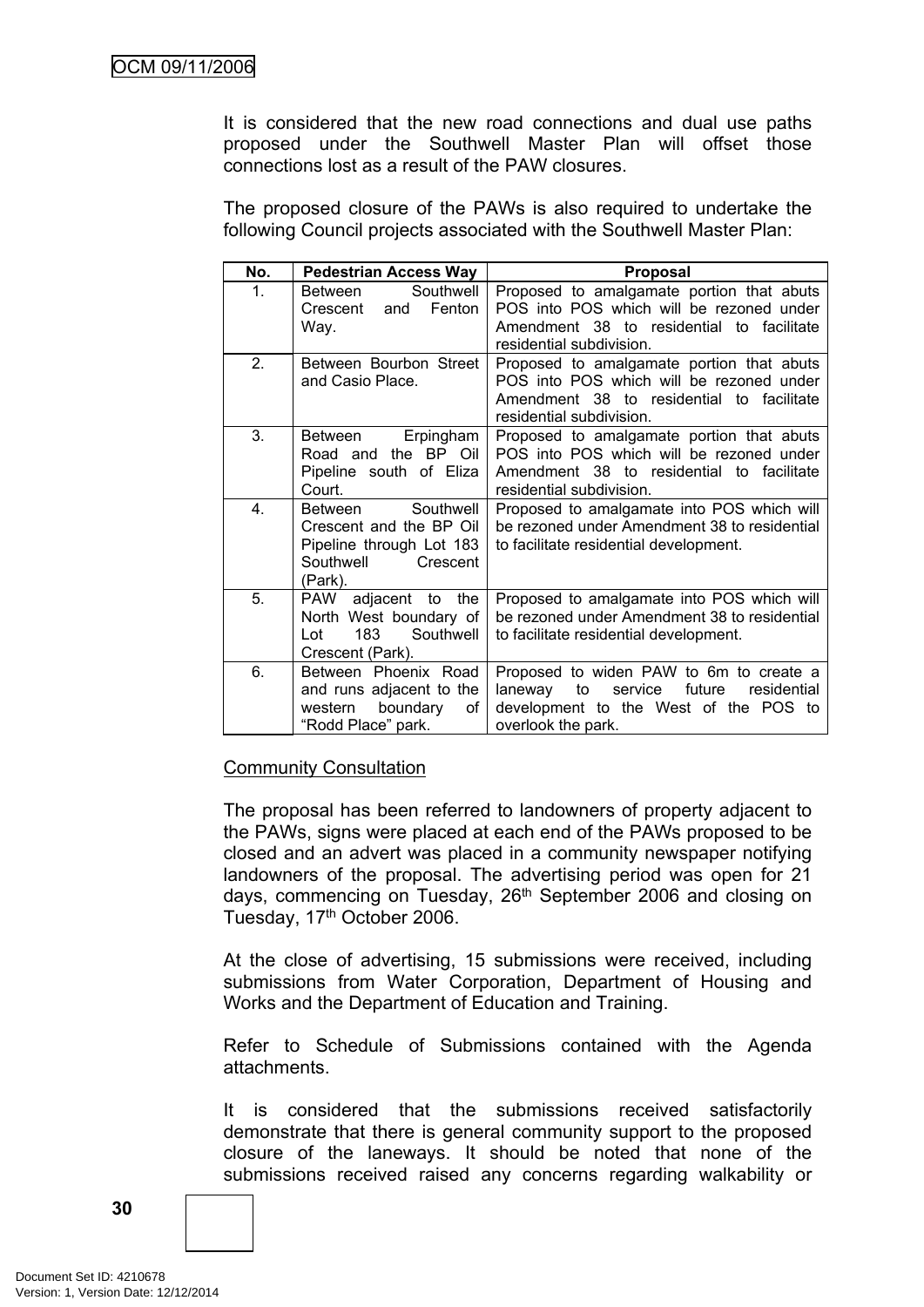access to services. The submissions do not require explanation over and above that outlined in the Schedule of Submissions.

#### **Conclusion**

It is considered that the proposed closure of the PAWs meets the criteria contained in Council Policy - APD21 Pedestrian Access Way Closures.

It is recommended that the Council seek the consent of the WAPC to the closure of the 8 PAWs and subject to receiving consent, request that the Department for Planning and Infrastructure - Land Asset Management Services close the PAWs on the following basis:

- 1. the closure of the PAWs will not have an impact on walking distance or access to neighbourhood facilities such as parks, the local shops, Southwell Primary School or public transport;
- 2. the Southwell Master Plan proposes a number of additional road links and dual use paths within Southwell that will improve vehicle, pedestrian and cyclist access through the suburb and will offset the PAWs proposed to be closed;
- 3. the submissions received indicate general support to the proposed closure of the PAWs and none of the submissions received raised any concerns regarding walkability or access to services; and
- 4. the proposed closure of the PAWs is in line with Council Policy APD21 -Pedestrian Access Way Closures and the objectives of the Southwell Master Plan.

### **Strategic Plan/Policy Implications**

#### *Demographic Planning*

*• To ensure the planning of the City is based on an approach that has the potential to achieve high levels of convenience and prosperity for its citizens.*

#### *Transport Optimisation*

*• To ensure the City develops a transport network that provides maximum utility for its users, while minimizing environmental and social impacts.*

The Planning Policies which apply to this item are:

APD21 Pedestrian Access Way Closures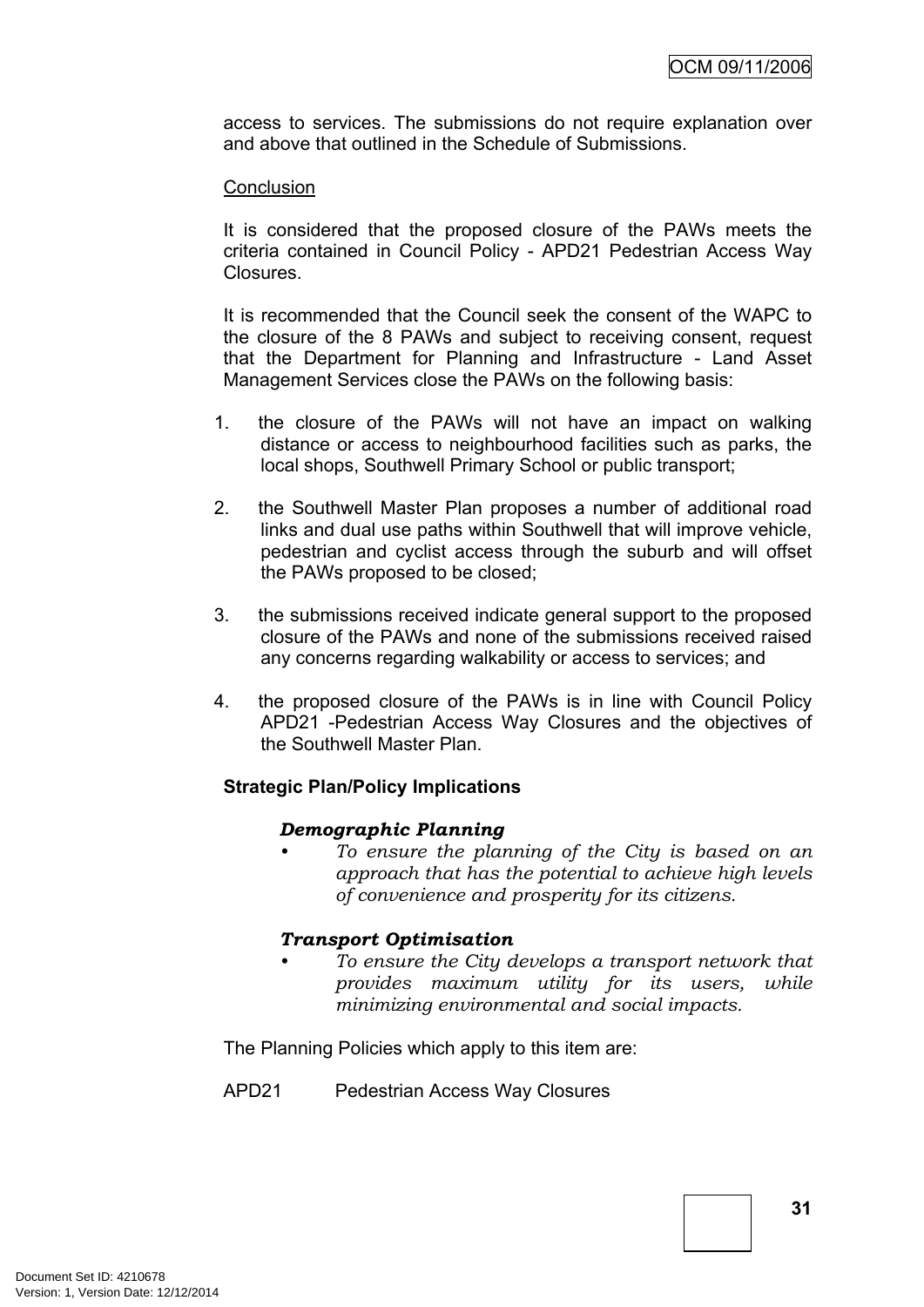# **Budget/Financial Implications**

The Council will need to review its budget in order to purchase the PAWs from the State of Western Australia after the PAWs have been valued by Department of Land information (DLI).

### **Legal Implications**

Nil.

### **Community Consultation**

The proposal has been referred to landowners of property adjacent to the PAWs, signs were placed at each end of the PAWs proposed to be closed and an advert was placed in a community newspaper notifying landowners of the proposal. The advertising period was open for 21 days, commencing on Tuesday, 26<sup>th</sup> September 2006 and closing on Tuesday, 17<sup>th</sup> October 2006.

At the close of advertising, 15 submissions were received, including submissions from Water Corporation, Department of Housing and Works and the Department of Education and Training.

# **Attachment(s)**

- (1) Proposed Closure of Pedestrian Access Way Plan;
- (2) Schedule of submissions;
- (3) Southwell Master Plan.

### **Advice to Proponent(s)/Submissioners**

The Proponent(s) and those who lodged a submission on the proposal have been advised that this matter is to be considered at the 9 November 2006 Council Meeting.

### **Implications of Section 3.18(3) Local Government Act, 1995**

Nil.

CLRS ALLEN AND ROMANO RETURNED TO THE MEETING, THE TIME BEING 7.26PM.

THE PRESIDING MEMBER ADVISED CLRS ALLEN AND ROMANO OF THE DECISION OF COUNCIL WHILST THEY WERE ABSENT FROM THE MEETING.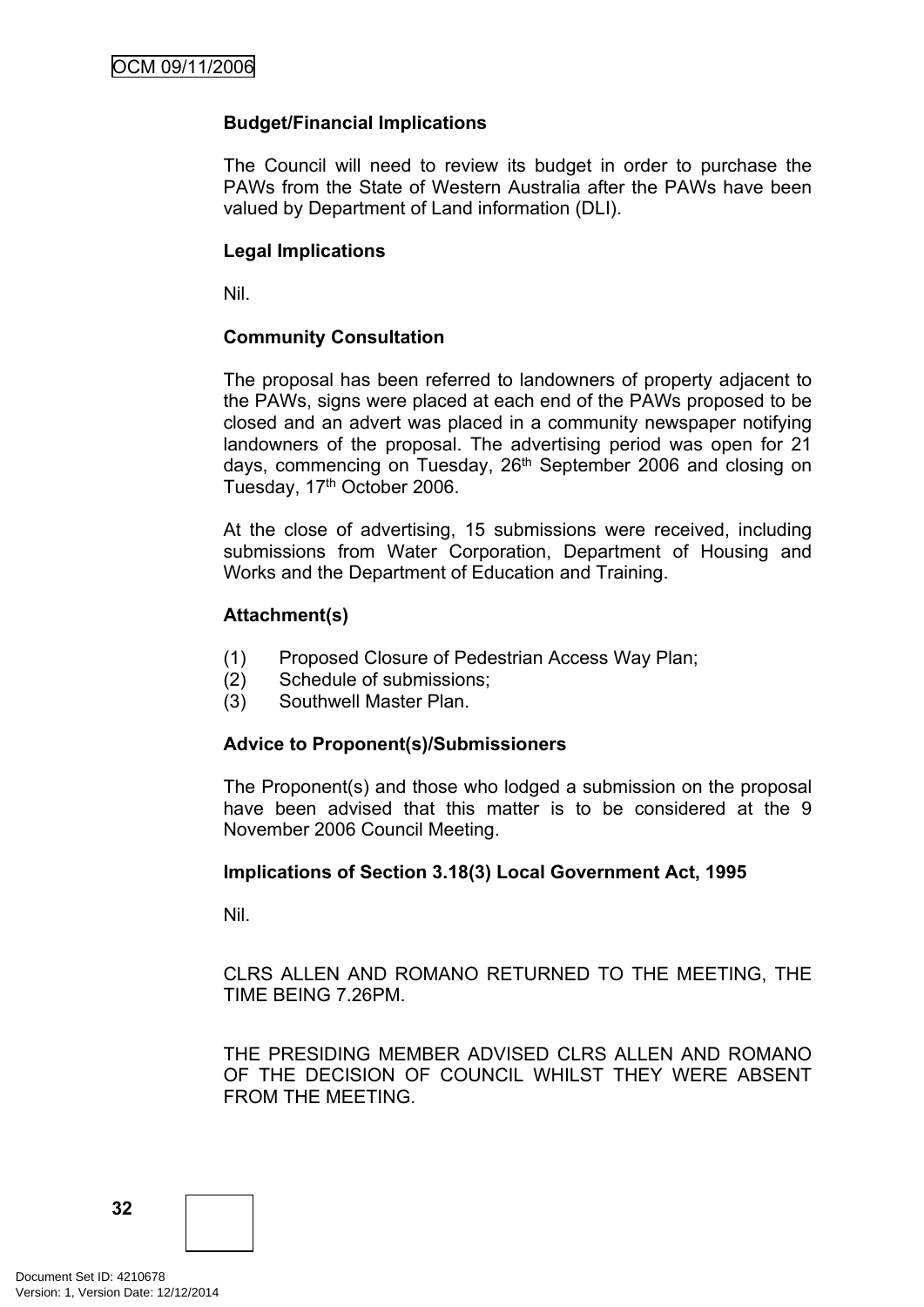### **14.7 (MINUTE NO 3303) (OCM 09/11/2006) - PROPOSED CHILD CARE CENTRE - STRATA LOT 2 (NO. 80) COOLBELLUP AVENUE, COOLBELLUP - OWNER: PIEROS PTY LTD - APPLICANT: CINI PTY LTD (1116474) (AJW) (ATTACH)**

RECOMMENDATION That Council:

- (1) grant approval to the application for a Child Care Centre on Strata Lot 2 (No. 80) Coolbellup Avenue, Coolbellup, subject to receiving confirmation that consent is given by the Strata Body for the Shopping Centre to modify the car parking area to accommodate the development;
- (2) upon satisfactory completion of (1) above, the Principal Planner issue the approval for the proposed Child Care Centre on Strata Lot 2 (No. 80) Coolbellup Avenue, Coolbellup, subject to the following conditions:-
	- 1. Development may be carried out only in accordance with the details of the application as approved herein and any approved plan. In the event it is proposed to change any aspect of the approved use or development, a further application may need to be made to the Council for determination.
	- 2. The management of the Child Care Centre must be strictly in accordance with the information provided with the application, unless otherwise required by any of the following conditions.
	- 3. Nothing in the approval or these conditions shall excuse compliance with all other relevant written laws in the commencement and carrying out of the use and development.
	- 4. The submission of finish and colour details for the existing building to Council's satisfaction prior to the issue of a Building Licence.
	- 5. The submission of a landscaping plan for the proposed external areas, including details of all hard and soft elements, and fencing details, to Council's satisfaction prior to the issue of a Building Licence.
	- 6. Landscaping is to be undertaken, reticulated/irrigated and maintained in accordance with the presented plan within 60 days upon the occupation of the site.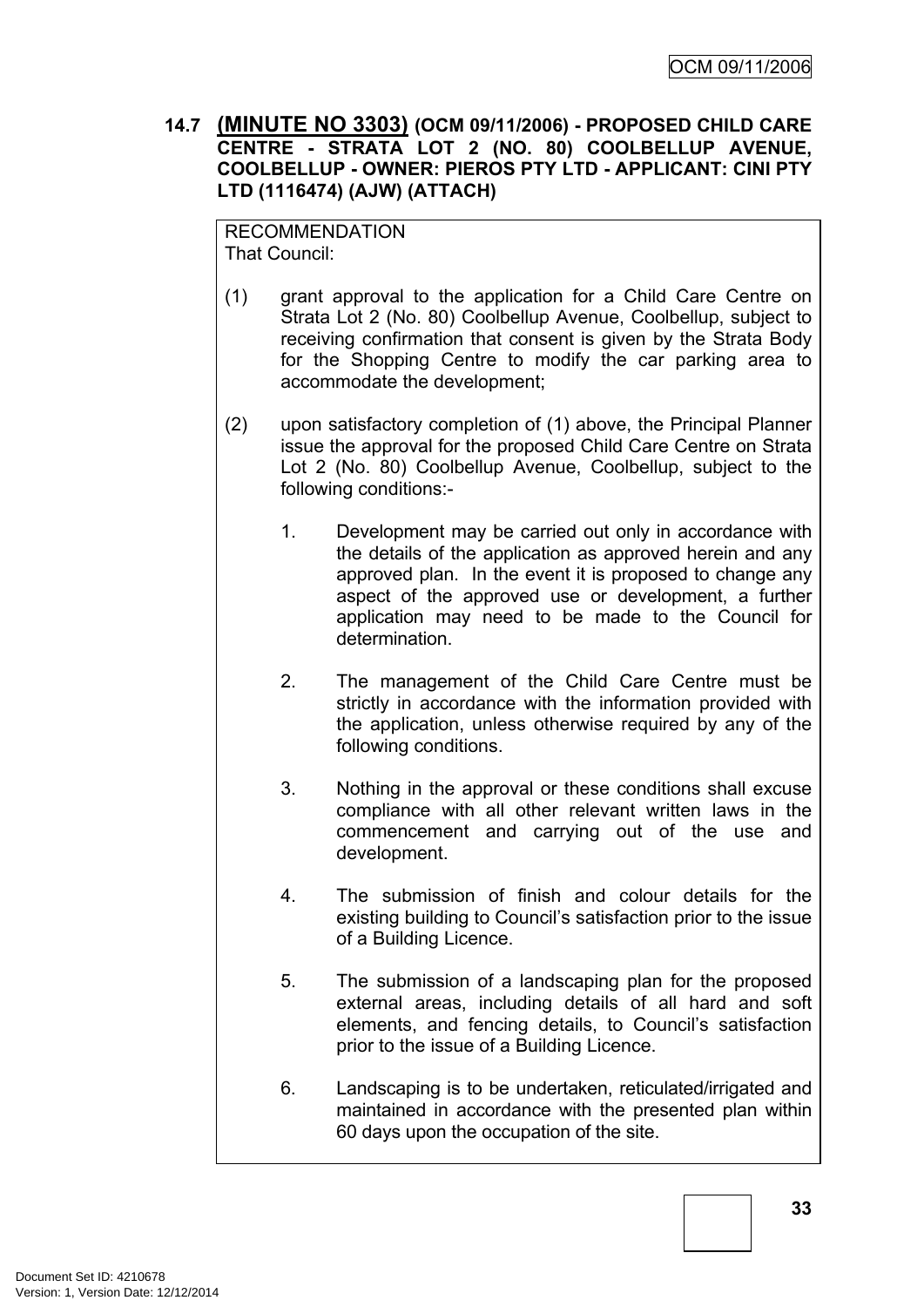- 7. A minimum of one (1) disabled car bay designed in accordance with Australian Standard 2890.1: 1993 is to be provided in a location convenient to, and connected via a continuous accessible path to, the main entrance of the development. Design and signage of the bays and path(s) are to be in accordance with Australian Standard 1428.1 – 1993. Detailed plans and specifications illustrating the means of compliance with this condition are to be submitted in conjunction with the Building Licence application.
	- 8. The parking bay/s, driveway/s and points of ingress and egress to the parking bays located in the vicinity of the Centre (including the modification of any existing bays for the purpose of facilitating the Centre) are to be designed in accordance with the Australian Standard for Offstreet Car parking (AS/NZS 2890.1: 2004) unless otherwise specified by this approval and are to be constructed, drained and marked in accordance with the design and specifications certified by a suitably qualified practicing Engineer and are to be completed prior to the development being occupied and thereafter maintained to the satisfaction of the Council.
	- 9. Car bay grades are not to exceed 6% and disabled car bays are to have a maximum grade 2.5%.
	- 10. The site shall be kept in a neat and tidy condition at all times to the satisfaction of the Council.
	- 11. A signage package for the site/building shall be submitted to Council as a separate application for determination prior to the erection of any signage. Signs painted on the proposed building are not exempt from this requirement.
	- 12. All stormwater is to be contained and disposed of on-site.
	- 13. All plant and equipment i.e. air conditioning condenser units and communications hardware etc is to be purposely located on-site and/or screened so as to not be visible from public view.
	- 14. The existing mature trees on the property forming part of the application must be retained where possible as part of the intended landscaping works.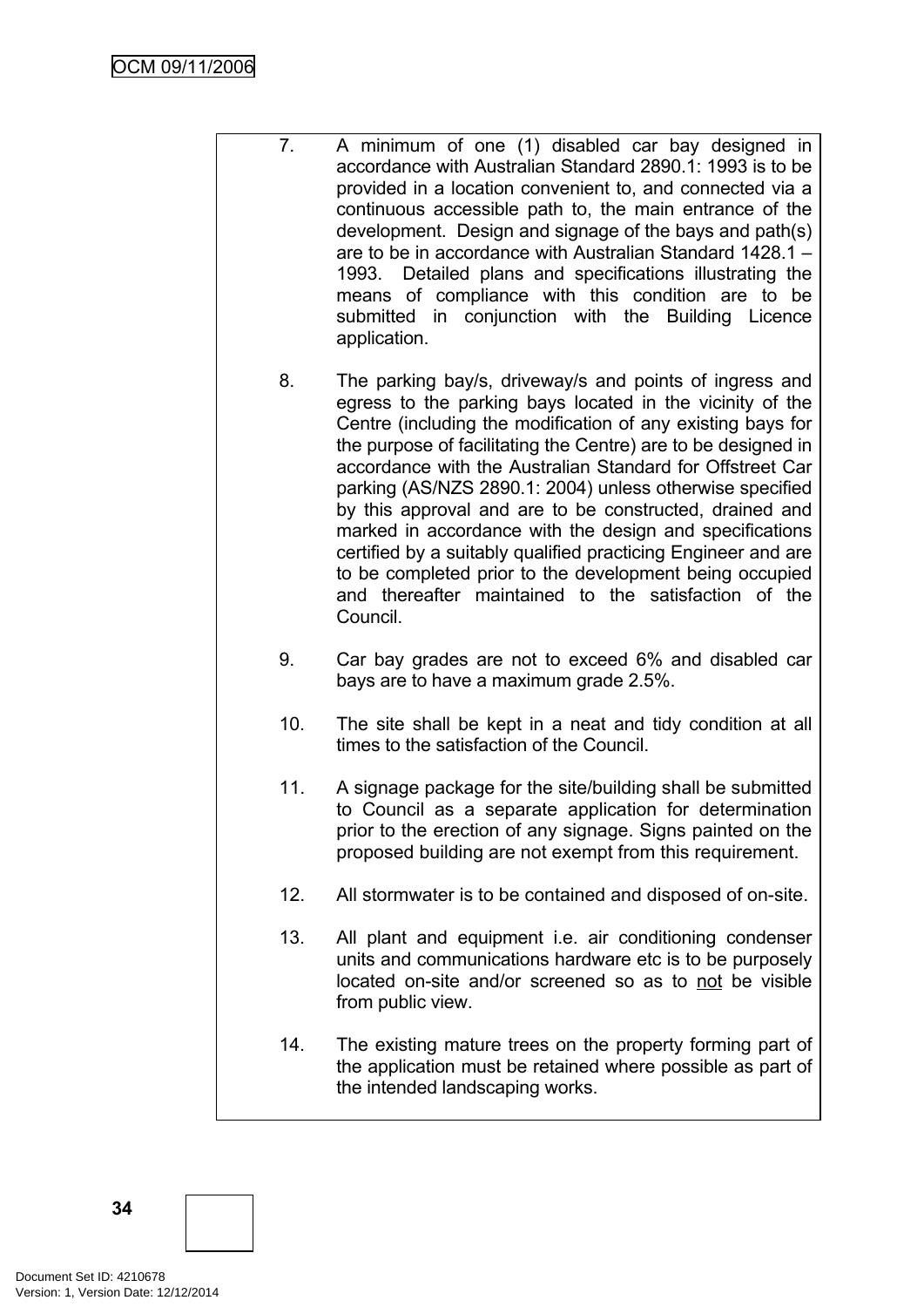# FOOTNOTES

- 1. The development is to comply with the requirements of the Building Code of Australia.
- 2. This approval represents planning approval for the use of the existing building and adjoining land for Child Care Centre purposes only. The approval does not remove the need for any other approvals, licences or permits that may be required by the person/s, business or similar intending to operate the Child Care Centre on the land subject of this approval.
- (2) issue a Schedule 9 Notice of Determination on Application for Planning Approval – Approval (inclusive of MRS Form 2 Notice of Approval); and
- (3) advise the applicant of Council's decision accordingly.

# **COUNCIL DECISION**

MOVED Clr S Limbert SECONDED Clr T Romano that the recommendation be adopted.

**CARRIED 8/0**

# **Background**

| ZONING:   | MRS:                                                                    | Urban                               |  |
|-----------|-------------------------------------------------------------------------|-------------------------------------|--|
|           | TPS3                                                                    | Development (Development Area No.7) |  |
| LAND USE: | Child Care Centre                                                       |                                     |  |
| LOT SIZE: | 5330m <sup>2</sup>                                                      |                                     |  |
|           | USE CLASS:   Child Care Centre – see report comments for permissibility |                                     |  |

The land subject of this application is situated on the south west corner of the Coolbellup Shopping Centre site, corner of Cordelia and Coolbellup Avenues in Coolbellup. Over the past five years, the following applications have been considered by Council for the use of the building on the land:

- September 2002 conditional approval granted to use the premises for a medical centre;
- above the medical centre (see below) cancelled;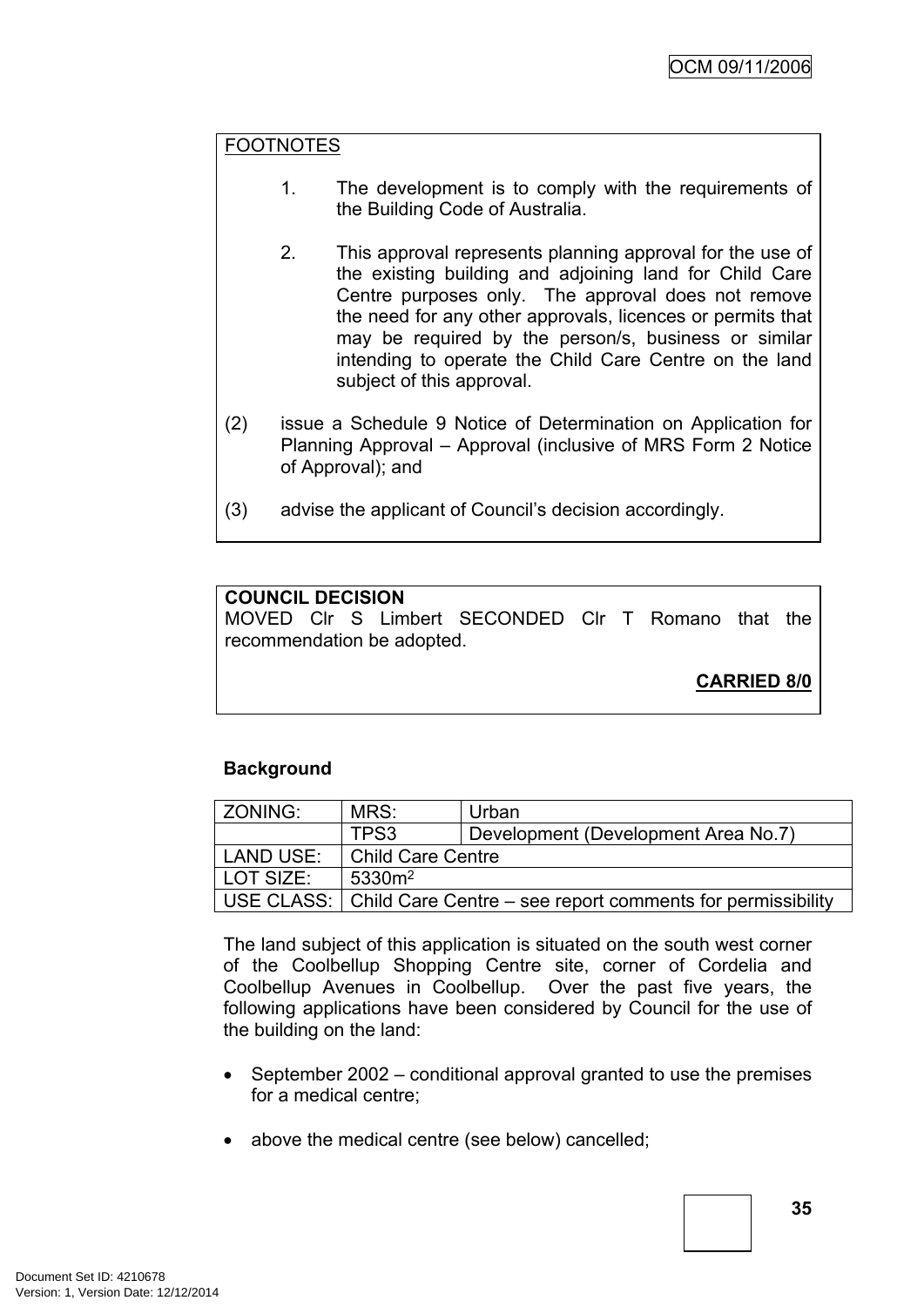• Prior to granting approval to the use of the building for medical centre purposes, the premises were used for the purposes of a restaurant.

At present the building is vacant and does not appear to have been maintained in recent times. The site and building sit adjacent to the roundabout at the intersection of Cordelia and Coolbellup Avenues, and medium density residential development on the western side of Coolbellup Avenue.

# **Submission**

Application has been made to use the existing building on the subject land for the purposes of a Child Care Centre. The proposal is summarised as follows:

- The centre will accommodate approximately 72 children and will have 11 staff at peak times;
- An outdoor play space of approximately 700 square metres will be created;
- The hours of operation of the centre will be 6.30am 6.30pm Monday to Friday.

In terms of parking, the establishment of the outdoor play space will result in the loss of seven (7) shopping centre parking bays. Parking for the centre will consist of that generally within the supply of parking for the shopping centre. Physical improvements associated with the proposal include: the erection of a boundary fence in accordance with relevant child care regulations, the laying of synthetic turf, and the construction of two sandpits with sails above. Internally, the building will include: a reception, three play spaces, a nursery, cot room and office space.

In support of the application, the applicant makes the following comments regarding the use and location:

- *Ideal locations for childcare centres are characterised by the following:*
	- *Prominent road. This allows for maximum convenience for parents to set-down and pick-up their children;*
	- *Close to intersection. Traffic flows are slower close to intersections;*
	- *Close to commercial areas. This minimises inconvenience to local residents who don't use the service (the site is part of Coolbellup Shopping Centre);*
	- *Close to schools and shops. Again for convenience to parents (the site is adjacent to the new Coolbellup Primary School);*
	- *Growing demand area. Demand is determined by comparing the number of children under 5 years old to the number of*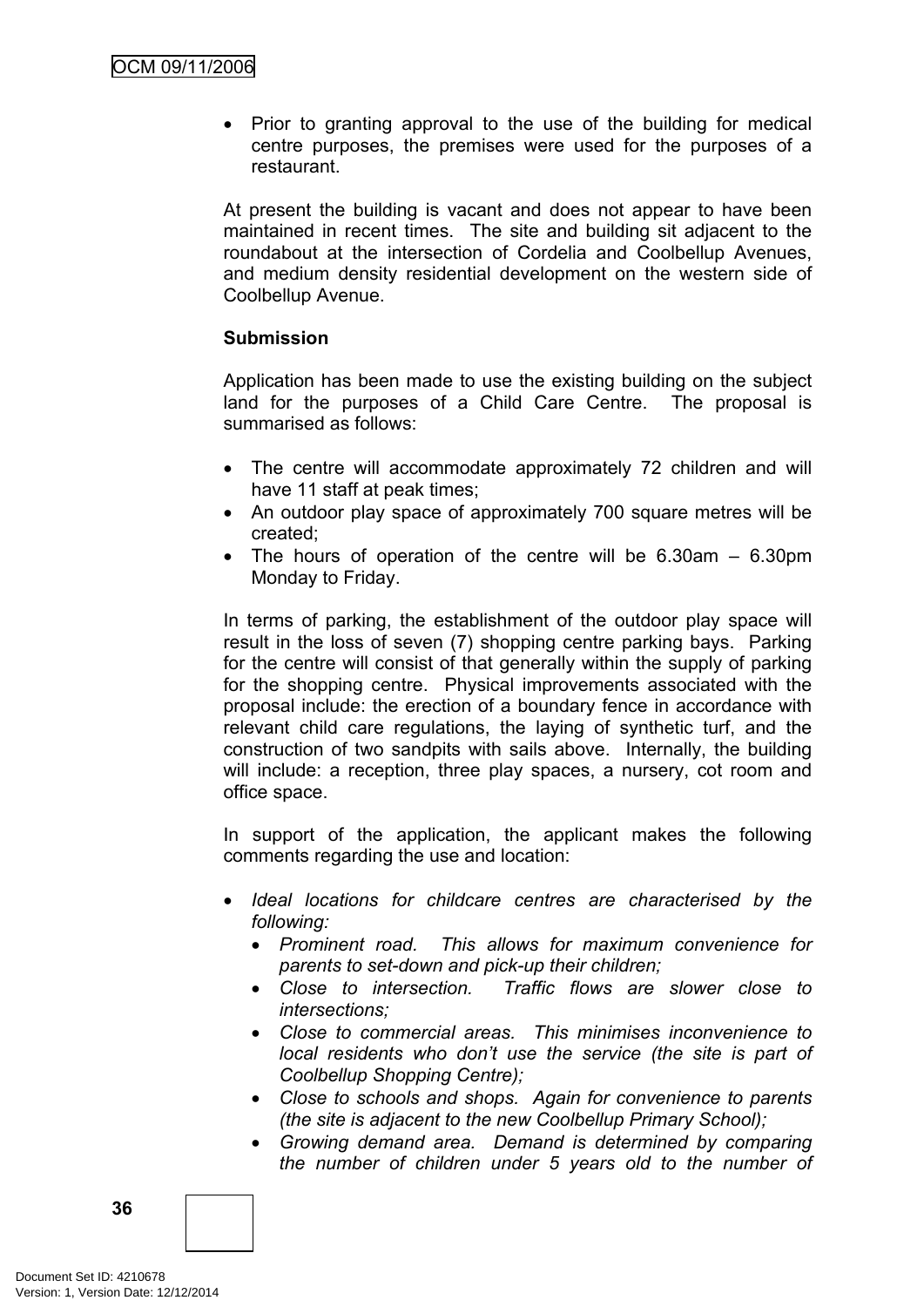*available childcare places in an area (the number of children to available childcare spaces in increasing in Coolbellup indicating that there is increasing demand for the service in the area).*

*The subject site is ideal in every category.*

# **Report**

A Child Care Premises is a listed use in Town Planning Scheme No.3's Zoning Table. At present, however, the subject land is situated with a 'Development' zone and as such, the permissibility or otherwise of the proposed use is not specified in the Zoning Table. Bearing this in mind, the Council needs to determine whether or not the use and development is consistent with the objectives of the Development zone (Development Area No.7).

The objective of the Development zone is *To provide for future residential, industrial or commercial development in accordance with a comprehensive Structure Plan prepared under the Scheme.* Additionally:

- *An approved Structure Plan together with all approved amendments shall apply to the land in order to guide subdivision and development;*
- *To provide for an integrated town centre with a mix of residential, commercial, recreation, community and education facilities … ."*

To date, a Structure Plan has not been prepared for Development Area No. 7. In accordance with Clause 6.2.4.2 of the Scheme, the Council may grant approval to the use and development of land within a Development Area without a Structure Plan if the Council is satisfied that the development will not prejudice the specific purposes and requirements of the Development Area.

To assist Council in determining the subject application, reference is made to the Coolbellup Enquiry-by-Design workshop. Preferred 'Scenario 3' for the Coolbellup Centre identifies the subject site for mixed use development, including retail, commercial and medium density residential use. Participants and respondents to the workshop identified Scenario 3 as the preferred option for the following reasons:

- Traders within the centre will be able to continue trading while the new shopping centre is being constructed;
- Scenario 3 is supported by the majority of shop owners;
- Scenario will produce the best long-term outcome for Coolbellup.

The preferred Scenario 3, however, is subject to agreement between multiple landowners and involves land swaps, assembly and consolidation, making the rationalisation and upgrading of the commercial/retail area in accordance with the Scenario a very involved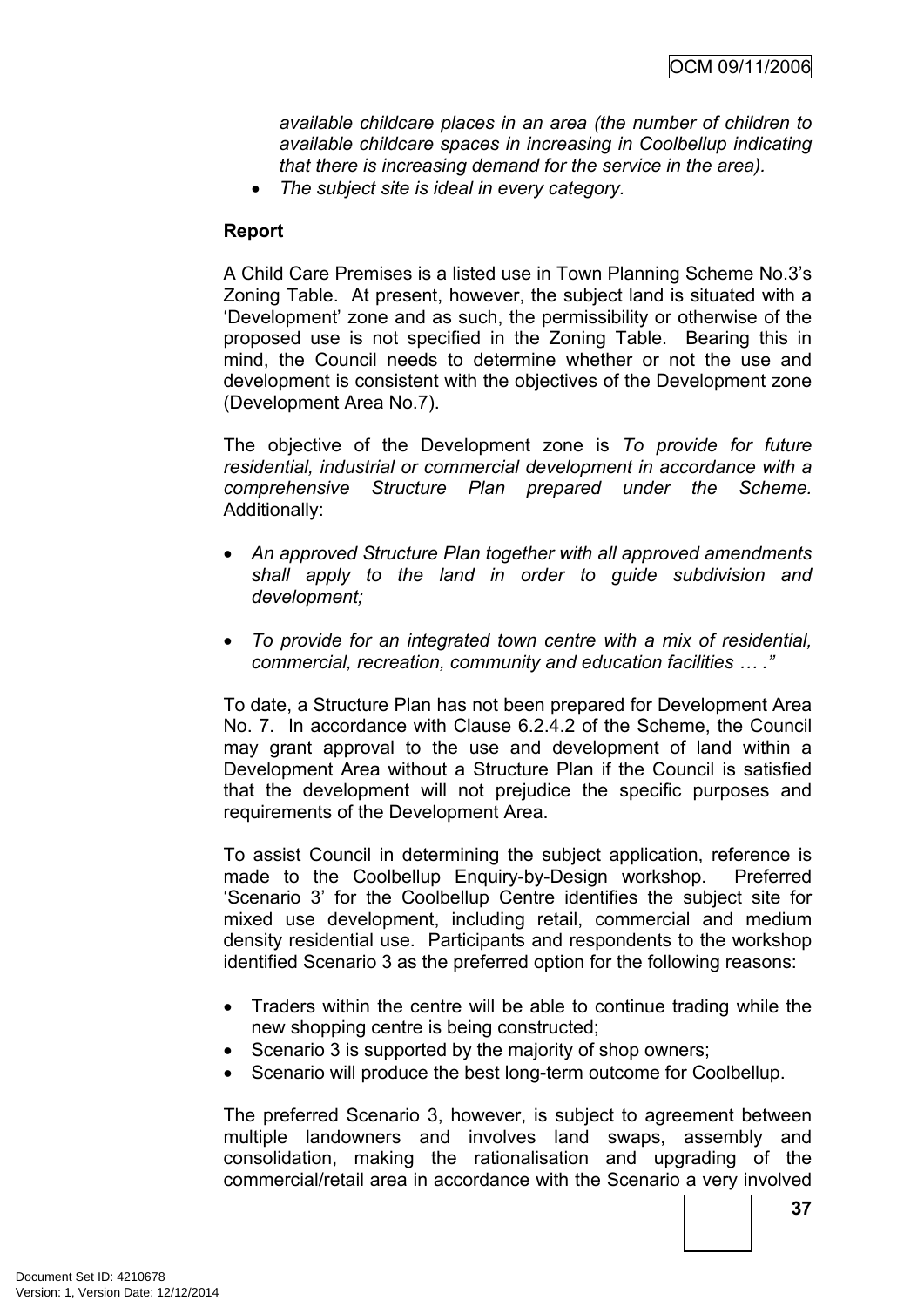and complex process. For these reasons, it is difficult to put a timeframe on how long a Structure Plan could take to prepare and implement.

Bearing the above in mind, and given the vacant, un-maintained state of the existing building on the subject land, the approval of the use and development of the premises for Child Care purposes is considered to have merit, both from a planning and community perspective.

### Planning Considerations

Whilst the use of the building and surrounding land for Child Care purposes is supported pending detailed planning of the locality and the implementation of such, there are several planning matters pertinent to the subject proposal that require further consideration. These include traffic considerations and matters relating to the existing and proposed improvements on the land.

### **Traffic**

As detailed above, the proposal results in the loss of seven (7) shopping centre parking bays. This is in addition to the parking required for the use. In terms of the nature and intensity of use proposed, however, the loss is considered acceptable for the following reasons:

- Parking demand generated by the proposed use will generally be at different times to that generated by the shopping centre on the same land. As advised by the applicant, the dropping off and picking up of children from the establishment will occur at the beginning and end of the day. The notion of reciprocal use of existing parking, therefore, is one that can be plausibly applied to the proposed use and existing situation;
- The September 2002 approval to use the existing building for a medical centre limited the occupancy of the premises to eight (8) medical practitioners *to ensure the parking demands generated by the proposed change of use* (to medical centre) *will be no greater than the demands associated with the previously approved use of the building* (restaurant). A medical establishment with eight (8) practitioners requires the provision of 40 parking bays, 22 more than required by the proposed use.

In addition to the above, the loss of seven (7) existing bays is supported in the knowledge that the land in question is to be used for the purpose of outdoor playspace. It is appropriate to ensure that a suitable level of amenity is created for both the children and staff of the establishment.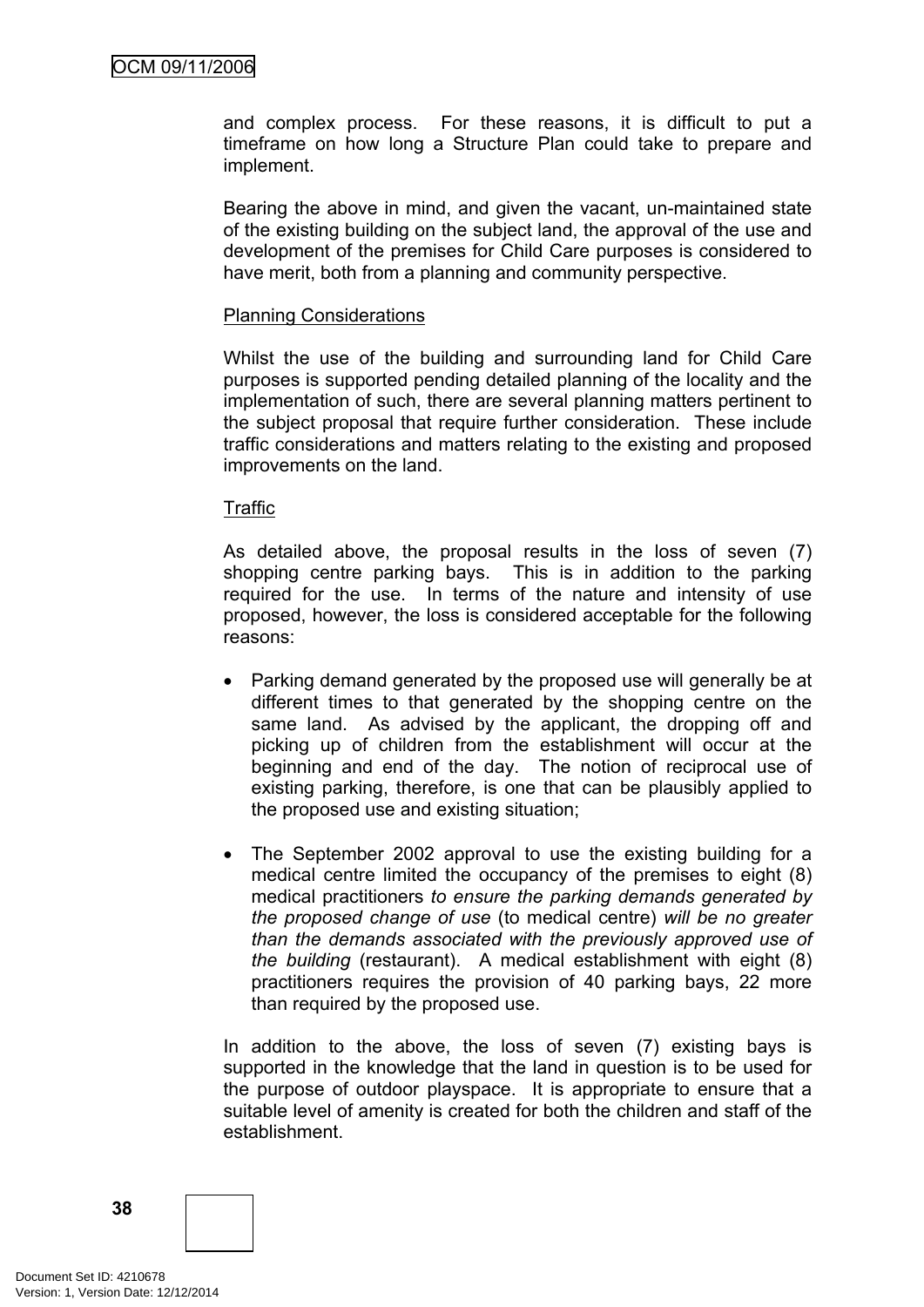### Existing and Proposed Improvements

The existing building appears to have been vacant for quite a period and is in need of maintenance. Accordingly, a condition of approval is recommended requiring the submission of finish details for the existing building. A similar condition is also recommended in respect of works external to the building, including hard and soft elements, and landscaping. With respect to landscaping, an inspection of the site reveals a number of existing mature trees that should be retained as part of intended works.

### Community Consultation

All property owners within the shopping centre were consulted in respect of the proposed Child Care Centre. Two (2) signs advising of the proposed centre were also erected adjacent to Cordelia and Coolbellup Avenues. The closing date for submissions was Friday 6 October 2006. No submissions were received in response to the consultation undertaken.

### Conclusion and Recommendation

The establishment of a Child Care Centre within the Coolbellup town centre prior to the structured redevelopment of the area is considered positive from a planning and community perspective. The facility will add to the level of local services currently offered by other uses in the town centre, improving the dynamics and function of the location.

It is, therefore, recommended that Council support the application, delegating authority to the Principal Planner to conditionally approve the application following receipt of confirmation that approval is given by the Strata Body for the shopping centre to the use of the external areas in association with the child care centre. At present, the application is for the building only (based on the completed application form), and does not include the areas external to the building. In this regard though, it should be noted that 'in principle' support for the facility has been granted by the Council of Owners of the shopping centre.

### **Strategic Plan/Policy Implications**

### *Demographic Planning*

*• To ensure development will enhance the levels of amenity currently enjoyed by the community.*

### *Lifestyle and Aspiration Achievement*

*• To facilitate and provide an optimum range of community services and events.*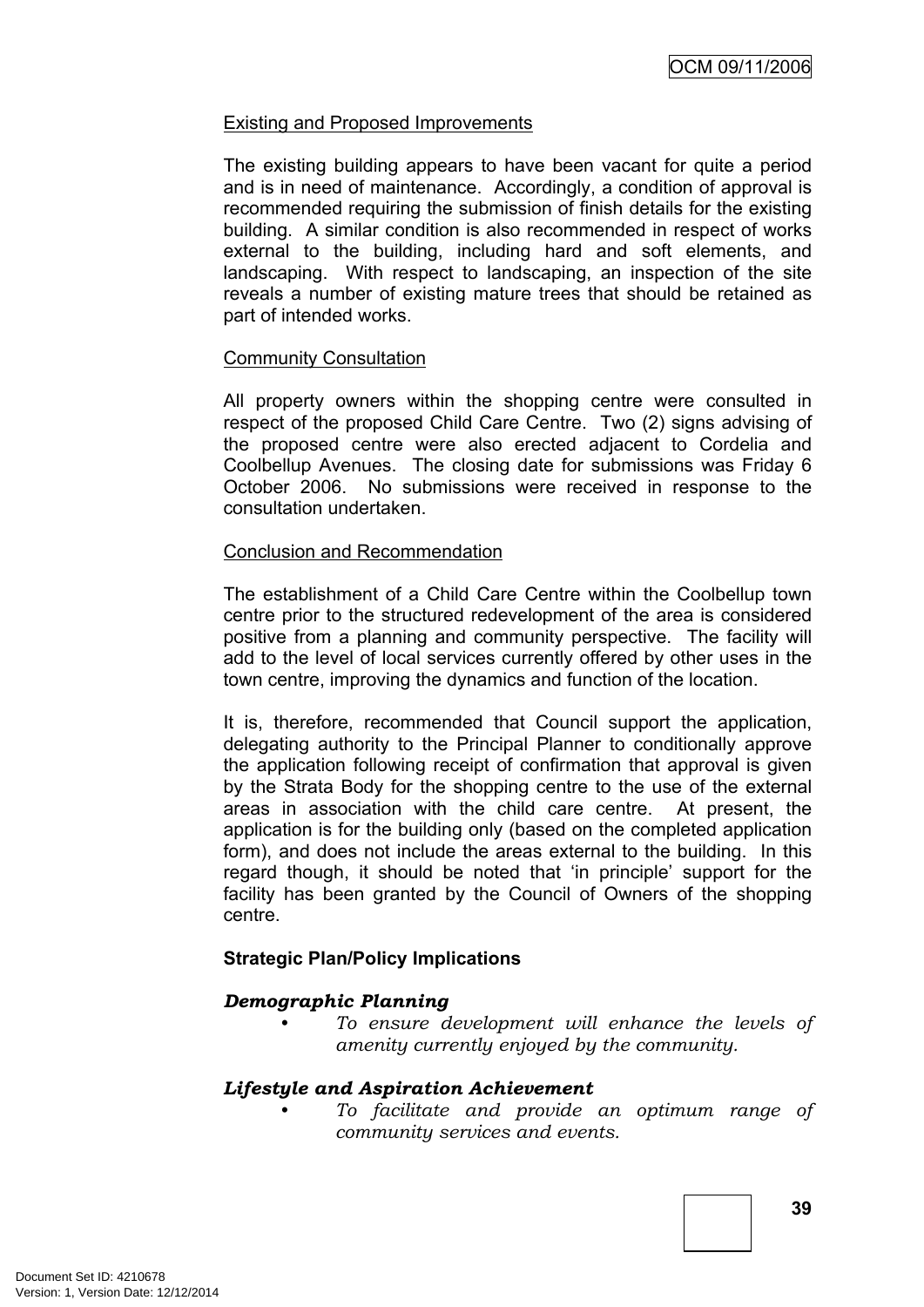### *Employment and Economic Development*

*• To plan and promote economic development that encourages business opportunities within the City.*

### **Budget/Financial Implications**

In the event an application for review to the State Administrative Tribunal arises in respect of any of the conditions proposed to be imposed on approval, there may be a cost to be borne by Council.

### **Legal Implications**

Town Planning Scheme No.3 Residential Design Codes 2002 Planning and Development Act 2005

### **Community Consultation**

All property owners within the shopping centre were consulted in respect of the proposed Child Care Centre. Two (2) signs advising of the proposed centre were also erected adjacent to Cordelia and Coolbellup Avenues.

### **Attachment(s)**

- (1) Site plan, floor plans and elevations.
- (2) Applicant's submission.
- (3) Coolbellup Centre Scenario 3.

### **Advice to Proponent(s)/Submissioners**

The Proponent(s) and those who lodged a submission on the proposal have been advised that this matter is to be considered at the 9 November 2006 Council Meeting.

#### **Implications of Section 3.18(3) Local Government Act, 1995**

Nil.

**14.8 (MINUTE NO 3304) (OCM 09/11/2006) - VARIATION OF POLICY SPD7 TO ALLOW SUBDIVISIONAL BULK EARTHWORKS ON LOTS 9003, 24 AND 448 LYON ROAD, AUBIN GROVE (6006141, 5514454 & 5500069) (ST) (ATTACH)**

**RECOMMENDATION** That Council:

(1) approves an exemption to Policy SPD7 to allow the completion of bulk earthworks during the moratorium period on Lots 9003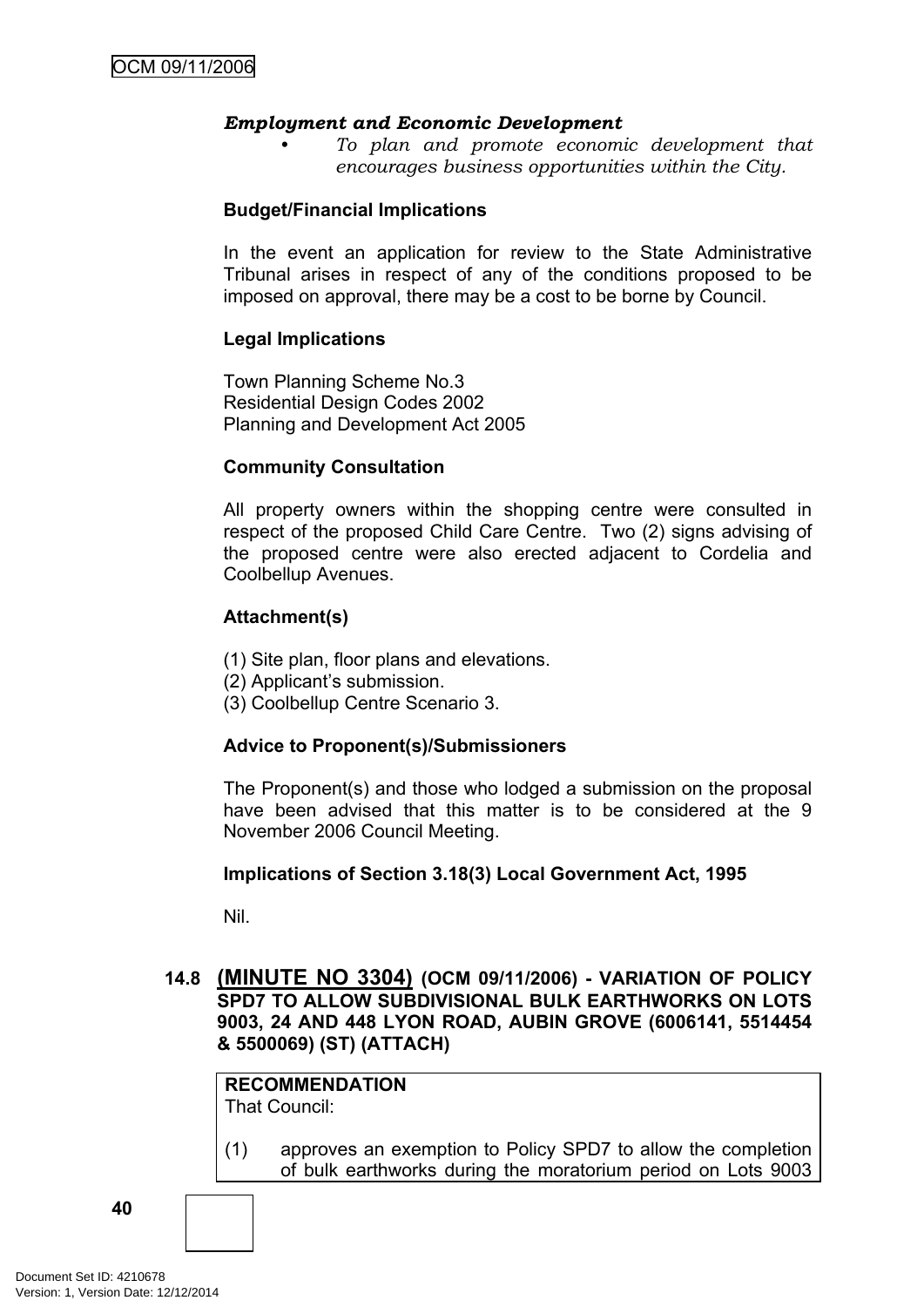and 24 Lyon Road, Aubin Grove subject to compliance with the following Standard and Special Conditions:

- 1. All dust management measures outlined in the dust management plan and supporting information must be adhered to at all times.
- 2. All proposed clearance strategies, timing and dust suppression measures undertaken by the developer must be effective in controlling dust and sand drift from the site to ensure that adjacent properties are not adversely impacted upon.
- 3. Burning of green waste or cleared vegetation on this site is prohibited.
- 4. Times of operation are to be limited to 7.00am to 7.00pm, Mondays to Saturdays inclusive. No works on site (other than dust suppression works) are permitted outside these hours without prior written approval of the City's Health Service.
- 5. Bulk earth works will be permitted to be undertaken on the sites over the period 1<sup>st</sup> October to 31<sup>st</sup> March, subject to an ongoing program of stabilisation on all exposed land prior to the completion of works on the lots, to the satisfaction of the City's Principal Environmental Health Officer.
- 6. Supervisory staff of the contractor shall visit the site each non working day when adverse weather conditions are conducive for the production of dust and commence dust suppression measures if necessary.
- 7. Advisory notices shall be issued to adjoining land occupiers, the local government and the Department of Environment and Conservation at least 24 hours before site works commence. The notices shall include the name and after hours contact number of the developer, engineer and contractor, the contact number for the City's Health Services, and the expected completion date.
- 8. Wind fencing, as agreed to in the dust management plan, shall be erected before any part of the site surface is disturbed.
- 9. An amount of wind fencing, sufficient to surround the exposed boundaries of the site needs to be stored on site or available within one hour of being required by the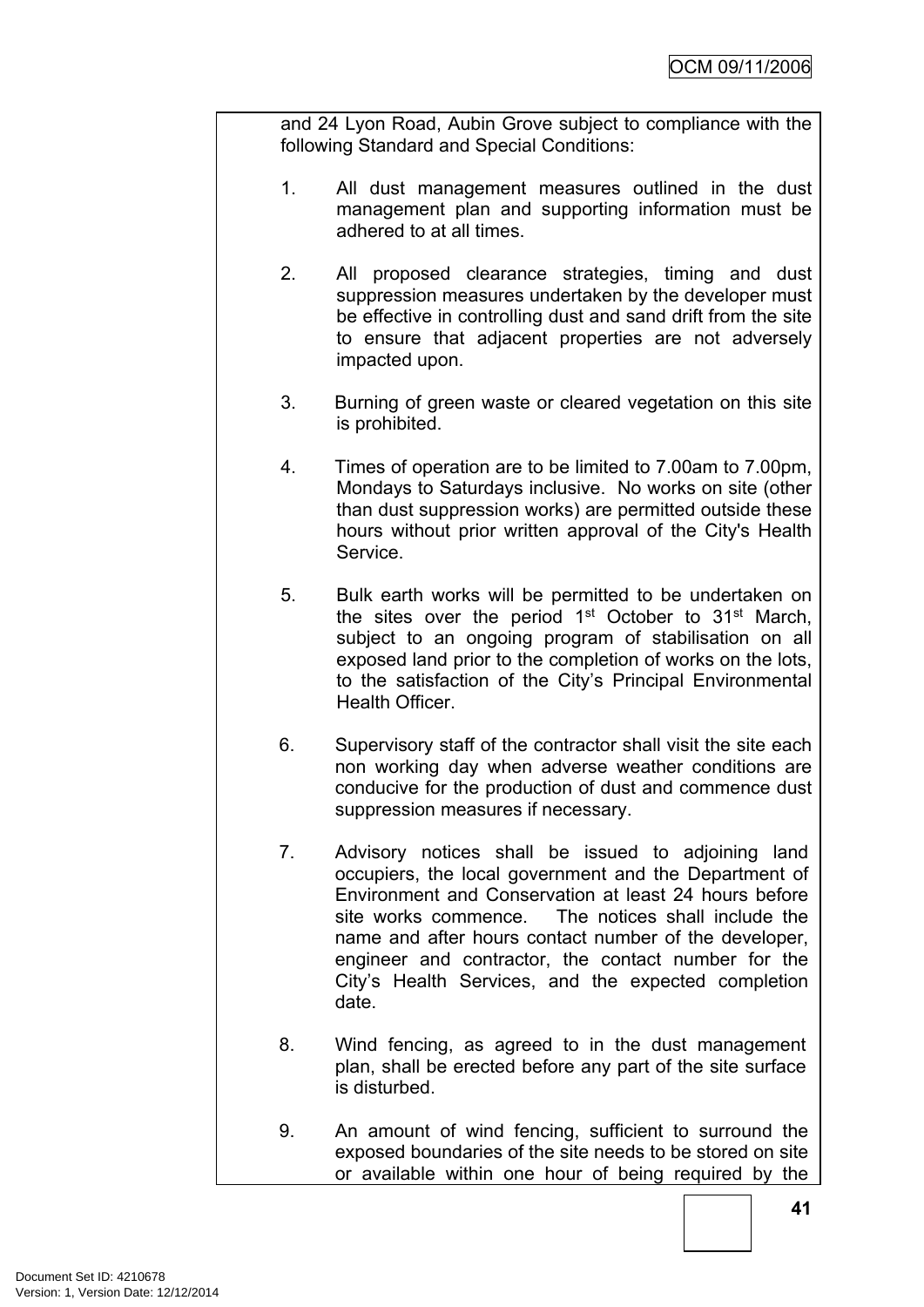engineer for the developer/local government/Department of Environment and Conservation.

- 10. The nominated wind fencing is to remain in position until the disturbed surface is stable. Any damaged fencing is to be repaired prior to commencement of site works on that day.
- 11. Surface stabilisation is to be applied to the disturbed area of each section of the site upon completion of the works in that section.
- 12. The engineer for the developer shall maintain strict control of works with dust-creating potential. Material which has been excavated for trenching shall be stabilised if the trench is to be left exposed for longer than 72 hours.
- 13. After all site works are completed, and before the contractor has vacated the site, the developer should ensure that the entire site is stable. The developer then retains responsibility for site stability until change of ownership/control takes place. After the change of ownership/control has taken place, the new owner or controlling party will inherit responsibility for site stabilisation.
- 14. Suitable water-carts in good working condition and of not less than 10,000 litres capacity per 5 hectares of disturbed site, or an appropriate alternative, shall be available to commence immediate watering on the site.
- 15. Surface stabilisation equipment shall be available to commence operation on site within 48 hours of being required to do so by the engineer for the developer/local government/Department of Environment and Conservation and with sufficient capacity to cover the disturbed site area within a further 48 hours.
- 16. Additional wind fencing shall be erected within 18 hours of the contractor being required to do so by the engineer for the developer/local government/Department of Environment and Conservation. Dust generating works on the site shall cease in the interim.
- 17. Include an allowance for water-cart operation, wind fencing and surface stabilisation during the construction period for the purposes of dust and wind-borne material suppression.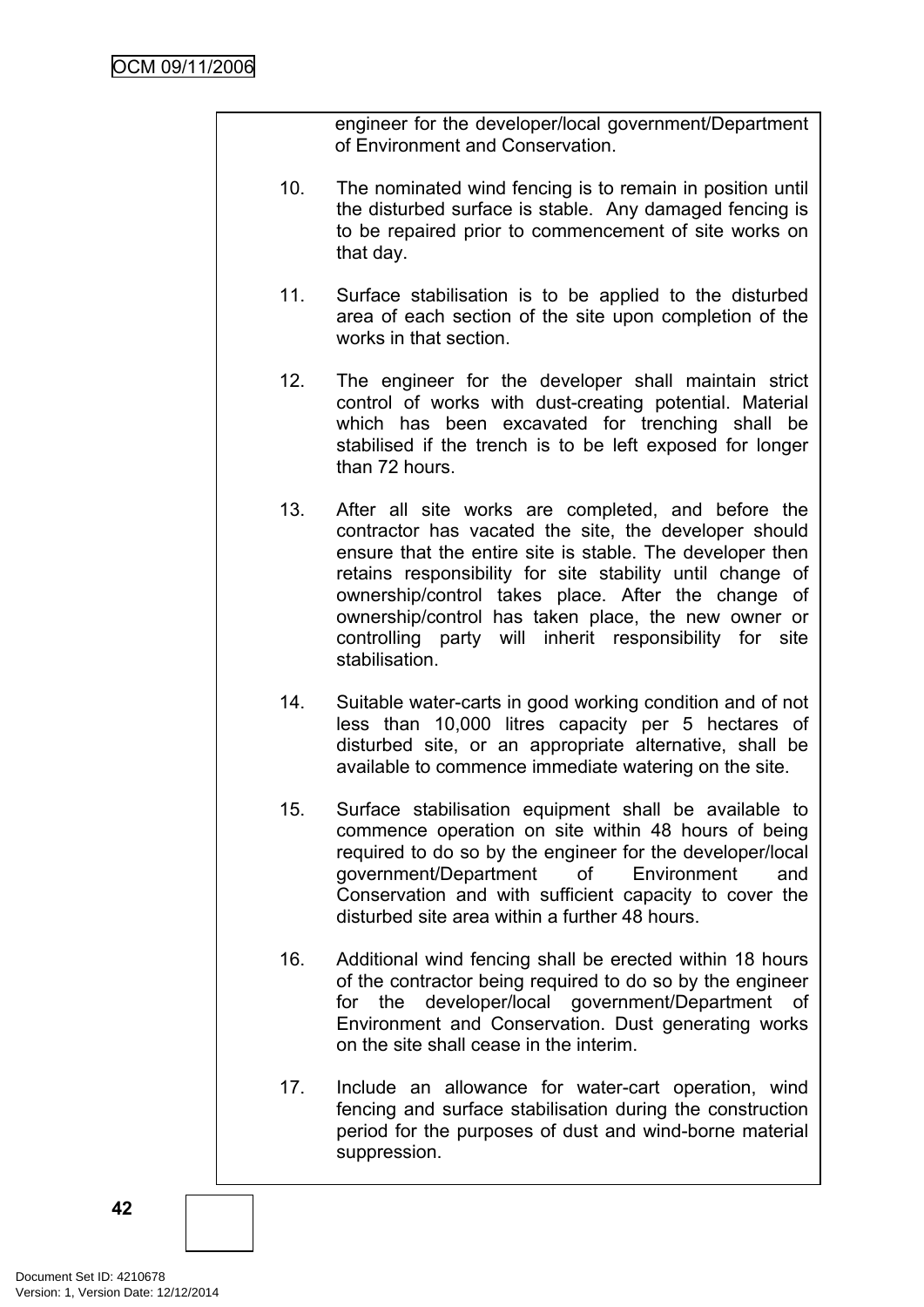- 18. Include an allowance for surface stabilisation for the purposes of dust and wind-borne material suppression to be maintained after the construction period and until change of ownership/control takes place.
	- 19. Details of any complaints received are to be logged and forwarded immediately to the City's Health Service.
	- 20. Where unfavourable wind conditions exist for works with respect to dust nuisance to neighbouring premises, the Site Manager is to determine whether works can proceed without causing such a nuisance. Works must be ceased in extreme wind conditions, and the site sufficiently stabilised or water carts operated until such a time as the wind conditions are appropriate to resume works.
	- 21. Should dust visibly cross the site boundary, operations must be modified and dust management measures increased immediately. Should dust continue to be generated, all operations must cease immediately and the site sufficiently stabilised or water carts operated until such a time as the wind conditions are appropriate to resume works.
	- 22. If at any time complaints are received and/or the City's Environmental Health Officer has sufficient evidence to believe operations cannot feasibly continue without affecting neighbouring properties, operations will be required to cease until the Principal Environmental Health Officer is satisfied that dust management measures are sufficient to allow the continuation of works. During this time the site must be sufficiently stabilised to ensure that dust is not generated from the site and affects neighbouring properties.
- (2) the timing of the work and control of dust emissions as specified above is to be strictly adhered to. Failure to do so may result in the rescinding of the approval to operate during the moratorium and/or subject the Developer to possible legal action; and
- (3) advise the applicant of Council's decision.

### **COUNCIL DECISION**

MOVED Clr S Limbert SECONDED Clr T Romano that the recommendation be adopted.

# **CARRIED 8/0**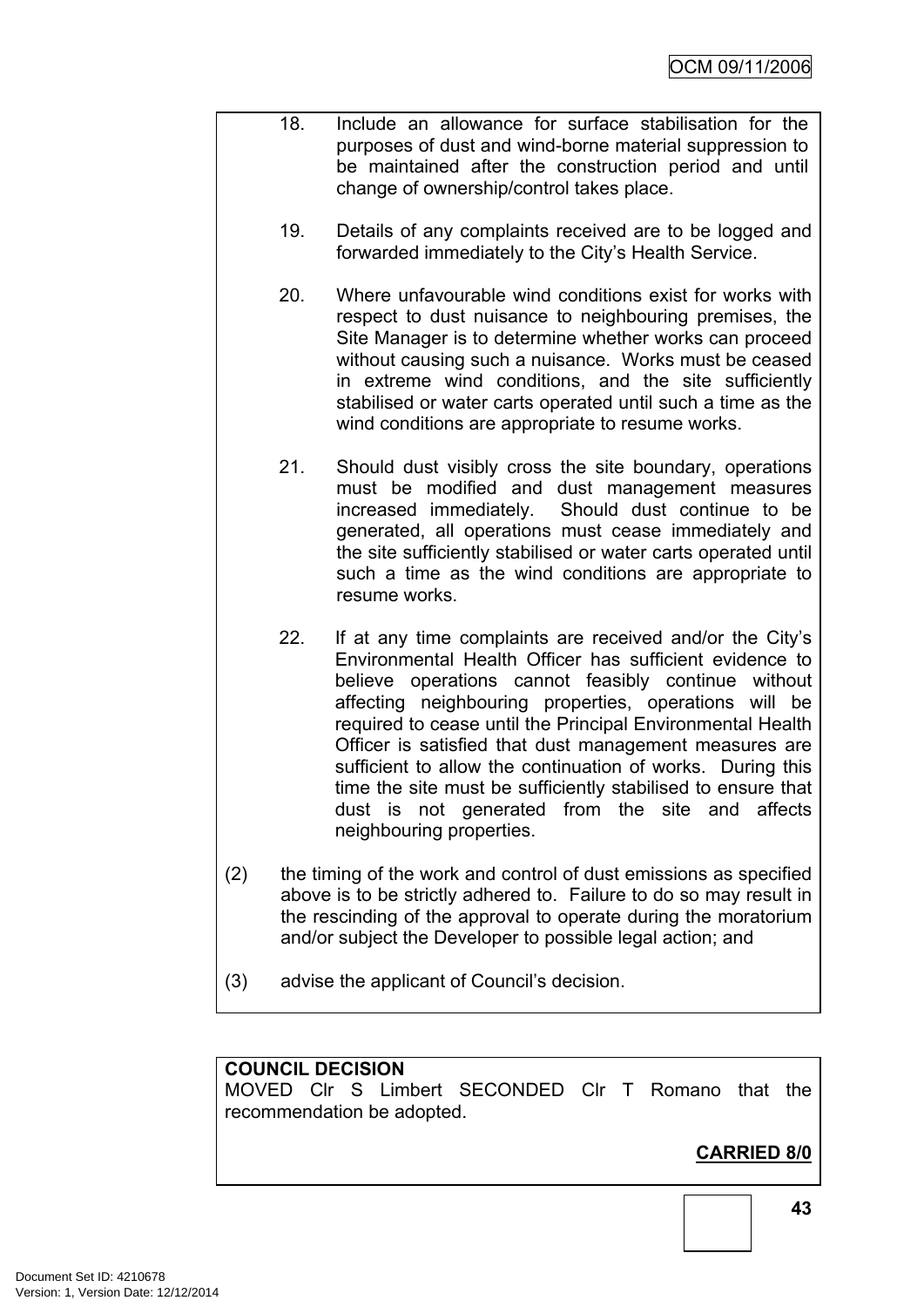### **Background**

Local Law 5.9 of the *City of Cockburn (Local Government Act) Local Laws 2000* requires owners or occupiers of land who intend to undertake any work involving the clearing of land from which any sand or dust is likely to be released to submit a Dust Management Plan (hereafter referred to as DMP) in accordance with Council's "Guidelines for the Preparation of a Dust Management Plan for Development Sites with the City of Cockburn", and obtain written approval of the plan before the commencement of any work (see attachment (1) titled 'City of Cockburn Guidelines'). When approving DMPs, the City's Environmental Health Officers assess the site and procedures for the management of dust lift-off against the Department of Environment and Conservation *Land development sites and impacts on air quality* (hereafter referred to as the 'DEC Guideline'), and complete a checklist for assessing submitted plans (see attachments (2) and (3) titled 'DEC Guideline' and 'Checklist')*.*

DMPs are approved subject to compliance with the above guideline and Council's Policy SPD7, *Prevention of Sand Drift from Subdivision and Development Sites* (see attachment (4) titled 'Council Policy'). This policy was adopted on 21 October 2003, and prohibits bulk earthworks, defined as site clearance, land re-contouring and cut and fill operations, between 1<sup>st</sup> October and 31<sup>st</sup> March annually ('moratorium period') on Class 3 (medium risk) and 4 (high risk) sites.

### **Submission**

The engineers and contractors responsible for Lots 9003 and 24 Lyon Road have submitted a DMP and requested that the Council policy be varied to allow bulk earthworks to be carried out on the site during the 'moratorium period'. The submission includes correspondence from Ewing Consulting Engineers that outlines a summary of the dust suppression measures that will be followed (see attachment (6) titled 'cover letter'). A copy of the specifications that the contractors must follow with regards to dust and wind borne material control in their contract is also provided (see attachment (7) titled 'contract specifications'). Additional information, and a sample letter to surrounding residents was also provided in an email from Ewing Consulting Engineers (see attachments (9) and (10) titled 'Additional Information' and 'Letter to Residents').

### **Report**

The engineers and contractors responsible for Lots 9003 and 24 Lyon Road have submitted a DMP and requested that the Council policy be varied to allow bulk earthworks to be carried out on the site during the 'moratorium period'. The resulting development will form another stage of The Walk subdivision. The submission outlines that the fill that will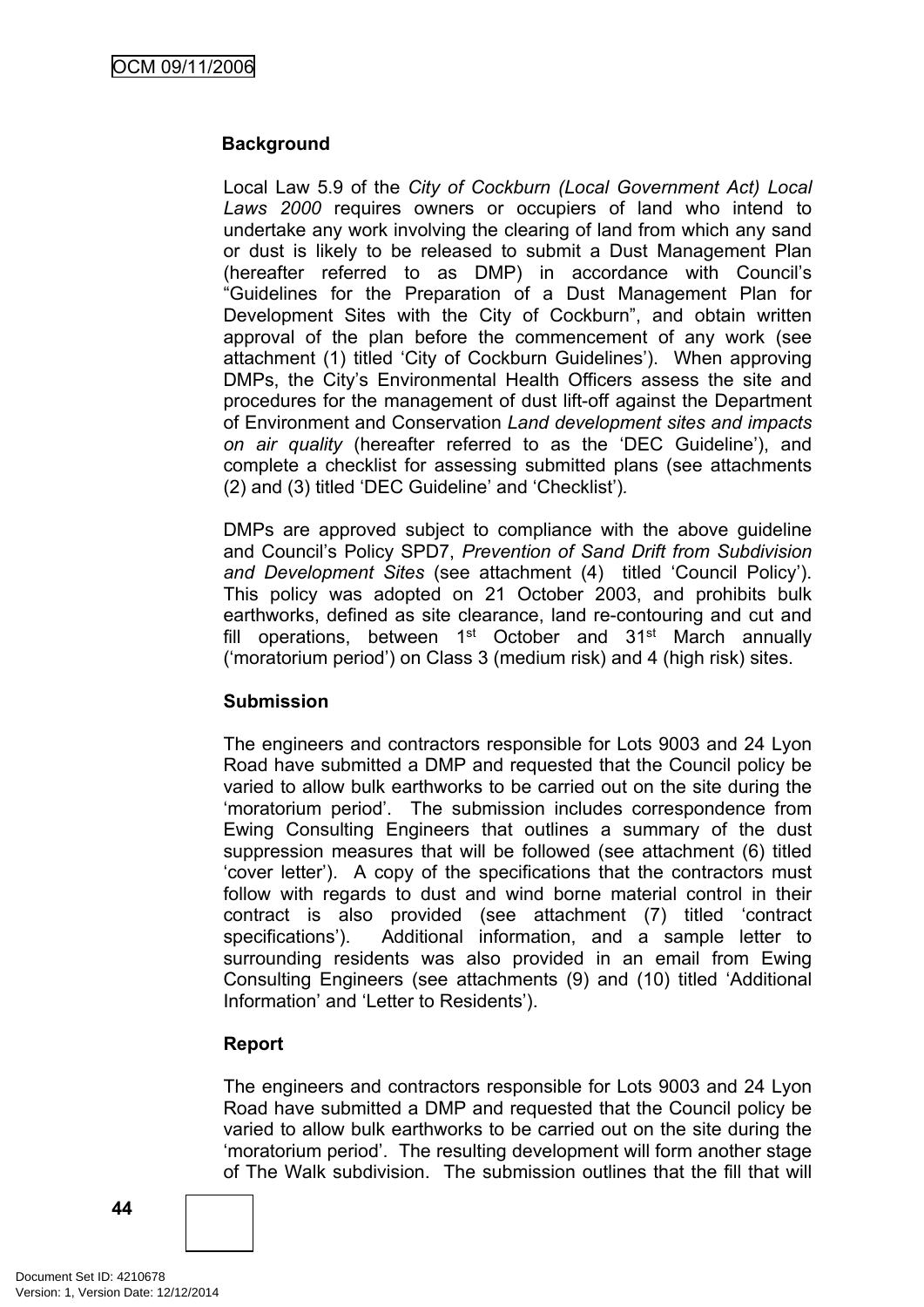be cut from the opposite school site on lot 448 will be placed on Lots 9003 and 24 to bring the finished level to the same as the lots to the north and south.

Lot 448 is not subject to this policy as it is owned by the State Government and is exempt from the Local Government Act 1995 and associated Local Laws. This lot will also be worked during the moratorium to enable construction of a new school for opening in term 1 of 2008.

Surrounding lots 7 to the south are currently being earth worked for The Walk subdivision, and the area to the north has already been developed, with housing already established or under construction (see attachment (5) titled 'aerial photo').

The land is currently owned by Bellcross Holdings Pty Ltd, and the developers are LWP Property Group. The engineers for the project are Ewing Consulting Engineers, and the contractors, Marsh Civil (Engineering Contractors Pty Ltd). Ewing Consulting Engineers and Marsh Civil have been responsible for the earthworks on several subdivisions within the City, and the City's Environmental Health Officers have a good working relationship with the senior management and site supervisors. Few complaints have been received from sites being worked on by these companies, and any complaints have been responded to promptly and effectively.

The preventative measures that can be used by Marsh Civil are outlined as part of their standard environmental procedure policy. A site map is provided showing the staging and the location of wind fencing (see attachment (11) titled 'Site Map'), and information from Belleng VDM Pty Ltd on the dust monitoring equipment that will be used, and the location of the dust monitors (see attachment (12) titled 'dust monitoring equipment'). A sample letter indicating the information that will be provided to surrounding residents

The classification of a site is determined using a chart outlined in the DEC Guideline (Appendix 1), and is based on criteria such as nuisance potential of soil, size of the site, distance to housing, type of works (bulk earthworks are known to create more dust), and effect of prevailing winds.

The site classification assessment chart in this case determined that the development is a Class 3 site, and considered medium risk under the DEC Guideline. The guidelines however require that where other land uses are located within 100m from the site, sites assessed as Class 3 will be upgraded to Class 4. Therefore the DMP is assessed against the Class 4 provisions of the DEC guideline. The Checklist for assessing submitted plans was also completed to assess if all required information had been provided (see attachment (3) titled 'Checklist').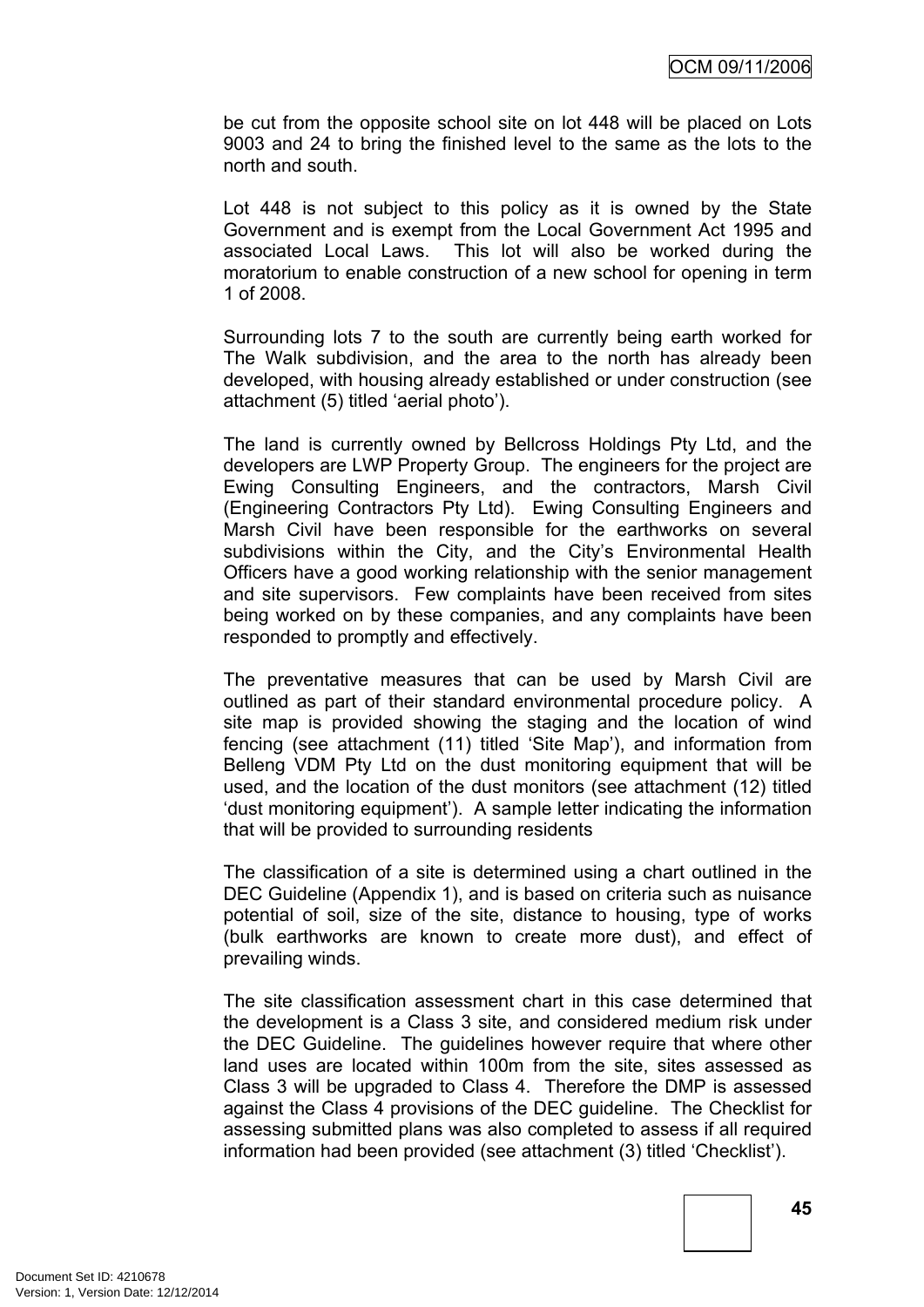Although the site is in close proximity to the houses to the north and the works (clearing and filling) are such that there is a high potential for a dust nuisance to be created, the size of the site that is exposed at any one time is limited to 1 hectare. The score options given to the various categories to produce a Class 3 specification are outlined:

Part A – Nature of Site

- 1. The nuisance potential of the soil when disturbed is considered 'high' due to the light sands located in Aubin Grove, and the dark coloured fine topsoil;
- 2. Little protection is provided by the existing vegetation, however the site is low lying, which provides some protection. The protection would decrease however as the site is built up, and as the vegetation is cleared. In general the site would be considered as having 'little screening'.
- 3. The area that is disturbed at any one time is 'less than 1 ha'. The remaining site will either be undisturbed, or stablised.
- 4. The works involve clearing and filling, and are therefore considered as 'bulk earthworks'.

Part B – Proximity of the site to other land uses

- 1. The houses to the north are 'less than 100m' from the site boundary. Although not all these houses are occupied, a previous complaint has shown that residents building new homes can become agitated by dust in the home prior to moving in.
- 2. The surrounding land uses are 'dense land uses affected by prevailing winds'. The winds in this area are easterly in the mornings, moving south westerly in the afternoon. Easterly winds are unlikely to cause a nuisance, however the south westerly winds have the potential to cause dust to blow to the northern properties unless adequate dust suppression measures are used.

In order to minimise the dust nuisance to surrounding properties the plan proposes that the area to be cleared and earth worked at any one time will be limited to 1 hectare. The sequence of works will be stage G, H, F then E. Once the works in each stage has been completed, the area will be stabilised (hydro-mulched) before moving onto the next stage. This staging will ensure that the exposed area can be more adequately managed with the dust management measures outlined.

The application of water to disturbed soil can be effective in reducing dust lift-off. The dust management measures that the contractor will adopt include the provision of water carts, sprinkler systems or hand held water sprays on bare areas and stockpiles where the use of a water cart is not feasible. A provision for an after hours water cart has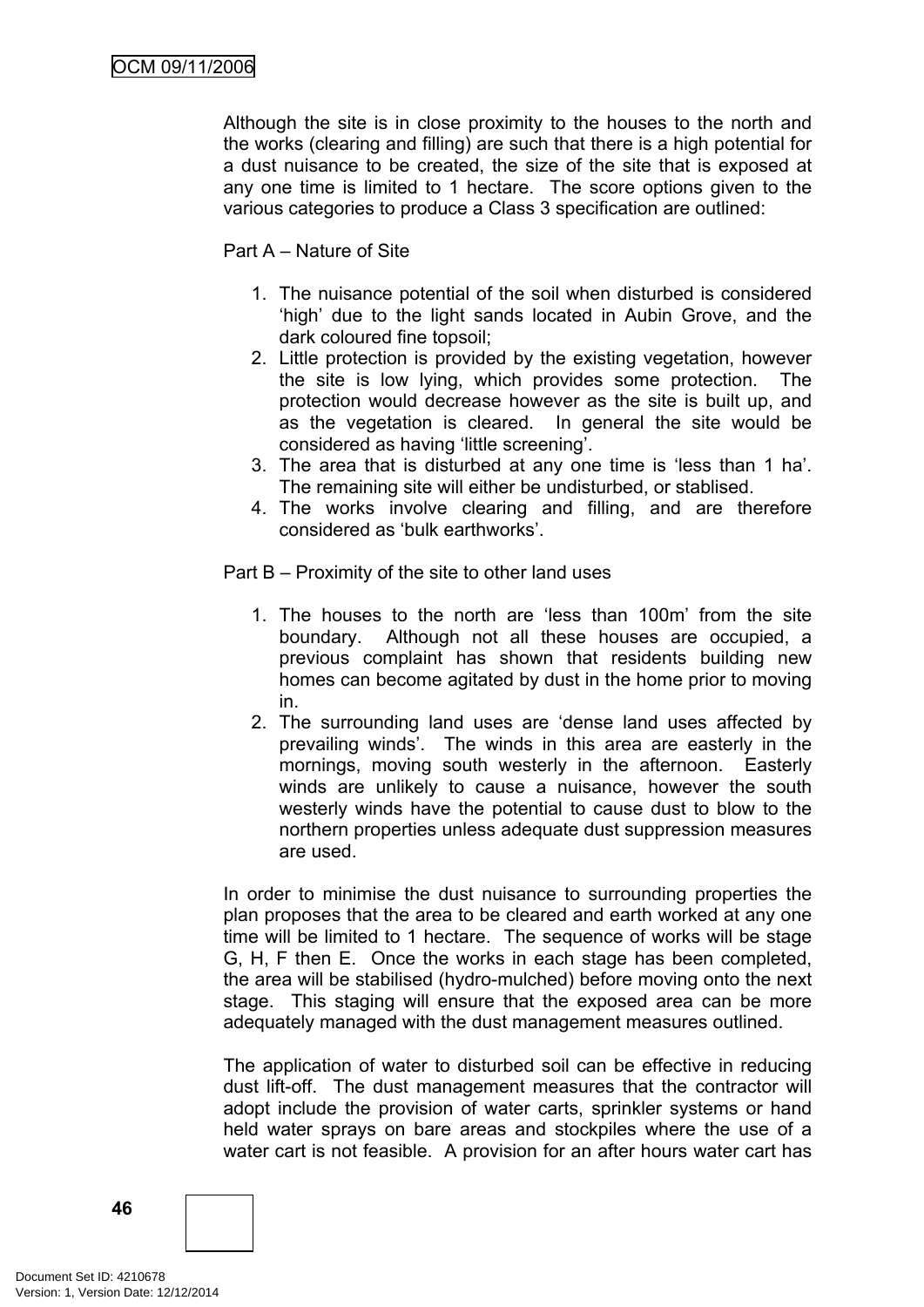also been provided to ensure that dust is controlled during nonstandard working hours.

The use of wind fencing to aid in controlling dust has proved to be effective in most situations. The site boundary to the north is largely protected by existing fencing around the housing, and standard wind fencing will be erected in the sections where there is no existing fencing. Additional heavy duty fencing will be available to be erected within 24 hours if required.

Exposed areas and stockpiles can be temporarily stabilised by the use of hydro-mulch or stabiliser, or by covering areas with appropriate materials such as geofabric. The use of hydro-mulch or stabiliser can be effective as a short-term measure, provided the area is not disturbed (ie the crust is broken). Seed can be added to the products for long-term stabilisation. Marsh Civil's dust management commitments specify the use of hydro-seeding, spray emulsion or geofabric to stabilise areas that would otherwise be left bare for extended periods, and keeping dust suppression equipment on line or when needed. An amount of Dustex (chemical stabiliser) will be stored on site for use in the water carts. A standard condition placed on dust management plan approvals also requires that stockpiles must be stabilised if they are to be left exposed for longer than 72 hours.

Experience has shown that the use of wind fencing, water carts and stabilisation equipment is effective in normal wind conditions, however if extreme wind conditions are present, it is likely that dust will be generated despite these provisions. In these instances, it is imperative that the site manager assesses the wind conditions and the site works to determine if works can feasibly continue without causing a dust nuisance to surrounding residents. The additional information provided by Ewing Consulting Engineers confirms that works will be ceased in extreme wind conditions.

Previous experience has shown that surrounding residents feel they have more control over situations when they are clearly informed, and provided with the contact details of the parties involved. For this reason prior to the commencement of works on Class 4 sites, it is compulsory to distribute advisory notices to surrounding residents providing the proposed finish date for the works, an after hours contact number for the engineer, and a contact number for the local government Environmental Health Officer. A sample letter to residents is provided, with confirmation that this will be distributed to neighbouring properties. The sample letter does not provide a direct contact number for the City's of Cockburn's Health Services, and therefore Marsh Civil will be required to amend the letter to include this before distributing. In addition, dilapidation surveys will be offered to residents within 50m from the sites.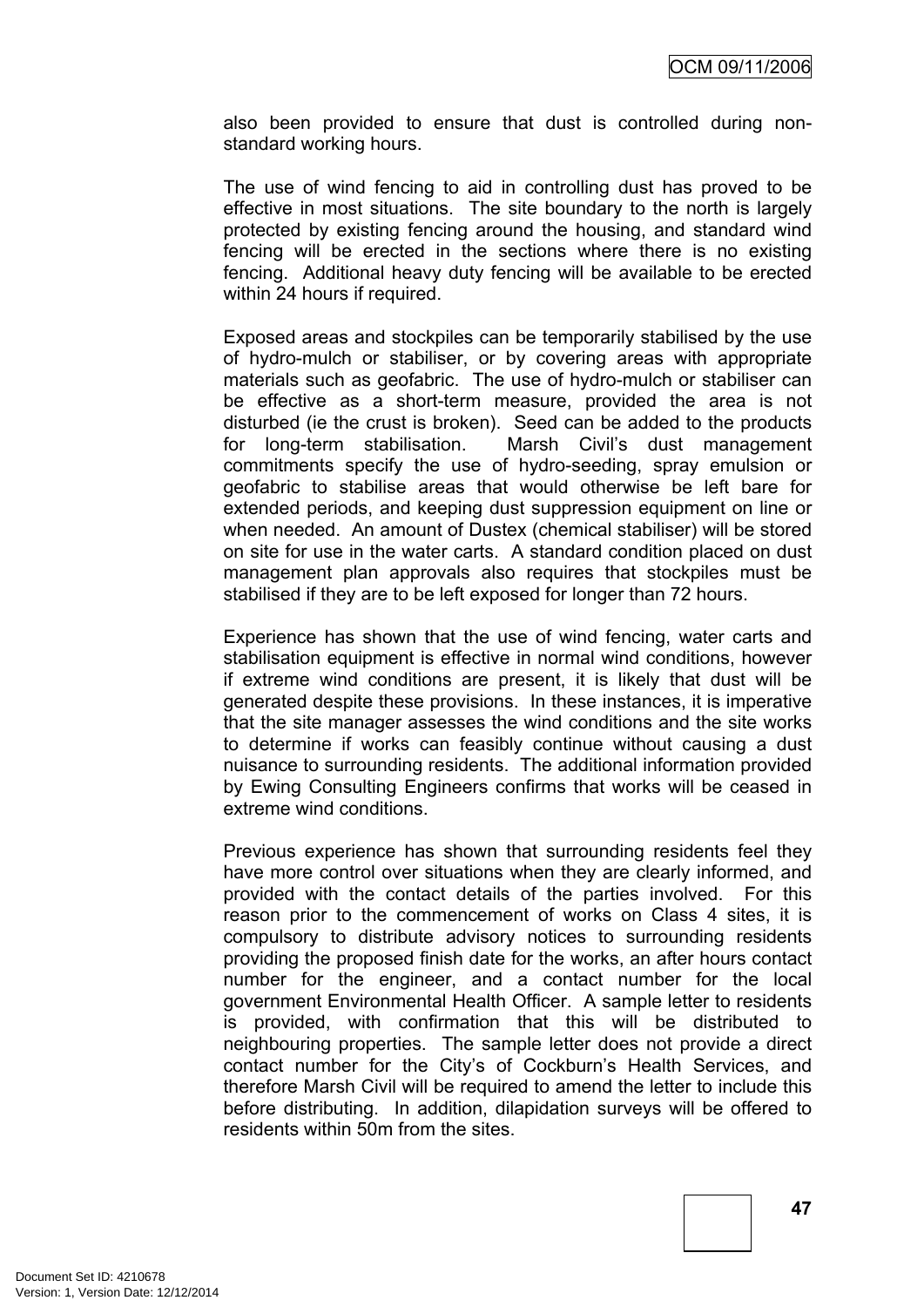An assessment of the dust management measures outlined in the DMP show they adequately address the provisions required for a Class 4 site as outlined in the DEC Guideline, and all the information required, as per the Checklist is provided*.* The standard conditions for dust management plan approvals will be placed on the approval, as well as the additional conditions as above. These conditions allow the City's Environmental Health Officers to require the works to cease at any time where a dust nuisance is being created, and to prohibit any further works in the moratorium period until the City's Principal Environmental Health Officer is satisfied that the works can continue without causing a nuisance.

The *City of Cockburn (Local Government Act) Local Laws 2000* provides a nuisance provision that specifically addresses dust. Local Law 5.10 states, *'An owner or occupier of land or premises, from which any sand or dust is released or escapes, whether by means of wind, water or any other cause, commits an offence'*. Under this Local Law, an infringement of \$500.00 can be issued, or court action initiated. Should complaints be received from surrounding residents, and evidence is gathered to confirm that a dust nuisance has been created from Lots 9003 and 24 Lyon Road, Aubin Grove, an infringement notice will be issued, and the above condition enforced.

### **Strategic Plan/Policy Implications**

#### *Governance Excellence*

*• To provide effective monitoring and regulatory services that administer relevant legislation and local laws in a fair and impartial way.*

The Planning Policies which apply to this item are:

SPD7- Prevention of Sand Drift from Subdivision and Development **Sites** 

#### **Budget/Financial Implications**

Nil.

### **Legal Implications**

Nil.

### **Community Consultation**

No community consultation is required. Residents that will potentially be affected will be advised of the works prior to commencement.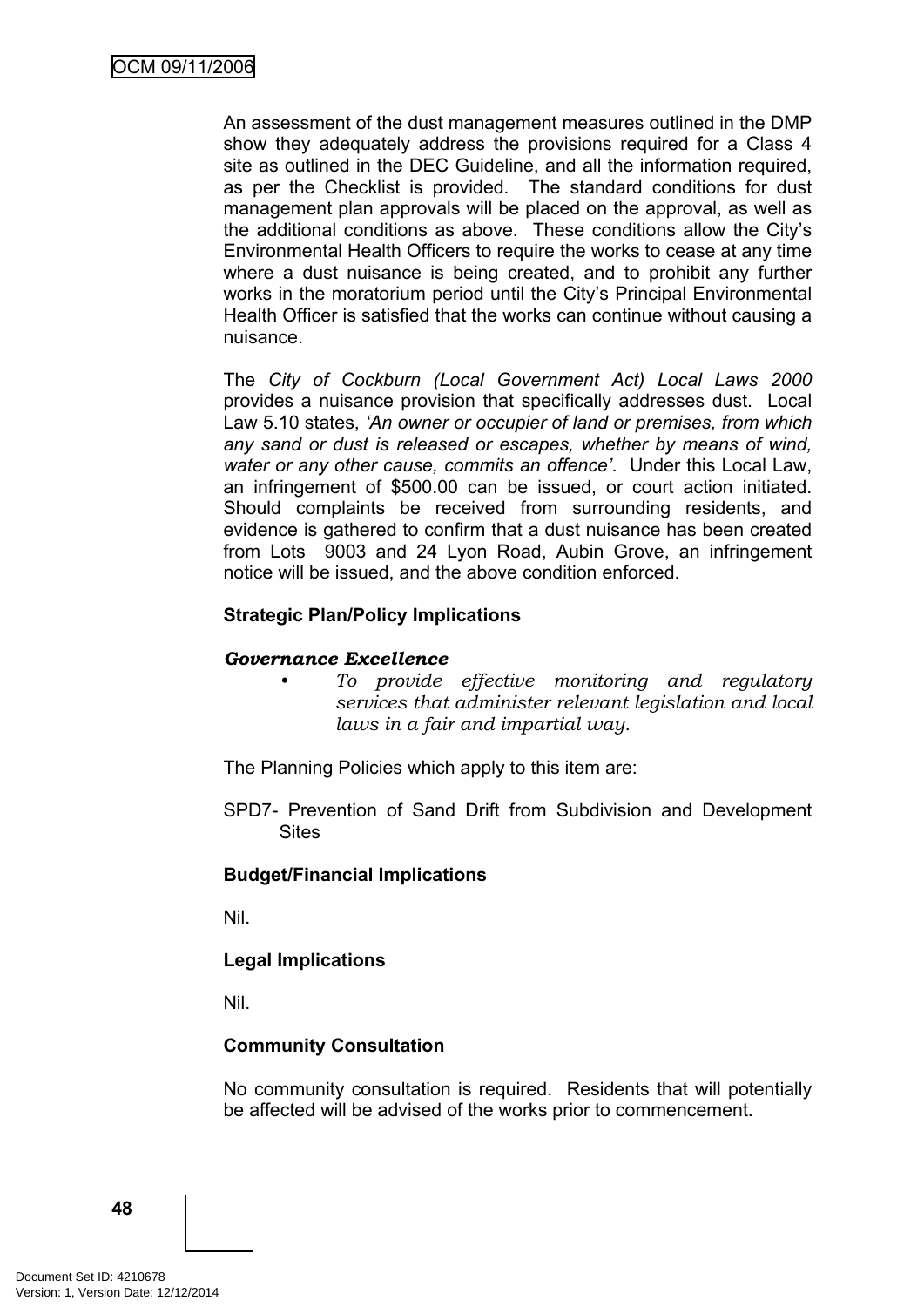# **Attachment(s)**

- (1) City of Cockburn Guidelines
- (2) DEC Guideline
- (3) Checklist
- (4) Council Policy
- (5) Aerial photo
- (6) Cover letter
- (7) Contract specifications
- (8) Dust Management Plan
- (9) Additional Information
- (10) Letter to Residents
- (11) Site map
- (12) Dust monitoring equipment

# **Advice to Proponent(s)/Submissioners**

The Proponent(s) and those who lodged a submission on the proposal have been advised that this matter is to be considered at the Council Meeting on 9 November 2006.

# **Implications of Section 3.18(3) Local Government Act, 1995**

Nil.

**14.9 (MINUTE NO 3305) (OCM 09/11/2006) - PROPOSED SCHEME AMENDMENT - MODIFICATION TO ADDITIONAL USE AREA NO. 1 MASONRY PRODUCTION - URBAN STONE - LOT 77 JANDAKOT ROAD, JANDAKOT - OWNER: URBANSTONE PTY LTD - APPLICANT: KOLTASZ SMITH DEVELOPMENT CONSULTANTS (5513079) (MR) (ATTACH)**

RECOMMENDATION That Council:

(1) adopt the following amendment:-

PLANNING AND DEVELOPMENT ACT 2005 RESOLUTION DECIDING TO AMEND CITY OF COCKBURN TOWN PLANNING SCHEME NO. 3

AMENDMENT NO. 15

Resolved that Council, in pursuance of Section 75 of the Planning and Development Act 2005, amend the above Town Planning Scheme by:

1. Amending the Scheme Maps By modifying the boundary of Additional Use No 1 – Masonry production in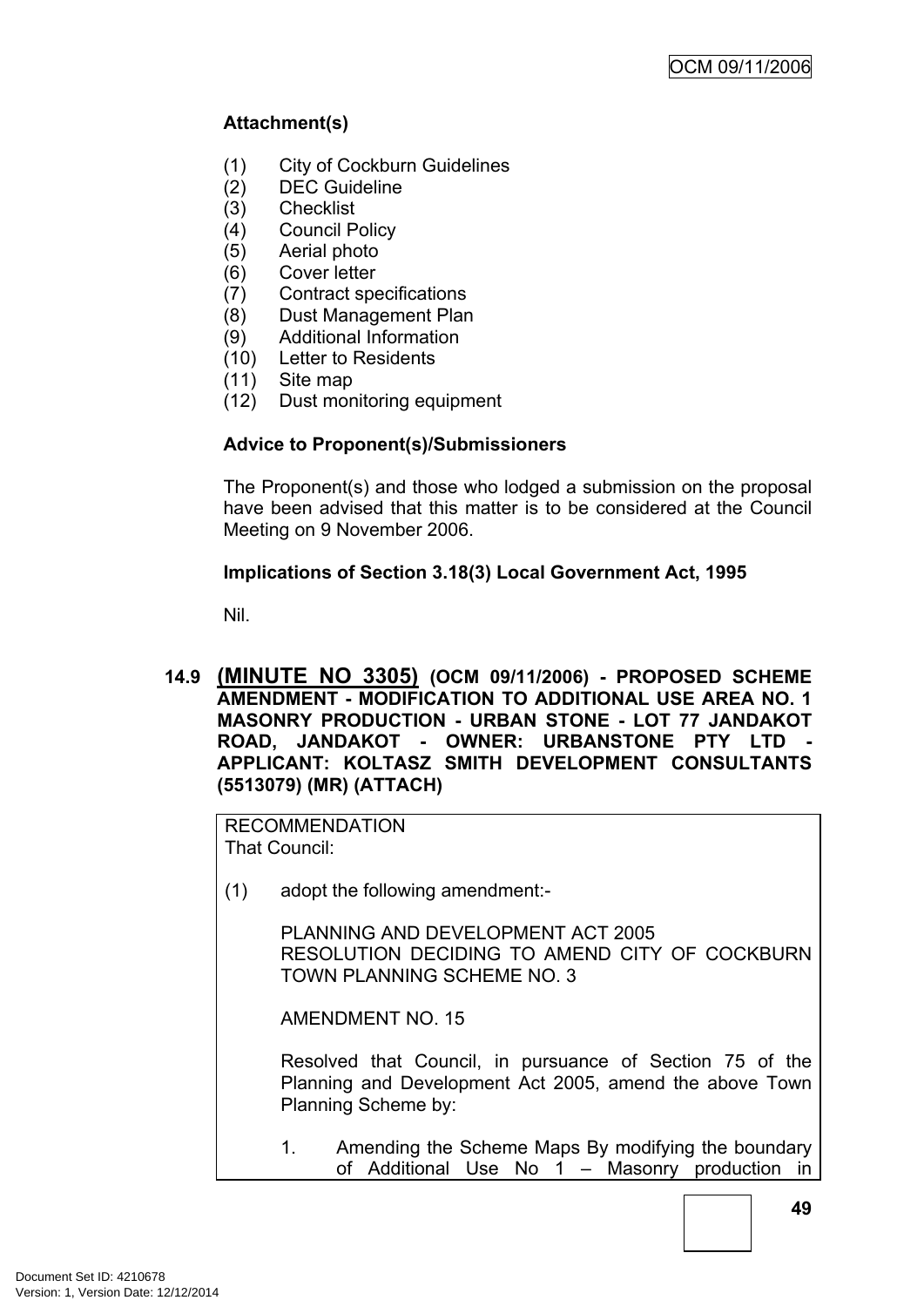accordance with the amendment map.

- 2. Amend the Scheme Text by adding new environmental and design requirements to Additional Use 1 Scheme Text as follows:-
	- 1. Environmental Requirements:

**Industrial Wastewater**:- All wastewater produced from activities on-site must be disposed of to a system approved by the Local Government and or in liaison with the Department of Water.

**Groundwater**: The operator must undertake investigations and reporting on groundwater quality from at least two monitoring bores positioned down-gradient of the site and one monitoring bore up-gradient of the site to detect any change in water quality against the Department of Environment and Conservation Drinking Water Guidelines that may occur over time while the plant continues to operate over the Jandakot Groundwater Mound. Groundwater reports must be submitted to the Local Government and Department of Environment and Conservation on an annual basis.

**Site Chemical Risk**: A Site Chemical Risk Assessment Report being prepared and implemented and regularly updated.

**Dust Management**: No visible dust generated by any aspect of operations on-site is to leave the subject land. The operator is required to submit to the Local Government, after consultation with the Department of Environment and Conservation a Dust Management Plan. The Dust Management Plan must be to the satisfaction of the Local Government, and upon approval by the Local Government, is to be implemented at all times.

**Noise Emissions**: The development is to comply with the *Environmental Protection Act 1986, which contains penalties where noise limits exceed those,* prescribed by the *Environmental Protection (Noise) Regulations 1997.*

If noise emissions from loading operations and the block plant fail to comply with the Environmental Protection Act, additional acoustic measures must be carried out as soon as reasonably practical to ensure compliance with the Act.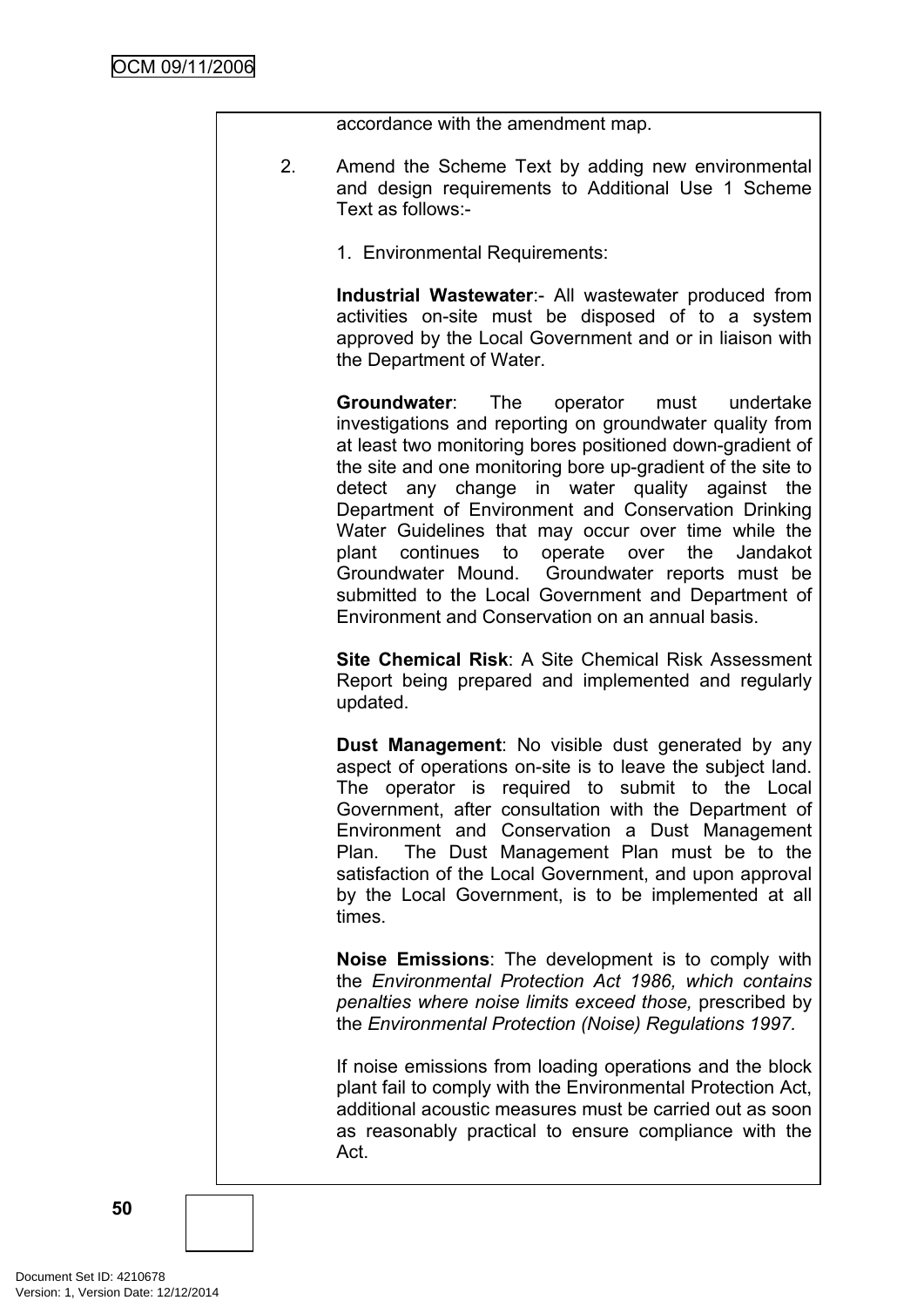|     | Lighting: The installation and maintenance of lighting<br>must at all times comply with the requirements of<br>Australian Standard AS 4282-1997 "Control of the<br>Obtrusive Effects of Outdoor Lighting".                                                                                        |
|-----|---------------------------------------------------------------------------------------------------------------------------------------------------------------------------------------------------------------------------------------------------------------------------------------------------|
|     | <b>Complaints:</b> The operator must prepare a "Complaints"<br>Handling Procedure" to ensure that there is a process for<br>administering any complaints including the recording,<br>investigation and response to any concerns regarding the<br>operations.                                      |
|     | 2. Design Requirements                                                                                                                                                                                                                                                                            |
|     | <b>Building design and location shall minimise the visual</b><br>impact of the development from surrounding residents.                                                                                                                                                                            |
|     | <b>Building materials</b> and colours must be clad or coloured<br>to complement the surroundings, and/or adjoining<br>developments, in which it is located, and shall use non<br>reflective materials and colours.                                                                                |
|     | <b>Product storage</b> areas must be screened from view from<br>the public view at all times.                                                                                                                                                                                                     |
|     | <b>Staging Plan</b> shall be prepared detailing the timing on<br>expansion of the plant and storage areas.                                                                                                                                                                                        |
|     | Vehicle Access Plan being prepared detailing site<br>ingress/egress, road haulage routes, frequency of vehicle<br>movements and proposals for any vehicle maintenance<br>and location of existing fuel storage facilities.                                                                        |
|     | 3. Site Rehabilitation                                                                                                                                                                                                                                                                            |
|     | The operator preparing a Rehabilitation Report by a<br>qualified environmental consultant detailing the success<br>or otherwise of rehabilitation undertaken over the former<br>excavation area and identify measures that can be<br>carried out to improve rehabilitation where this has failed. |
| (2) | sign the amending documents, and advise the WAPC of<br>Council's decision;                                                                                                                                                                                                                        |
| (3) | forward a copy of the signed documents to the Environmental<br>Protection Authority in accordance with Section 81 of the<br>Planning and Development Act;                                                                                                                                         |
| (4) | following the receipt of formal advice from the Environmental<br>Protection Authority that the Scheme Amendment should not be<br>assessed under Section 48A of the Environmental Protection                                                                                                       |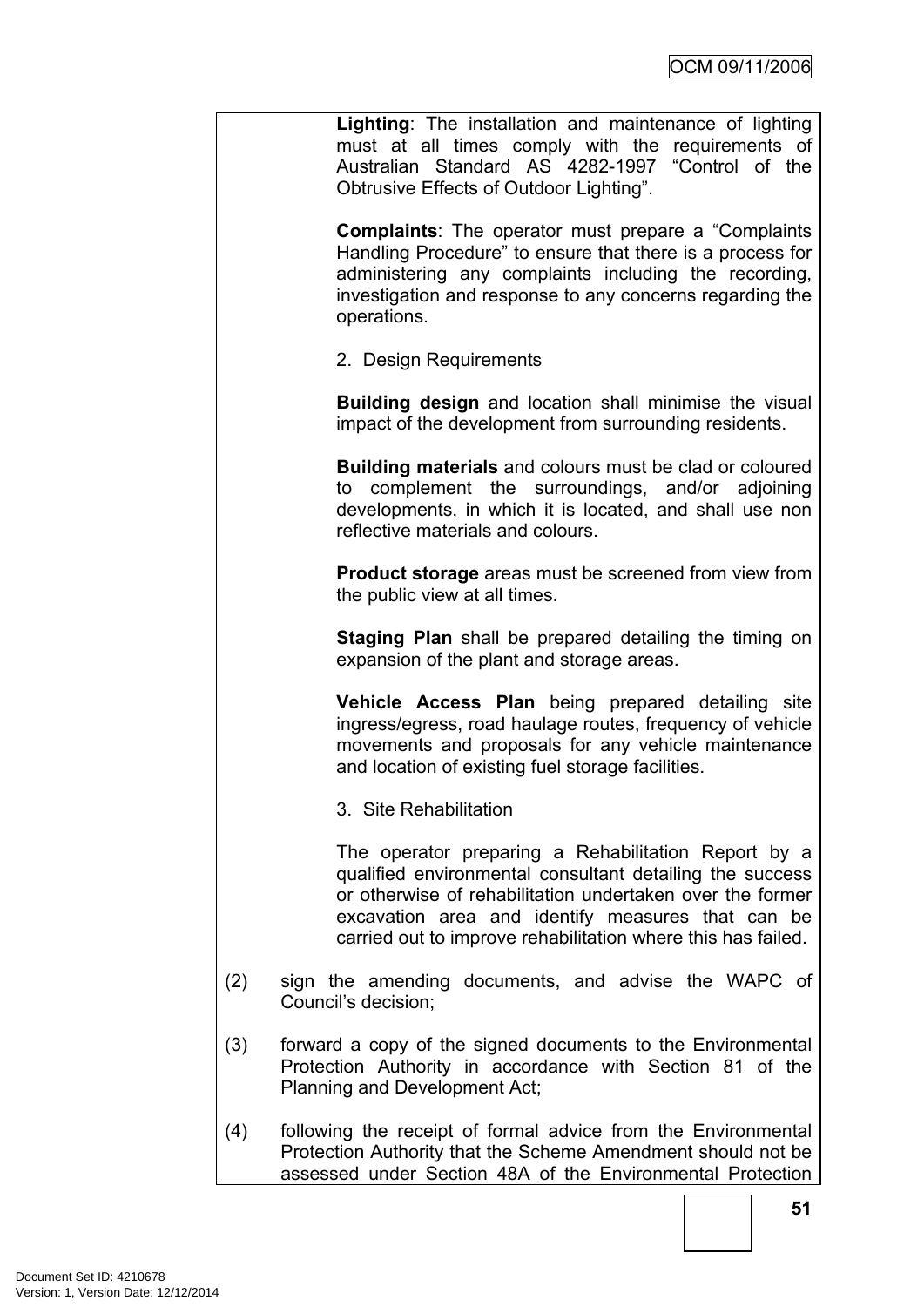Act, advertise the Amendment under Town Planning Regulation 25 without reference to the Western Australian Planning Commission;

- (5) notwithstanding (4) above, the Director of Planning and Development may refer a Scheme or Scheme Amendment to the Council for its consideration following advice from the Environmental Protection Authority that the Scheme Amendment should be assessed under Section 48A of the Environmental Protection Act, as to whether the Council should proceed or not proceed with the Amendment;
- (6) should formal advice be received from the Environmental Protection Authority that the Scheme Amendment should be assessed or is incapable of being environmentally acceptable under Section 48(A) of the Environmental Protection Act, the Amendment be referred to the Council for its determination as to whether to proceed or not proceed with the Amendment; and
- (7) advise the applicant and Jandakot Airport Holdings of the Council's decision accordingly.

### **COUNCIL DECISION**

MOVED Clr S Limbert SECONDED Clr T Romano that the recommendation be adopted.

**CARRIED 8/0**

### **Background**

| ZONING:   |                                     | MRS:   Rural – Water Protection Zone |  |
|-----------|-------------------------------------|--------------------------------------|--|
|           |                                     | TPS3:   Resource Zone                |  |
| LAND USE: | <b>Masonry Production</b>           |                                      |  |
| LOT SIZE: | 57.26ha                             |                                      |  |
| AREA:     | 2.0ha of AU1 area of total lot size |                                      |  |

Urbanstone currently operate a block paving plant and specialist product manufacturing plant over a portion of Lot 77 Jandakot Road. Council's Town Planning Scheme No 3 recognises the legitimacy of their operation by way of an Additional Use No 1 – Masonry production.

The current operations of Urbanstone have been described by the applicant as follows:-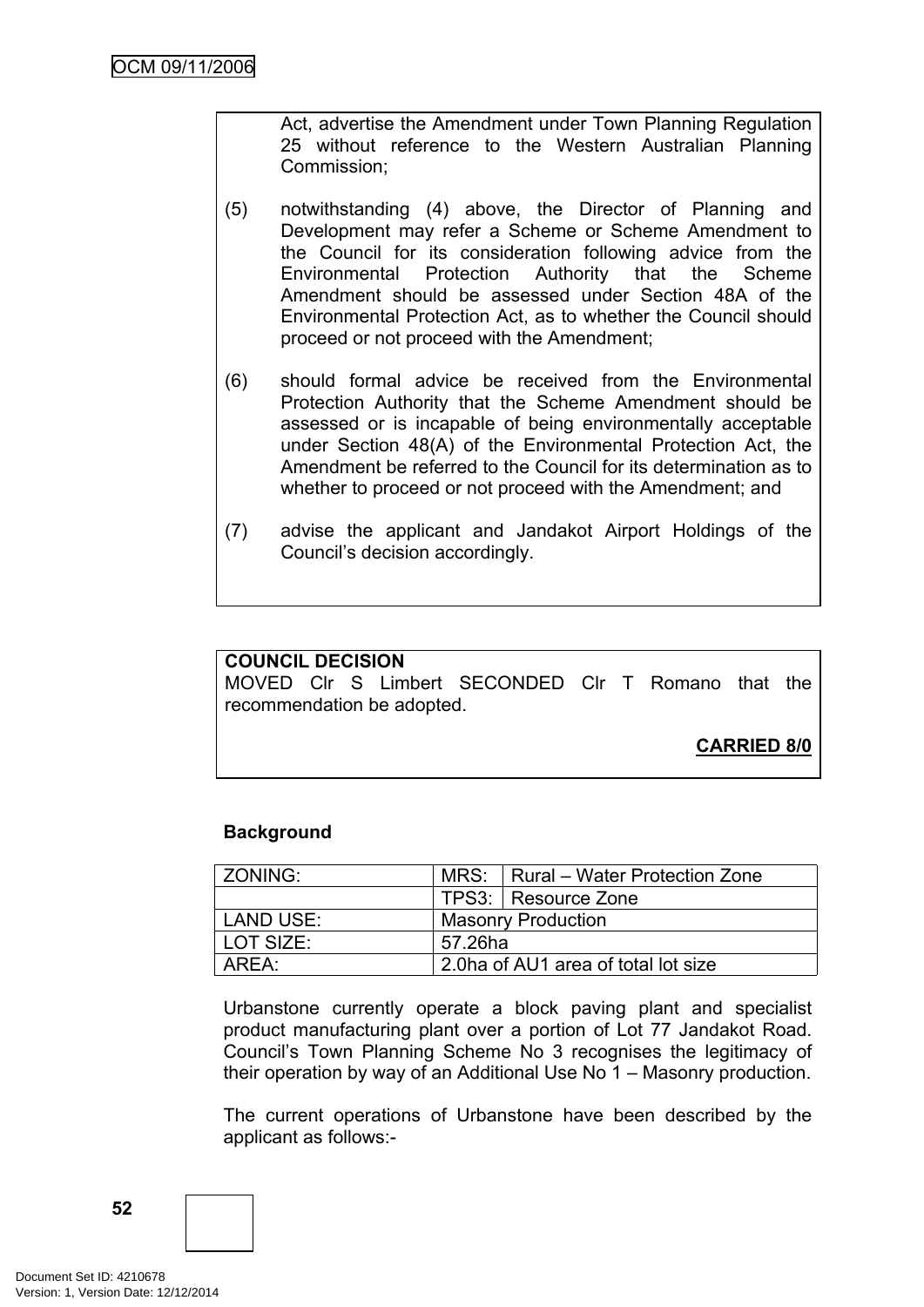- Two factory buildings of approximately 3,000sqm ("Factory "A") and 2,500sqm ("Factory "B");
- Office of approximately 500sqm;
- Concrete batching plants serving both factories with attenuate cement silos, ground weigh hoppers and raw material bunkers;
- Wastewater treatment facilities servicing each factory; and
- Extensive external product storage areas.

Combined, the two plants produce approximately 7,000 paving units per day with a total on-site workforce of 45 persons, including office staff. Staff toilets are linked to Ecomax treatment systems.

The background to the property is contained in the applicant's submission, which can be view in the agenda attachments and should be considered in conjunction with this report.

### **Submission**

The applicant seeks approval from Council to initiate an amendment to the scheme on an "area for area" basis. The re-alignment proposes extensions to the north of approximately 60m and to the east of approximately 75m and a reduction in the AU1 area by increasing the setback of the development area to Jandakot Road.

The following comments have been provided in support of the requested amendment:-

- 1. expansion to the south will necessitate removal of considerable portions of remnant and re-growth vegetation;
- 2. greater operational efficiencies can be obtained by concentrating Plant within the central and northern portions of the site; and
- 3. construction within the southern portions of the site will not be as well screened from Jandakot Road or residences in Boeing Way.
- 4. It will also ensure the continuation and expansion of Urbanstone operations in an efficient and environmentally responsible manner.
- 5. The area for the re-alignment will have no impact on the environment or Mound.

Urbanstone seeks approval to expand its operations to introduce new products to its range and specifically large format, concrete floor tiles for internal commercial applications.

*"The proposed expansion is very similar in its processes and emissions/wastes as those currently conducted on-site. The raw tile is an off-mould concrete product that, once air cured, is ground, polished and cut to size prior to pallet loading for transport.*

*The proposed tile Plant, which is electrically driven, will require a new building of approximately 5,000m² within the north eastern corner of the re-aligned site. No additional materials bunkers/silos will be required*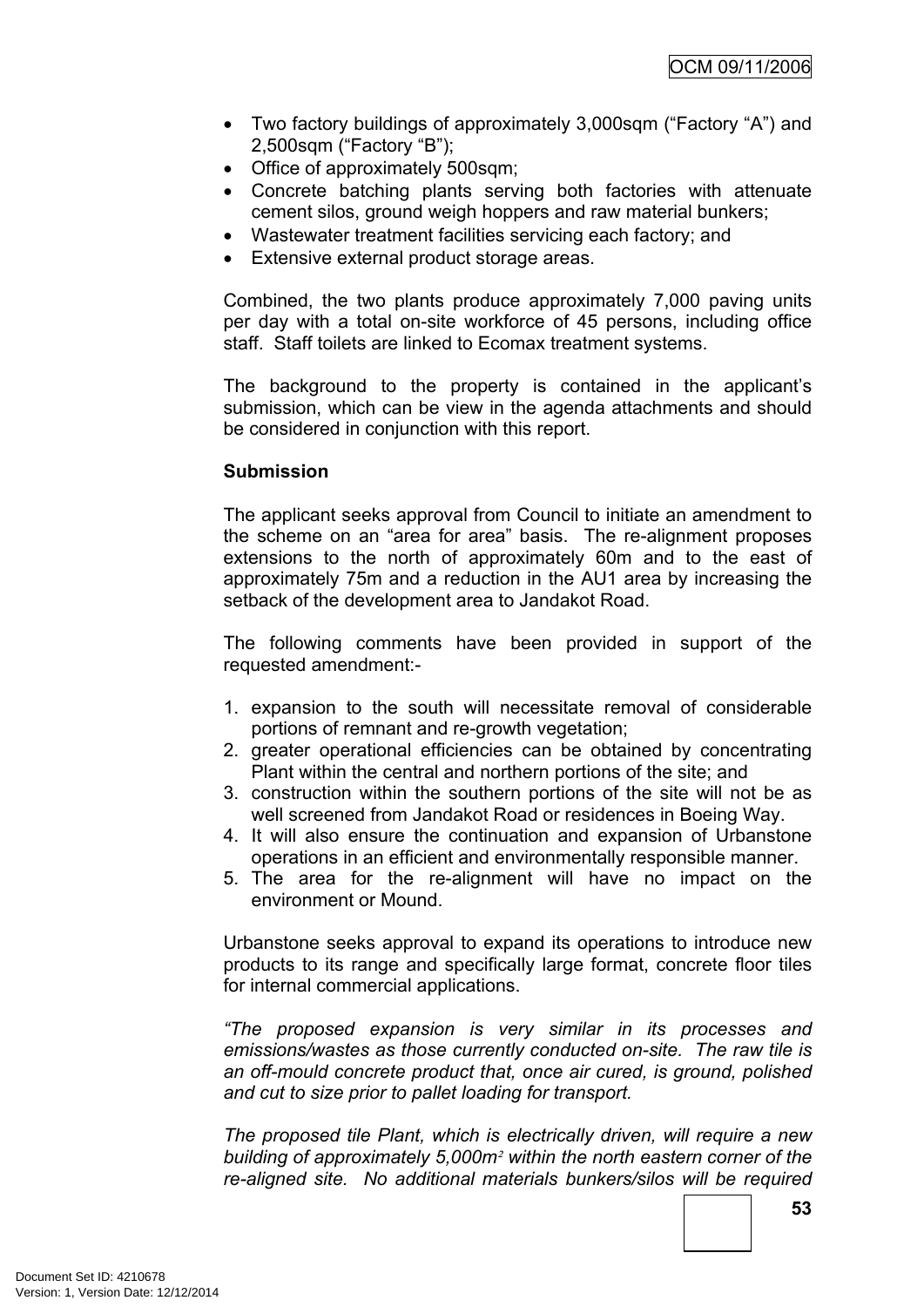*nor will there be a requirement for on-site storage of any additional fuels/oils or LPG gas. The new Plant will be connected to the current waste water treatment plant servicing Factory "B". The treatment plant has more than adequate capacity to handle wastes from the new process. The new Plant will, however, require an additional draw of 2,000 litres of groundwater per day.*

*The new Plant, at full commissioning, is expected to produce an additional 1,800 units per day and employ an additional 10 persons fulltime.*

*In the longer term, increasing demand for Urbanstone products within Australia and Overseas is expected to require further expansion of Factory "B"; extension of Factory "A"; new dedicated, fully enclosed mould storage facilities, together with expansion of sealed, finish product storage areas."*

In regard to traffic movements, the proposed plant will generate minimal additional traffic movements to and from the site in the order of 21 additional average weekday traffic movements per day.

The new plant will also require an additional draw of 2,000 litres of groundwater per day.

At this point the applicant is not seeking approval for the proposed additional plant and therefore has not undertaken an assessment of impacts of additional groundwater requirements. It is noted by the applicant that:

- *"The additional requirement represents only a 20% increase on current requirements;*
- *Urbanstone employs extensive water re-use technologies; and*
- *The additional requirement will, in any event, require approval for the Water & Rivers Branch of the Dept of Environment in parallel with the EPA Works Approval and therefore the proposed plant could not proceed to construction without approval for the additional water requirement."*

In light of the above the applicant seeks Council consideration and support for the proposal to amend the City of Cockburn Town Planning Scheme No 3 to facilitate the re-alignment of the Additional Use.

#### **Report**

#### Planning Considerations

The subject land is zoned Resource in the City of Cockburn Town Planning Scheme No 3. The scheme requires the use and development of land within the Resource Zone to be in accordance with the provisions of Statement of Planning Policy No 2.3 – Jandakot Groundwater Protection Policy. Masonry Production is a land use that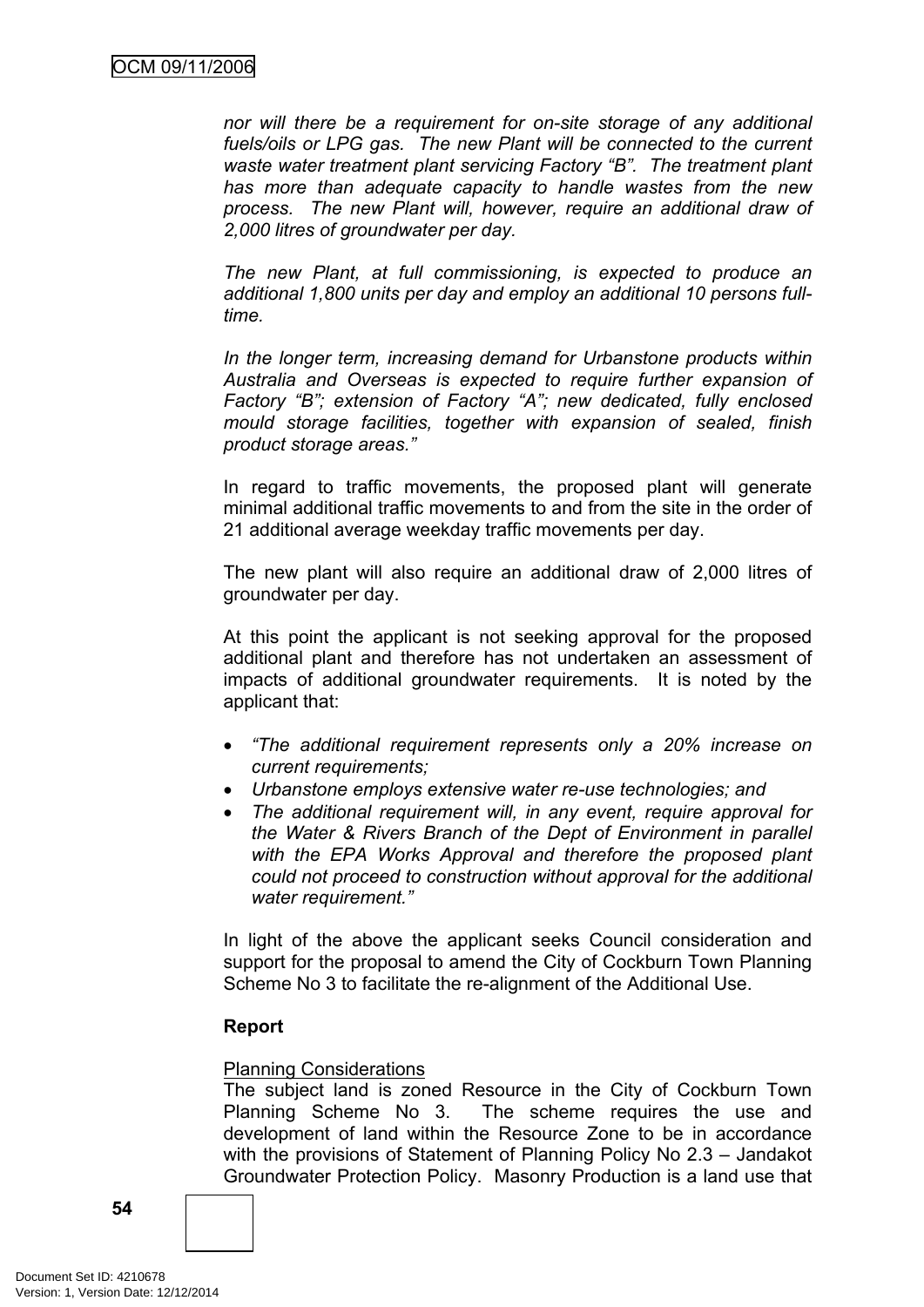is not permitted within the City's TPS3 except that it has already been agreed by Council that the use can operate in addition to those acceptable land-uses in the scheme through an additional use classification. This additional use permits Masonry production within a pre-defined area shown on the scheme maps and labelled AU1.

### Economic Consideration

The applicant has stated that Urbanstone need to expand its operations to further introduce new products to its range and specifically large format, concrete floor tiles for internal commercial applications.

The two existing plants combined produce approximately 7,000 paving units per day with a total on-site workforce of 45 persons, including office staff. The new plant, at full commissioning, is expected to produce an additional 1,800 units per day and employ and additional 10 persons full-time.

### Environmental Consideration

The site is located within a Priority 2 ("P2") area of the Jandakot Groundwater Mound where there is to be no increased risk of water source contamination. The principle of environmental management is *risk minimisation* and where only development and land use compatible with the protection of groundwater is permitted. In Water Quality Protection Note: Land use compatibility in Public Drinking Water Source Areas (DoE, June 2004) Concrete batching and cement product plants are defined as *'incompatible"* in P2 areas where that use should not be permitted and should be defined as an unacceptable use in the scheme.

In a planning decision to approve an incompatible development, due to special circumstances (eg planning appeal process) argued by the applicant, it is important for the proponent to have demonstrated an overriding community benefit and that the use will not increase the risk of contamination to the Public Drinking Water Supply Area ("PDWSA").

The City requested the applicant to investigate the effect of the Urbanstone plant on the groundwater since the facility is within the Jandakot Groundwater Mound which is a source of drinking water supply for the Perth Metropolitan Region. Environmental Investigations were carried out by ATA Environmental and the results of their investigations revealed that pH, nutrients, heavy metals and total petroleum hydrocarbons are all below assessment criteria. While groundwater pH is slightly below DoE Guidelines, it is within the range of pH variability in groundwater for the Jandakot area. If Council agrees to initiate the scheme amendment a copy of the groundwater report will be sent to the Department of Environment and Conservation to review in the context of the scheme amendment. The report will also assist the Department in determining whether or not to require an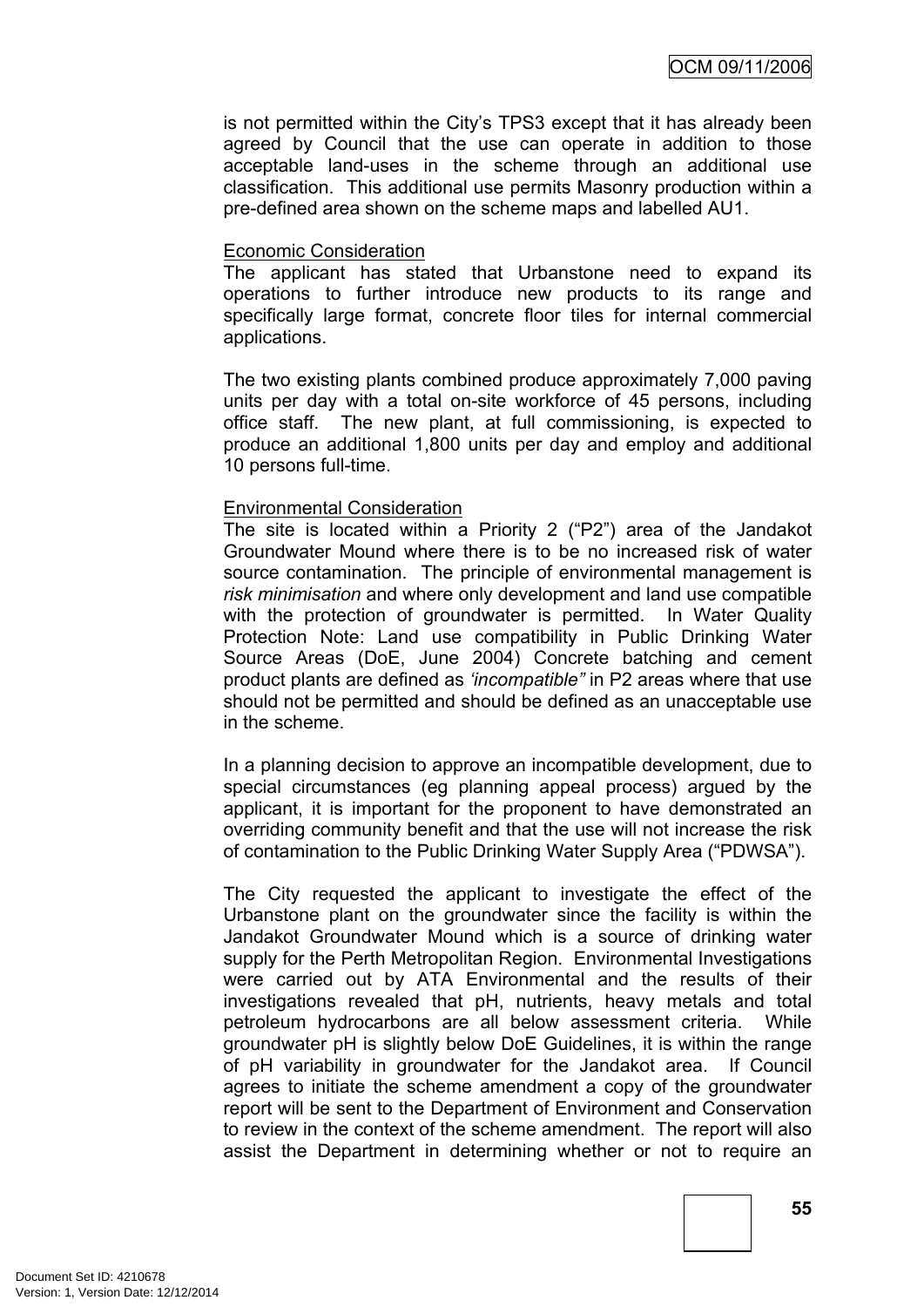environmental review of the proposal or not to formally assess the proposal and give advice only.

Most of the area subject of the proposed new building area to the east of the plant has been cleared in the past. A section of existing vegetation may also need to be cleared beyond the cleared area. Some clearing of re-growth vegetation would be required to the north of the plant.

### Social Considerations

The adjustment of the additional use area raises the following social considerations:-

- The re-alignment of the development area means that most of the plant expansion and storage area occurs further away from residents living on Glendale Crescent and views of the development will be partially screened from view by existing buildings;
- The northern development area is extended to permit a future factory extension ("Factory "B"), which means that development will be a similar distance away from residents living on Glendale Crescent as the existing plant buildings on-site;
- Residents on the south side of Jandakot Road benefit because the expansion of the plant is located further away from Jandakot Road in a less obtrusive location by comparison.
- There are no residents living immediately adjacent to the east of the plant area. Urbanstone have applied to the WAPC to subdivide Lot 77 into two large land parcels but at this stage no decision has been made to grant approval due to Bushforever issues in the top northern part of the site.

Given that the existing plant operates in conformity with the City of Cockburn Town Planning Scheme No 3 through the additional use classification and that groundwater investigations have not revealed an adverse impact on groundwater it is considered that the proposal to realign the boundary of the additional use area appears to have merit and therefore it is recommended that Council proceed to amend the scheme in accordance with the applicant's request.

### **Strategic Plan/Policy Implications**

### *Employment and Economic Development*

*• To plan and promote economic development that encourages business opportunities within the City.*

#### *Natural Environmental Management*

*• To conserve, preserve and where required remediate the quality, extent and uniqueness of the natural environment that exists within the district.*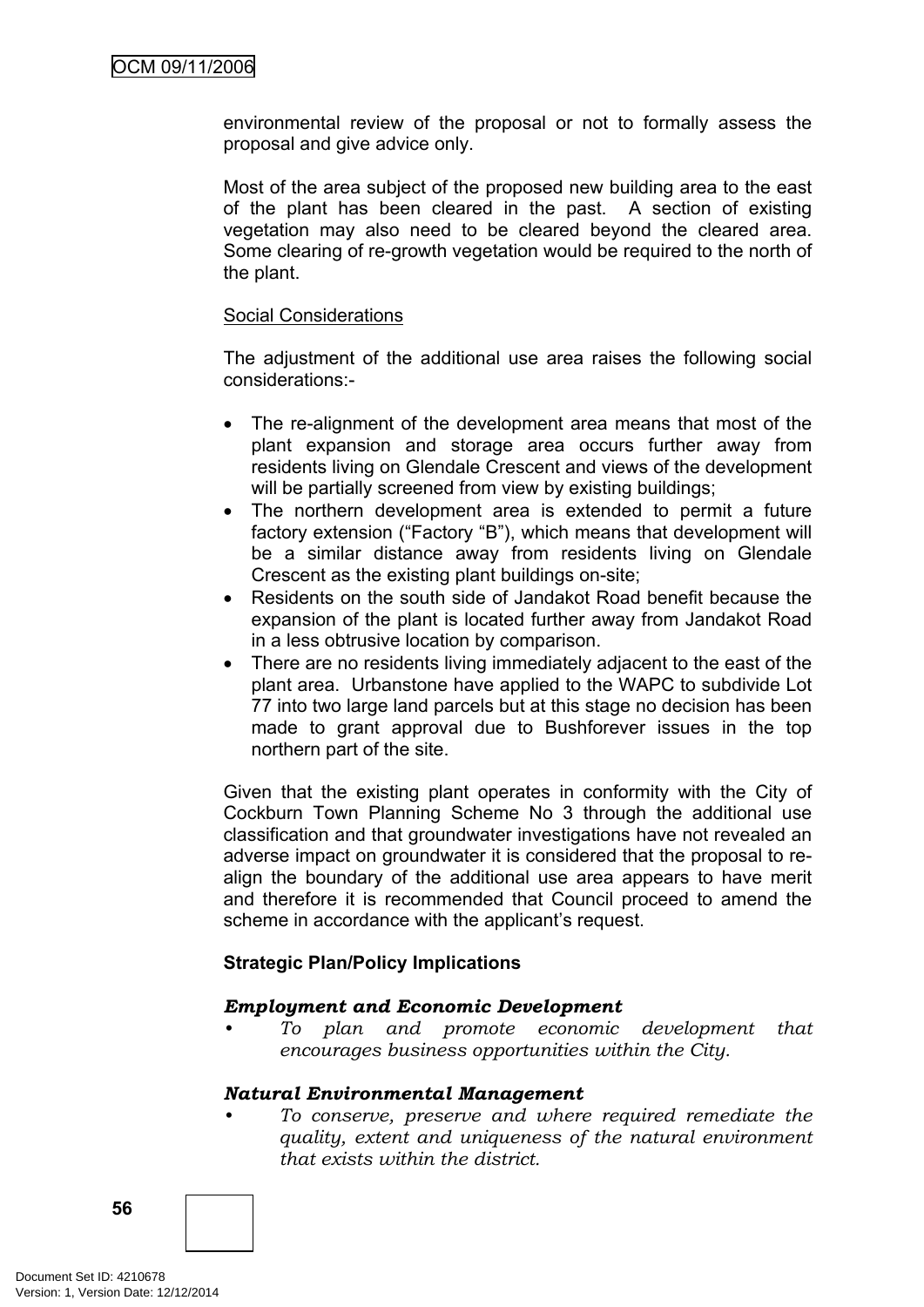*• To ensure development of the district is undertaken in such a way that the balance between the natural and human environment is maintained.*

The Planning Policies which apply to this item are:-

SPD1 Bushland Conservation Policy SPD3 Native Fauna Protection Policy SPD5 Wetland Conservation Policy

# **Budget/Financial Implications**

N/A

# **Legal Implications**

City of Cockburn Town Planning Scheme No 3 Planning and Development Act 2005 Town Planning Regulations 1967

# **Community Consultation**

The proposed scheme amendment will be advertised for public comment for a period of 42 days, subject to acceptance of the proposal by the Department of Environment that the proposal raises environmental impacts that are manageable.

# **Attachment(s)**

- (1) Location Plan
- (2) Scheme Amendment Request
- (3) Environmental Report

### **Advice to Proponent(s)/Submissioners**

The Proponent has been advised that this matter is to be considered at the 9 November 2006 Council Meeting.

### **Implications of Section 3.18(3) Local Government Act, 1995**

Nil.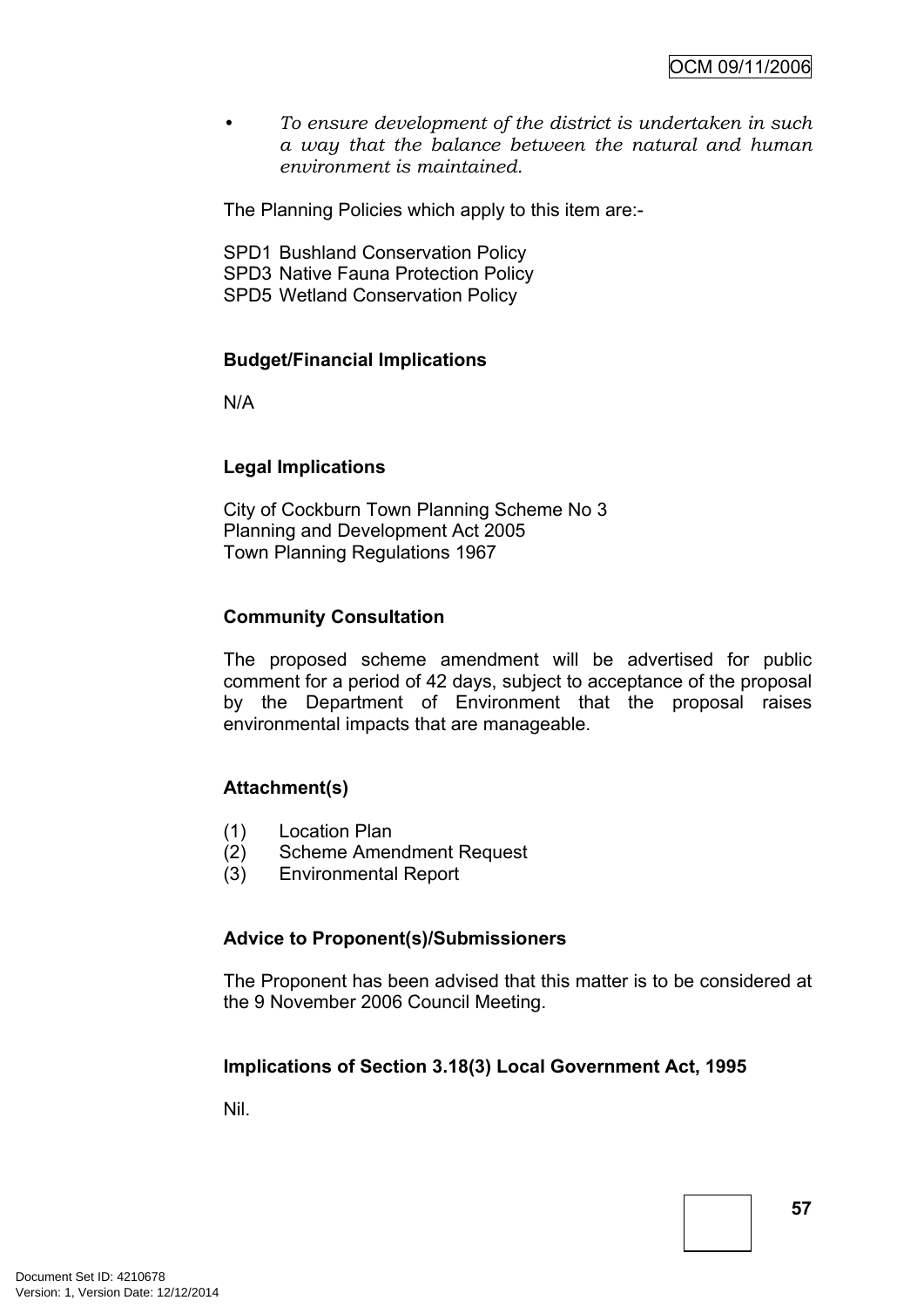### **15. FINANCE AND CORPORATE SERVICES DIVISION ISSUES**

### **15.1 (MINUTE NO 3306) (OCM 09/11/2006) - LIST OF CREDITORS PAID - SEPTEMBER 2006 (5605) (KL) (ATTACH)**

#### **RECOMMENDATION**

That Council received the List of Creditors Paid for September 2006, as attached to the Agenda.

### **COUNCIL DECISION**

MOVED Clr S Limbert SECONDED Clr T Romano that the recommendation be adopted.

**CARRIED 8/0**

### **Background**

It is a requirement of the Local Government (Financial Management) Regulations 1996, that a List of Creditors be compiled each month and provided to Council.

#### **Submission**

N/A

**Report**

N/A

### **Strategic Plan/Policy Implications**

#### *Governance Excellence*

*• To conduct Council business in open public forums and to manage Council affairs by employing publicly accountable practices.*

### **Budget/Financial Implications**

N/A

### **Legal Implications**

Section 13 of the Local Government (Financial Management) Regulations 1996.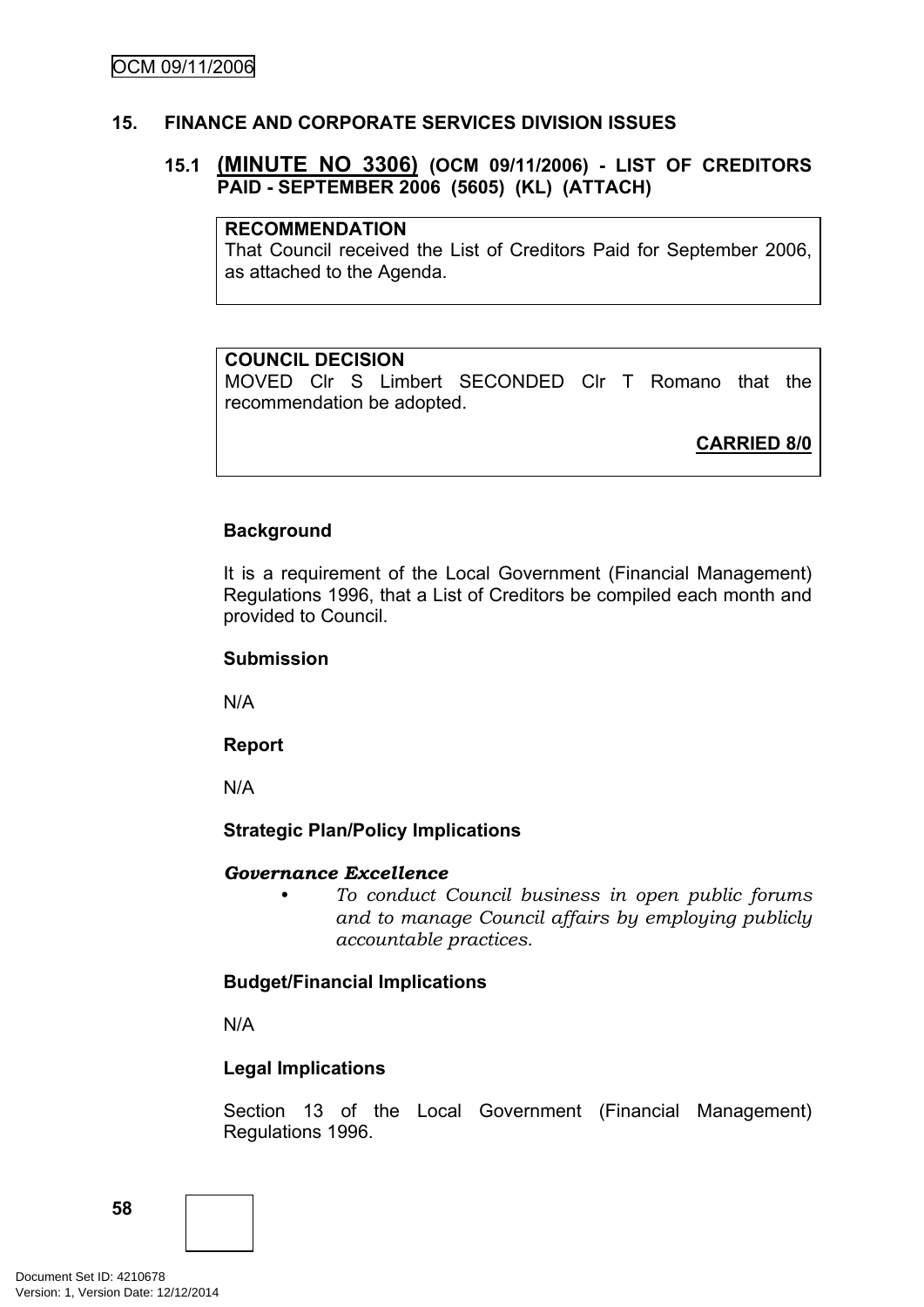# **Community Consultation**

N/A

# **Attachment(s)**

List of Creditors Paid – September 2006.

# **Advice to Proponent(s)/Submissioners**

N/A

# **Implications of Section 3.18(3) Local Government Act, 1995**

Nil.

# **15.2 (MINUTE NO 3307) (OCM 09/11/2006) - STATEMENT OF FINANCIAL ACTIVITY - SEPTEMBER 2006 (5505) (NM) (ATTACH)**

# **RECOMMENDATION**

That Council receive the Statement of Financial Activity and associated reports for the period ended 30 September 2006, as attached to the Agenda.

# **COUNCIL DECISION**

MOVED Clr S Limbert SECONDED Clr T Romano that the recommendation be adopted.

**CARRIED 8/0**

# **Background**

Regulation 34(1) of the Local Government (Financial Management) Regulations 1996 prescribes that a local government is to prepare each month a Statement of Financial Activity.

Regulation 34(2) requires the Statement of Financial Activity to be accompanied by documents containing:–

- (a) details of the composition of the closing net current assets (less restricted and committed assets),
- (b) explanations for each material variance identified between YTD budgets and actuals; and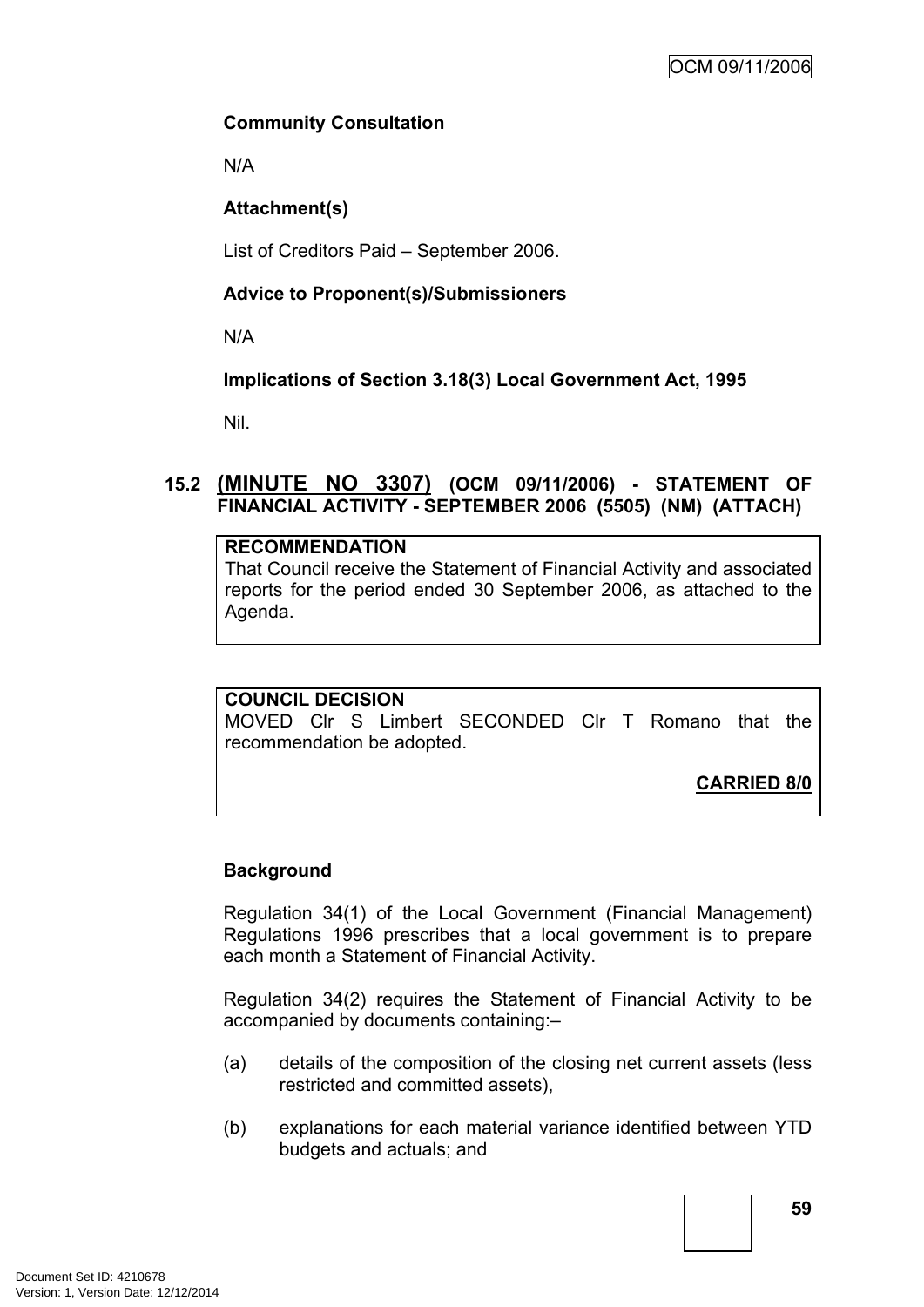(c) any other supporting information considered relevant by the local government.

Regulation 34(4)(a) prescribes that the Statement of Financial Activity and accompanying documents are to be presented to the Council.

### **Submission**

N/A

### **Report**

Attached to the Agenda is the Statement of Financial Activity for September 2006.

Note 1 shows how much capital grants and contributions are contained within the reported operating revenue.

Note 2 provides a reconciliation of Council's net current assets (adjusted for restricted assets and cash backed leave provisions). This provides a financial measure of Council's working capital and an indication of its liquid financial health.

Also provided are Reserve Fund and Restricted Funds Analysis Statements. These assist to substantiate the calculation of Council's net current assets position.

The Reserve Fund Statement reports the budget and actual balances for Council's cash backed reserves, whilst the Restricted Funds Analysis summarises bonds, deposits and infrastructure contributions held by Council. The funds reported in these statements are deemed restricted in accordance with Australian Accounting Standard AAS27.

### Material Variance Threshold

For the purpose of identifying material variances in Statements of Financial Activity, Regulation 34(5) requires Council to adopt each financial year, a percentage or value calculated in accordance with Australian Accounting Standard AAS5 - Materiality.

For the 2005/06 financial year, Council had adopted a materiality threshold of 10% or \$10,000, whichever is the greater. There is a need to review this for the 2006/07 financial year. For this purpose, a Position Statement will be developed and submitted to the next DAPPS Committee meeting.

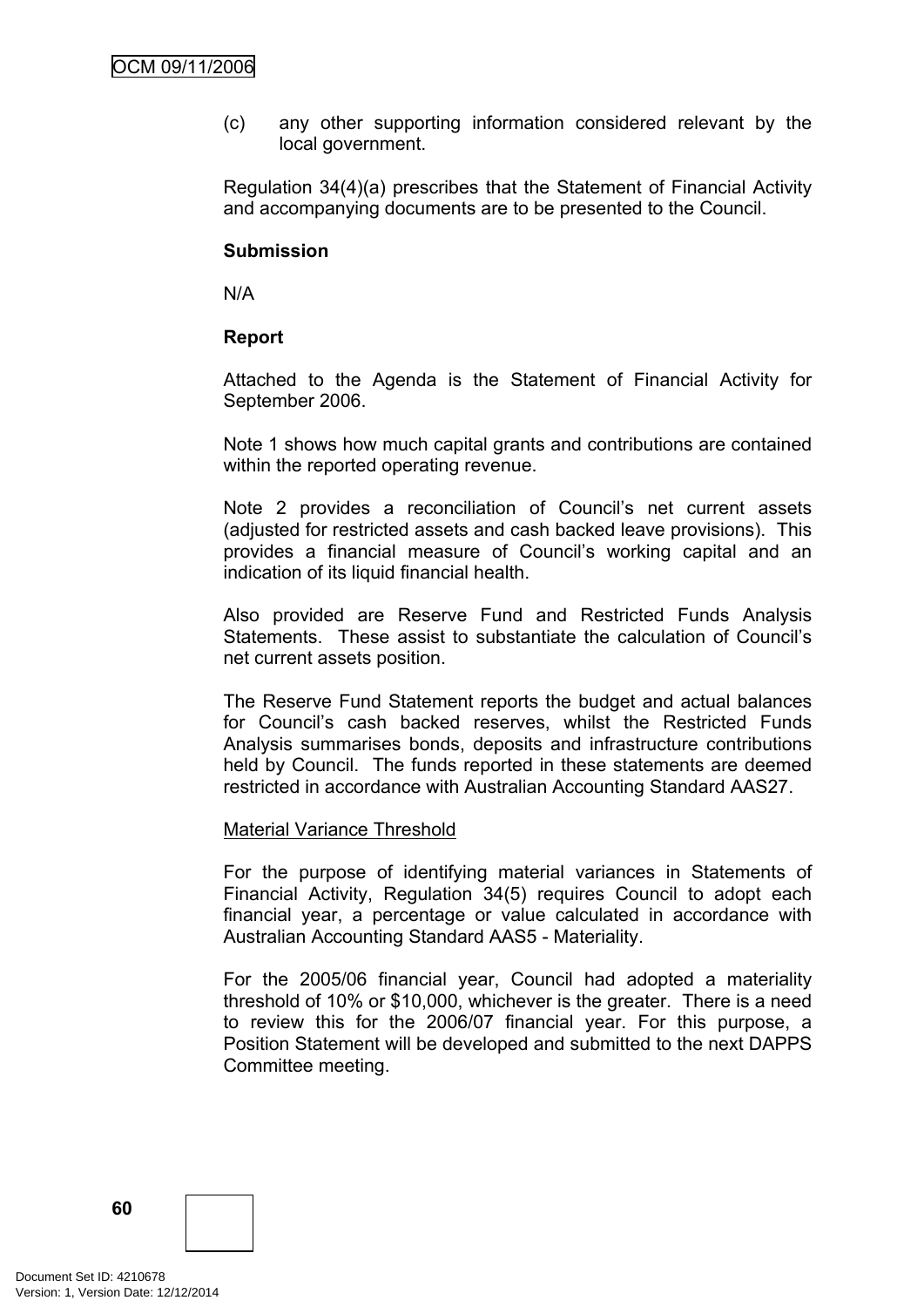# **Strategic Plan/Policy Implications**

### *Governance Excellence*

*• To conduct Council business in open public forums and to manage Council affairs by employing publicly accountable practices.*

### **Budget/Financial Implications**

Where variances are of a permanent nature, these will be noted and addressed at the mid-year budget review.

### **Legal Implications**

Section 6.4 of the Local Government Act, 1995 and Regulation 34 of the Local Government (Financial Management) Regulations 1996, refer.

### **Community Consultation**

N/A

# **Attachment(s)**

Statement of Financial Activity and associated reports – September 2006.

### **Advice to Proponent(s)/Submissioners**

N/A

**Implications of Section 3.18(3) Local Government Act, 1995**

Nil.

### **16. ENGINEERING AND WORKS DIVISION ISSUES**

**16.1 (MINUTE NO 3308) (OCM 09/11/2006) - CLOSURE OF KIESEY STREET, COOGEE AT COCKBURN ROAD TO THE PASSAGE OF VEHICLES - SECTION 3.50 OF THE LOCAL GOVERNMENT ACT (1995) (450121) (129005) (JR) (ATTACH)**

### **RECOMMENDATION**

That Council close Kiesey Street to the passage of vehicles at Cockburn Road subject to:-

(1) there being no substantial objection received as a result of advertising in a local newspaper; and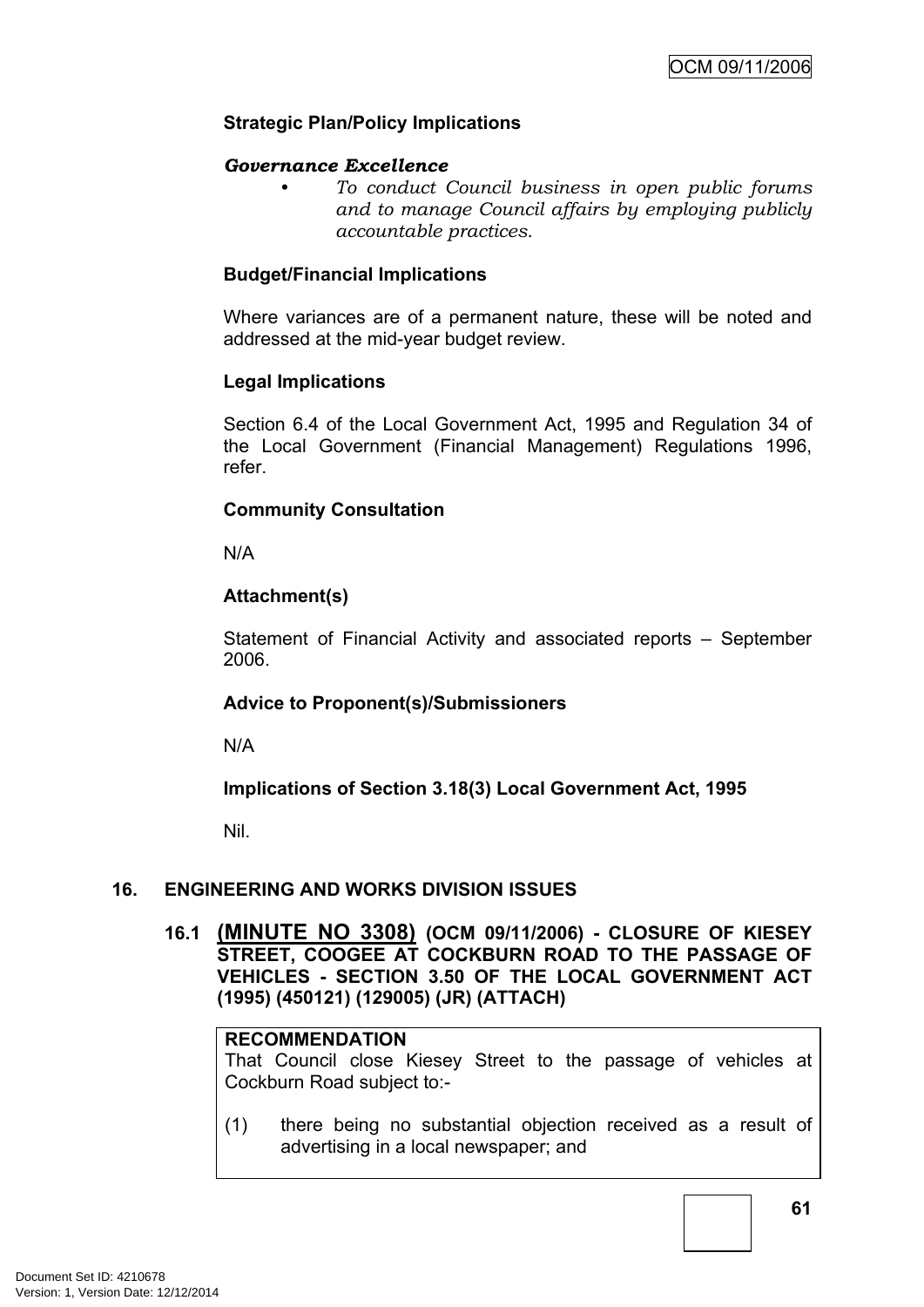(2) there being no substantial objection from service authorities, emergency services or adjoining owners.

### **COUNCIL DECISION**

MOVED Clr S Limbert SECONDED Clr T Romano that the recommendation be adopted.

**CARRIED 8/0**

### **Background**

The deviation to the east of Cockburn Road between Beach Road and McTaggart Cove to accommodate the Port Coogee Marina development will affect adjoining streets.

### **Submission**

Sinclair Knight Merz, on behalf of their client Port Catherine Developments Pty Ltd, have requested that the City of Cockburn implement procedures to close Kiesey Street to through traffic at Cockburn Road. This is a requirement of the re-alignment of Cockburn Road.

#### **Report**

Cockburn Road is under the care, control and management of Main Roads WA and its re-alignment to accommodate the Port Coogee Marina development has been approved by them. As part of the design and construction of Cockburn Road, the closure of Kiesey Street is necessary to rationalise access points for vehicles at Cockburn Road which will facilitate a safer road network.

Subject to the consultation process, the closure is supported as ready access to Cockburn Road is provided at nearby Beach Road. The proposal includes establishing a cul-de-sac at Kiesey Road as detailed on the plan attached.

Section 3.50 of the Local Government Act allows the City to close either wholly or partially roads to the passage of vehicles.

It is a requirement of the Act to advertise the proposal, consider any objections and to seek comment from the service authorities, emergency services and any adjoining owners.

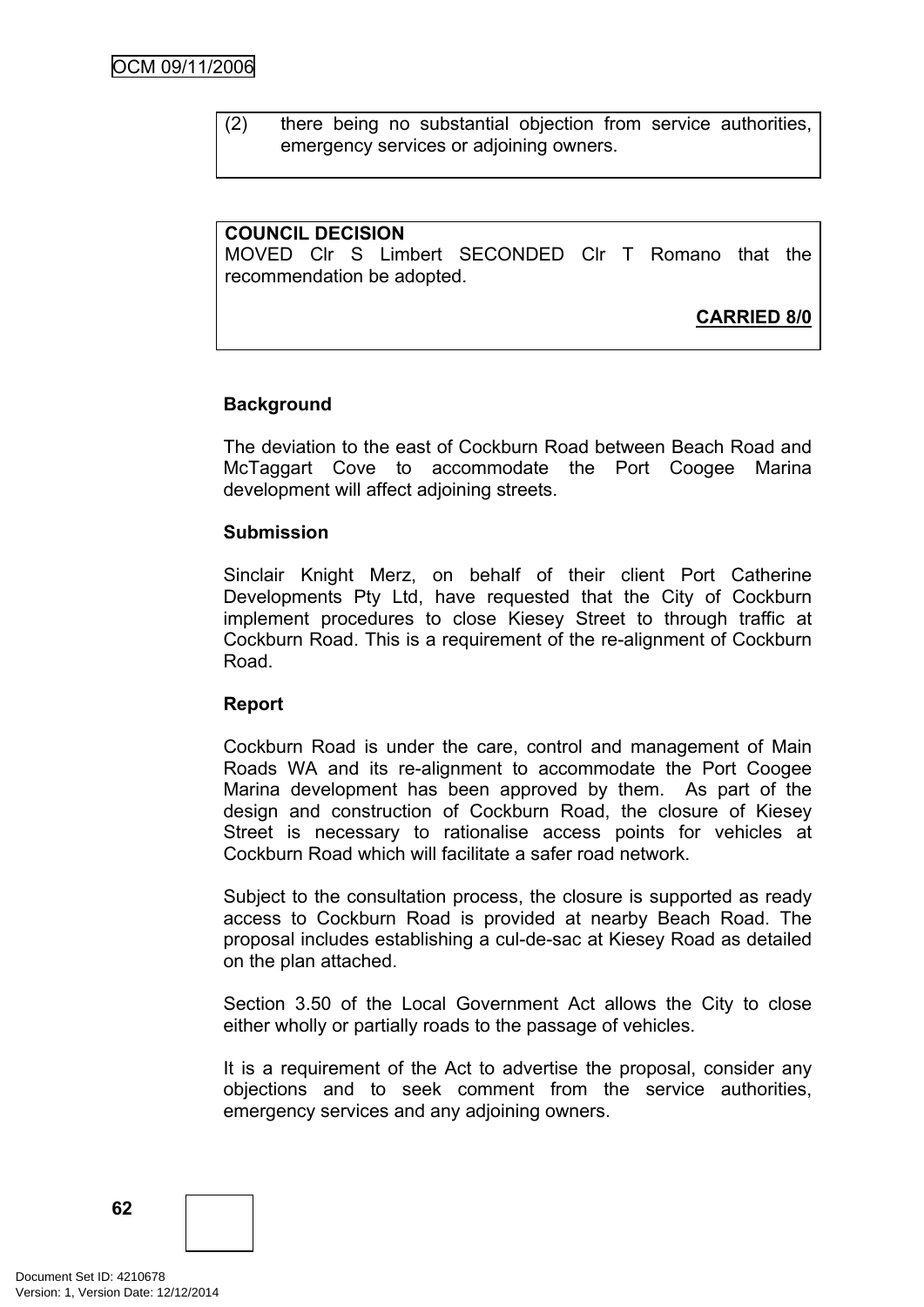# **Strategic Plan/Policy Implications**

# *Demographic Planning*

*• To ensure development will enhance the levels of amenity currently enjoyed by the community.*

# **Budget/Financial Implications**

All costs for the closure will be covered by the Developer.

# **Legal Implications**

Section 3.50 of the Local Government Act.

### **Community Consultation**

To be advertised in a local newspaper and service authorities, emergency services and adjoining owners advised.

# **Attachment(s)**

(1) Plan of the closure.

# **Advice to Proponent(s)/Submissioners**

N/A.

# **Implications of Section 3.18(3) Local Government Act, 1995**

Nil.

# **16.2 (MINUTE NO 3309) (OCM 09/11/2006) - SPEARWOOD AVENUE - MRRG FUNDING (450007) (ML) (ATTACH)**

# **RECOMMENDATION**

That Council:

- (1) acknowledges the support given by the MRRG (Metropolitan Regional Road Group) which will enable it to secure the remainder of the land required for the Spearwood Avenue extension between Barrington Road and Sudlow Road as Stage 1 of the total project;
- (2) commit to either refund the money received to date to purchase the land or fund the road construction from its own sources if the City of Cockburn fails to receive MRRG funding beyond the 2009/2010 financial year to commence road works due to it not having a sufficient score to warrant further consideration.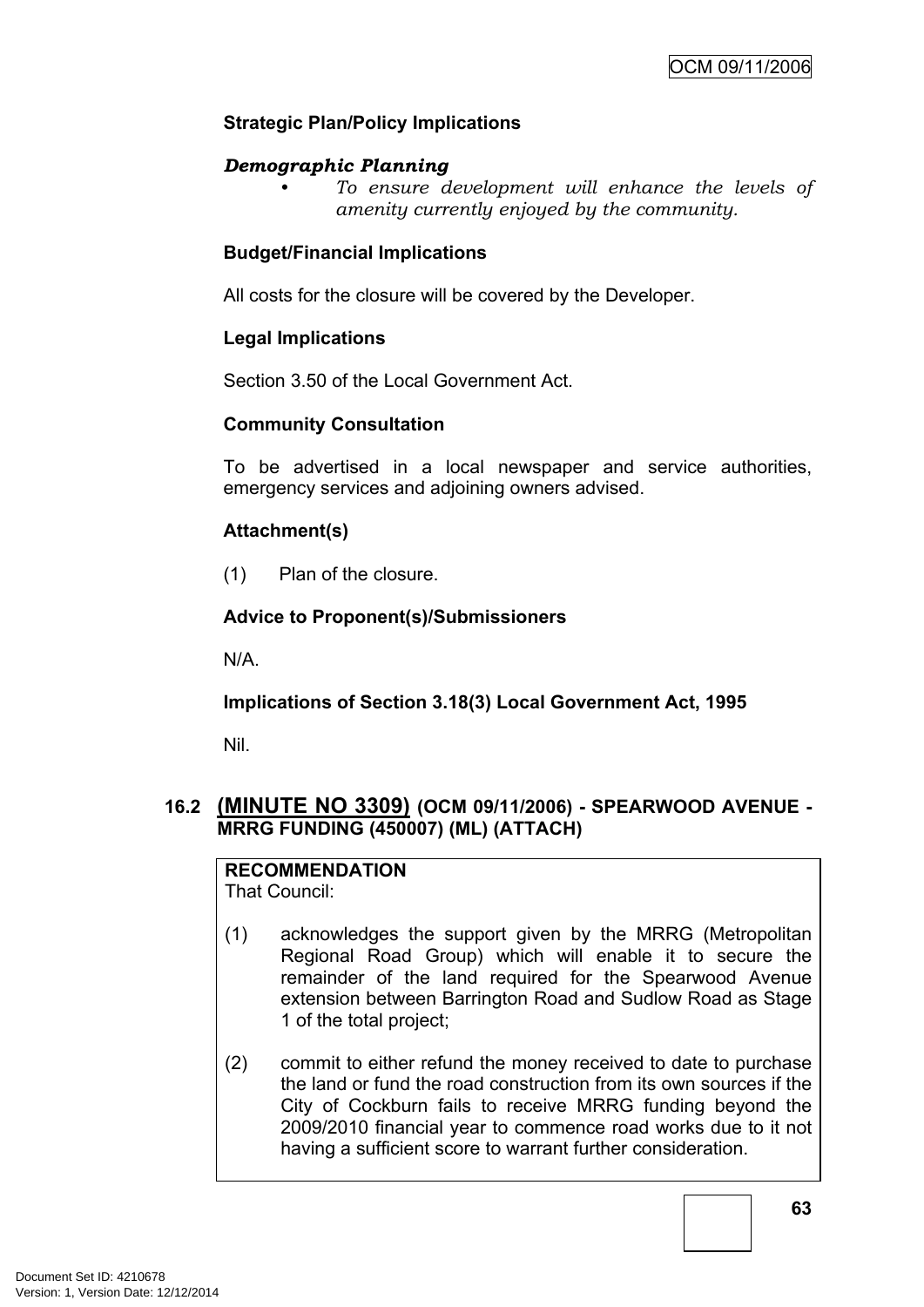**COUNCIL DECISION** MOVED Clr S Limbert SECONDED Clr T Romano that the recommendation be adopted.

**CARRIED 8/0**

# **Background**

At the Special Council Meeting of 20 September 2006 Council resolved to proceed with the land acquisition over Lot 410. At that time Council was briefed on the current funding arrangements for the extension of Spearwood Avenue between Sudlow Road and Barrington Street.

Spearwood Avenue is a regionally significant road and the project met the necessary criteria to receive funding by the MRRG (Metropolitan Regional Road Group). The project is therefore funded on a 2/3 MRRG 1/3 City of Cockburn basis. As the significant increase in land costs was likely to have an impact on our ability to deliver the project within the budget parameters identified, the Director Engineering & Works sought agreement from the MRRG to complete the land acquisition as stage 1 of the project. A Discussion Paper was submitted to the MRRG meeting of 26 October 2006 for consideration and a copy of that paper is appended for your information.

### **Submission**

MRRG seek a formal Council resolution supporting its commitment to completion of the project.

### **Report**

Increasing land values are significantly increasing the costs to deliver this project. Valuations have increased by \$30/m2 in the last 6 months and prices are predicted to continue on the back of unprecedented growth in property values and the latest industrial land releases in Cockburn.

If there are continuing delays in finalising the land acquisition for this project, it will become increasingly difficult to fund as the costs will continue to escalate beyond manageable levels. Common sense suggests that in the current economic climate we should acquire the land now so that we can mitigate any future cost escalations.

The Discussion Paper presented to the MRRG seeks support for completion of the land acquisition as stage 1 of the project. The recommendation also obligates Council to either refund the money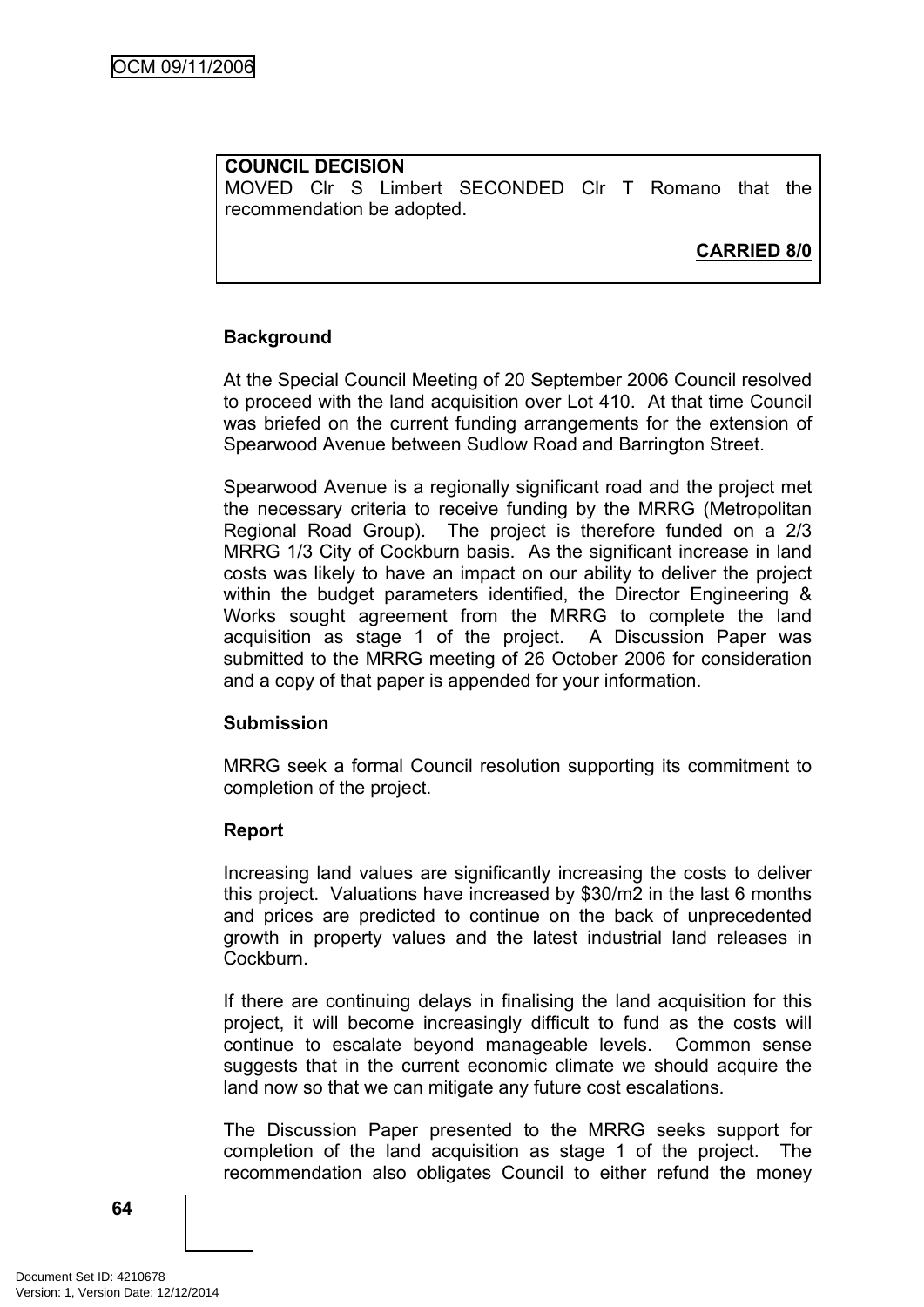received to date to purchase the land or fund the road construction from its own sources if the City of Cockburn fails to receive MRRG funding beyond the 2009/2010 financial year. At its meeting of 26 October the MRRG supported the City's request enabling it to proceed to finalise the land acquisition for the remainder of the land holdings. They did however wish to have the City of Cockburn's commitment to either refund the money received or fund the road construction itself if it failed to receive MRRG funding beyond the 2009/2010 financial year supported by a formal resolution of Council.

Funding provided by the MRRG is required to be used to construct roads. Due to the cost escalations, the Spearwood Avenue project will need to be re-assessed, re-audited and re-submitted. If the project fails to rate sufficient points it may not be given priority under the MRRG scoring system. On that basis it must either fund the remainder of the project itself or refund the money received to meet the conditions of MRRG funding.

Officers are confident that this project will continue to rate highly and attract a level of funding in the future. In its current form (ie.  $\omega$  \$4 Million), the project scored a value of 502.09. The project score will reduce on the basis of the increased cost and preliminary estimates suggest that the project will now have a value of 493.10. In the 2007/08 round the Road Improvement Program funded projects as low as 386.00. It must however be acknowledged that there is always some risk that projects submitted in the future will be assessed as a higher priority than the Spearwood Avenue project.

In conjunction with resolving the funding issues for Spearwood Avenue, officers have continued to progress the matter of land acquisition over the remaining 4 properties. Valuations have been commissioned over the remaining three properties to the south (refer map attached) of Howson Way and those owners have been contacted to commence negotiations. It is anticipated that these negotiations will be completed early in the new year.

### **Strategic Plan/Policy Implications**

### *Transport Optimisation*

- *• To ensure the City develops a transport network that provides maximum utility for its users, while minimizing environmental and social impacts.*
- *• To construct and maintain roads which are convenient and safe for vehicles, cyclists and pedestrians.*
- *• To achieve provision of an effective public transport system that provides maximum amenity, connectivity and integration for the community.*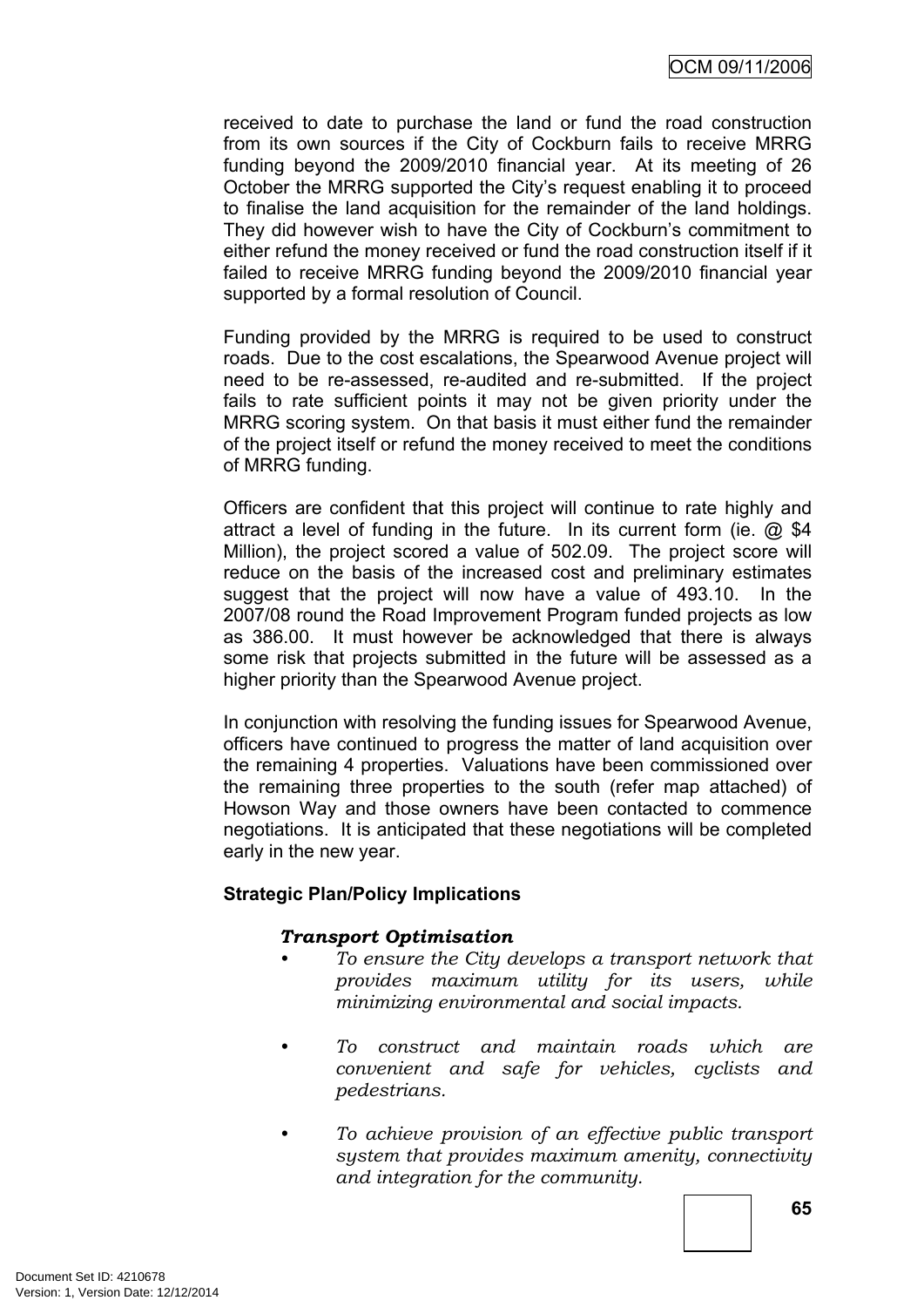# **Budget/Financial Implications**

- Funding for this project has been identified in the current budget.
- The total costs of the project are projected to increase from \$4 Million to \$5.5 Million.
- The City will receive a further \$1,000,000 in the 2007/08 financial year as part of the current funding arrangements at which time the project needed to be resubmitted in any event.
- The total project will be re-assessed and resubmitted to the MRRG seeking additional funding over 2 subsequent years (will increase MRRG commitment from \$2.7M to \$3.7M)
- If the City fails to receive further funding from the MRRG due to the score for the project not warranting further consideration, the City will have to refund the \$2M or fund the entire project cost of \$5.5M itself.

# **Legal Implications**

Nil.

# **Community Consultation**

Nil.

# **Attachment(s)**

- (1) Discussion Paper.
- (2) Plan of Spearwood Avenue.

### **Advice to Proponent(s)/Submissioners**

N/A

# **Implications of Section 3.18(3) Local Government Act, 1995**

Nil.

# **17. COMMUNITY SERVICES DIVISION ISSUES**

# **17.1 (MINUTE NO 3310) (OCM 09/11/2006) - JOE COOPER RECREATION CENTRE - FUTURE MANAGEMENT (8140) (RA)**

## **RECOMMENDATION**

That Council continue to operate the Joe Cooper Recreation Centre under the current management arrangements in accordance with the timeframe established with the City of Cockburn Plan for the District 2006 - 2016.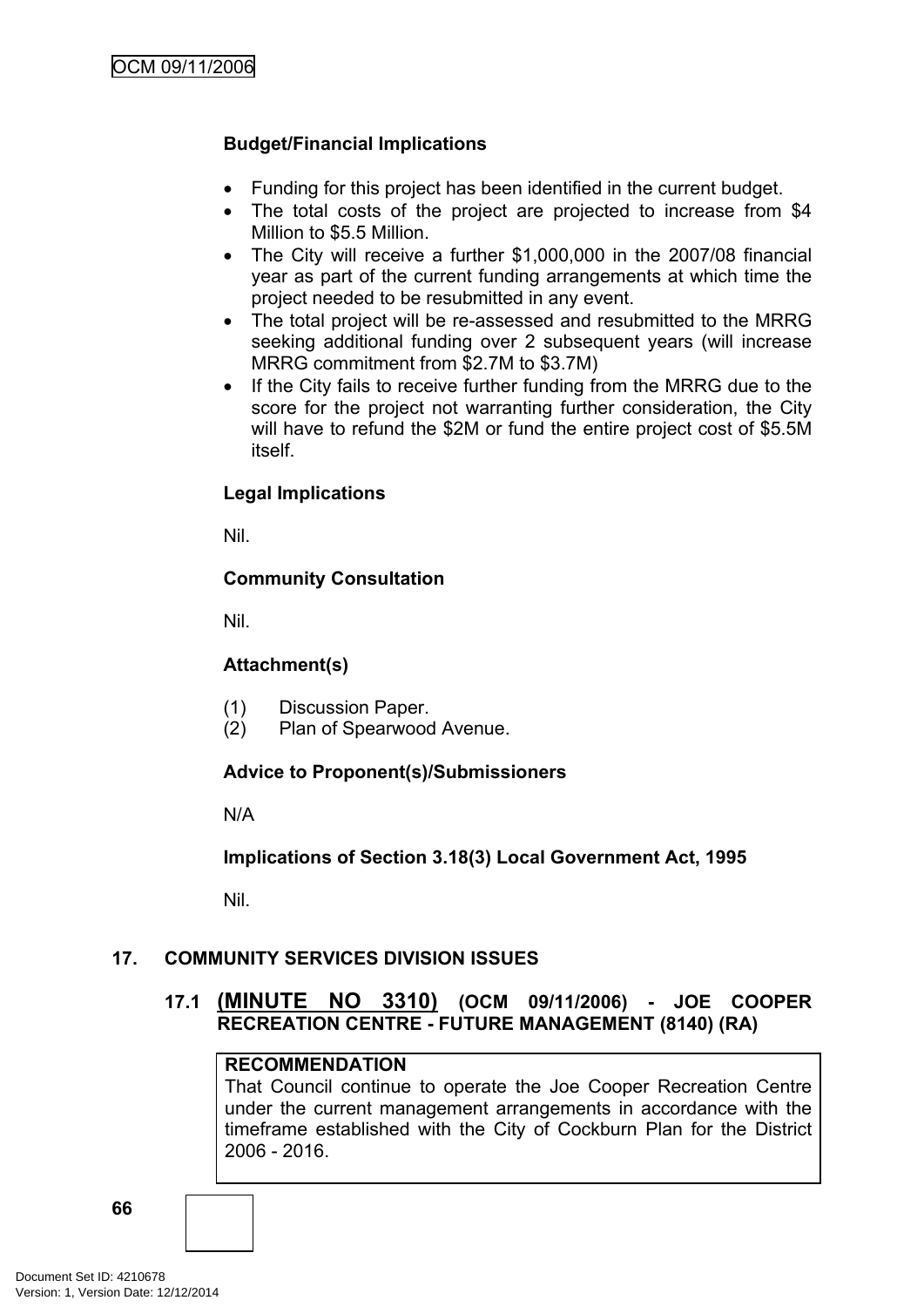# **COUNCIL DECISION**

MOVED Clr V Oliver SECONDED Clr J Baker that Council defer this item to the December 2006 Ordinary Meeting of Council.

**CARRIED 8/0**

# **Reason for Decision**

Deferring this item will enable Council to meet with the Phoenix Theatre Group on 20 November 2006 and will also enable other options to be considered.

# **Background**

The Joe Cooper Recreation Centre located on MacFaull Park in Spearwood has been managed by the City for many years and currently has 16 separate groups utilising the Centre. As there has been some interest in leasing the property by a number of groups a council direction is sought on the management and control of the facility in the longer term.

MacFaull Park comprises 7 separate lots and covers and area of 9.2 hectares and is zoned under the TPS3 for recreation purposes. The nature of the recreation zoning and vesting results in the land being available for recreation and not for profit purposes. Any religious or non recreational activity on the site would need to be of a minor nature and be subservient to recreational leisure uses.

### **Submission**

In recent times there have been a number of organisations which have approached the City with enquiries concerning the ability to use or lease the Joe Cooper Recreation Centre. These contacts include the Indian Society of Western Australia and several Christian church groups. The Western Australian Scouts Association has also approached the City with an interest in leasing but have subsequently notified that they are no longer interested in the property.

### **Report**

There are currently 16 regular users of the Joe Cooper Recreation Centre with currently the pottery room and trophy room not being used. The main users are the in-line skating group and boxing gymnasium. The City of Cockburn's vacation care program also operates from the centre. It is understood that the Council may allow these current users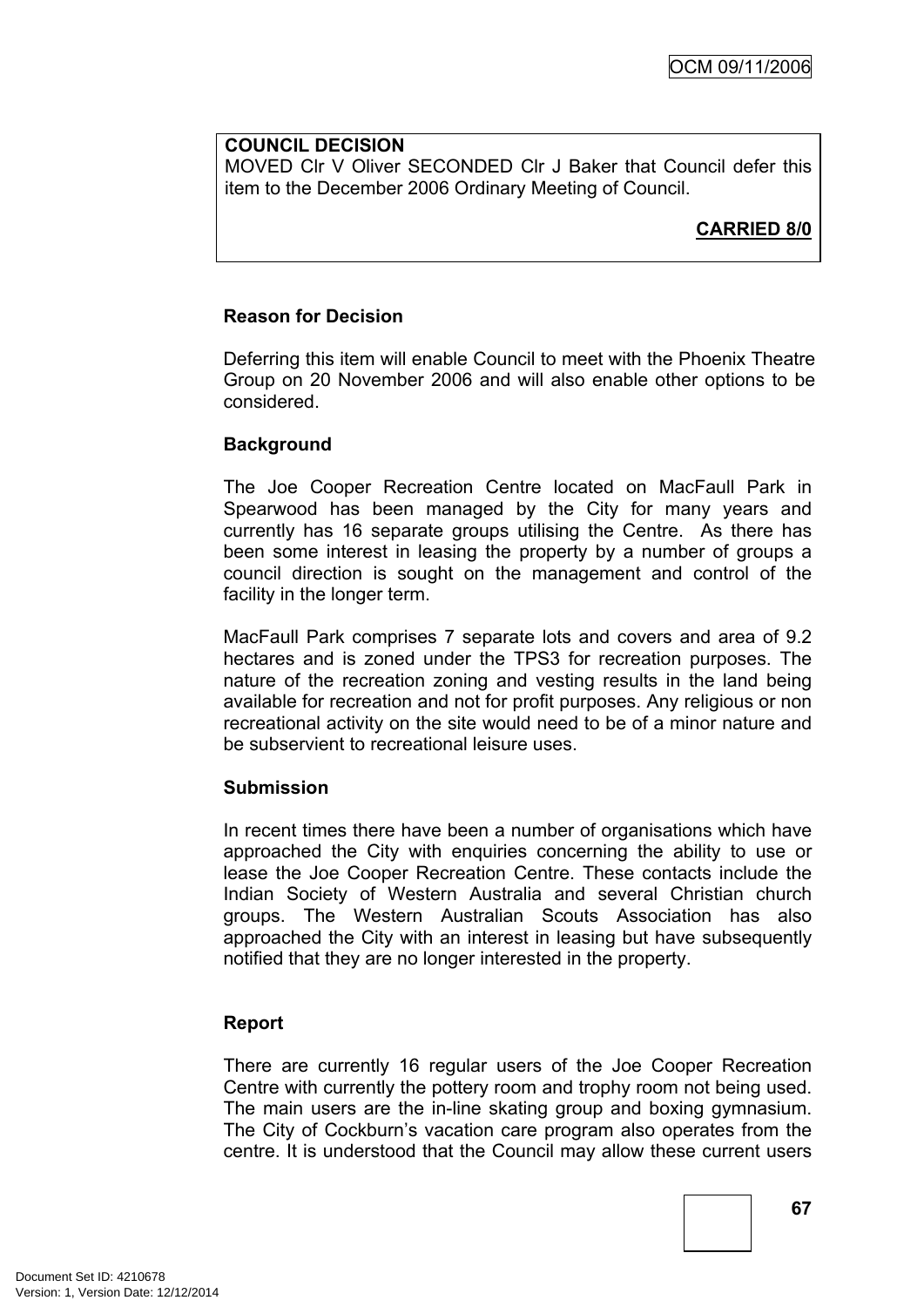to remain in the short medium term at least and any decision on the future of the Joe Cooper Centre will have this as a consideration.

The Joe Cooper Recreation Centre was constructed on MacFaull Park in Spearwood in the late 1960's and has had minimum maintenance since this time. Consequently the building is in a run down state and requires at least \$200,000 to bring it up to a modest standard. Unfortunately, the Joe Cooper Recreation Centre is somewhat difficult to access as it is located in a residential area and has next to no exposure to passing traffic. Furthermore the City has another nearby older facility on Beale Park in Spearwood that is similarly run down and in need of an upgrade. The Beale Park facility is however on Hamilton Road with good exposure and also serves extensive active playing fields. There appears to be a benefit to Council in the longer term to refurbishing and upgrading the Beale Park facilities and seeking an alternative management arrangement such as a lease for the Joe Cooper Recreation Centre and if a suitable tenant cannot be found, demolishing the building.

Option 1.

As there has been some interest from not for profit organisations to lease the premises the Council could seek registrations of interest in accordance with section 3.59 of the Local Government Act 1995 for the lease of the premises. A lease arrangement could include a requirement for the lessee to upgrade the building to a standard required by the City. A not for profit lessee that takes on the cost of upgrading a building to the extent required for the Joe Cooper Recreation Centre with the constraint to accommodate the existing tenants even with the lessee retaining the income generated will likely require a lease of at least 10 years.

Option 2.

Council could continue to manage the facility under the current arrangements and at a later date when a decision is made on the upgrade of Beale Park determine the issue of the Joe Cooper Centre. There may also be preference by some groups that currently use the Joe Cooper Centre to move to the refurbished Memorial Hall. This option has the advantage of providing the Council with future options and not being tied down by any long-term lease arrangements with another party. The negative of this option is that a decision has still not been made and the Council is left with the dilemma of operating a rundown old facility. On balance it is proposed that the current arrangements for the management of the Joe Cooper Centre remain until such time as the impact on the usage of the Memorial Hall is known and a final decision on Beale Park facilities is made.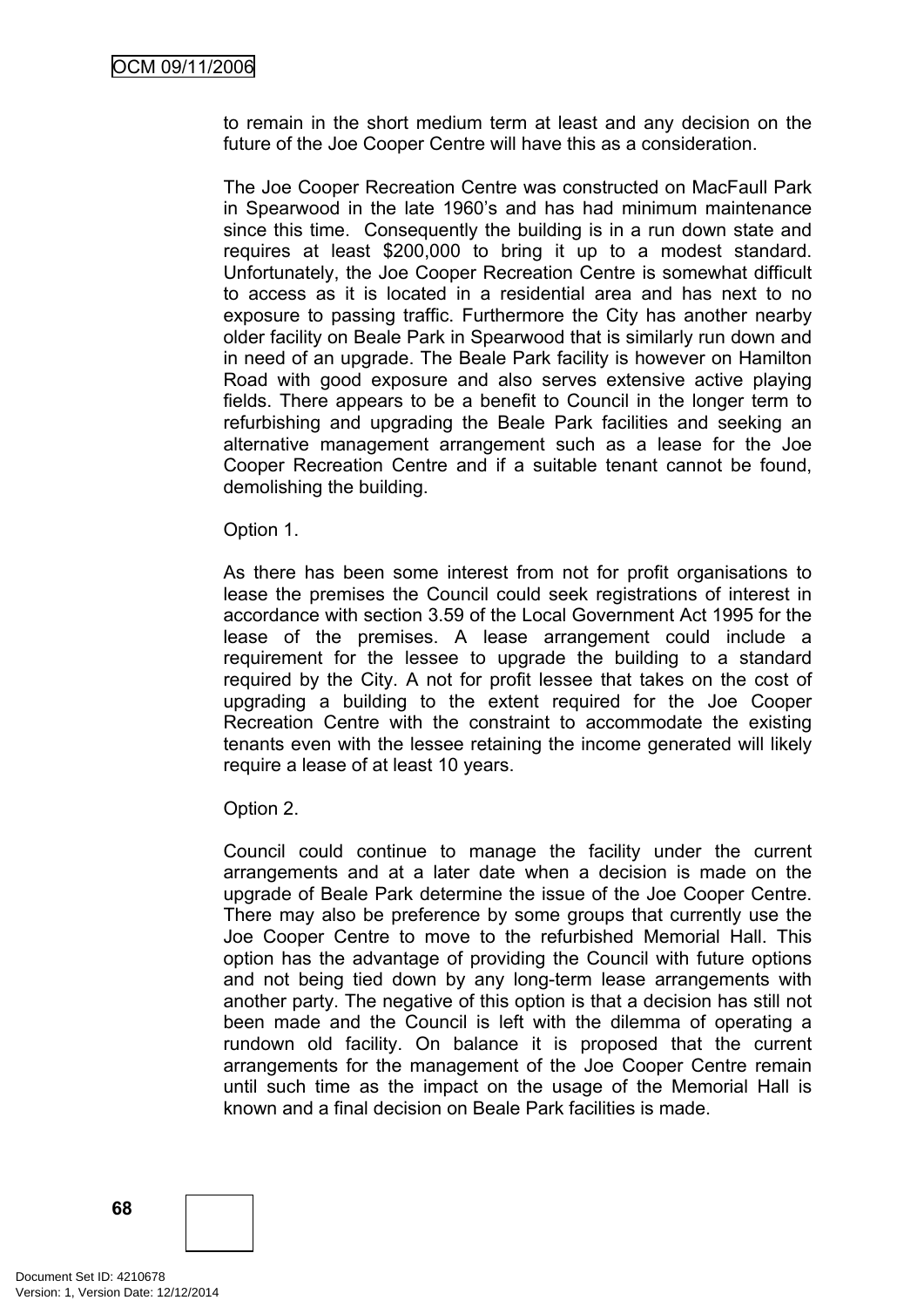# **Strategic Plan/Policy Implications**

The City of Cockburn Plan for the District 2006 – 2016 provides for the upgrade of the Beale Park facilities in 2010/11 and the possible relocation of users of the Joe Cooper Recreation Centre to Beale Park. At this time Council will reconsider the future of the Joe Cooper Recreation Centre.

### *Lifestyle and Aspiration Achievement*

- *• To facilitate and provide an optimum range of community services and events.*
- *• To deliver our services and to manage resources in a way that is cost effective without compromising quality.*

# **Budget/Financial Implications**

The table below provides as summary of the cost to the City to operate the centre.

|                                  | 2005/06   | 2004/05   | 2003/04                                                              | 2002/03   |
|----------------------------------|-----------|-----------|----------------------------------------------------------------------|-----------|
| <b>Ilncome</b>                   |           |           | $$15,462.38$ $$11,964.06$ $$15,070.80$ $$19,554.47$                  |           |
| Direct Building Cost Expenditure | 48.776.79 | 41,865.25 | 37.343.93                                                            | 40,248.55 |
| <b>IDeficit</b>                  |           |           | $\frac{1}{2}$ 33,314.41   \$ 29,901.19   \$ 22,273.13   \$ 20,694.08 |           |

# **Legal Implications**

Should Council decide to lease or seek to lease the Joe Cooper recreation centre it will need to comply with Section 3.59 of the Local Government Act 1995.

### **Community Consultation**

Should Council resolve to call for expressions of interest for possible lessees this will require public advertising.

### **Attachment(s)**

Nil

# **Advice to Proponent(s)/Submissioners**

N/A.

### **Implications of Section 3.18(3) Local Government Act, 1995**

Nil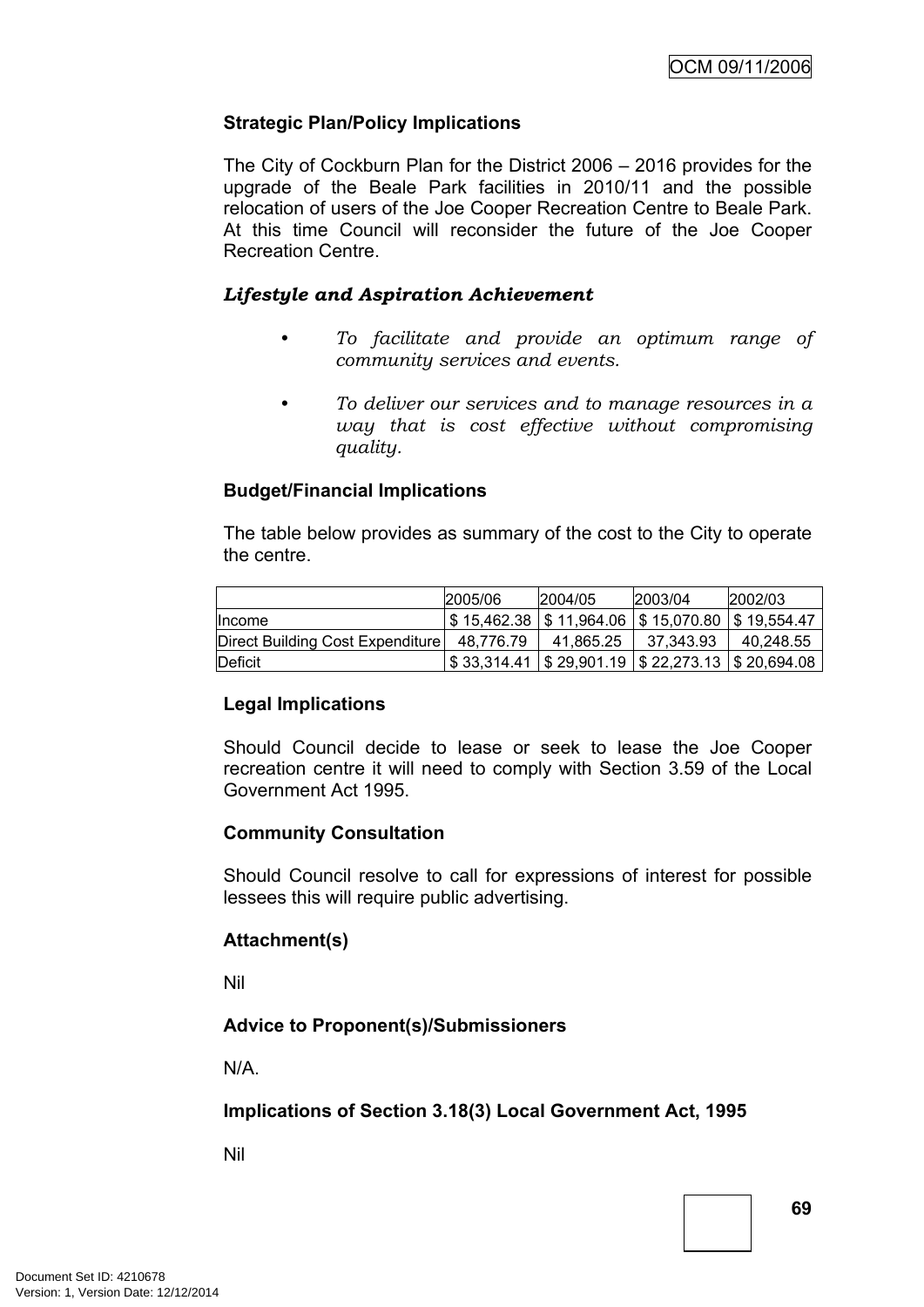# **17.2 (MINUTE NO 3311) (OCM 09/11/2006) - HOPE ROAD, BIBRA LAKE - COCKBURN WETLANDS EDUCATION CENTRE PROPOSED EXTENSIONS, BIBRA LAKE SCOUTS PROPOSED REPLACEMENT SHED AND NATIVE ARC (INC) (4617) (RA) (ATTACH)**

# **RECOMMENDATION**

That Council:

- (1) support in principal the proposal for extensions to the Cockburn Wetlands Education Centre (Inc) in accordance with the plans attached to the agenda subject to:
	- 1. agreement of the Department of Planning and Infrastructure to the proposed extensions;
	- 2. all necessary planning and building approvals being sought prior to construction works being initiated.
- (2) support in principal the proposal for a replacement shed for the Bibra Lake Scouts in accordance with the plans attached to the agenda subject to:
	- 1. agreement of the Department of Planning and Infrastructure to the proposed extensions;
	- 2. all necessary planning and building approvals being sought prior to construction works being initiated.
- (3) extend the current lease with Native Arc (Inc) for the brick premises on Hope Road Bibra Lake until 2013 with a further five year option subject to the premises being brought up to the standard required in the current lease; and
- (4) require all terms and conditions of the lease in (3) above to be to the satisfaction of the Chief Executive Officer.

# **COUNCIL DECISION**

MOVED Clr S Limbert SECONDED Clr T Romano that the recommendation be adopted.

**CARRIED 8/0**

# **Background**

The Cockburn Wetlands Education Centre (Inc) (CWEC) and the Bibra Lake Scouts have had joint use of the Cockburn Wetland Education Centre Building since the early 1990's. The arrangement appears to have worked relatively well over this period. The Council has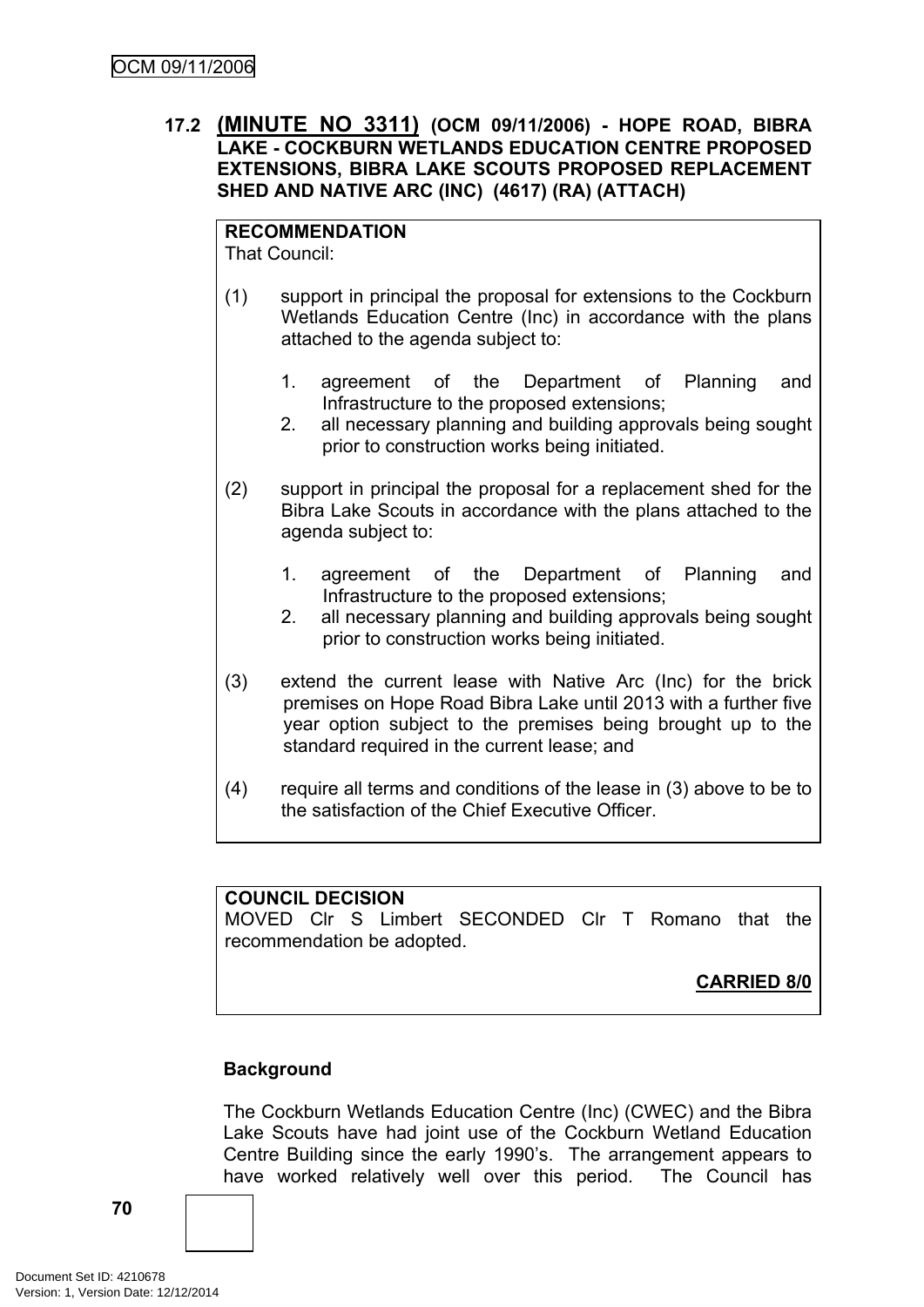contributed (\$40,000 pa) to the CWEC for the past 3 years toward the management of the facility, which includes the wages for the Education Officer. The premises operate under a Management Committee arrangement, to which Council has an appointed Elected Member delegate.

### **Submission**

The Cockburn Wetlands Education Centre (Inc) has written to the City seeking approval to extend the building they occupy to accommodate the growing and changing needs of the Wetlands Education Group and the Bibra Lake Scouts. The Scouts are also seeking to replace the current facility located on the property for storage purposes with a larger shed.

Native Arc (Inc) has approached the City seeking to have their current lease on the Council owned house extended which is due to expire in November 2008.

A further letter has also been submitted seeking an extension of the Management agreement and a long-term commitment to the Council funding of the management of the centre.

### **Report**

The City of Cockburn Plan for the District identifies grant funds to be sourced to expand and replace facilities for the Native Arc, Wetlands Education Centre and the Bibra Lake Scouts. The timeframe for the project was set down for a submission for external funds to be prepared for construction to begin in 2008/09.

The Wetlands Education Centre and the Scouts have used the same premises since the 1990's and over the period the requirements of the groups have altered. The Wetlands Education Centre is the venue for annual and regular training and workshops on environmental issues and there is currently no space available for the Wetland Education Centre to establish permanent environmental displays which seriously inhibits their ability to continually run training and workshops for school groups and the like. The proposed extensions will add an additional 170m2 to the existing building and is likely to cost in the vicinity of \$300,000.

The scouts seek to demolish the large old shed currently used for storage and construct a new storage shed as a replacement for the existing shed for storage and a portion to be used as a "rover den". The shed is anticipated to cost in the vicinity of \$60,000.

At the Council meeting of March 2006 it was resolved to enter a lease agreement with Native Arc for the brick house on Hope Road Bibra Lake next to its existing facility for a period of 2 years. The group has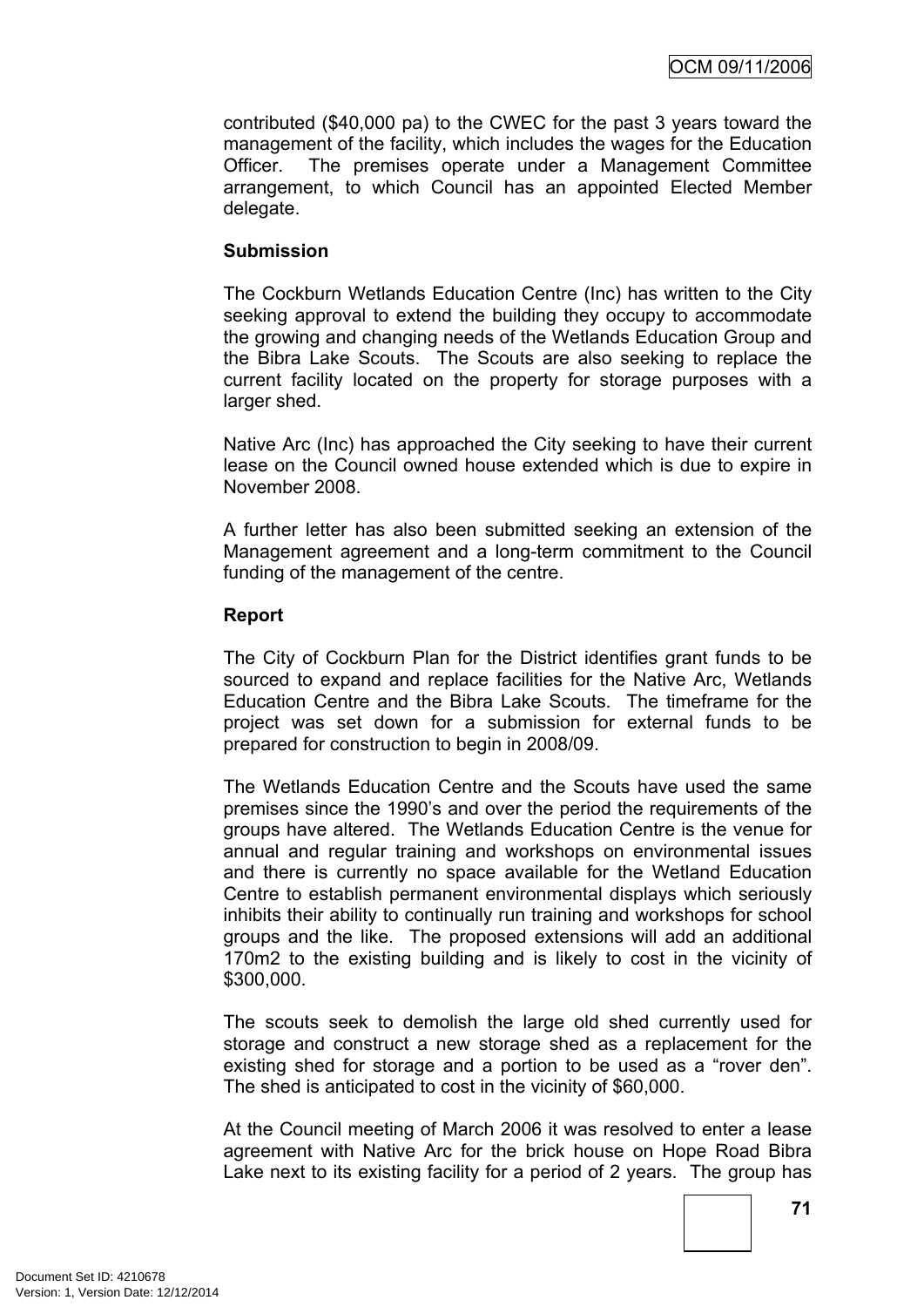taken up occupancy of the facility and are currently upgrading the building to meet their needs. To assist in the group's ability to achieve external funding they are seeking a long-term lease from the City to demonstrate some security of tenure. This appears to be a reasonable request and it is proposed that this request to extend the Native Arc lease for the premises be for a period of 5 years with an option to extend for a further 5 years.

The consideration of the ongoing management fee for the Cockburn Wetlands Education Centre is proposed for the agenda of the Grants and Donations committee for its consideration and recommendation to Council. It is also proposed that any management fee requested by the Cockburn Wetlands Education Centre (Inc) be conditional on the groups entering a lease for the new premises of no less than 5 years.

# **Strategic Plan/Policy Implications**

### *Natural Environmental Management*

*• To conserve, preserve and where required remediate the quality, extent and uniqueness of the natural environment that exists within the district.*

# **Budget/Financial Implications**

No financial commitment for the replacement and upgrading of facilities on the Wetland Education Centre/Scouts precinct is sought. It is usual practice for the City to pay for the cost of developing lease agreements for the use of Council facilities by community groups. This cost can be borne within existing budget allocations.

# **Legal Implications**

Sec 3.58 of Local Government Act, 1995, (Functions and General) Regulations 1996 section 30 (2) (b) (i) refers.

The City has the power to lease on this land under the management order but any lease agreements need to be approved by the Department of Planning and infrastructure.

### **Community Consultation**

The Proposal has been developed by the Wetlands Education Centre, Bibra Lake Scouts and the Native Arc (Inc), which are all broad based community organisations. The proposed developments will occur on a reserve that has been used by these groups for many years with no known community opposition or concern.

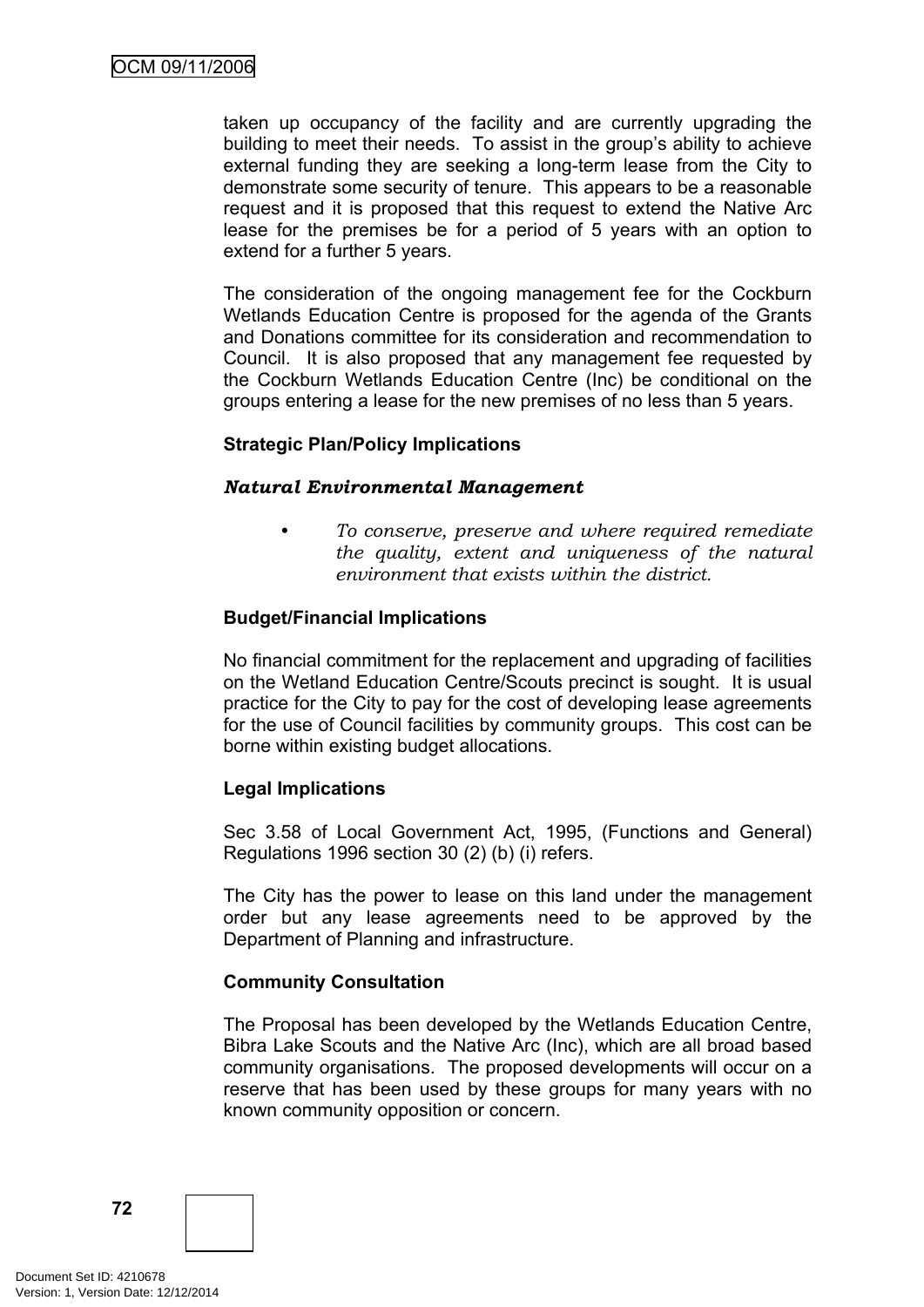# **Attachment(s)**

- 1. Letter from Wetland Education Centre.
- 2. Plan of Proposed extensions to the Wetlands Education Centre Building.
- 3. Plans for proposed new shed for the scouts.
- 4. Aerial photograph of relevant properties.

## **Advice to Proponent(s)/Submissioners**

The Proponent(s) have been advised that this matter is to be considered at the November 2006 Council Meeting.

# **Implications of Section 3.18(3) Local Government Act, 1995**

Nil

# **18. EXECUTIVE DIVISION ISSUES**

# **18.1 (MINUTE NO 3312) (OCM 09/11/2006) - FINAL ADOPTION OF THE PLAN FOR THE DISTRICT 2006-2016 (1029) (SC) (ATTACH)**

### **RECOMMENDATION**

That Council adopt the current Draft Plan for the District 2006 –2016 as its approved 'Plan for the Future' for the period 2006 – 2016.

# **TO BE CARRIED BY AN ABSOLUTE MAJORITY OF COUNCIL**

# **COUNCIL DECISION**

MOVED Clr S Limbert SECONDED Clr K Allen that Council adopt the recommendation, subject to the addition of the following subrecommendation (2):

(2) allocate an additional sum of \$30,000 to Account No. GL-116-6229 "Consulting Expenses", to enable the strategic review of the Library Service to be undertaken prior to the midyear budget review in 2007.

# **CARRIED BY ABSOLUTE MAJORITY OF COUNCIL 8/0**

### **Reason for Decision**

The Plan recommends that the City conduct a strategic review of its libraries with the aim of establishing clear guidelines for the future of the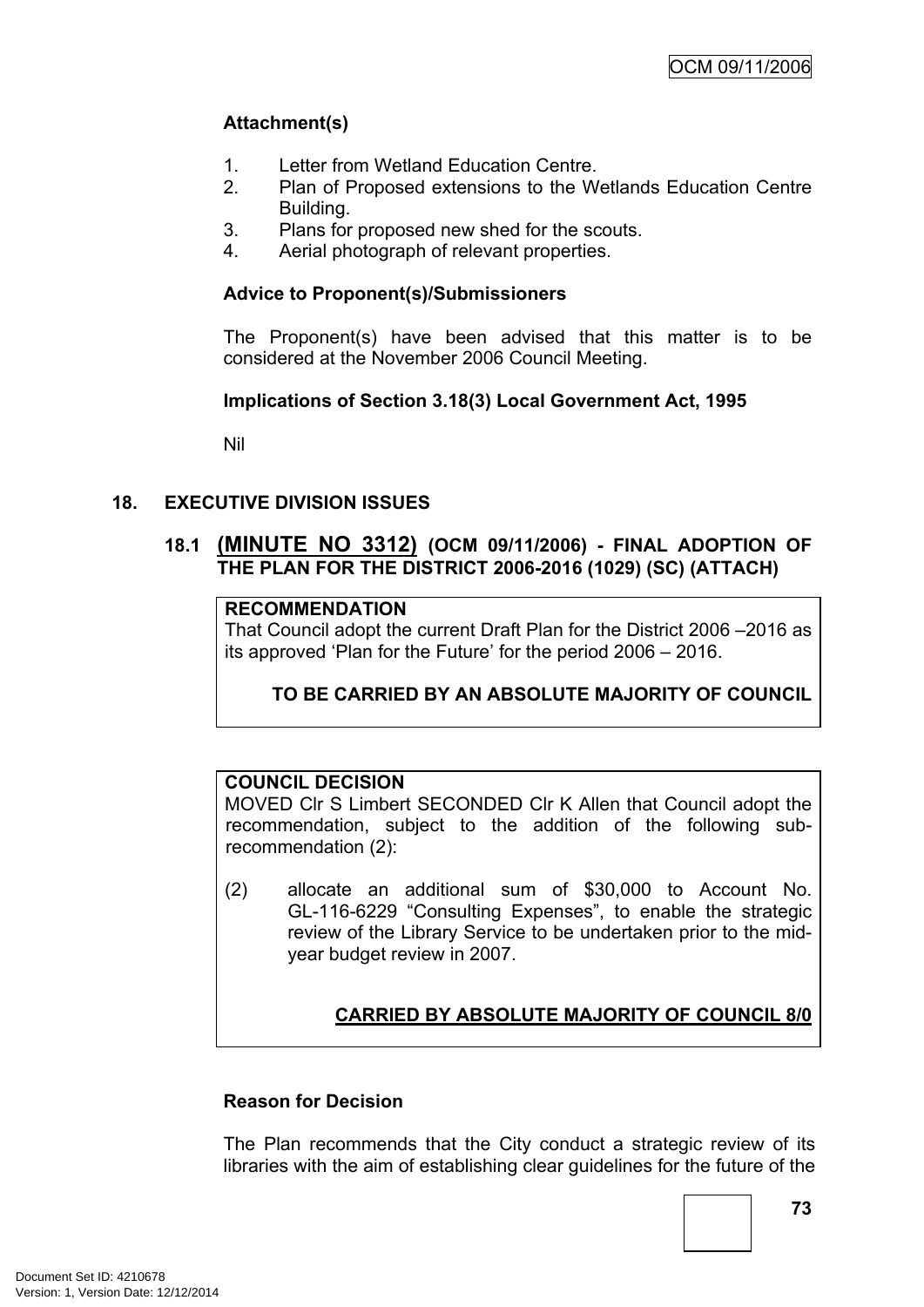service. Expressions of interest have been submitted to undertake the review, the responses to which indicate the review can be completed early in 2007. However, funds are not currently available within the consulting fund to commission the study.

### **Background**

At the July Ordinary Council Meeting Council resolved to:

*(1) adopt the draft Plan for the District 2006-2016 with amendments to delete all reference to Coolbellup Library in the document and replace the section headed "Coolbellup Library – Consolidation" with the following:*

#### *Library Services Strategic Plan*

*The City operates three libraries: Spearwood, Coolbellup and Success. Detailed below are performance indicators for each of these. Council has already resolved to construct a new library at Cockburn Central, with this to replace the Success library.*

| FY 04/05                | <b>Spearwood</b> | Coolbellup | <b>Success</b> |
|-------------------------|------------------|------------|----------------|
| <b>Visits</b>           | 122,902          | 45,521     | 130,297        |
| <b>Reservations</b>     | 16,664           | 3,728      | 8,712          |
| <b>Transactions</b>     | 648,061          | 139,074    | 271,321        |
| <b>Issues</b>           | 320,953          | 68,879     | 131,922        |
| <b>Total Registered</b> | 21,956           | 4,754      | 8,687          |
| <b>Borrowers</b>        |                  |            |                |
| <b>Operating Costs</b>  | \$1,369,500      | \$479,345  | \$499,176      |
| Cost per transaction    | \$2.11           | \$3.45     | \$1.84         |

*The above data indicates that there is a high degree of variation in the cost efficiency and catchment populations of each facility. With major expenditure about to be undertaken on one library, it is an appropriate juncture to review the future of library services as a whole. The Plan for the District recommends that the City conduct a strategic review of its libraries with the aim of establishing clear guidelines for the future of this service.*

*The Library Services Strategic Plan will look at; objectives for this Service Unit, the range of services libraries should provide, technology improvements that could provide improvements to the costs of operations, public accessibility (including hours of operations), the use of volunteers ('Friends of the Library') as part of the operations, the appropriateness of current and future locations for facilities and the financial implications of adopting recommendations from the review.*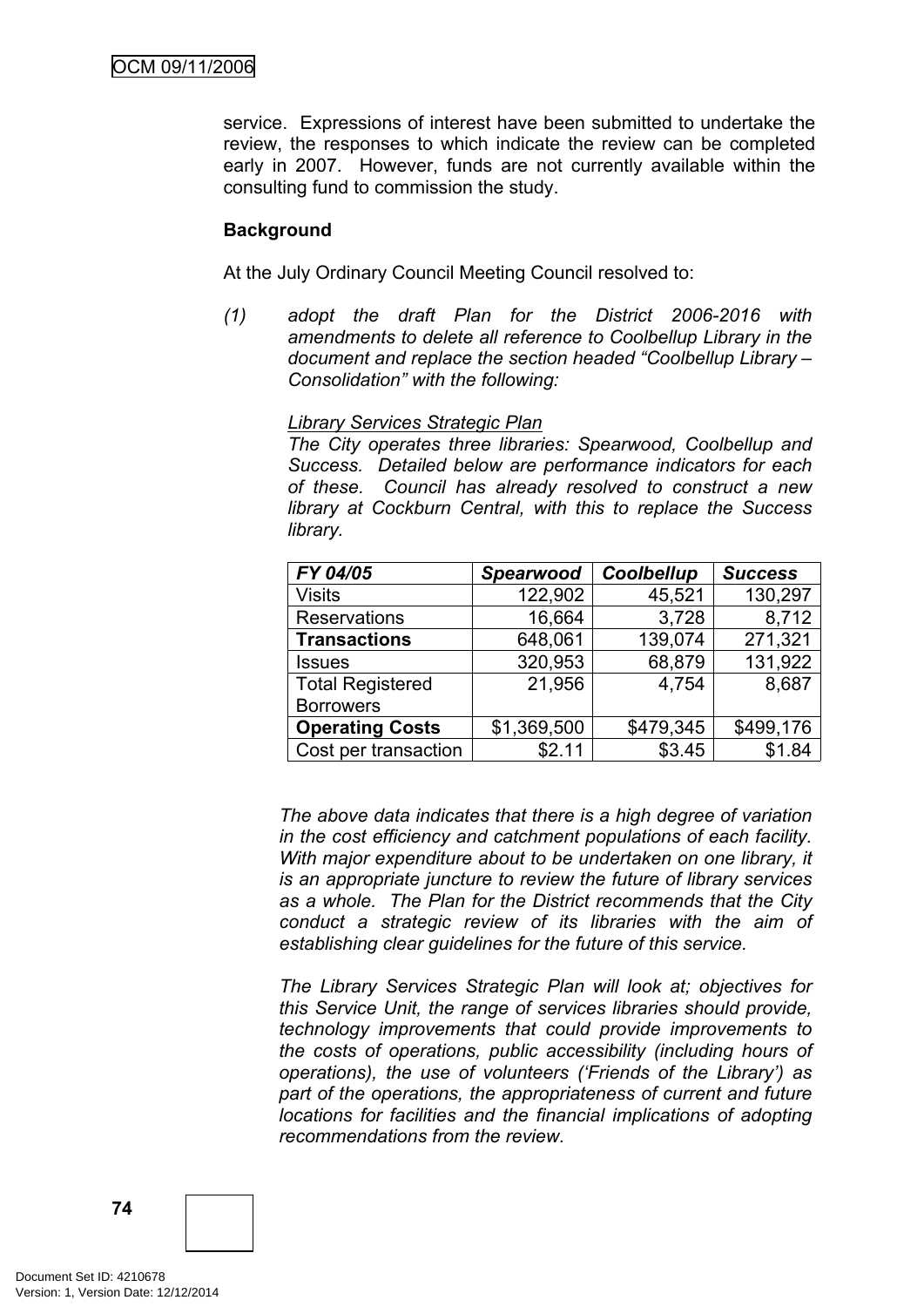- *(2) initiates a public consultation process over the next three months, commencing with a briefing to community representatives through the Community Development Strategy forum;*
- *(3) makes the draft available via the City's website and initiates other means of communicating the draft plan; and*
- *(4) following consultation brings the Plan back to Council for its final consideration.*

# **Submission**

After consultation three submissions on the Plan were received, being from the Secretary of the Cockburn Senior Citizen's Association (Inc), Mr J Ferreira and President of the Coolbellup Community Association.

### **Report**

The Plan for the District is a detailed ten-year program for infrastructure development, services expansion (including future staffing requirements) and financial management plan. Since it was adopted for public comment in July it has been displayed in the City's libraries and copies provided to community groups.

Consultation Program. The Plan was initially presented to community leaders at the Community Development Strategy forum on 21 August. Multiple copies of the plan were also given to the community leaders at the end of the presentation. Following this forum an invitation was issued to provide further presentations of the Plan to individual community groups. A presentation was subsequently given to the Southwell residents, at the request of Councillor Goncalves. Several community groups also requested they be provided with additional copies of the plan, with over 100 copies distributed to date.

Advertising and Submissions. A media statement was released on Friday 24 August 2006, followed by articles relating to the Plan appearing in the *Cockburn Herald* on August 26, and in the *Cockburn Gazette* on August 29.

The Plan for the District was also advertised extensively, primarily in the *Cockburn Update*. Advertisements ran at the top of the column on September 9, 21, 27 and October 4. The September edition of the *Cockburn Soundings* had three pages devoted to the Plan for the District – including the front page.

A copy of the Plan was posted on to the City of Cockburn Website on the week of the August 28, along with a lead link to it on the front page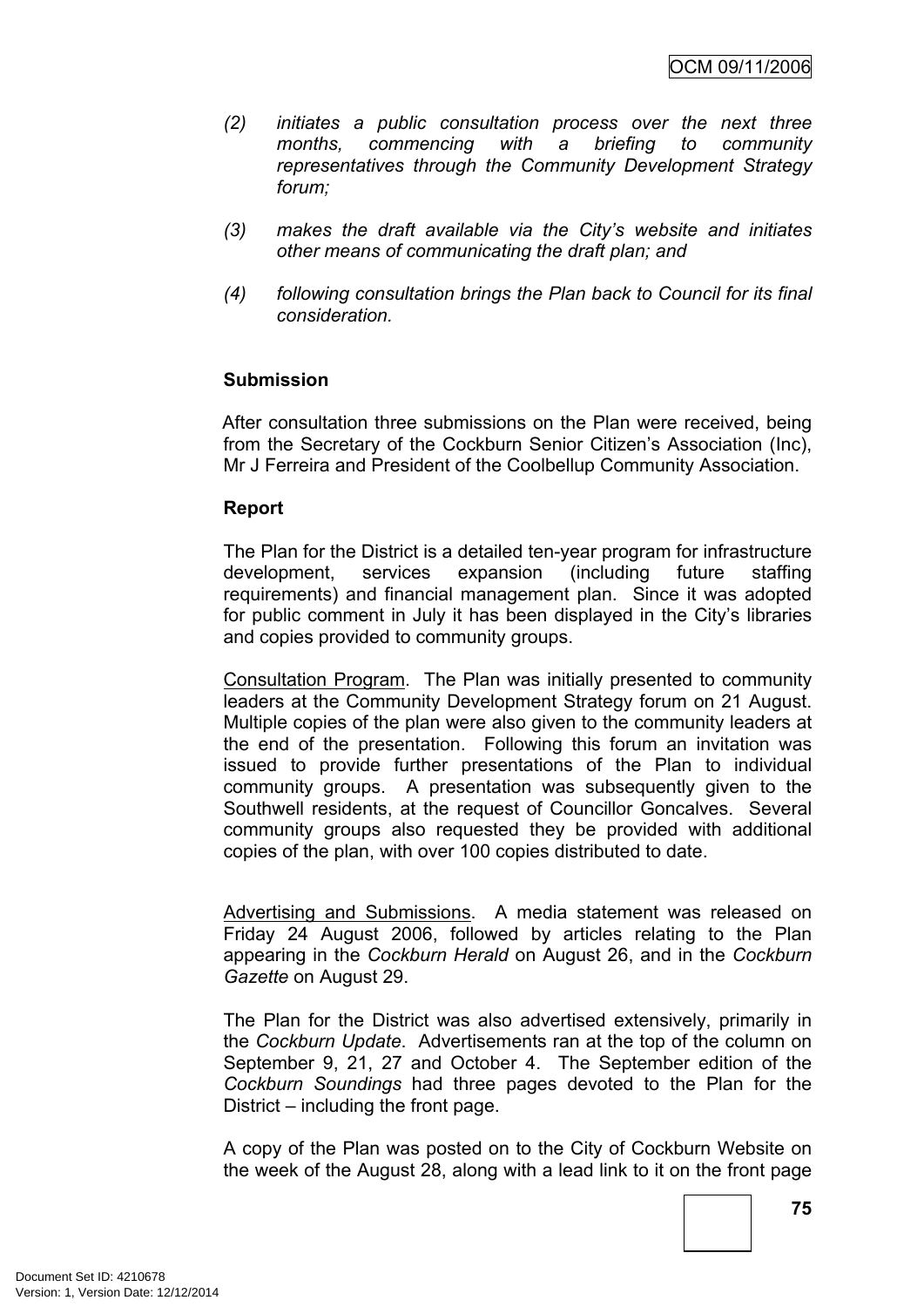of the website – this has remained for the entire time of the consultation period. As at the 20 October 2006, being the closing date for submissions, three submissions were received.

A submission from Ms Mavis Glewis, on behalf of the Cockburn Senior Citizens Association, deals with the lease on the existing Senior's Centre at 9 Young Place Hamilton Hill. The submission was concerned that the existing lease might be terminated and that, while supporting construction of a new larger Seniors Centre, not all of the existing users of that facility may wish to relocate there.

With regards this submission the City had not contemplated early termination of the lease, especially as construction of a new centre will take at least two years. However, based on advice from other Local Authorities, it is still recommended that the Young Place facility be closed on completion of the new centre. The advice supports bringing together the various seniors groups to promote community integration and achieve a more efficient use of the City's resources involved in the seniors program. Where other Authorities had consolidated their facilities, the identity of the individual groups was still preserved by encouraging them to meet on different days.

The current status of the new centre is that a design brief is being finalised, which would then be put to the Regional Seniors Group for comment by December 2006. Once this brief has been finalised the City will call for tenders from architectural firms, so that a final concept can be prepared for Council's consideration by around mid 2007.

The submission from Mr Joe Ferreira concerned the alignment for the extension of Spearwood Avenue from Hamilton Road to Cockburn Road. Mr Ferreira was seeking for the City to adopt an alignment on the southern side of the railway line, in order to preserve bushland in the Beeliar Regional Park and remove the proposed alignment from the rear boundary of his property.

Advice has been provided to Mr Ferreira that the proposed alignment has been in place since 1963 and that his suggested alignment is not supported on road safety grounds. Design of the intersection with Cockburn Road and the extension to Hamilton Road has already been commenced.

The submission from Mr Greg Patterson on behalf of the Coolbellup Residents Association, concerned the retention of the Coolbellup Library and extension of Spearwood Avenue. The basis of this submission is that the existing library is convenient to local residents and would impose additional costs to them if they were required to travel to the Spearwood library. The submission also requests information on where the Social Services staff would be located if that building were to be turned into an Adventure Club. The Spearwood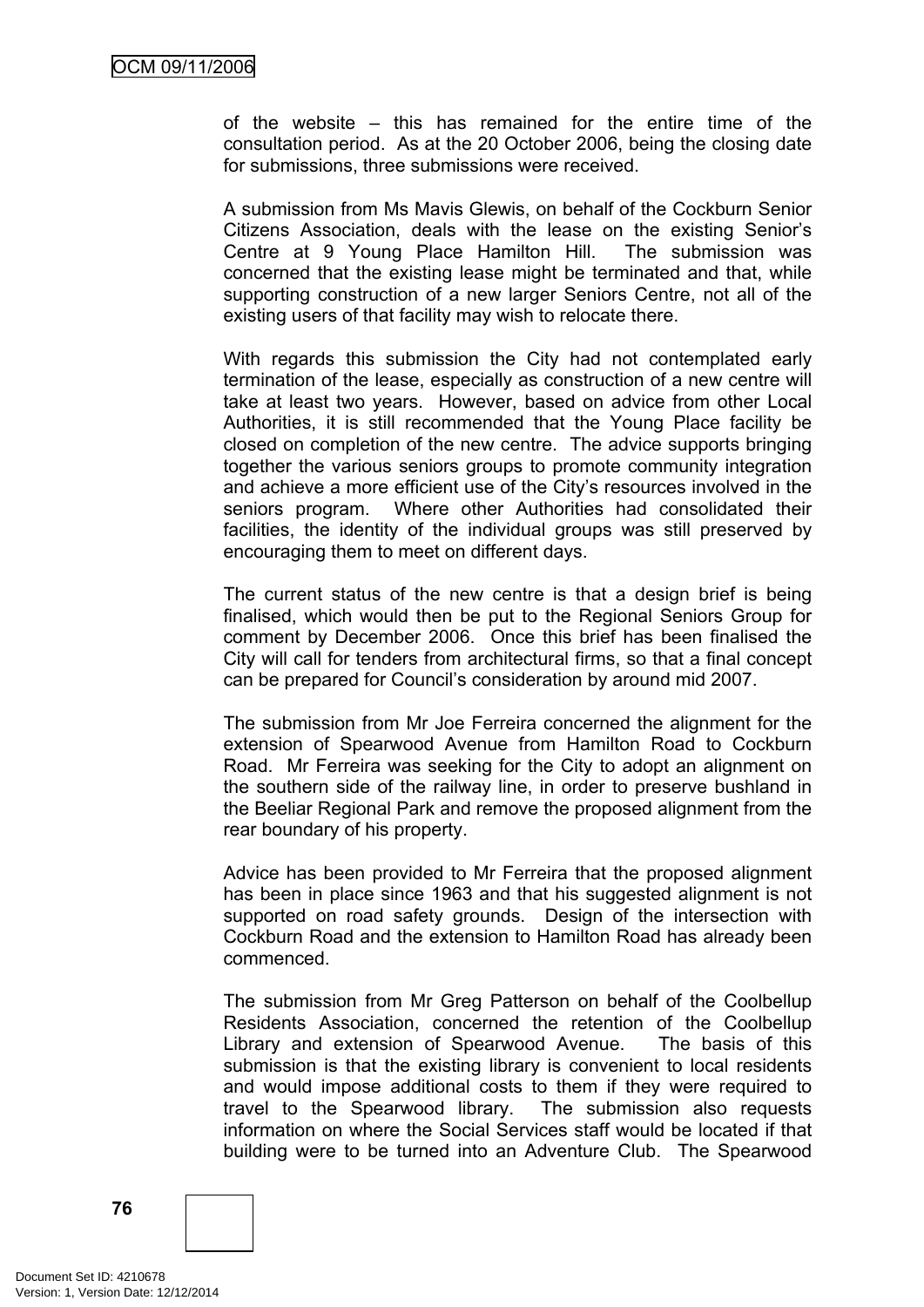Avenue enquiry also requests the City to look at alternative proposals for this road on the grounds of environmental preservation.

With respect to these enquiries, Council's decision to conduct a Library Services Strategic Plan will require the City to look at the issues of service accessibility for all residents, not just those in Coolbellup. It will also consider the issues of the cost of the service as well as options for an expansion or contraction of any aspects of this. It would be premature at this time to make any determination of the possible findings of that report. The City has recently sought potential consultants to assist it in undertaking this review.

The issue of relocation of the social services will be considered after the review of the library plan. Comment has already been provided above on the Spearwood Avenue extension.

Plan Adoption. Based on the limited range of issues canvassed in the submissions, it is recommended that the Plan be now formally adopted. The Local Government Act (1995) requires that the City to adopt a Plan for the Future, with this to be reviewed every two years. The City's Plan for the District 2006 – 2016 meets the requirements of the Act. As this Plan focuses heavily on infrastructure development, a two yearly review will be important as construction costs are continuing to escalate at a rate faster than general inflation.

Several of the projects listed in the Plan are currently out to tender, or going to tender. Others will be the subject of Council review as part of the 2007/08 Budget adoption process. It is anticipated that, in light of normal community consultation, variations to the scope or timing of these projects will also occur prior to the next formal review of the Plan.

### **Strategic Plan/Policy Implications**

### *Demographic Planning*

*• To ensure the planning of the City is based on an approach that has the potential to achieve high levels of convenience and prosperity for its citizens.*

### **Budget/Financial Implications**

Each of the items contained in the Plan will be subject to separate budget submission, during the life span of the Plan.

### **Legal Implications**

Sec. 5.56 of the Local Government Act, 1995 and Reg19C of the Local Government (Administration) Regulations refer.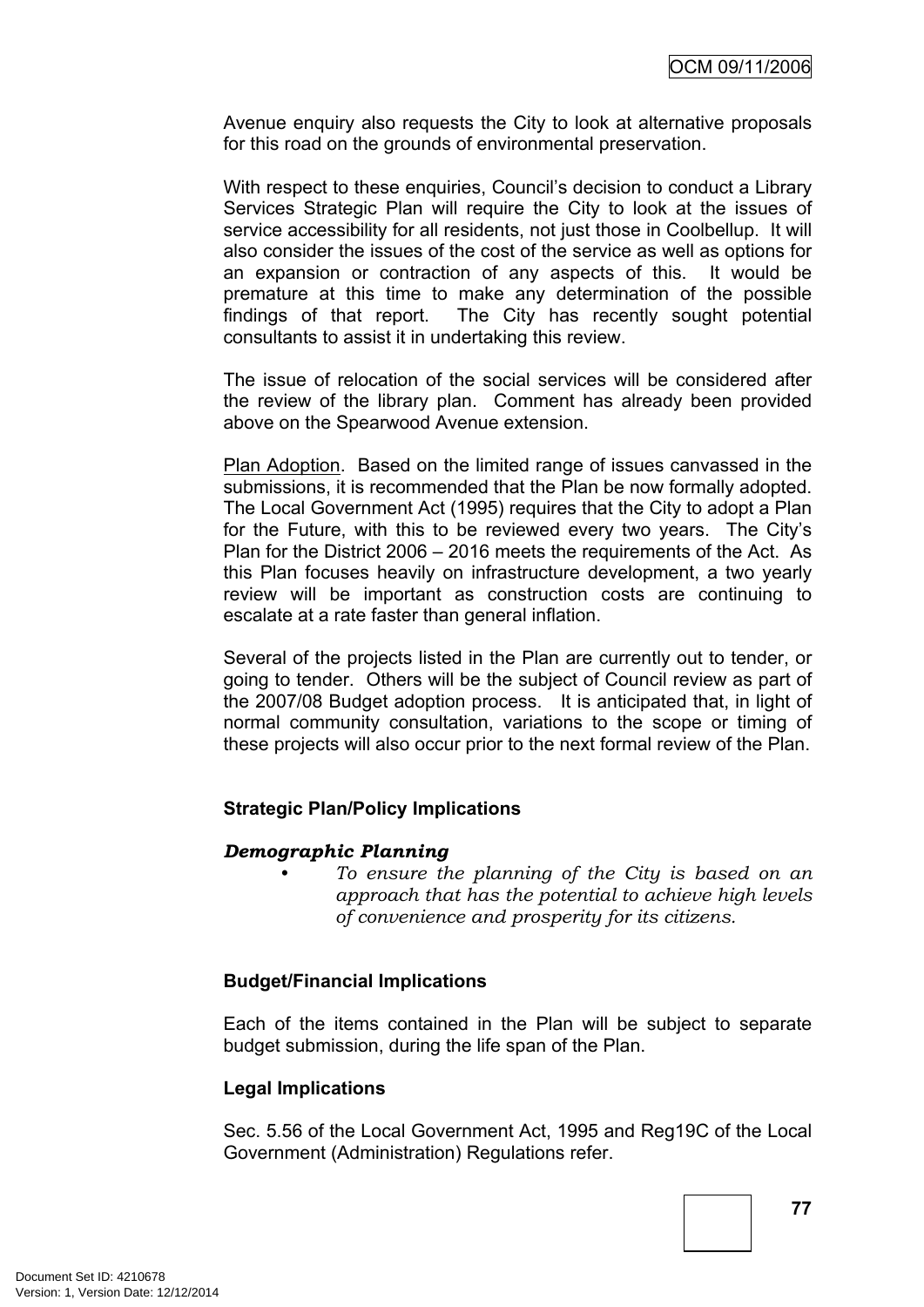# **Community Consultation**

There has been extensive advertising of the draft Plan via local newspapers, presentations to community groups and the document being displayed at the City's libraries and on Council's website.

### **Attachment(s)**

Attached are the submissions from Cockburn Seniors Citizens Association (Inc), Mr Joe Ferreira and Coolbellup Community **Association** 

### **Advice to Proponent(s)/Submissioners**

Each of the three submissioners has been advised that this matter is to be considered at the November Council meeting.

### **Implications of Section 3.18(3) Local Government Act, 1995**

The Plan is being adopted as the City's 'Plan for the Future', required under s5.56 of the Local Government Act.

## **19. MOTIONS OF WHICH PREVIOUS NOTICE HAS BEEN GIVEN**

Nil

# **20. NOTICES OF MOTION GIVEN AT THE MEETING FOR CONSIDERATION AT NEXT MEETING**

Nil

### **21. NEW BUSINESS OF AN URGENT NATURE INTRODUCED BY COUNCILLORS OR OFFICERS**

**21.1 (MINUTE NO 3313) (OCM 09/11/2006) - ADMINISTRATION CENTRE CONSTRUCTION COMMITTEE (4602) (DMG)**

**RECOMMENDATION** That Council appoint Clr Oliver as a member of the Administration Centre Construction Committee.

**TO BE CARRIED BY AN ABSOLUTE MAJORITY OF COUNCIL**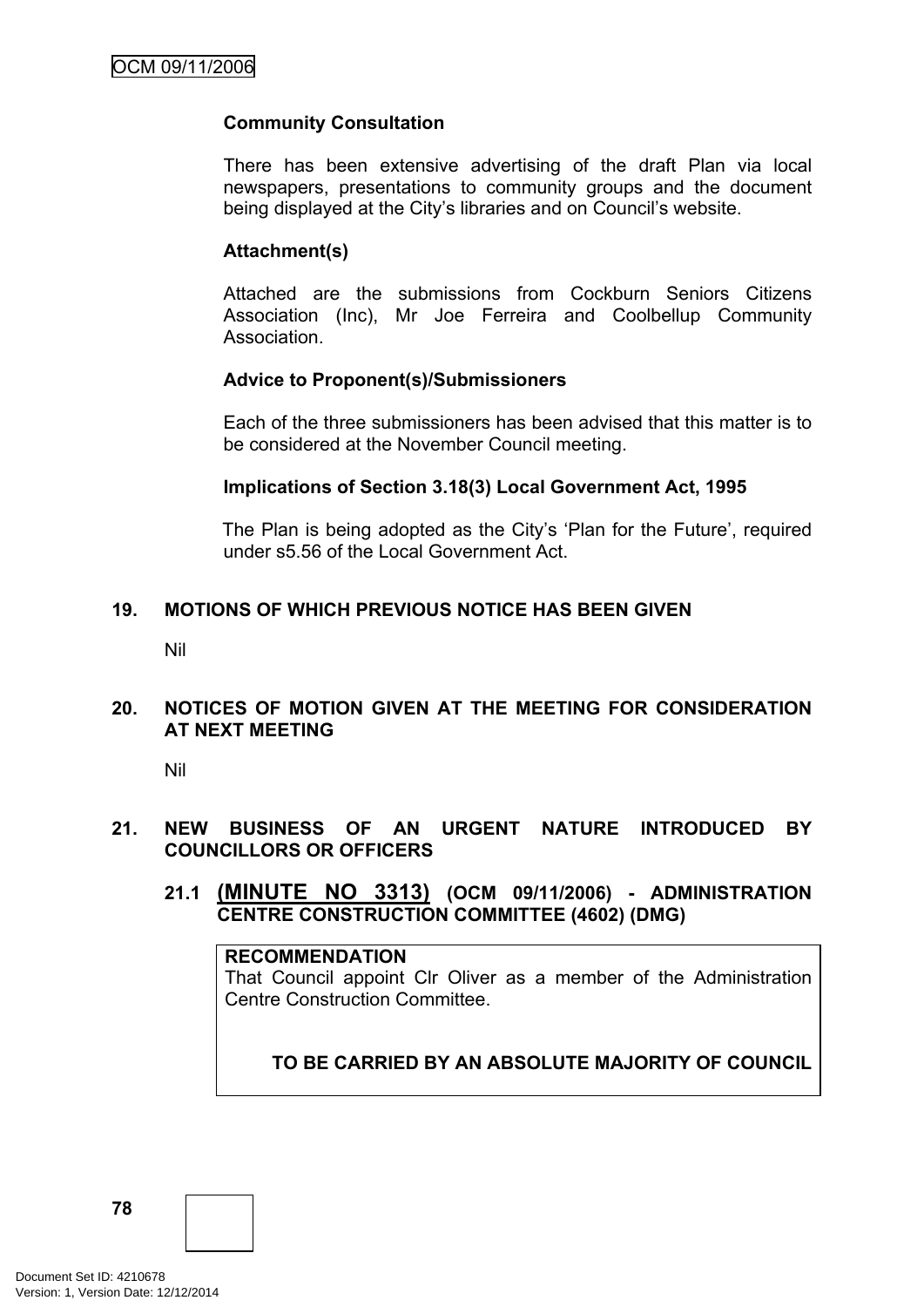## **COUNCIL DECISION**

MOVED Clr S Limbert SECONDED Clr I Whitfield that the recommendation be adopted.

# **CARRIED BY ABSOLUTE MAJORITY OF COUNCIL 8/0**

## **Background**

At the Special Meeting of Council held on 10 May, 2005, Council established the Administration Centre Construction Committee and appointed Mayor Lee, Deputy Mayor Graham, Clr Limbert and Clr Allen as its members.

### **Submission**

Clr Oliver has expressed an interest in becoming a member of the Committee.

### **Report**

It is competent for Council to increase its membership to any Committee established under Sec. 5.10 of the Local Government Act, 1995.

# **Strategic Plan/Policy Implications**

### *Governance Excellence*

*• To conduct Council business in open public forums and to manage Council affairs by employing publicly accountable practices.*

### **Budget/Financial Implications**

Nil

### **Legal Implications**

Sec. 5.10 of the Local Government Act, 1995, refers.

### **Community Consultation**

N/A

### **Attachment(s)**

Nil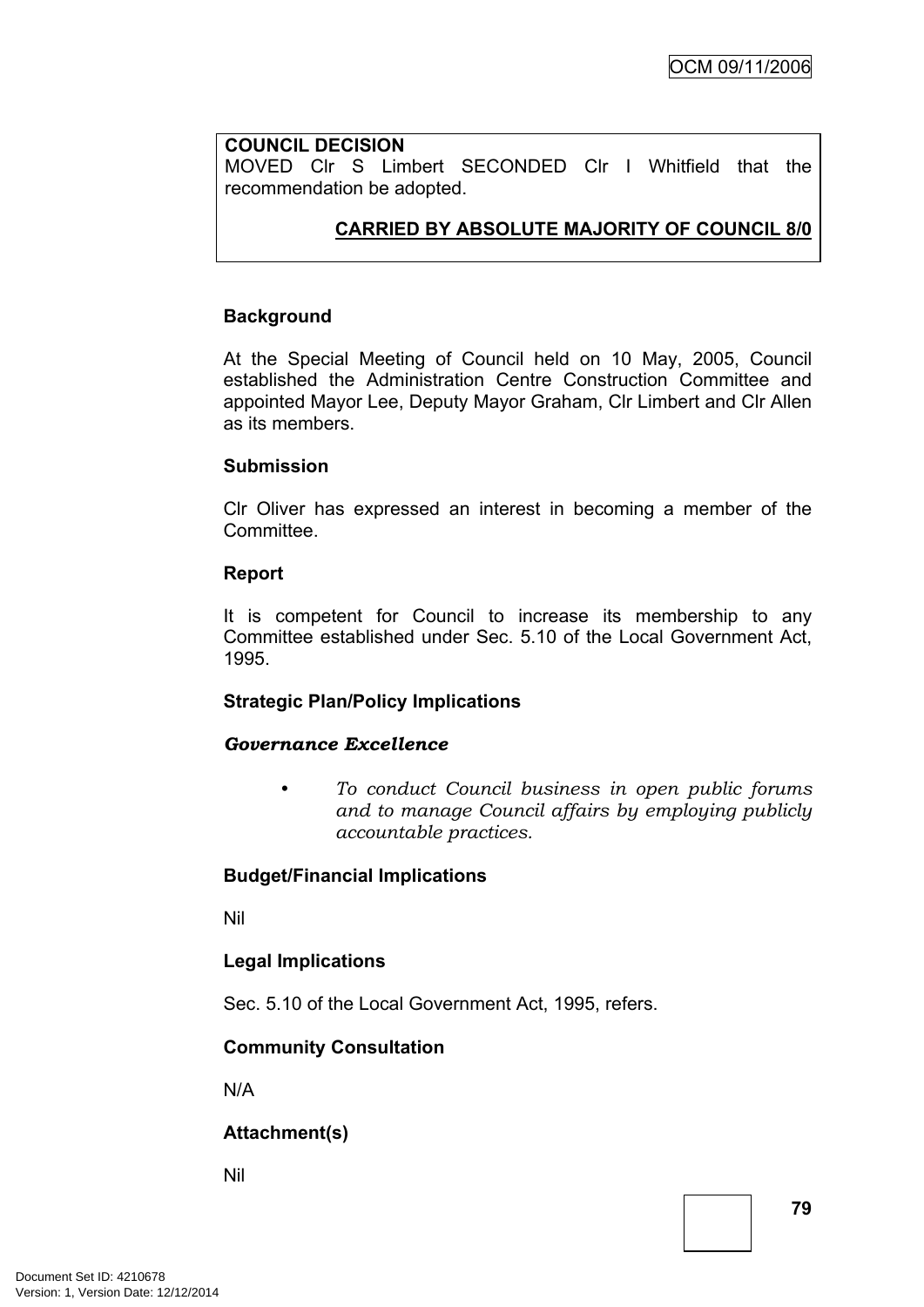## **Advice to Proponent(s)/Submissioners**

Nil

**Implications of Section 3.18(3) Local Government Act, 1995**

Nil

# **21.2 (MINUTE NO 3314) (OCM 09/11/2006) - TENDER NO. RFT 28/2006 - CONSTRUCTION OF CELL NO. 6 HENDERSON LANDFILL SITE (4900) (JK/ML) (ATTACH)**

**RECOMMENDATION** That Council:

- (1) award Tender No. RFT 28/2006 Construction of Cell No. 6, Henderson Landfill Site, to Thiess Services Pty Ltd as it represents the most advantageous Tender based on the evaluation conducted of the Tenders received;
- (2) prior to formally entering into a Contract with Thiess Services Pty Ltd, the City and Thiess are to jointly undertake the waste and risk reduction review proposed by Theiss as a means of potentially providing additional cost savings to the City and bringing practical completion forward. If appropriate, following the review a minor variation to the Tender may be agreed pursuant to Regulation 20(4) of the Local Government (Functions and General) Regulations 1996;
- (3) increase its budget allocation from \$2,500,000 to \$3,600,000 to offset the additional costs of the construction;
- (4) increase the transfer from the Waste & Recycling Reserve by an additional \$1,100,000 to offset the additional costs of the construction of Cell 6.

### **TO BE CARRIED BY AN ABSOLUTE MAJORITY OF COUNCIL**

### **COUNCIL DECISION**

MOVED Clr S Limbert SECONDED Clr V Oliver that the recommendation be adopted.

# **CARRIED BY ABSOLUTE MAJORITY OF COUNCIL 8/0**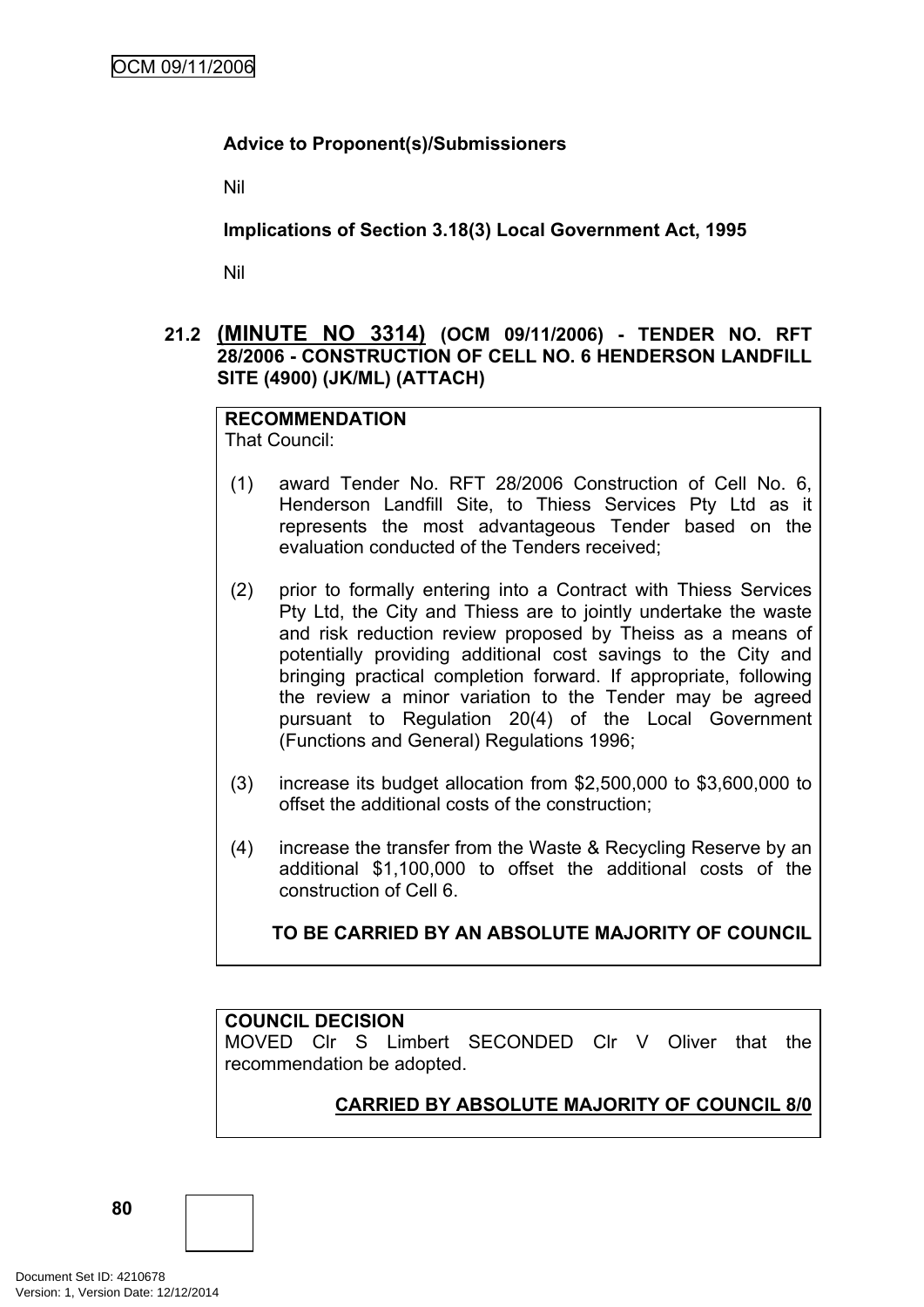# **Background**

The City of Cockburn owns and operates a landfill site in Rockingham Road, Henderson. The landfill commenced operation in 1990. Cell 4 and 5 is currently being filled and the construction of Cell 6 is required to maximise the life of each cell.

The provision of an additional cell will allow Council to continue to accept commercial and industrial waste and the contents from residential trailers for an additional 4-5 years dependant on volumes.

There is currently approval to operate the site until 2011 and on current volumes Cells 4 and 5 should be filled by 2008.

### **Submission**

Tenders closed on 24 October 2006 with 3 submissions received. A detailed evaluation was undertaken by IW Projects in association with Maunsell as part of their commission to undertake detail design and documentation of Cell 6.

Submissions were received from:

- J.J McDonald & Sons Engineering Pty Ltd
- Thiess Services Pty Ltd
- Kayano Nominees Pty Ltd Rocktec Contracting

### **Report**

The assessment criteria outlined in the tender documents are as follows:

| Relevant experience in similar projects | 25% |
|-----------------------------------------|-----|
| <b>Technical Conformance</b>            | 10% |
| <b>Safety Management</b>                | 5%  |
| <b>Quality Assurance</b>                | 5%  |
| References                              | 10% |
| <b>Tender Price</b>                     | 45% |

The selection criteria enables the City to evaluate the Tenderers capacity to undertake the scope of works with a number of criteria other than price being used to assist the panel in making this determination.

Maunsell Australia Pty Ltd was engaged to do the design for Cell 6 and prepare the tender documentation. Part of their brief was also to evaluate the submission received and recommend the preferred tenderer. The assessment has been completed and is appended for Council information. A precise of that assessment is detailed.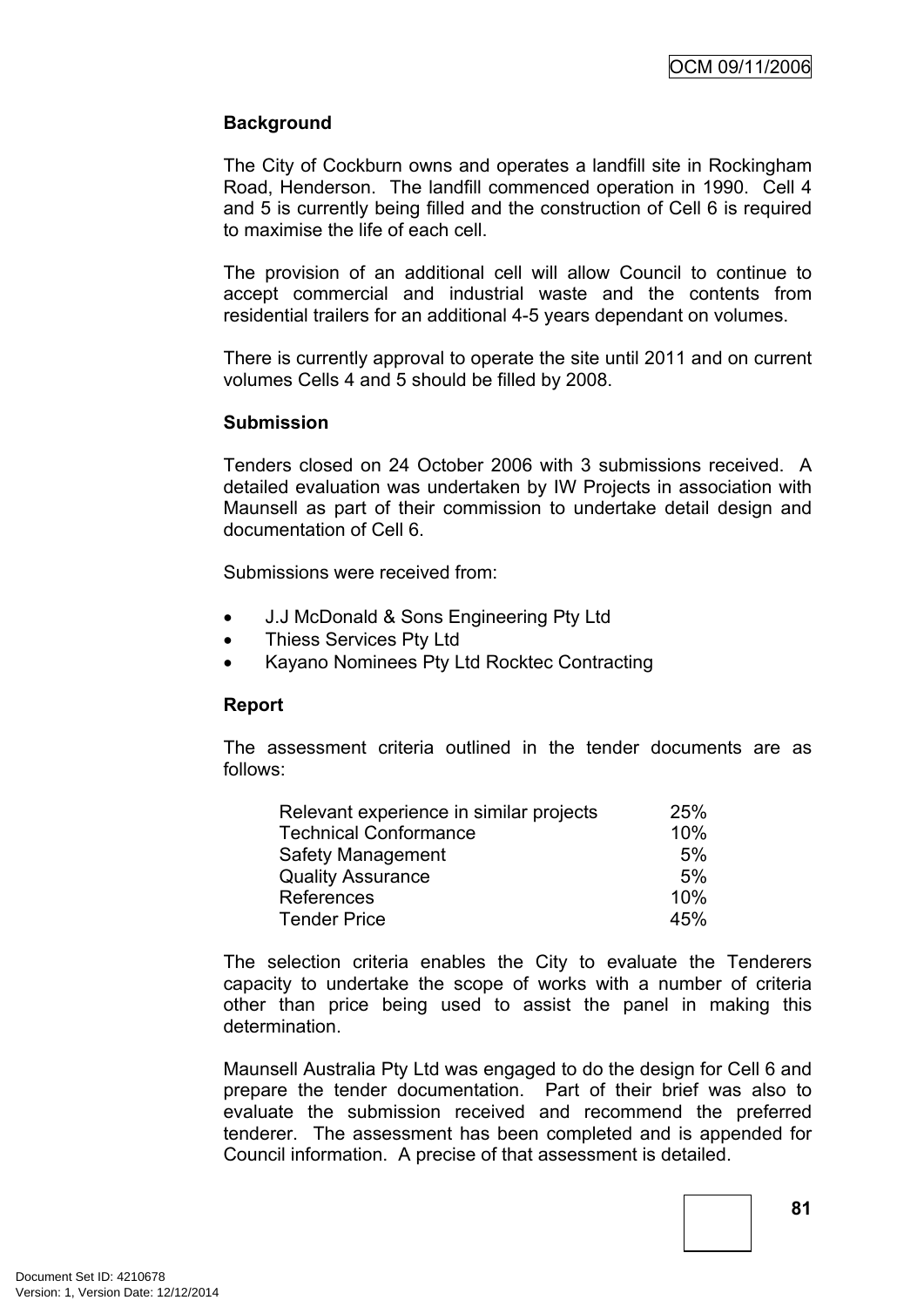## JMS (JJ McDonald and Son)

JMS submitted a comprehensive tender submission containing all the necessary information to make a detailed assessment of its tender bid.

JMS has previously constructed a landfill cell for the Mindarie Regional Council at Tamala Park and have more recently been awarded the construction of the next cell at Tamala Park.

The tender conforms technically with the requirements of the Request for Tender. JMS has indicated a good understanding of the necessary works and standards required to complete the works successfully. The sub-contractors proposed for portions of the works are well experienced in the specialist tasks that they have been nominated for.

The tender price submitted by JMS was the highest price received.

Based on the tender submission, JMS standing in the landfill construction industry and discussions with referees, JMS would be able to successfully complete the proposed scope of work.

The JMS tender submission included the following notable qualifications:

- A 20 week contract period (tender stipulated 12 weeks).
- Extension of time for delays in delivery of HDPE liner.
- Liquidated damages limited to 5% of the contract sum (tender stipulated no limit).
- 0.5% discount for payment within 14 days.

None of the above qualifications are assessed as a major diversion from the tender request and are deemed acceptable.

### Thiess Services

The tender submitted by Thiess Services was suitably detailed and contained all the necessary information to make a comprehensive assessment of its tender bid.

Thiess Services has significant recent experience in landfill cell construction, having successfully completed three landfill cells at the South Cardup landfill and a cell at Tamala Park all within the past two years.

Technically, the tender conforms to the requirements of the Request for Tender. Thiess Services has provided a detailed understanding of the necessary works and standards required to complete the works successfully. All sub-contractors are suitably qualified to perform the portions of the works that they have been nominated for.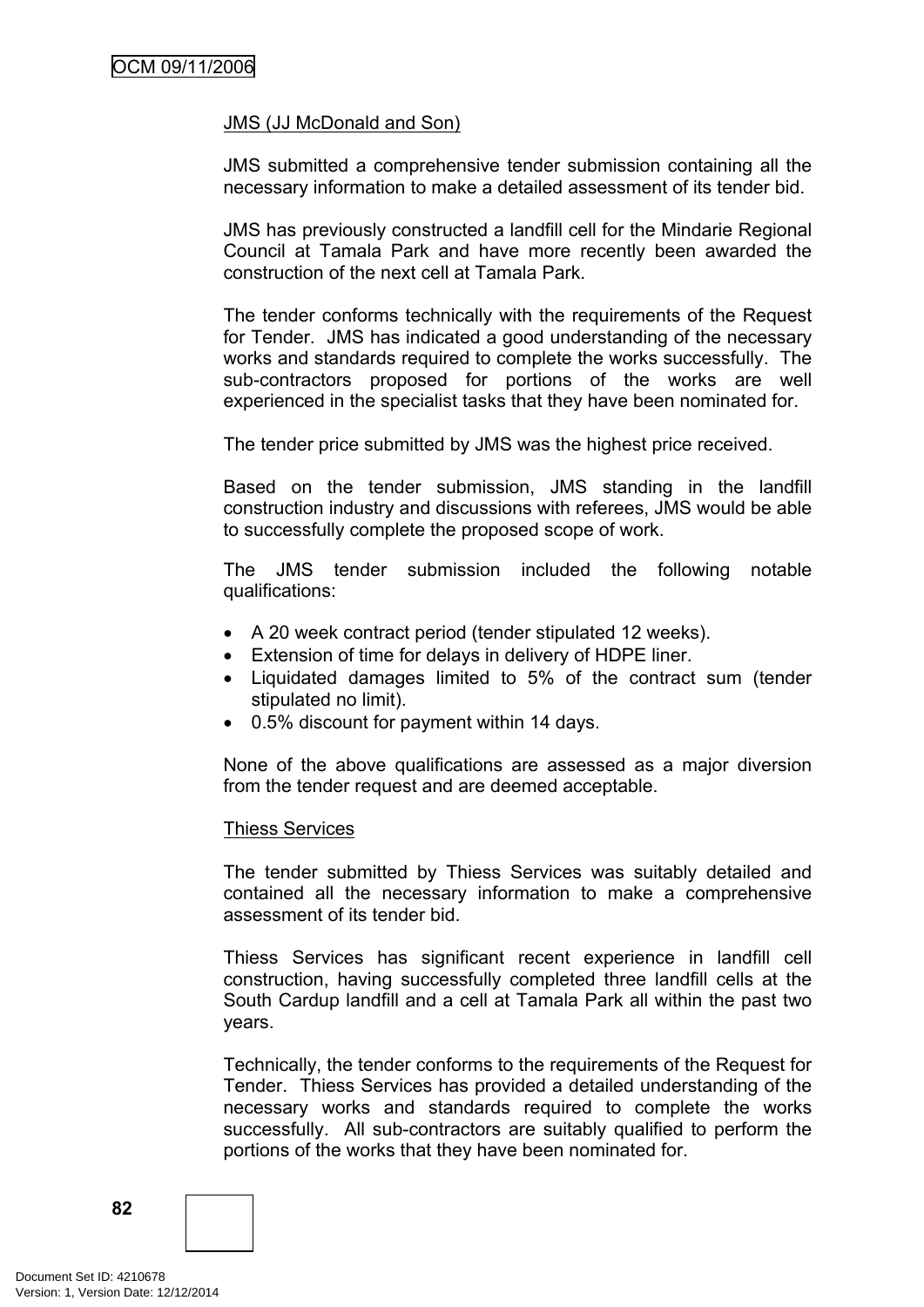The tender price submitted by Thiess Services was the middle price of the three received.

The Thiess Services tender submission included the following notable qualifications:

- A number of minor changes to the Standard and Special Conditions of Contract. None of these are deemed to have a material difference to what was requested in the tender or provide a commercial advantage over the other tenderers.
- Contract commencement in early January 2007 to allow for liner delivery. This is effectively a contract duration extension (similar to JMS bid).
- Liquidated damages limited to 10% of the contract sum (tender stipulated no limit).
- Contractor not liable for consequential losses and liability capped at 50% of the contract sum.

None of the above qualifications are assessed as a major diversion from the tender request and are deemed acceptable.

### Rocktec

Rocktec submitted an extremely abbreviated tender submission containing very little information to make a detailed assessment of its tender bid, to the extent that it was not possible to carry out an assessment based on the information provided.

The tender does not conform technically with the requirements of the Request for Tender as there is little or no detail on which to base the technical assessment. The proposed sub-contractors have all previously worked on Cell 5 hence are well experienced in the specialist tasks for which they have been nominated.

No references, organisation structure, insurance details or safety management information has been provided to enable adequate assessment.

The tender price submitted by Rocktec was the lowest price received.

Based on the tender submission, lack of information provided, the fact that Rocktec is a relatively new and small company and that it does not have any relevant landfill cell construction experience, it would be extremely risky to award the works to this company.

The Rocktec tender submission included the following notable qualifications:

 A 7 week lead-time for liner material. This is consistent with the other tenderers.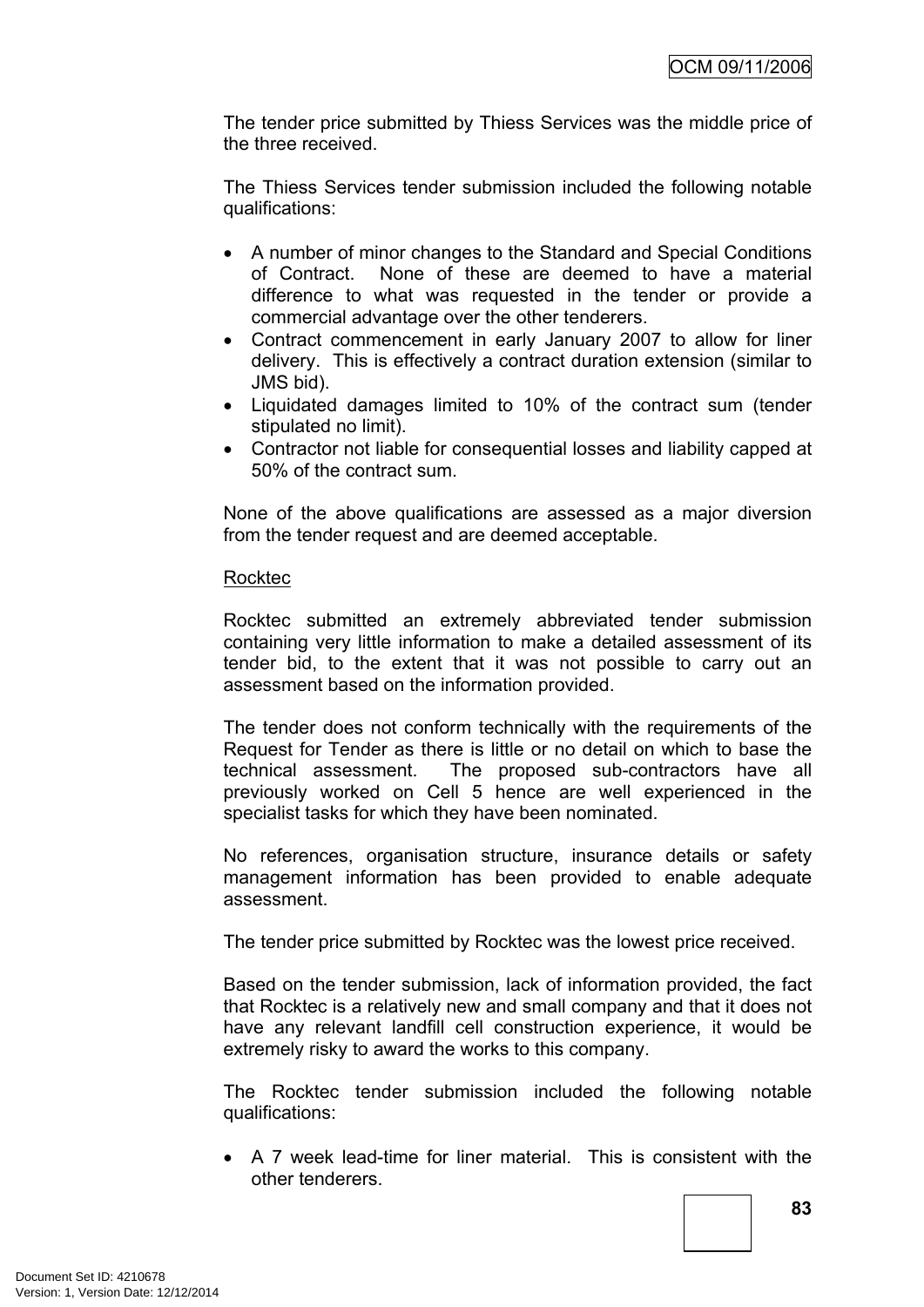Some minor issues that are covered in the tender documentation.

None of the above qualifications are assessed as a major diversion from the tender request and are deemed acceptable.

### **Summary**

Officers have reviewed the submissions by all 3 tenderers and generally concur with the assessment undertaken by IW Projects (refer attachment). Officers have sought and received clarification on what appeared to be anomalies in each bid. The subsequent clarification identified a nett decrease in Thiess's bid of approximately \$230,000.

The evaluation was completed using the selection criteria identified in PART 3 of the Tender document with the scores as follows:

| J.J McDonald & Sons Engineering Pty Ltd     | 84.6 |
|---------------------------------------------|------|
| Thiess Services Pty Ltd                     | 952  |
| Kayano Nominees Pty Ltd Rocktec Contracting | 50.0 |

Rocktec's submission is brief which makes it difficult to assess its capacity to complete the project. Part 3 of the documentation clearly identifies how the submissions would be assessed and their failure to provide the necessary detail has resulted in Rocktec performing poorly in the qualitative criteria.

On the basis of the assessment undertaken, Thiess Services represent the best value and the least risk for the City. It is therefore recommended that Tender 28/2006 for the Landfill Construction – Cell 6 be awarded to Thiess Services in accordance with their Price Schedule submitted.

Thiess Services have identified the potential for additional savings to the City through completion of a waste and risk reduction review. Part 4 (20) of the Regulations enables the City to make minor variations with the successful tenderer prior to entering into a contract. As Thiess Services bid has been evaluated as the most advantageous, it is recommended that the City take advantage of the opportunity to make additional savings against the project.

To ensure that the City has followed the correct procedures in the evaluation and award process, legal advice was sought and has been circulated to the Elected Members under separate, confidential cover.

The acceptance of a tender of this magnitude requires Council to exercise good governance in its decision making. Council has received comprehensive legal advice on this matter and the Officer's recommendation reflects the legal advice that has been provided.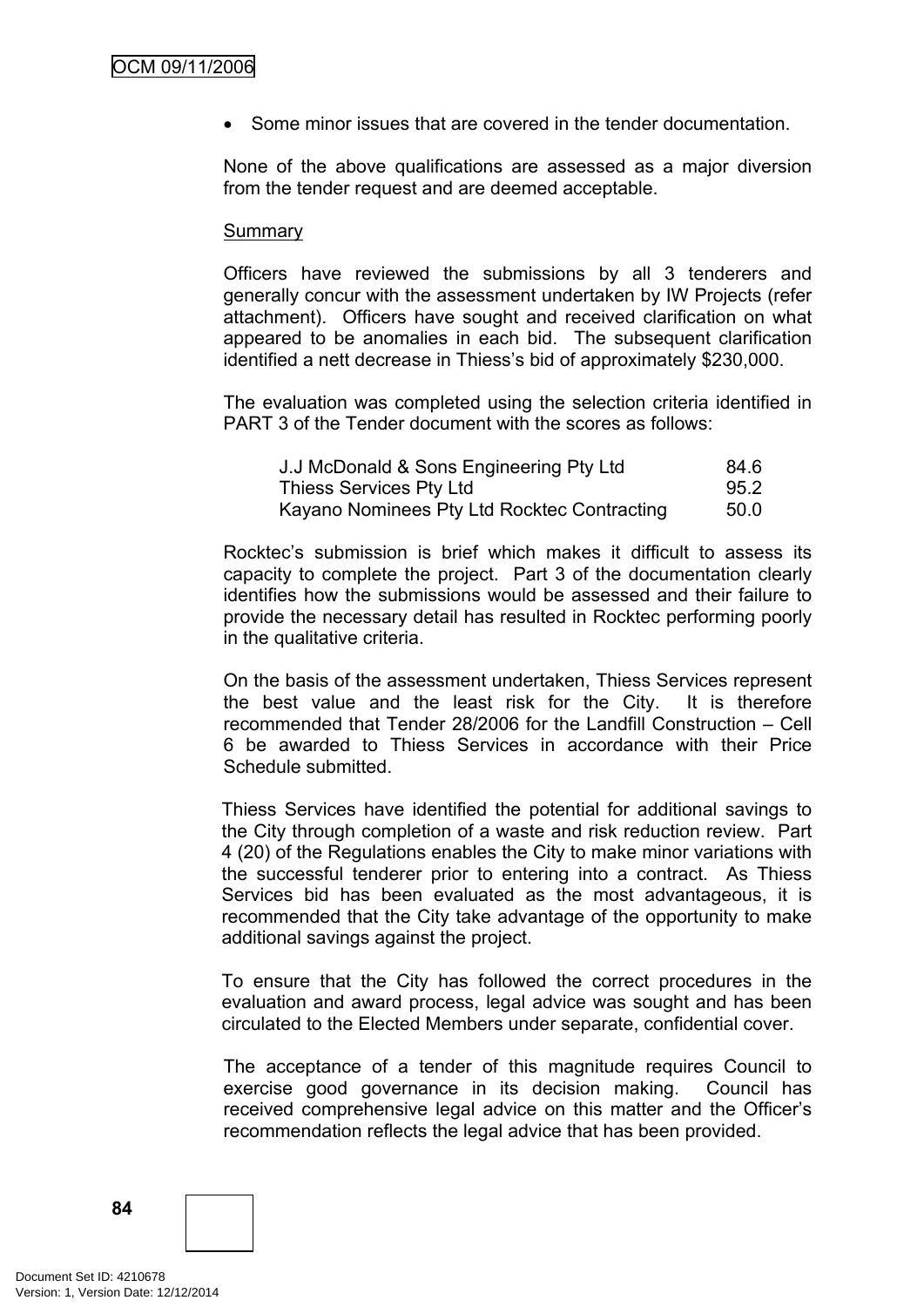# **Strategic Plan/Policy Implications**

## *Lifestyle and Aspiration Achievement*

*• To deliver our services and to manage resources in a way that is cost effective without compromising quality.*

### *Natural Environmental Management*

*• To manage the City's waste stream to achieve sustainable resource management, in an environmentally acceptable manner.*

### **Budget/Financial Implications**

The current budget allocation for the construction of Cell 6 is \$2,500,000. The budget estimate was based on an assessment undertaken some 14 months ago when the project was initially proposed and well before detailed design had been completed (October 2006). The estimate was based on costs to construct Cell 5 which was completed in September 2004 and escalated accordingly. Clearly construction and liner costs have increased markedly since the estimate was completed as the tender submissions represent an increase of \$1,100,000 against the budget allocation.

IW Projects were requested to comment on the current costs of construction to ensure that the prices received represent fair value for the services sought. The construction industry is 'heated' at present which is playing a significant part in dictating costs for all capital projects. The waste industry is clearly not immune. IW Projects comment is as follows:

*"The landfill cell is relatively large and the design was aimed around optimizing the overall landfill area. The cell is approximately 4.8ha in area and based on the prices received, the construction costs range from \$65/m<sup>2</sup> to \$82/m<sup>2</sup> . With an average waste depth of approximately 20m, this equates to a cost of \$3.25/m<sup>3</sup> to \$4.1/m<sup>3</sup> . These rates are not unreasonable and are deemed as acceptable. The high construction cost is more a function of the size of the project and not necessarily the unit rates."*

The additional funding will be drawn from the Reserve account established for capital works at the Henderson Resource Recovery Park. The current balance of the Waste & Recycle Reserve is projected to be \$4,191,418 at the end of this financial year however the additional costs for the construction of Cell 6 will reduce that balance to \$3,091,418. Whilst the additional costs were not anticipated, the City will be able to recoup the costs through gate fees over the next  $5 - 7$ years. Whilst there is no proposal to increase gate fees at this time, a review is warranted and a decision made in the context of increasing development and operational costs, increasing levies, current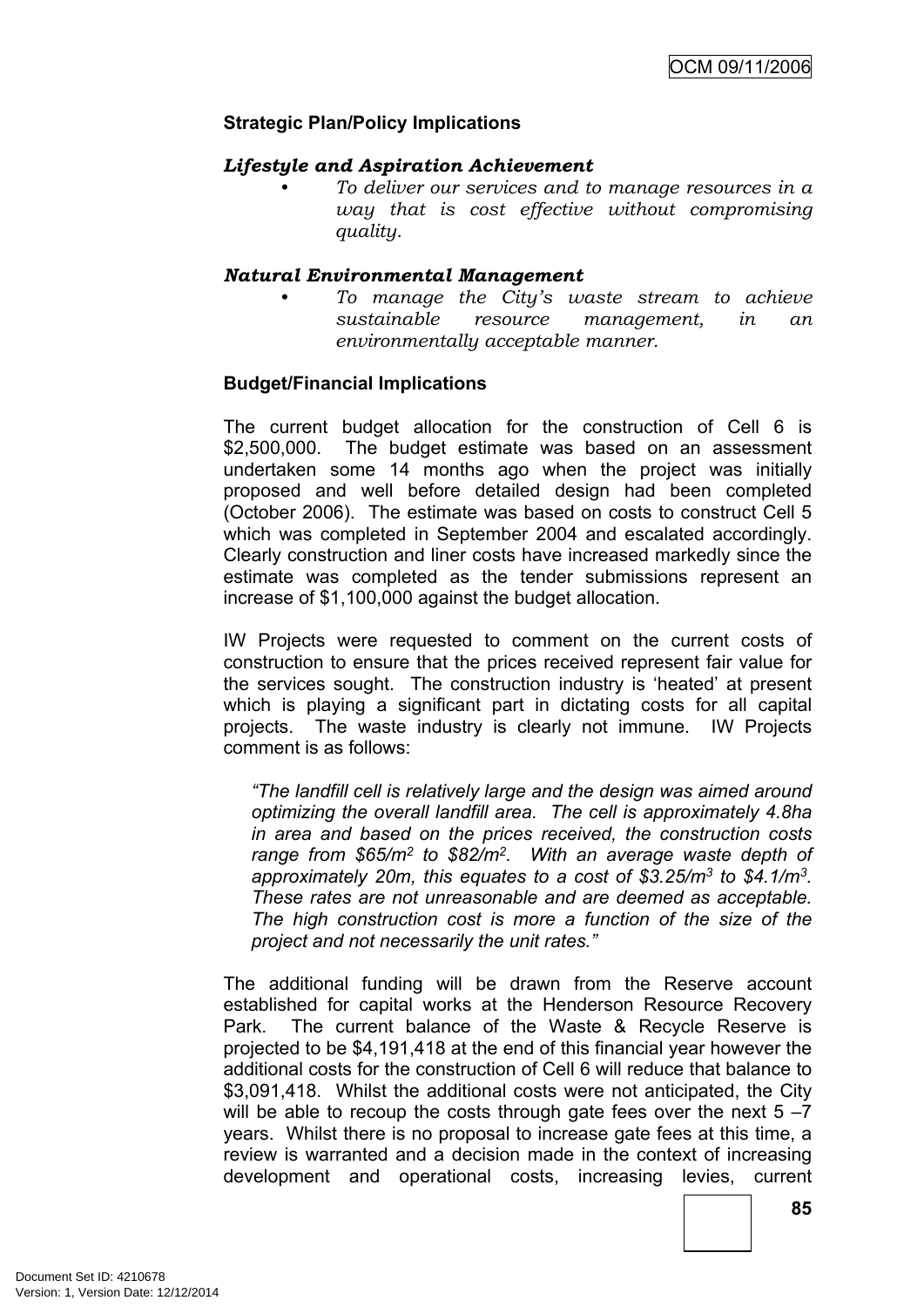government strategies and current landfill approvals. All aspects of this business are currently being reviewed with a report to be prepared for Council consideration.

### **Legal Implications**

Section 3.57 of the Local Government Act 1995 and Part 4 of the Local Government (Functions and General) Regulations 1996 refers.

### **Community Consultation**

The adjoining owners were notified during the works approval process for Cell 5 in 2003. At that time it was indicated that Cell 6 would be built within 4 years.

# **Attachment(s)**

- (1) Tender Assessment Report IW Projects
- (2) Letter and subsequent legal advice McLeod's (under separate, confidential cover)

# **Advice to Proponent(s)/Submissioners**

Those who lodged a tender submission have been advised that this matter is to be considered at the 9 November 2006 Council Meeting.

### **Implications of Section 3.18(3) Local Government Act, 1995**

Nil.

# **22. MATTERS TO BE NOTED FOR INVESTIGATION, WITHOUT DEBATE**

Nil

# **23 (OCM 09/11/2006) - CONFIDENTIAL BUSINESS**

Nil.

NOTE: At this point of the meeting, Mayor Lee advised that the City of Cockburn is a finalist in the Prime Minister's "Employer of the Year Awards" in the Large Business Category. This is for the City's programme of employment of people with various levels of disability. The process utilised by the City has been adopted by organisations, including a West Australian medical employment organisation, as best practice.

The Mayor congratulated Council and Staff for their policies, decisions and the investment of funds into the process to obtain this successful outcome.